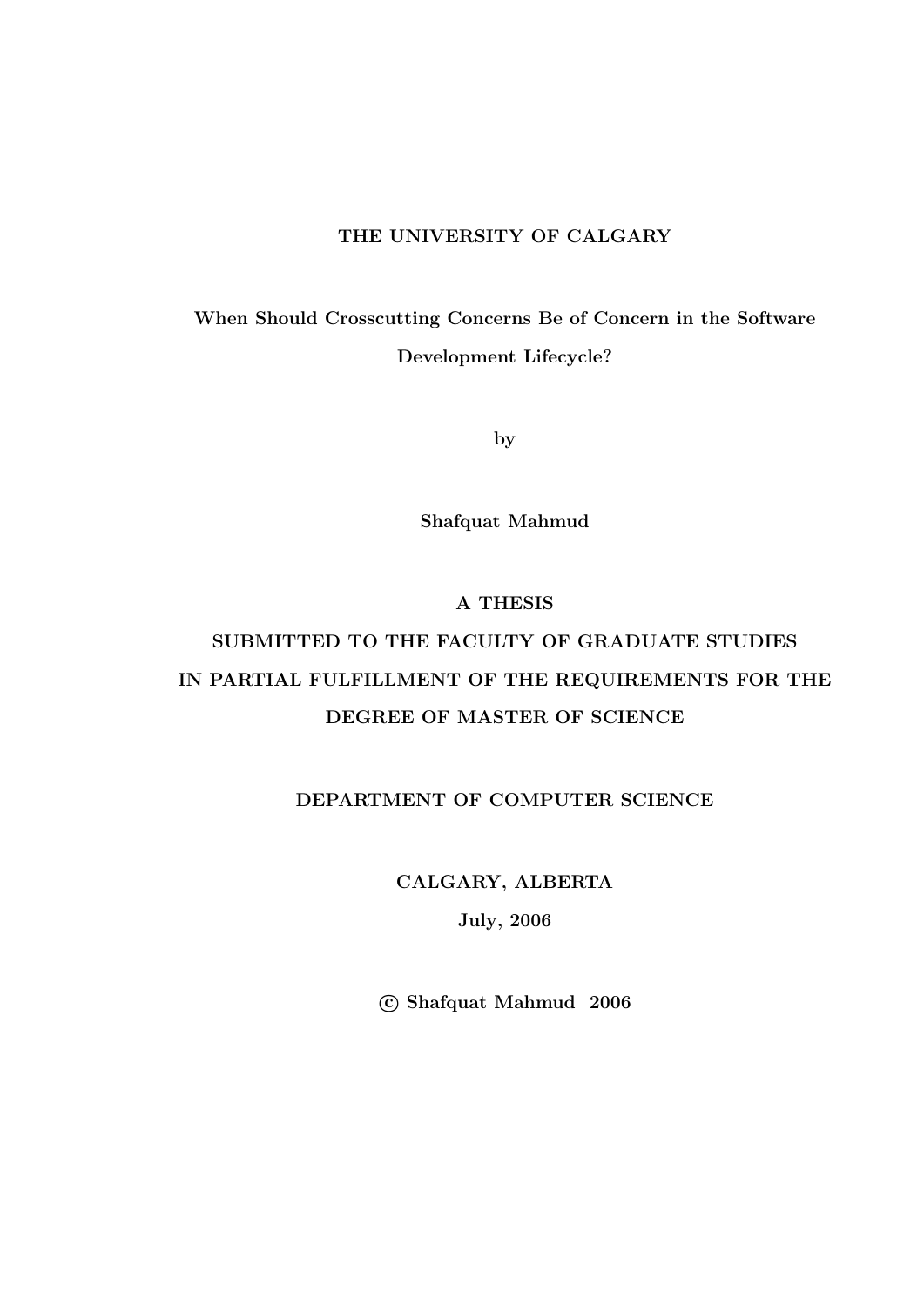# THE UNIVERSITY OF CALGARY FACULTY OF GRADUATE STUDIES

The undersigned certify that they have read, and recommend to the Faculty of Graduate Studies for acceptance, a thesis entitled "When Should Crosscutting Concerns Be of Concern in the Software Development Lifecycle?" submitted by Shafquat Mahmud in partial fulfillment of the requirements for the degree of MASTER OF SCIENCE.

> Dr. Robert J. Walker, Supervisor Department of Computer Science

> Dr. Guenther Ruhe, Department Member Department of Computer Science

> Dr. Behrouz Far, Outside Member Department of Electrical and Computer Engineering

> > Date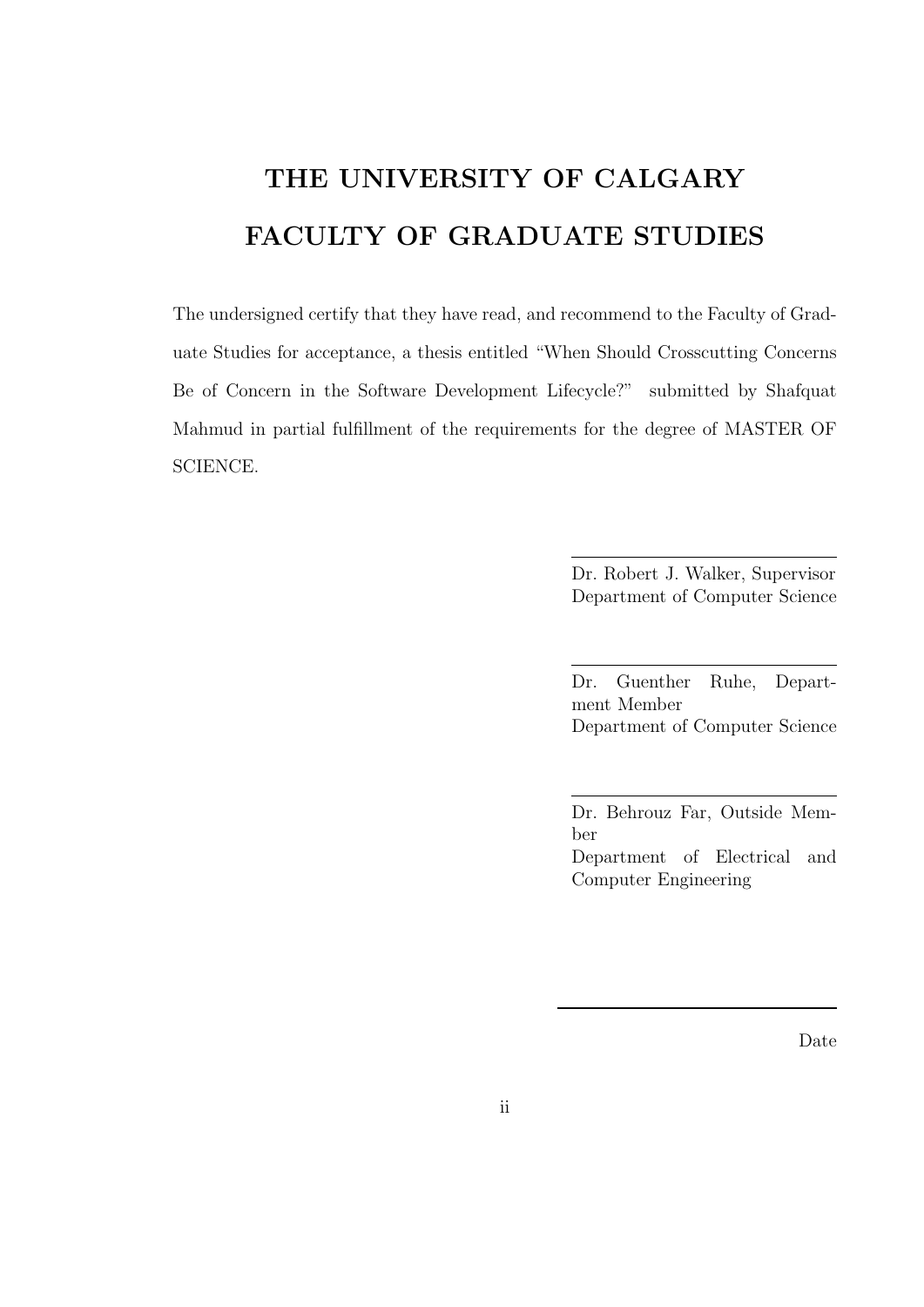### Abstract

Non-modularity of crosscutting concerns has been identified as a key impediment for object-oriented technology to address software evolution. Early and late aspect approaches, promoted through different AOSD models, address crosscutting concerns at different stages of the software lifecycle. The former is based on the concept of early identification and separation of crosscutting concerns, while the latter avoids the separation until design and addresses crosscutting concerns late in the lifecycle.

Both the approaches claim to achieve the software properties, traceability, comprehensibility, evolvability, and independent development, which are key to support evolution. Most AOSD techniques have focussed on means to apply either of the early or the late aspect approach. But no work to date has evaluated either of the concepts with respect to software evolution. As a result, the key question, whether either (or both) can provide a feasible solution to support the software properties important to evolution, remains unaddressed.

The thesis of the dissertation is that, addressing crosscutting concerns early in the software lifecycle fails to provide software evolvability and independent development; crosscutting concerns should be addressed late in the lifecycle to provide the software properties, which are key to evolution.

The thesis is supported by evaluating one AOSD technique, Theme, which has been promoted alternatively with both the approaches. A case study was performed to evaluate the two models of Theme with respect to the key software properties. The results of the study are analyzed and discussed in the dissertation to provide a general evaluation of when crosscutting concerns should be addressed in the software lifecycle, to better address software evolution.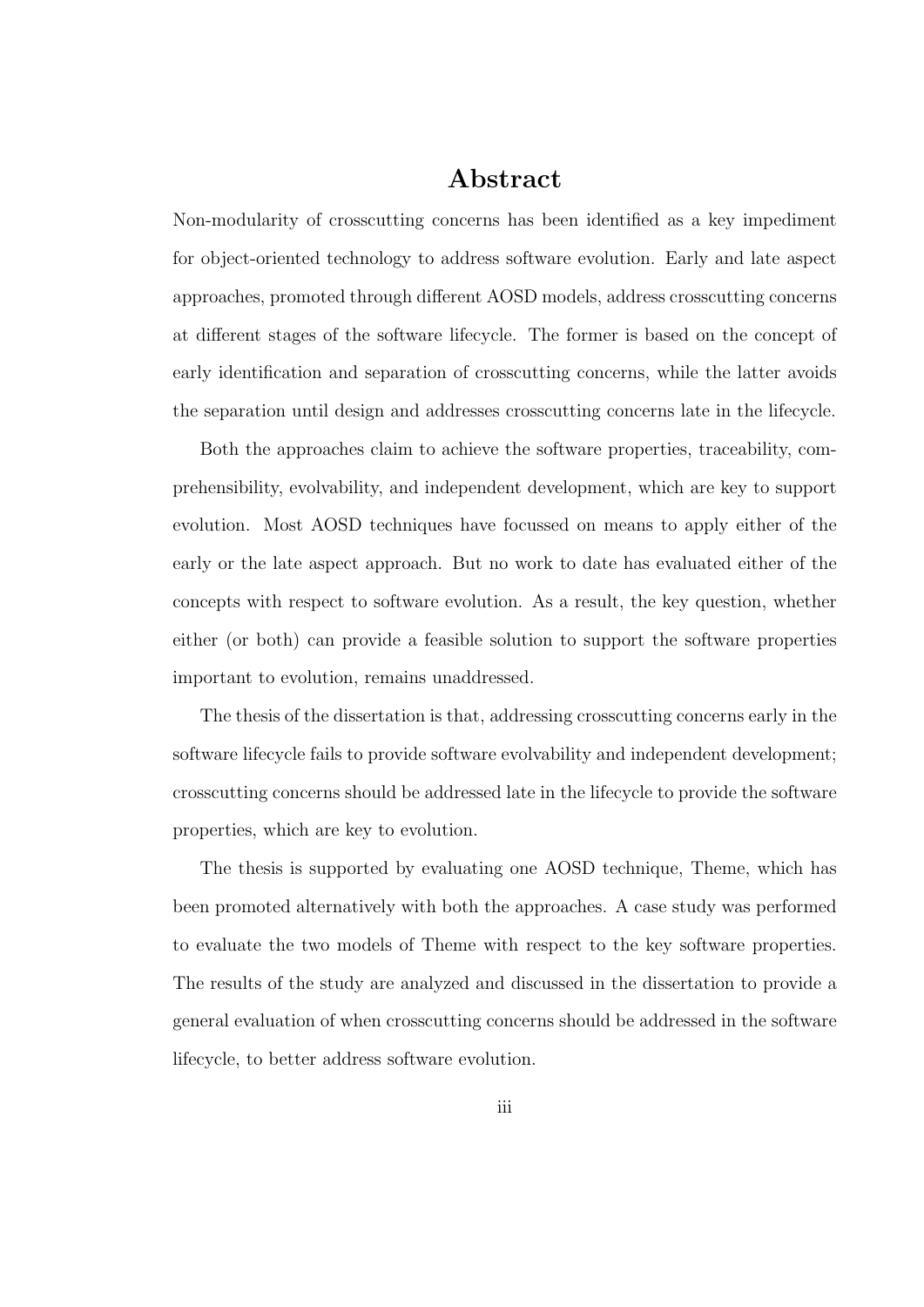## Table of Contents

| <b>Approval Page</b> |          |                                                                                     |                |  |  |  |
|----------------------|----------|-------------------------------------------------------------------------------------|----------------|--|--|--|
|                      | Abstract |                                                                                     |                |  |  |  |
|                      |          | <b>Table of Contents</b>                                                            | iv             |  |  |  |
|                      |          | Acknowledgement                                                                     | ix             |  |  |  |
| $\mathbf{1}$         |          | Introduction                                                                        | $\mathbf 1$    |  |  |  |
|                      | 1.1      |                                                                                     | $\overline{2}$ |  |  |  |
|                      | 1.2      | Object-oriented technology and the MC properties $\ldots \ldots \ldots$             | $\overline{4}$ |  |  |  |
|                      | 1.3      |                                                                                     | $\overline{6}$ |  |  |  |
|                      | 1.4      |                                                                                     | 11             |  |  |  |
|                      | 1.5      |                                                                                     | 11             |  |  |  |
|                      | 1.6      | The Narrow Research Goal                                                            | 13             |  |  |  |
|                      | 1.7      | Theme as a representative AOSD technique $\ldots \ldots \ldots \ldots$              | 14             |  |  |  |
|                      | 1.8      | Organization of the dissertation $\ldots \ldots \ldots \ldots \ldots \ldots \ldots$ | 16             |  |  |  |
| $\overline{2}$       |          | Motivation                                                                          | 17             |  |  |  |
|                      | 2.1      |                                                                                     | 18             |  |  |  |
|                      | 2.2      | Theme representation of the system and issues $\dots \dots \dots \dots$             | 20             |  |  |  |
|                      |          | 2.2.1                                                                               | 20             |  |  |  |
|                      |          | 2.2.2                                                                               | 31             |  |  |  |
|                      |          | 2.2.3                                                                               | 35             |  |  |  |
|                      |          | 2.2.4                                                                               | 35             |  |  |  |
|                      | 2.3      |                                                                                     | 38             |  |  |  |
| 3                    |          | <b>Evaluation: Scenario and Background</b>                                          | 41             |  |  |  |
|                      | 3.1      | Overview of the case study $\dots \dots \dots \dots \dots \dots \dots \dots \dots$  | 41             |  |  |  |
|                      | 3.2      | The FTP study and our criteria for evaluation                                       | 42             |  |  |  |
| 4                    |          | Evaluation: Applying the early aspect model                                         | 45             |  |  |  |
|                      |          |                                                                                     | 45             |  |  |  |
|                      |          | 4.1.1                                                                               | 46             |  |  |  |
|                      |          | Theme/Doc process to derive themes $\dots \dots \dots \dots \dots$<br>4.1.2         | 47             |  |  |  |
|                      | 4.2      | Development and Integration of the derived themes $\dots \dots \dots$               | 48             |  |  |  |
|                      |          | Path 1: Themes developed all at one time<br>4.2.1                                   | 49             |  |  |  |
|                      |          | Path 2: Independent development of individual themes<br>4.2.2                       | 49             |  |  |  |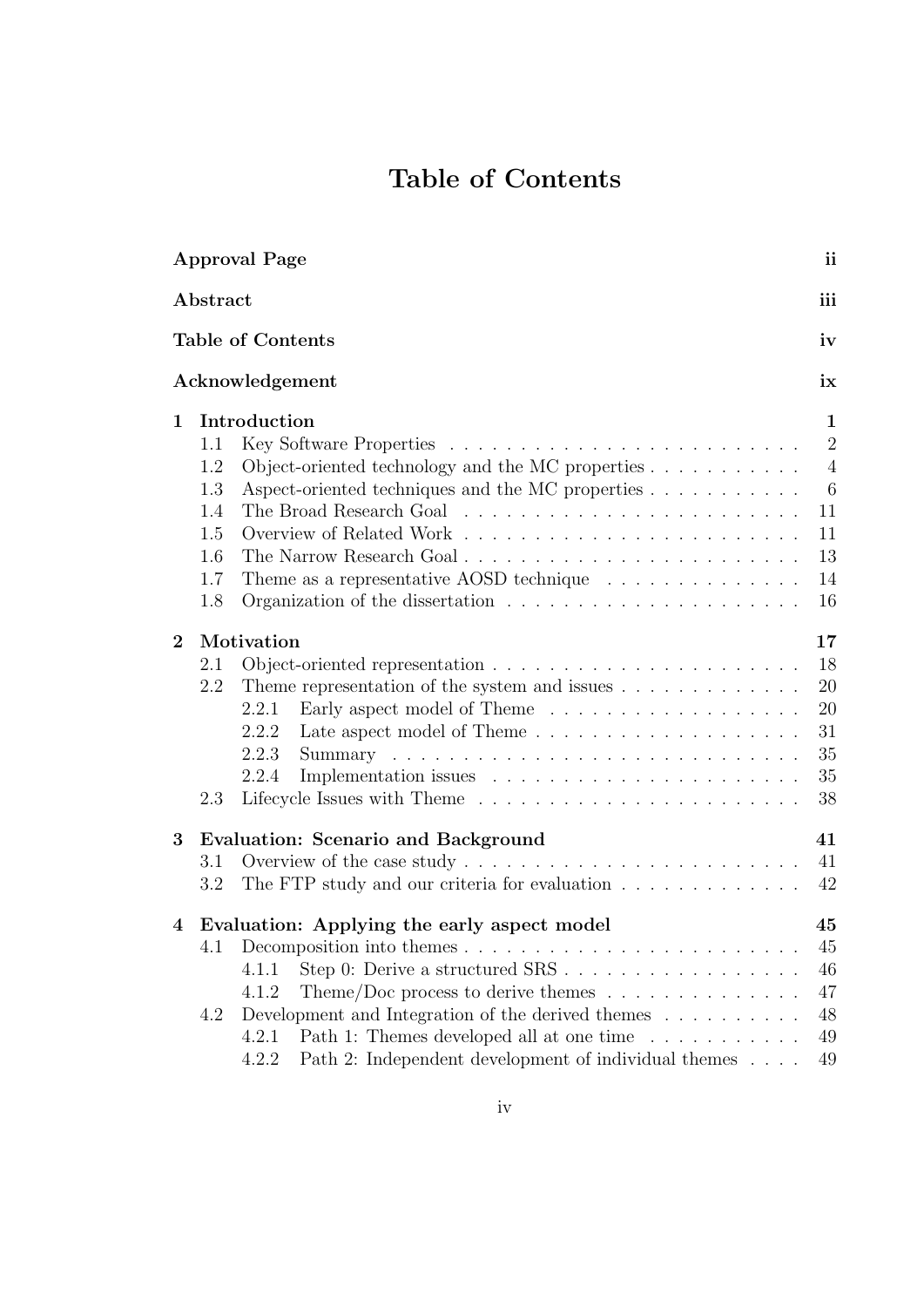|                | 4.3 |                                                                                                                              | 59  |
|----------------|-----|------------------------------------------------------------------------------------------------------------------------------|-----|
|                |     | 4.3.1<br>Version $2$ $\ldots$ $\ldots$ $\ldots$ $\ldots$ $\ldots$ $\ldots$ $\ldots$ $\ldots$ $\ldots$ $\ldots$               | 59  |
|                |     | 4.3.2                                                                                                                        | 65  |
|                |     | 4.3.3                                                                                                                        | 66  |
|                |     | 4.3.4                                                                                                                        | 69  |
|                | 4.4 |                                                                                                                              | 69  |
| $\bf{5}$       |     | Evaluation: Applying the late aspect model                                                                                   | 71  |
|                | 5.1 |                                                                                                                              | 71  |
|                | 5.2 | Development and integration of the derived themes $\dots \dots \dots$                                                        | 73  |
|                |     | Path 1: Themes developed all at one time<br>5.2.1                                                                            | 73  |
|                |     | Path 2: Independent development of individual themes<br>5.2.2                                                                | 73  |
|                |     | 5.2.3                                                                                                                        | 85  |
|                | 5.3 |                                                                                                                              | 92  |
| 6              |     | Analysis and Discussion                                                                                                      | 94  |
|                | 6.1 |                                                                                                                              | 94  |
|                |     | 6.1.1                                                                                                                        | 94  |
|                |     | 6.1.2<br>Comprehensibility                                                                                                   | 96  |
|                |     | 6.1.3                                                                                                                        | 97  |
|                |     | 6.1.4                                                                                                                        | 99  |
|                | 6.2 |                                                                                                                              |     |
|                | 6.3 |                                                                                                                              |     |
| $\overline{7}$ |     | <b>Related Work</b>                                                                                                          | 106 |
|                | 7.1 |                                                                                                                              |     |
|                | 7.2 |                                                                                                                              |     |
|                | 7.3 |                                                                                                                              |     |
|                | 7.4 |                                                                                                                              |     |
| 8              |     | Conclusion                                                                                                                   | 119 |
|                |     | <b>Bibliography</b>                                                                                                          | 124 |
|                |     |                                                                                                                              | 132 |
|                |     | A A discussion on the structured requirements specification<br>A.1 Requirements for minimum implementation of FTP Server 132 |     |
|                |     | A.1.1                                                                                                                        |     |
|                |     |                                                                                                                              |     |
|                |     | Initial set of new requirements 144<br>A.2.1                                                                                 |     |
|                |     | The mapping among the new requirements and the themes 145<br>A.2.2                                                           |     |
|                |     |                                                                                                                              |     |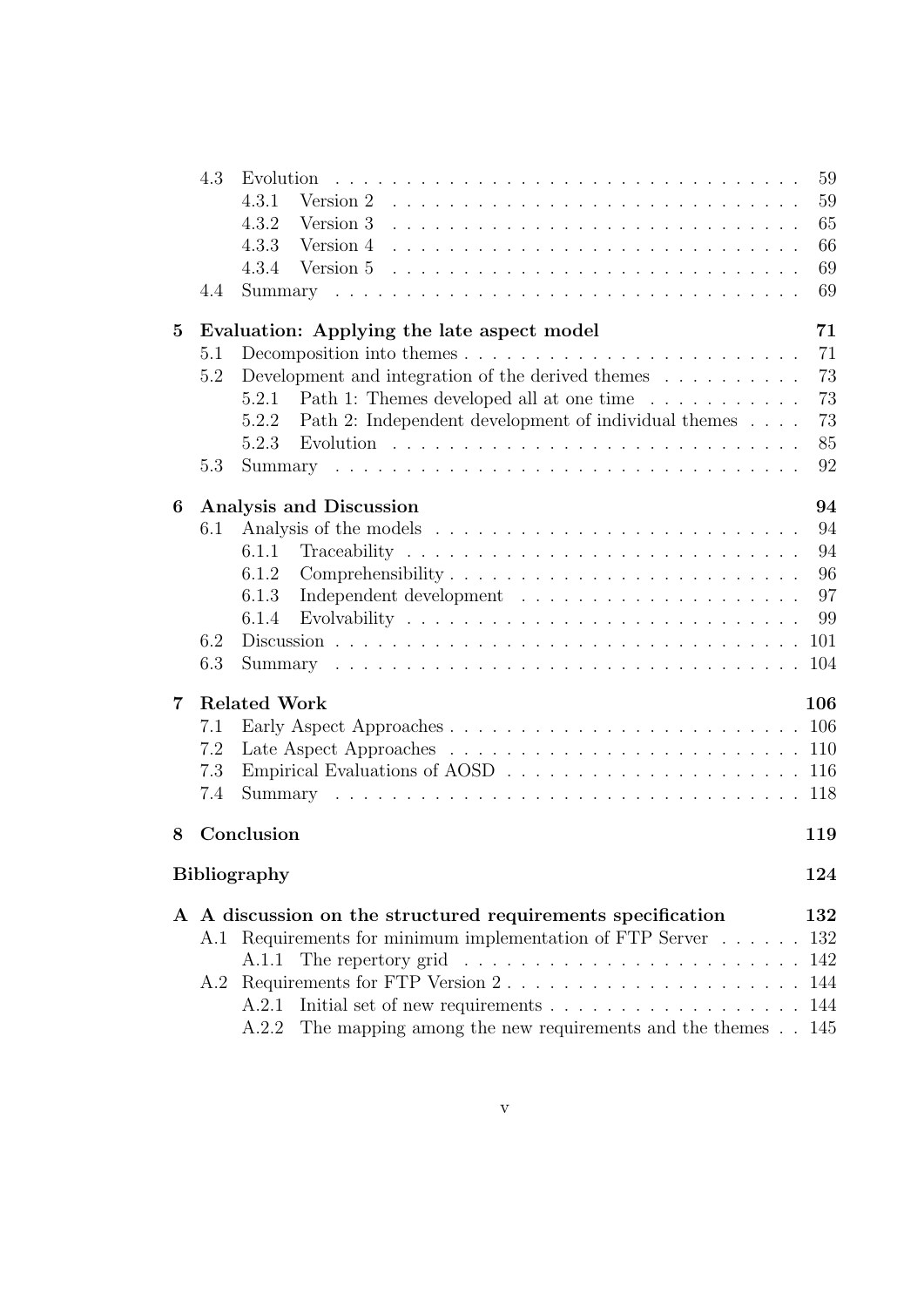| B Design details for a number of themes                                           | 149 |
|-----------------------------------------------------------------------------------|-----|
| B.1 Themes along Path 1 with the early aspect model 149                           |     |
| B.2 Communication differences with early aspect model (Path 2.1) 155              |     |
|                                                                                   |     |
| B.4 Communications in the late aspect model (Path 2.2) $\ldots \ldots \ldots 159$ |     |
| B.5 Evolution step-3 with the late aspect model  161                              |     |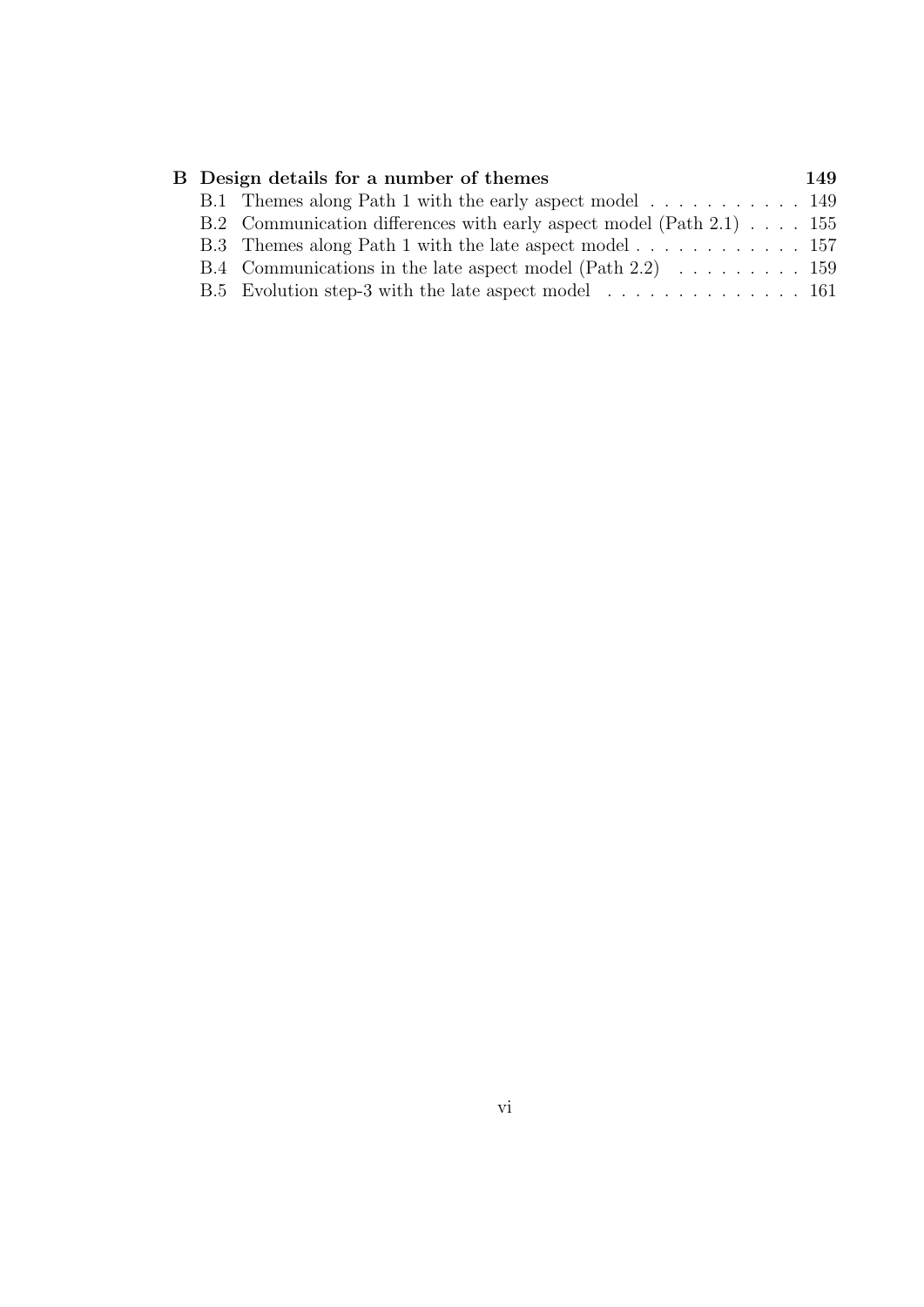## List of Figures

| 1.1     | OO: Scattering and tangling of requirements among individual design<br>units.<br>. | 5              |
|---------|------------------------------------------------------------------------------------|----------------|
| 1.2     | Early Aspects: Crosscutting concerns are mapped into separate design<br>$\cdots$   | $\overline{7}$ |
| 1.3     | Symmetric AOSD: Symmetric concerns are mapped into separate sym-                   | 9              |
| 2.1     | A representative decomposition of the system with $OO \dots \dots$                 | 19             |
| 2.2     | Aspect themes weave the crosscutting behaviour into the base themes                | 22             |
| $2.3\,$ | Design of two base themes and their relationships $\ldots \ldots \ldots$           | 24             |
| 2.4     | The resulting, composed theme. $\dots \dots \dots \dots \dots \dots \dots \dots$   | 25             |
| 2.5     | log_transaction aspect theme modelled with Theme/UML                               | 26             |
| 2.6     | The new theme considers crosscutting concerns implicitly $\dots \dots$             | 29             |
| 2.7     | The late aspect model of Theme considers symmetric decomposition                   |                |
|         |                                                                                    | 32             |
| 2.8     | An example aspect defined to integrate the apply_interest_charges. Account         |                |
|         |                                                                                    | 37             |
| $2.9\,$ | The life-cycle stages that involve the Theme model. $\dots \dots \dots$            | 38             |
| 4.1     |                                                                                    | 50             |
| 4.2     | Aspect theme: send_reply_via_ControlConnection                                     | 52             |
| 4.3     | Independently developed themes follow a common design architecture                 | 55             |
| 4.4     |                                                                                    | 56             |
| 4.5     | Independently developed themes resulting in differences                            | 57             |
| 4.6     | Aspect theme: verify_authentication                                                | 61             |
| 4.7     | The theme implicitly addresses another crosscutting concern                        | 64             |
| 4.8     | Rein theme implicitly addresses 3 crosscutting concerns. $\dots \dots$             | 67             |
| 4.9     | Abort theme implicitly addresses two crosscutting concerns.                        | 67             |
| 4.10    | Acct theme implicitly addresses a crosscutting concern                             | 68             |
| $5.1\,$ | Design themes retr and port do not share a common design architecture              | 75             |
| 5.2     | Process_user_request theme                                                         | 75             |
| $5.3\,$ | Composition of retr and port themes.                                               | 77             |
| $5.4\,$ | An aspect theme to address the crosscutting differences between retr               |                |
|         |                                                                                    | 78             |
| 5.5     | The aspect theme addresses crosscutting communications among in-                   |                |
|         |                                                                                    | 80             |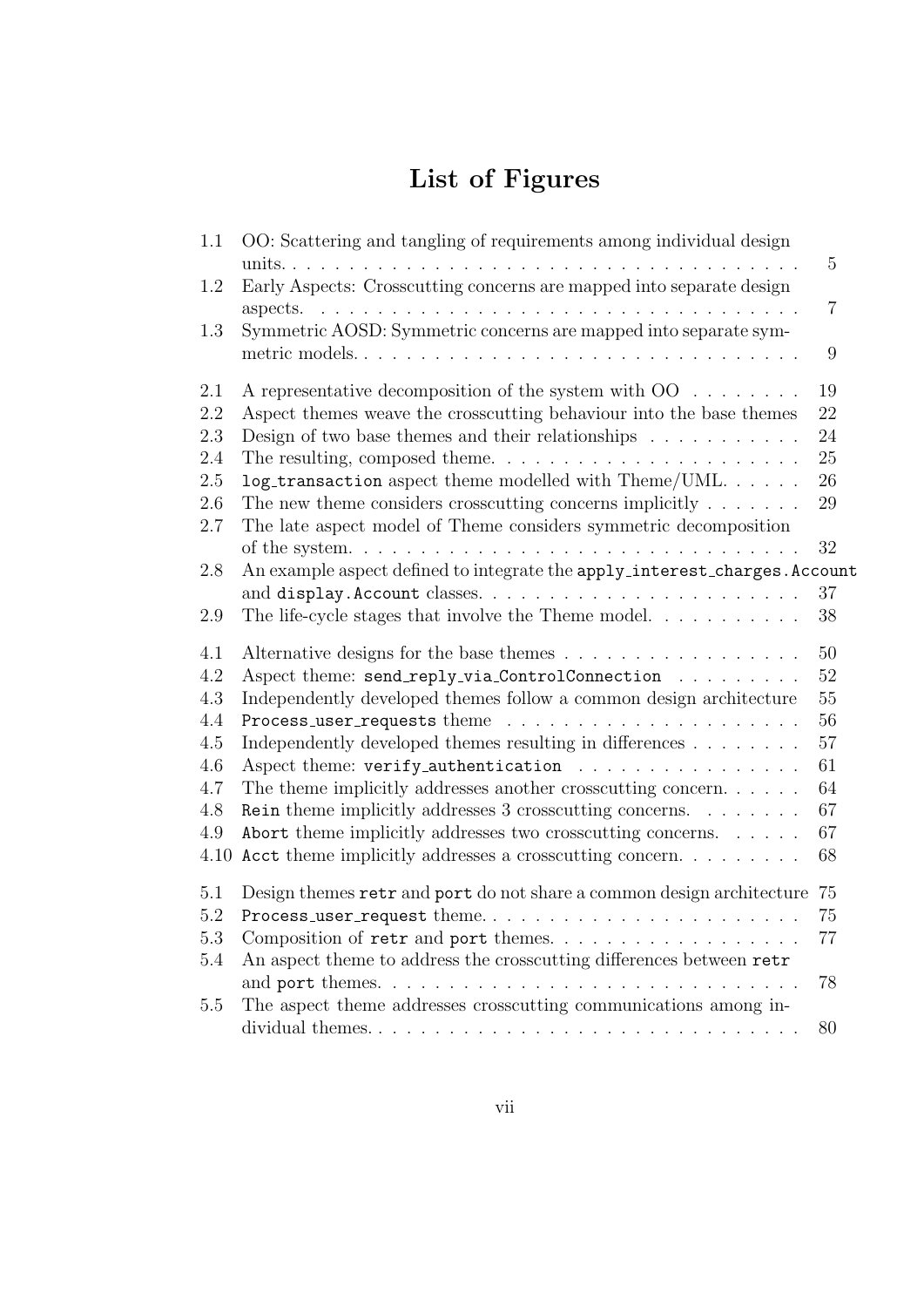| 5.6 | Process_user_request and user themes share a common design ar-                       |  |
|-----|--------------------------------------------------------------------------------------|--|
|     | 81                                                                                   |  |
| 5.7 | 82<br>Partial views of retr and port themes developed along Path 2.2.                |  |
| 5.8 | 83<br>An aspect theme to address the crosscutting differences. $\dots \dots$         |  |
| 5.9 | User_pass_authentication theme encapsulates the feature represent-                   |  |
|     | 86<br>ing user-password authentication protocol.                                     |  |
|     | 86<br>5.10 An aspect theme to address communication with the new theme               |  |
|     | 88<br>5.11 Acct theme addresses account-authentication feature                       |  |
|     | 89<br>5.12 An aspect theme to address the communication with acct theme              |  |
|     | 90<br>5.13 encoding Base 64 theme encapsulates the added behaviour $\ldots \ldots$   |  |
|     |                                                                                      |  |
| A.1 | A sample repertory grid showing relationship among FTP domain                        |  |
|     |                                                                                      |  |
|     | A.2 Mapping among the new requirements and the themes<br>146                         |  |
| B.1 | Design of 2 base themes: "user" and "port" 150                                       |  |
| B.2 | Aspect theme: send_reply_via_ControlConnection 150                                   |  |
| B.3 |                                                                                      |  |
| B.4 | Aspect theme: transfer_file_via_DataConnection<br>154                                |  |
| B.5 | 155                                                                                  |  |
| B.6 | Alternative designs for the base themes $\dots \dots \dots \dots \dots \dots$<br>156 |  |
| B.7 | 158                                                                                  |  |
| B.8 | 159<br>The themes share a common design architecture. $\ldots \ldots \ldots \ldots$  |  |
| B.9 | Rein theme captures details for the command $rein.$ 161                              |  |
|     | B.10 The aspect addresses communication between rein and the existing                |  |
|     |                                                                                      |  |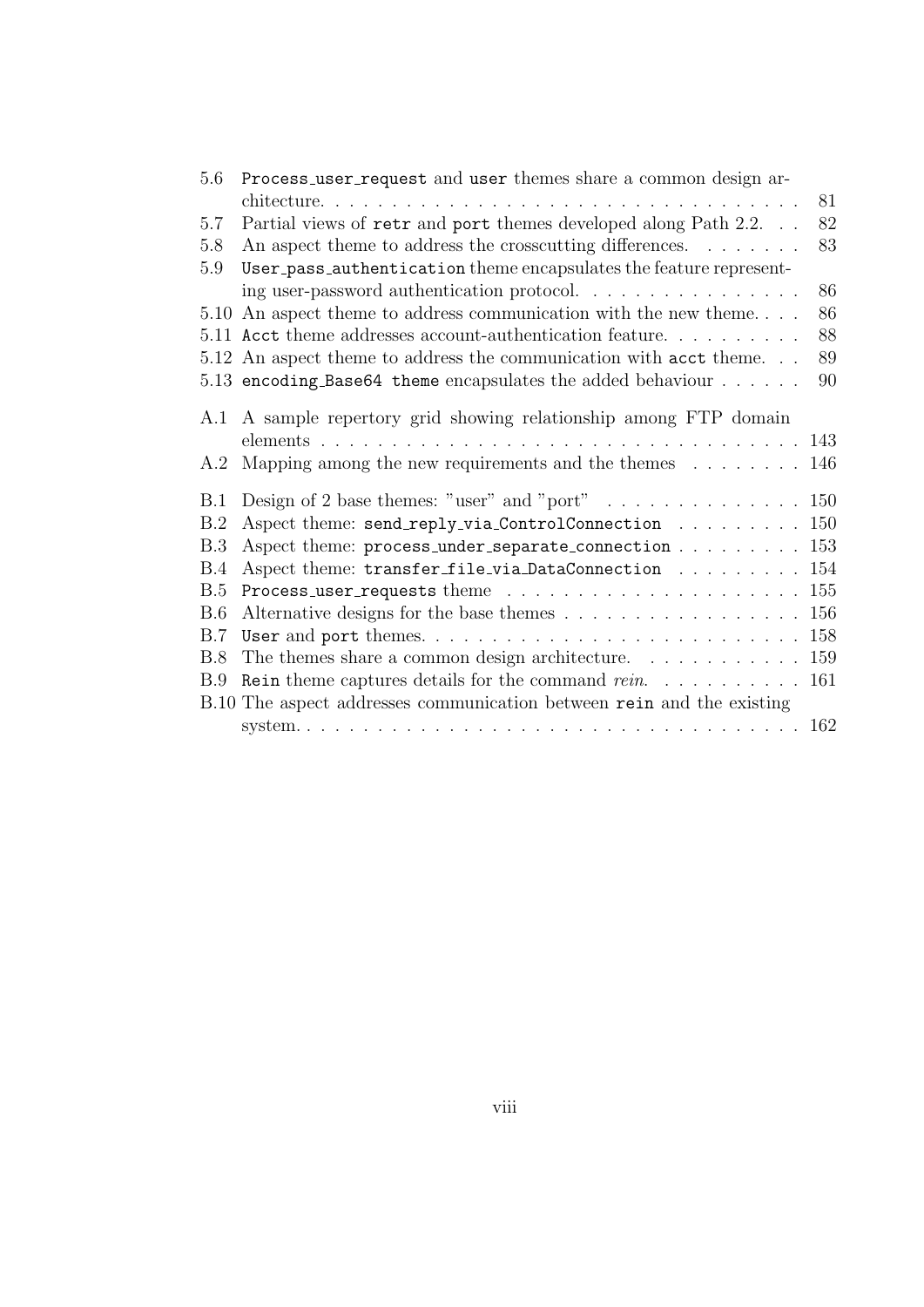### Acknowledgement

First of all, I would like to thank my supervisor, Robert J. Walker. I am indebted to you for your guidance and patience in steering me to the right path. I believe I have been able to learn some invaluable research skills from you that should help my endeavor for future research. It has been a real privilege working with you.

I would like to thank Kevin Viggers, Mohammad Minhaz, Shannon Jaegar, Jamal Siadat, Mark McIntyre, and Reid Holmes for sharing their valuable insights and experiences with me that have helped me better address the research topic. Also thanks to Rylan Cottrell, Bhavya Rawal, Brad Cossette, and Joseph Chang for providing a fun-filled working environment in the lab. I have thoroughly enjoyed the grad life with all of you around. I would also like to thank all my friends at Calgary, who have been like my family away from home.

I am grateful to my parents and my younger brother Shahriar, who have been the source of inspiration and motivation in every aspect of my life. Finally, I would like to express my appreciation to my wonderful wife, Ayreen. Thank you for being there to support me, when I needed you the most.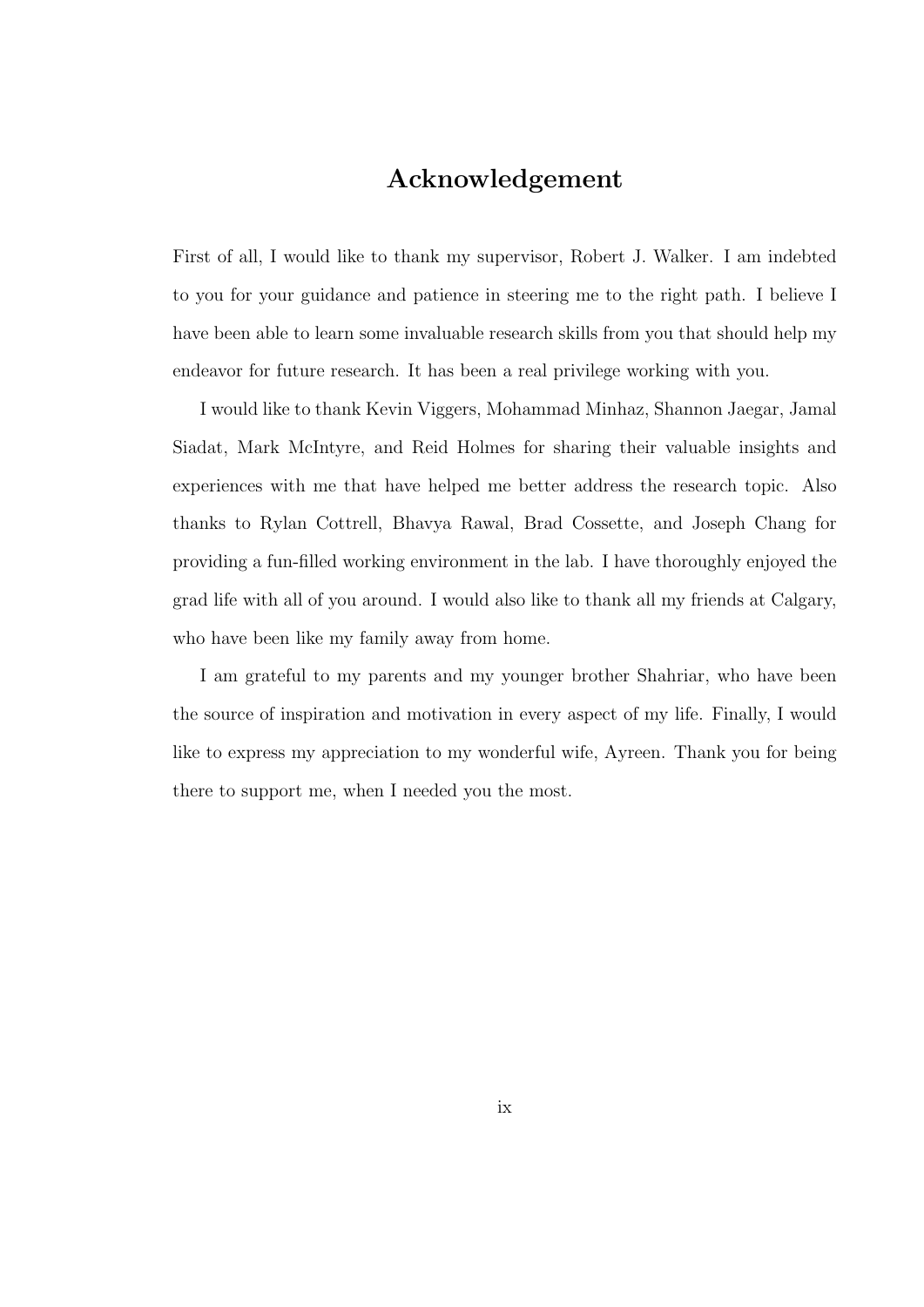## Dedication

To our first child.

We are eagerly awaiting your arrival.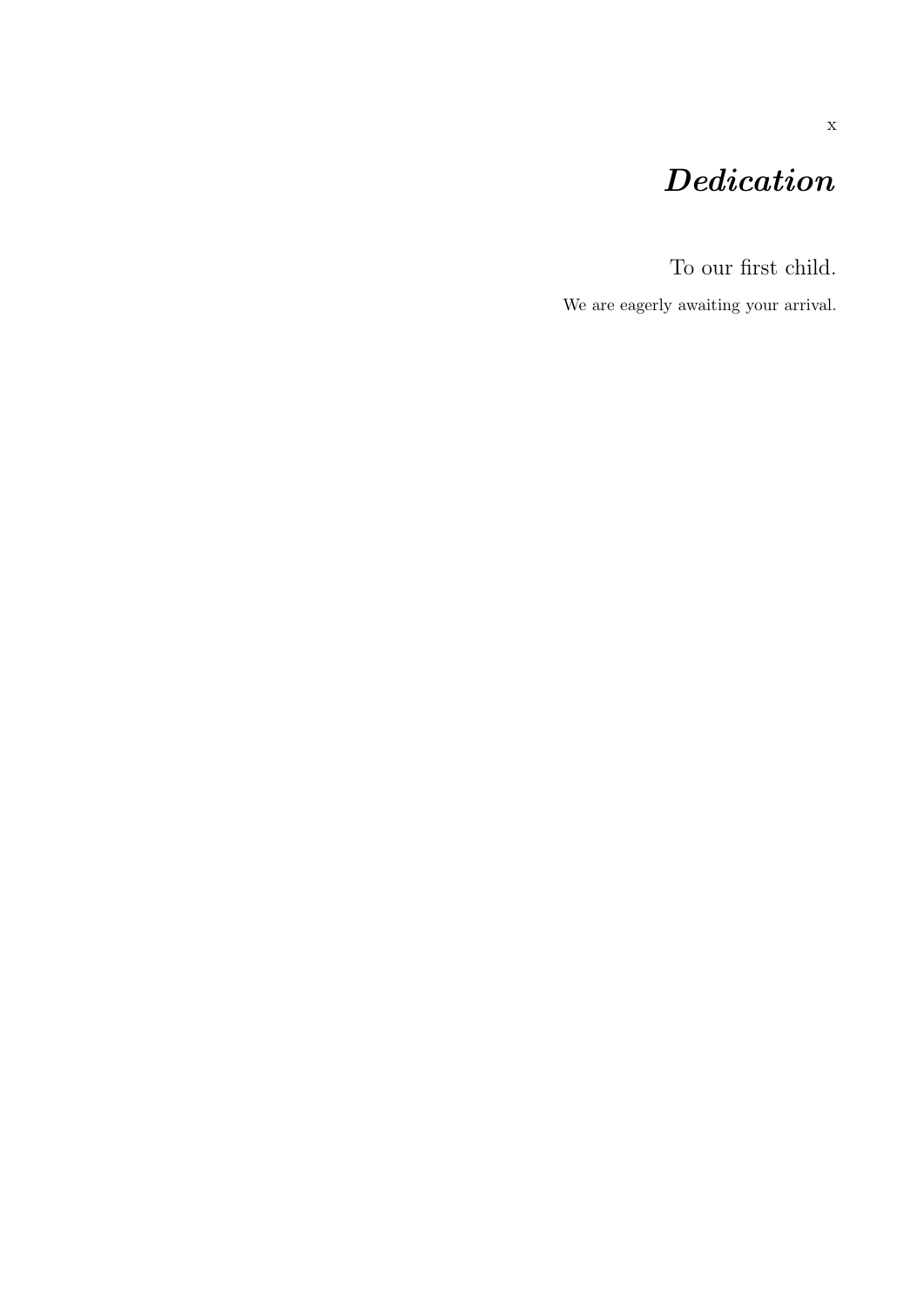## Chapter 1

### Introduction

Software aging is considered inevitable as we cannot construct a system to meet all future needs [65]. Successful software systems go through multiple evolution steps during their lifetime. As a result, support for evolution of software systems is a critical aspect of software engineering. Dijkstra [31] first coined the term "separation of concerns" early in the 1970's; a separate (modular) concern is expected to provide support for the software properties, which are valuable to evolution. A concern can be defined as any particular perspective of interest on a system, which may represent a task, a part of a system or a sub-system, a functional or non-functional feature of the system, a requirement or a group of requirements describing some system functionality, etc. [28]. Contemporary work in the 1970's by Parnas [64], argues that modularization can improve valuable software properties, specifically comprehensibility, changeability, and independent development. A modularized concern is expected to be simpler to understand and develop independently; it should also be easier to maintain and incorporate changes to a (modular) concern. Object-oriented technology attempts to separate and modularize concerns, but fails to address all concerns simultaneously. As a result, it fails to provide support for the software properties that are key to evolution. Recently, aspect-oriented technology has attempted to address these shortcomings. The question is whether it works.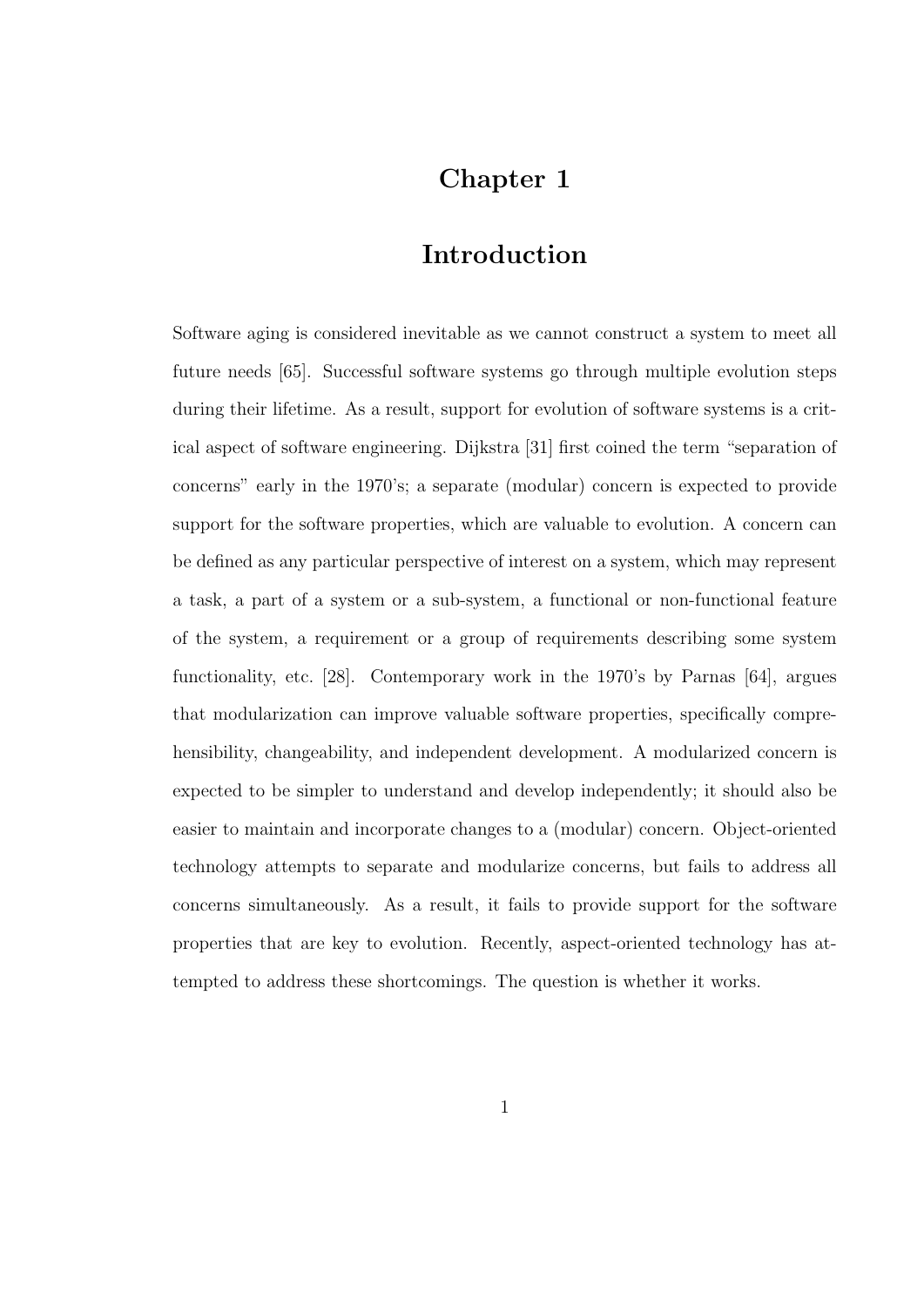#### 1.1 Key Software Properties

The properties of "traceability", "comprehensibility", "independent development", and "evolvability", are identified as important for supporting software evolution. All these properties relate to the attribute, "modularization of concerns". These properties are of key interest in the thesis, and for the sake of brevity, we refer to them as the MC properties. Below we discuss what each of the properties means in software engineering perspective and how modularization of concerns can help achieving them.

Traceability refers to the property of being able to trace an entity of interest across the software lifecycle [67]. Typically, the software lifecycle consists of requirements definition (the degree of analysis or documentation varies among software models), design, implementation, deployment, and evolution. As a result, the support to trace a system requirement, or a concern across each of the lifecycle artifacts, is considered the traceability property of a software engineering approach.

The property of *comprehensibility* is typically considered as 'simplicity' to understand the design and implementation details of a software system, in order to modify or extend it [67]. Parnas [64] provides a more specific definition of the property, describing comprehensibility as the "*possibility to study the system one module at a* time. The whole system can therefore be better designed because it is better understood"; a module is considered as "a responsibility assignment" (e.g., any modular concern). Comprehensibility should facilitate a development team to deal with a particular concern easily either in the requirements, design, implementation, or the maintenance phase. As a result, development and evolution of the system should be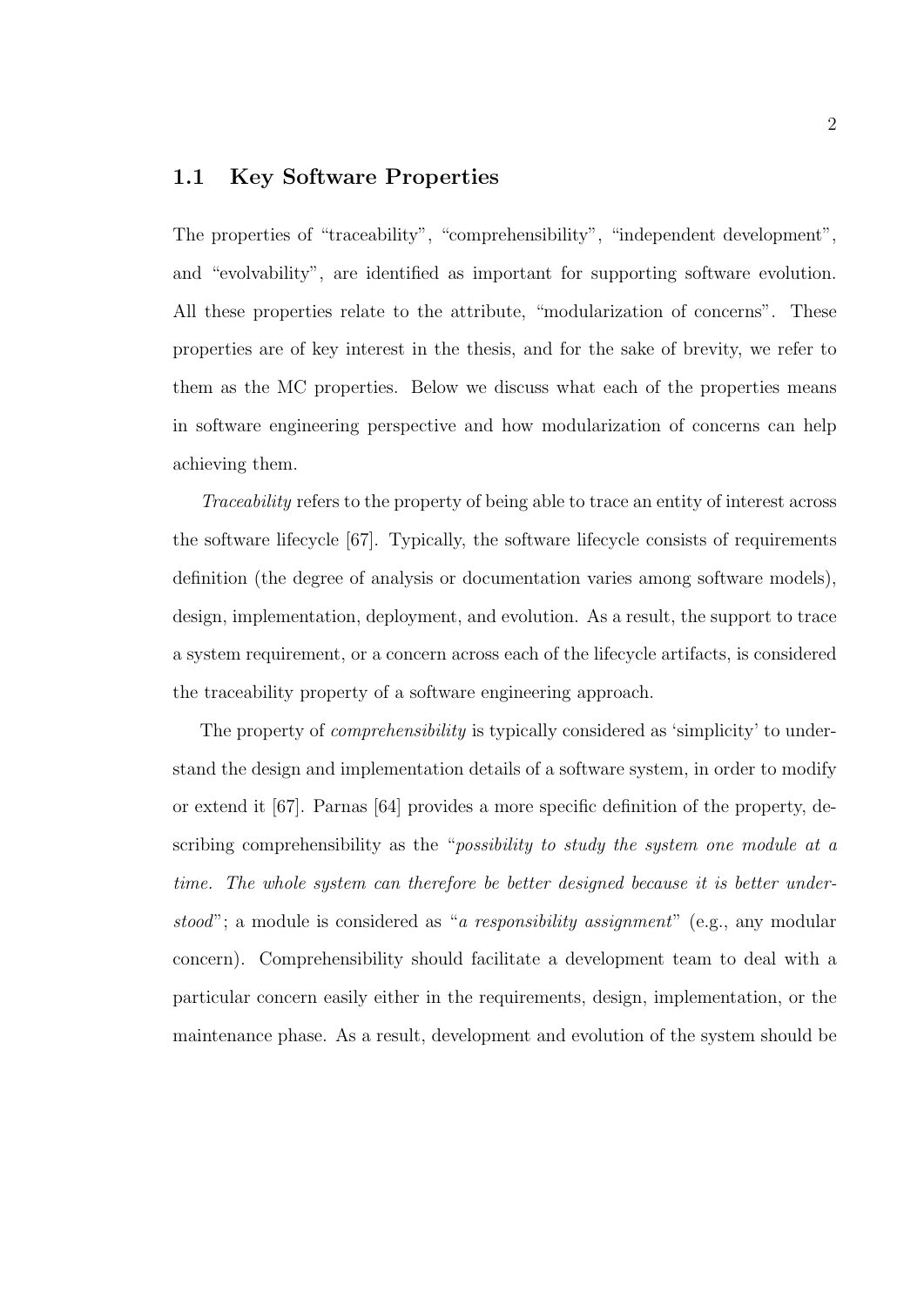cost effective and the process should be less error-prone.

Based on the study by Belady and Lehman [16] on program evolution dynamics, Ciraci and Broek [21] have defined evolvability as, "a system's ability to survive changes in its environment and requirements, in a cost effective way". Cost effective evolution refers to support for addition of new requirements without any modification to the existing system, and changes to the existing requirements in a localized manner that would not require invasive modification to any other part of the system; invasive modifications to different parts of a system can be difficult, costly, and error-prone to accomplish in case of large, complex systems [85, 25]. Support for software evolution, to include new requirements in a non-invasive manner (e.g., additive changes) and to modify existing requirements in a localized manner, can reduce the expensive evolution costs; as a result, evolvability is considered a significant and valuable software property.

Support for independent development is another important property for software engineering. It refers to the support for sub-teams to work independently without any communication overhead. In a practical development environment, development teams may need to work separately; communication overhead among development teams working at different times or at dispersed locations, can increase the development cost [18, 57].

By providing modularization of concerns, the MC properties should ideally be achieved. A modularized concern should be traceable across each of the lifecycle stages. Modularization should provide support for comprehensibility, evolvability, and independent development [64].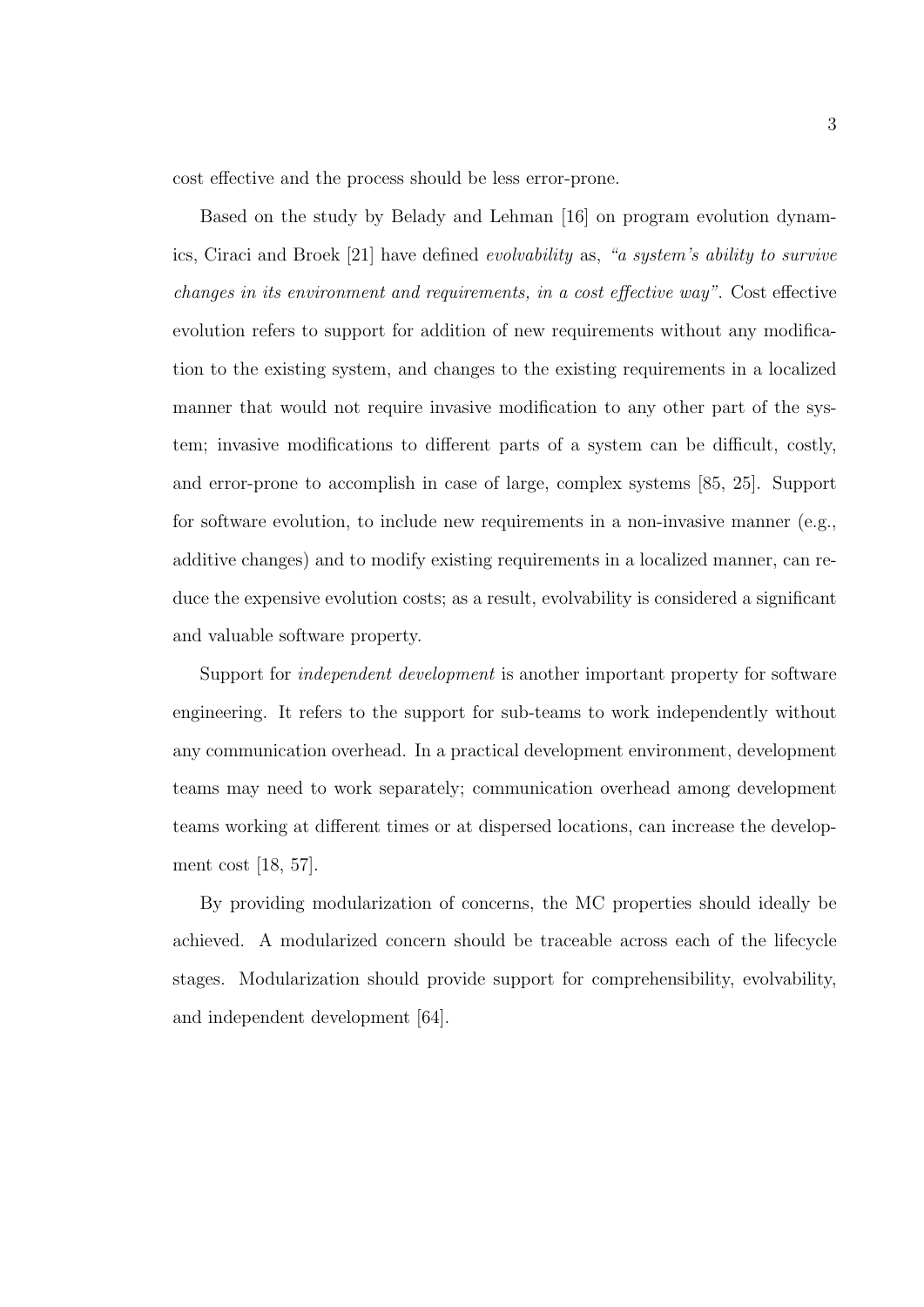#### 1.2 Object-oriented technology and the MC properties

Object-oriented (OO) technology is considered a standard means for industrial software development. The underlying object model provides OO with the ability to modularize different concerns. By providing modularization of concerns, OO should ideally provide support for the MC properties. However, not all concerns can be modularized for a particular decomposition of an OO system [50, 55, 40, 2]. In a complex system, certain concerns always crosscut any natural decomposition of the remainder of the system [51]. These concerns are referred to as crosscutting concerns that remain scattered across and tangled within multiple entities of the system [28]. Scattering refers to the non-localization property of a crosscutting concern, which is shared among multiple elements (in requirements, design, and implementation artifacts); and tangling refers to the intertwining of the details of multiple concerns within a single entity. Examples of some typical crosscutting concerns are nonfunctional requirements, such as persistence or security, and functional requirements implemented by collaborating objects, including design patterns.

Crosscutting concerns can impede standard OO technology from achieving the MC properties. Scattering and tangling of crosscutting concerns make it difficult to trace them across the software artifacts, from the requirements specification to the design and implementation units. Fig 1.1 represents an OO decomposition of a system specification into the design model. A rounded box represents an individual system requirement in the specification; each rectangular box represents an OO design unit. The dotted arrows represent the mapping (scattering and tangling) of the requirements in the specification, into the design units (classes). Details of a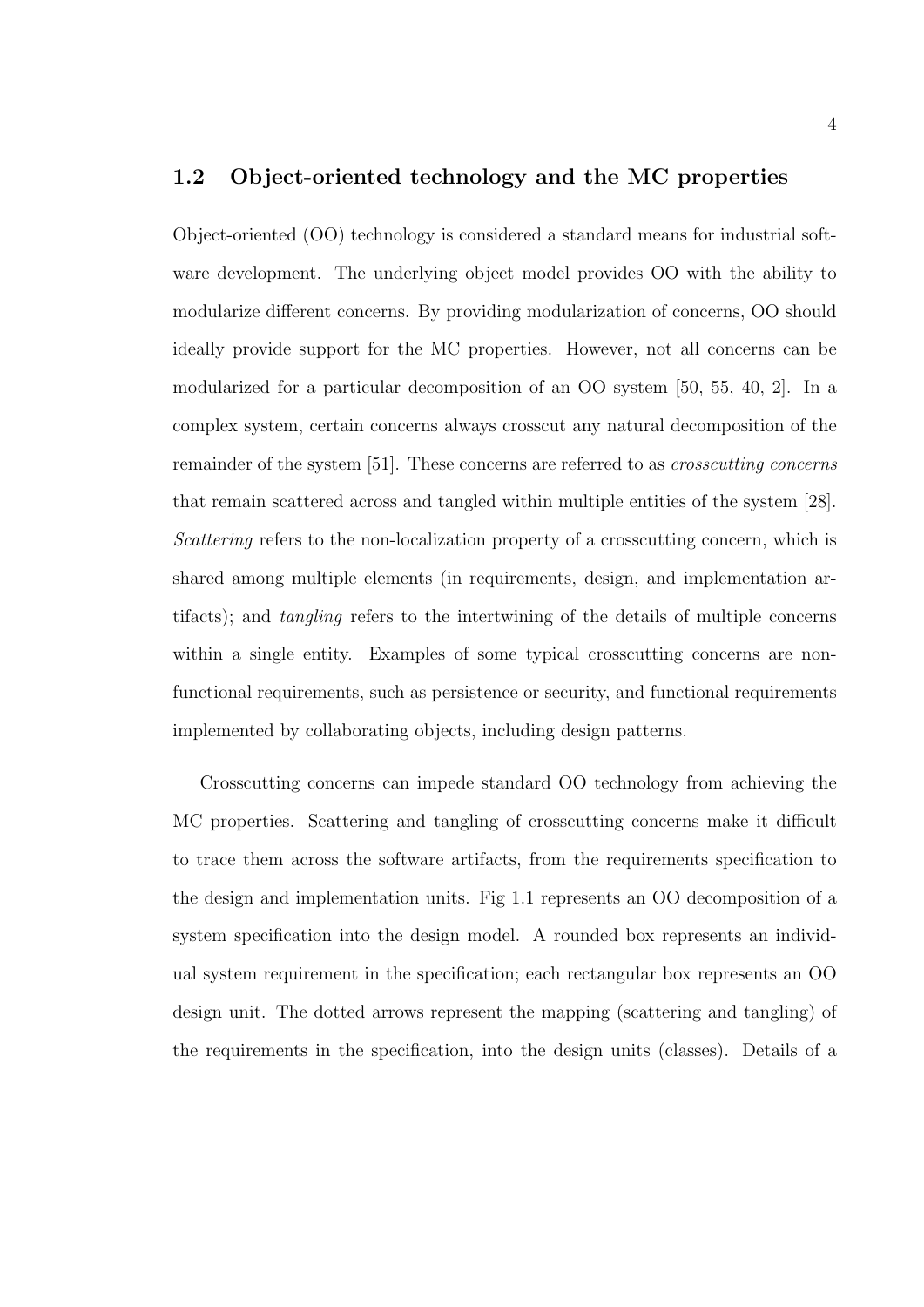

Figure 1.1: OO: Scattering and tangling of requirements among individual design units.

requirement in the specification, can get scattered across multiple design elements. As a result, implementation of a crosscutting requirement would get scattered across multiple implementation modules. Therefore, forward traceability of a (crosscutting) requirement or a concern, from the specification to the implementation, and backward traceability in the opposite direction, can be difficult. Moreover, each design (and implementation) unit typically needs to consider details of multiple requirements. The non-modularity of the requirements (crosscutting ones) can affect comprehensibility of the software system since, to comprehend a crosscutting concern, one might need to look into multiple elements (design and implementation artifacts) all across the system. An evolution task, relating to a single crosscutting concern, may as well require widespread modifications all across the system. Such invasive modifications concerning different parts of a system can be error-prone and difficult to incorporate, adversely affecting software evolution. Moreover, it may not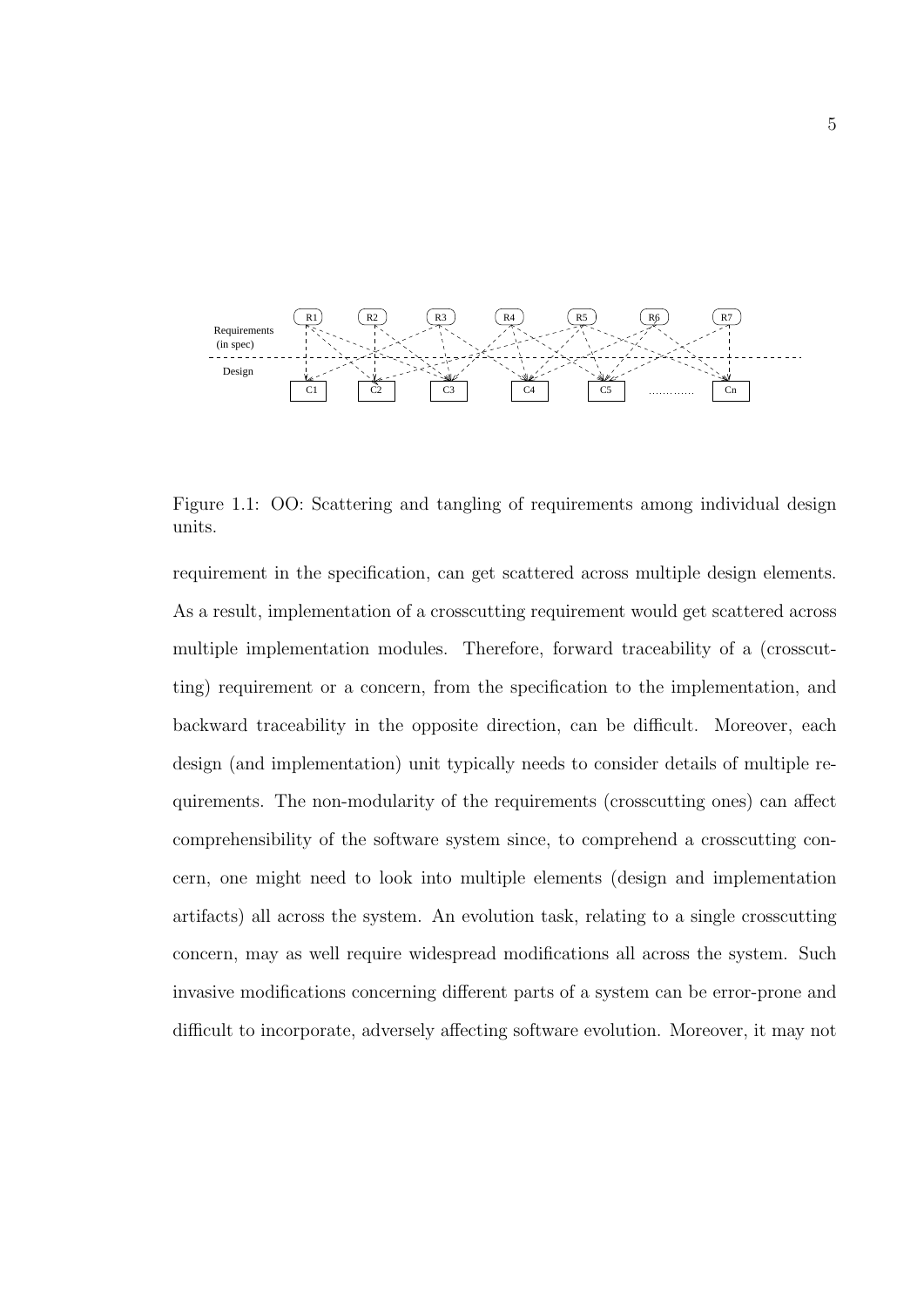be a simple task to remove or plug in a crosscutting concern into the system, at any point of the development lifecycle. In the manner, crosscutting concerns can make standard OO vulnerable to the MC properties [51, 28].

#### 1.3 Aspect-oriented techniques and the MC properties

Aspect-oriented software development (AOSD), a recently introduced software development paradigm, represents a set of technologies that attempt to cope with crosscutting concerns [51]. Based on how the crosscutting concerns are dealt with, AOSD technologies can broadly be categorized into two ideals: asymmetric AOSD considers separation of crosscutting concerns (termed, "aspects") from the base, in order to provide separate development of the base and crosscutting concerns; symmetric AOSD considers decomposition of the system specification into individual concerns, irrespective of the crosscutting behaviour [42].

With an aim to provide modularization of crosscutting concerns, asymmetric AOSD was initially introduced in the design and implementation phases of the software lifecycle. Crosscutting concerns are identified from an object-oriented design model and are explicitly separated out as aspects [51]; separation of crosscutting concerns from the base is expected to improve modularity of the system. Whether all possible crosscutting concerns can be identified and modularized from the design (and implementation) [81], or whether traceability of crosscutting concerns can be maintained from the requirements specification to the design and the implementation artifacts [72], have been the concerns with this approach. Expecting that identification and separation of crosscutting concerns from the system requirements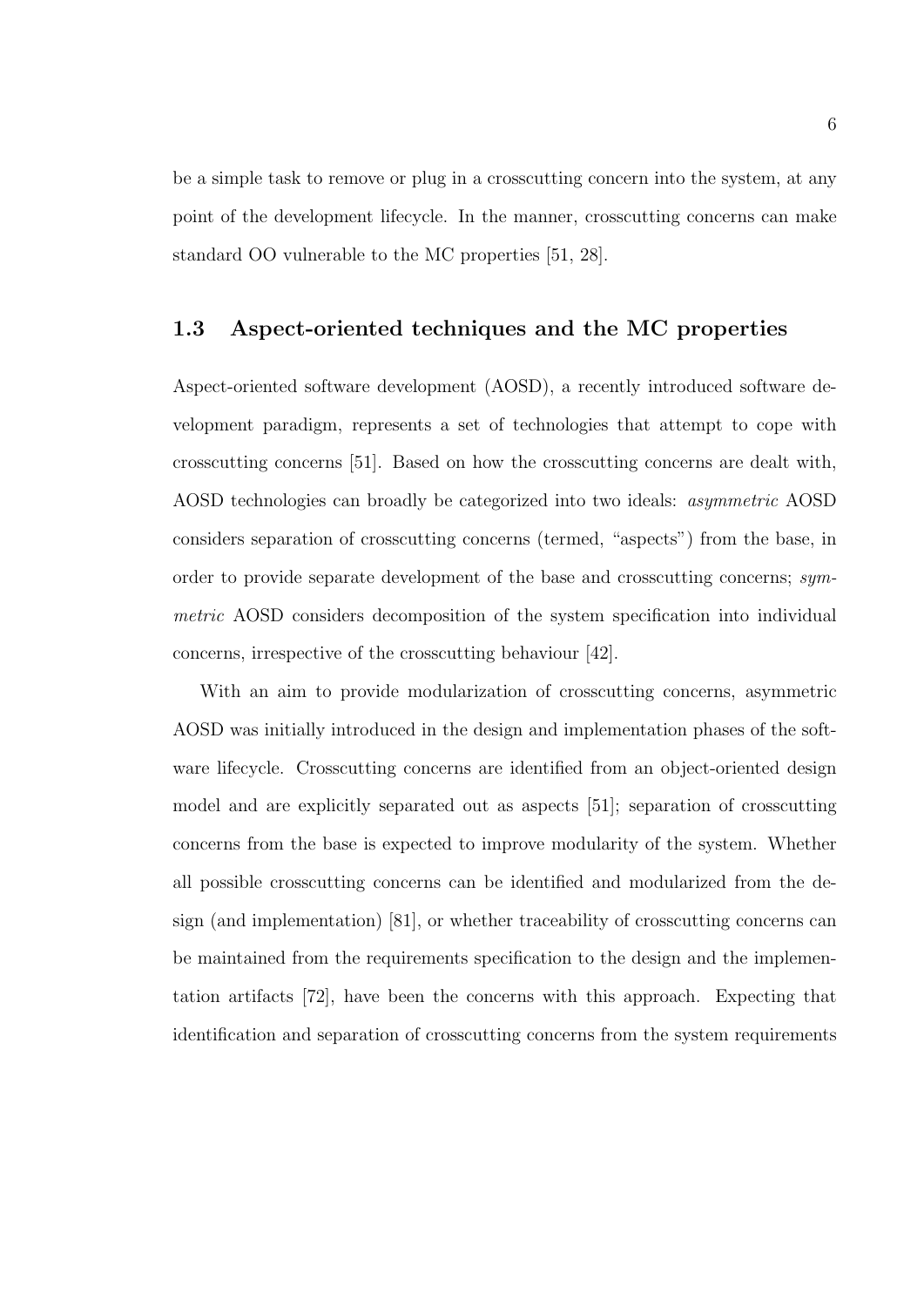

Figure 1.2: Early Aspects: Crosscutting concerns are mapped into separate design aspects.

can provide further improvements (better modularization of crosscutting concerns), a group of AOSD techniques have promoted the concept of early identification and separation of crosscutting concerns; these techniques are referred to as *early aspect* approaches. It is assumed that a thorough analysis of the system requirements can provide a comprehensive identification of all the crosscutting concerns in the system, and the early separation should also ensure their traceability across all the lifecycle artifacts [72].

Figure 1.2 represents an asymmetric decomposition of the system, according to the early aspect approach. A requirements engineering process, commonly referred to as aspect-oriented requirements engineering (AORE), identifies and separates out crosscutting concerns from the base requirements. The separation of the base and crosscutting requirements are shown in the figure. Each of the crosscutting requirements is mapped onto an individual design aspect, to be designed and implemented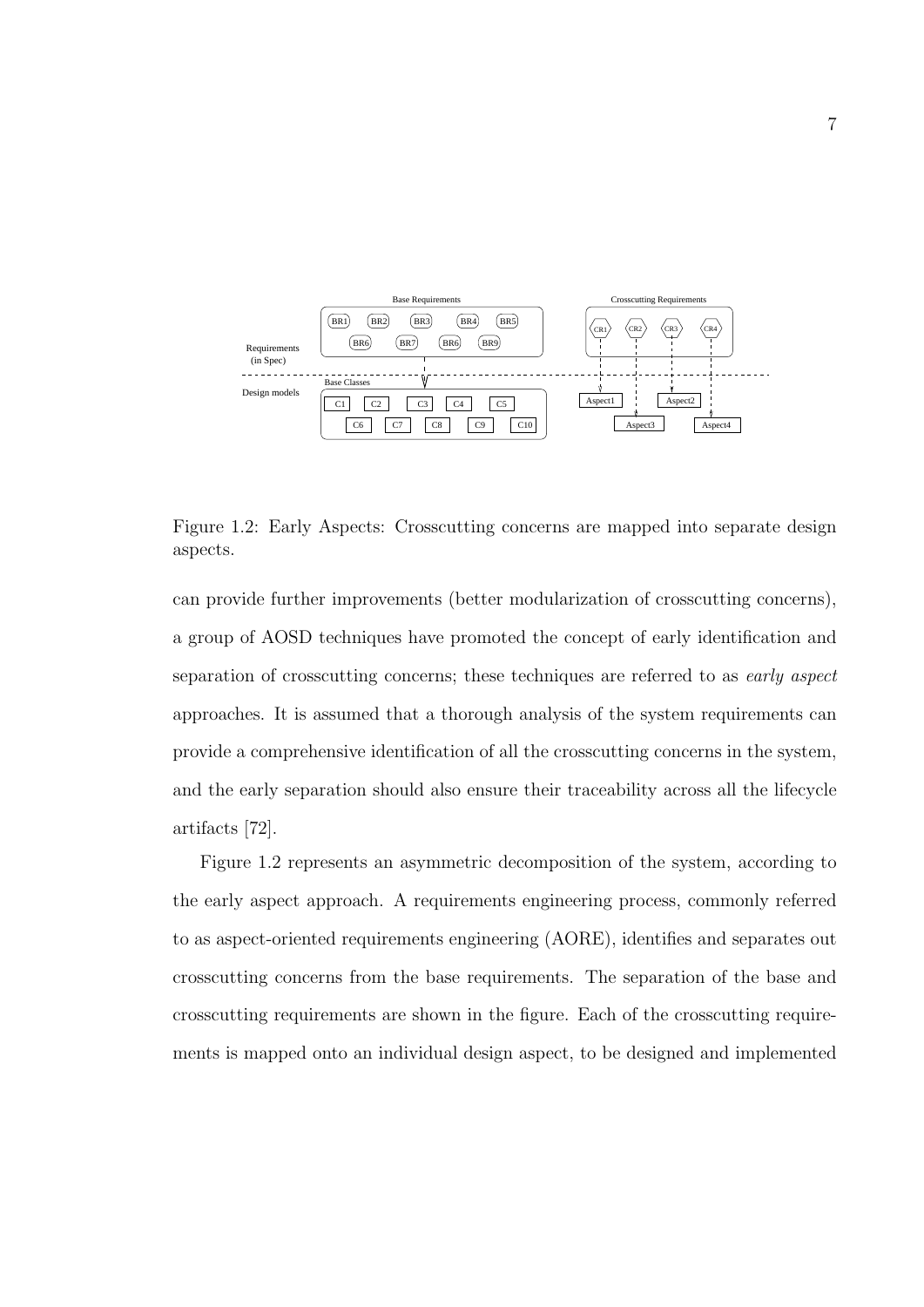separately. In most early aspect techniques, the base requirements are encapsulated into one design model (OO like). Figure 1.2 shows the mapping between the specification document and the design artifacts. The early identification and separation should ideally ensure that the separation between the base and crosscutting concerns is maintained throughout the lifecycle.

The ideal benefits of the early aspect approach are: (1) all crosscutting concerns can be identified early in the development lifecycle, and their modularization should ensure localization of the changes (to them) across the lifecycle artifacts; (2) crosscutting concerns can be added or removed without affecting the remainder of the system; (3) and, both crosscutting and base concerns can be understood independently and traced across different artifacts throughout the lifecycle. However, the issues with unanticipated evolution and independent development remain questionable since: unanticipated evolution can result in new crosscutting concerns or changes to the existing ones, either of which might require widespread restructuring of the existing base and aspect structures; aspects requiring explicit knowledge about the design details of the base, might also affect their independent development in practice.

Symmetric AOSD on the other hand, considers decomposition of the system into individual concerns, without explicitly considering identification and separation of the crosscutting ones. Each (symmetric) concern is encapsulated into an individual design unit (and its corresponding implementation module). Figure 1.3 represents a symmetric decomposition of the system. The rounded box represents an individual concern in the system specification that may refer to a single (or a group of) system requirement(s). The rectangular box represents a design model that encapsulates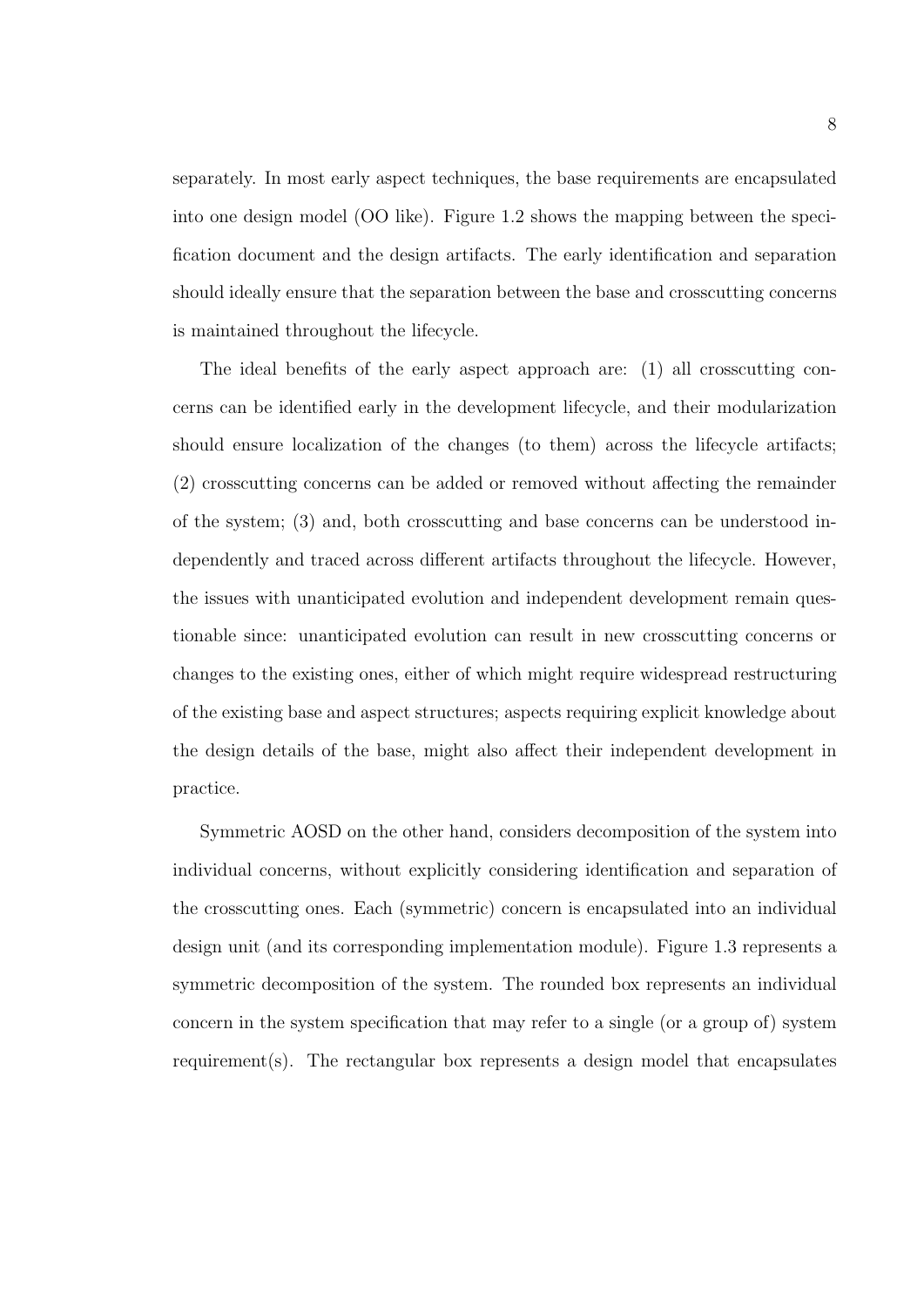

Figure 1.3: Symmetric AOSD: Symmetric concerns are mapped into separate symmetric models.

one concern. The arrow represents mapping of a concern (and the corresponding requirements) in the specification, into an individual design model. Each symmetric concern in the specification, design, or implementation artifact considers the embedded crosscutting behaviour implicitly, as the crosscutting requirements are not separated out here. Implicit consideration of crosscutting concerns refers to the fact that an individual software artifact treats a crosscutting or shared behaviour from its own perspective. Since each design (and the corresponding implementation) model considers the system from its own perspective without considering the explicit design details of other models, the views among different models can typically differ. These differences are essentially crosscutting concerns that need to be addressed in order to integrate the individual models into a complete system. Addressing crosscutting concerns late in the lifecycle (during integration), is referred to as the late aspect approach. Some AOSD techniques address crosscutting concerns late in the lifecycle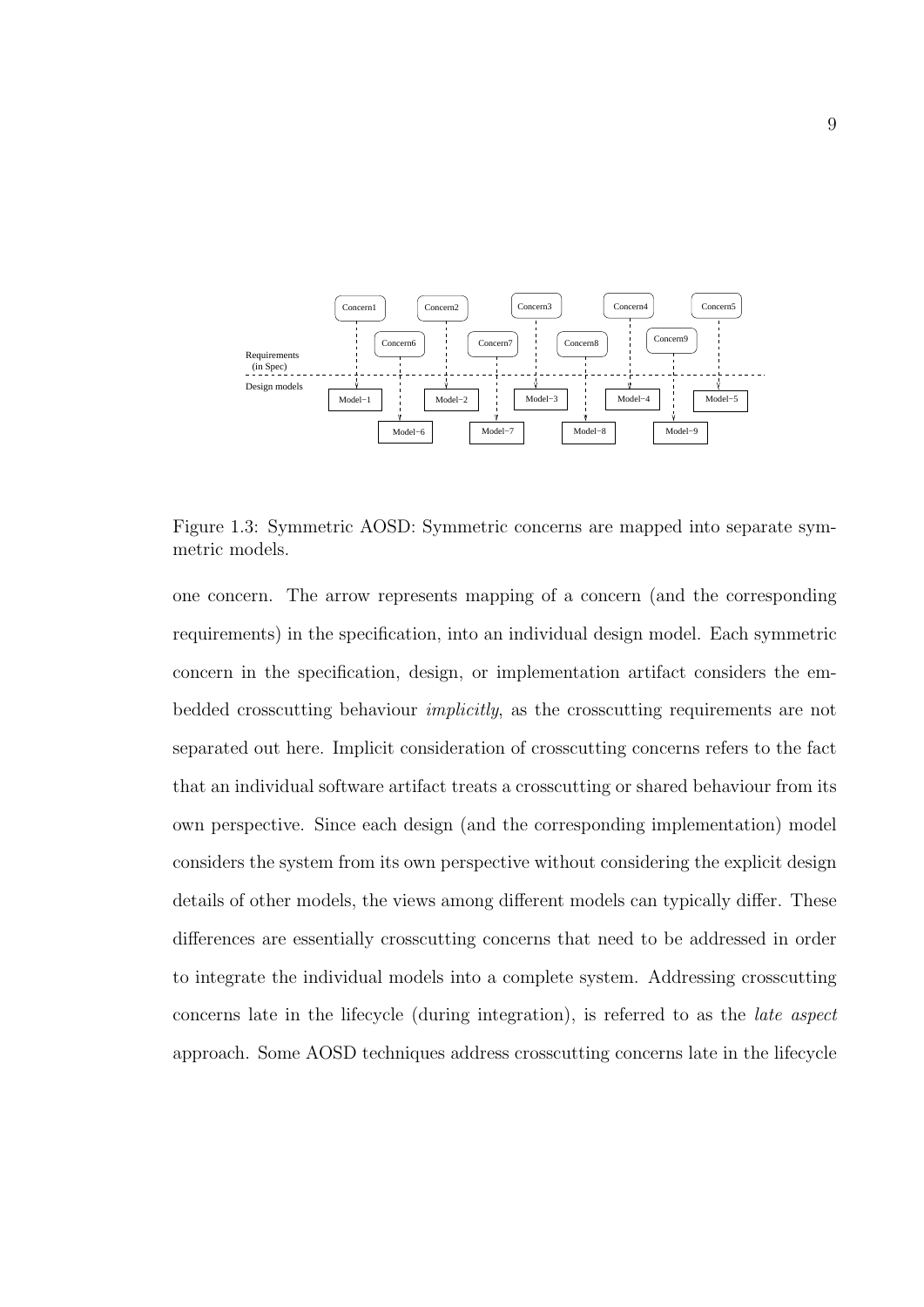but do not promote a symmetric decomposition of concerns. However, in this thesis we mainly consider the late aspect approaches based on symmetric AOSD.

The ideal benefits of the late aspect approach, based on symmetric AOSD, are: (1) individual concerns are modularized and hence, can be traced and understood separately across the lifecycle artifacts; (2) a concern, not being dependent on any other part of the system, should be possible to develop independently; (3) and, changes to a concern should be localized to a single design and implementation model without requiring invasive modification to the rest of the system. New requirements should also be possible to include in an additive manner, and a concern in the specification along with the corresponding design and implementation model, should be (un)plugged without affecting the remainder of the system. However, practical applicability of the late aspect approach remains questionable since: individual design models treating crosscutting concerns implicitly might result in too many differences to be integrated (by a feasible and practicable means) into a fully functioning system. Changes to the crosscutting requirements might be problematic as well, since they may not be localized to a single design/implementation unit. As a result, non-invasive evolution of the system might not be achievable in practice.

In the next section, we present the broad research goal. The goal being too broad to address in a single thesis, we narrow it down to fit into the scope of a thesis. In Section 1.5, we present an overview of the previous AOSD research that relates to the broad research goal, before we describe the narrow research goal in Section 1.6.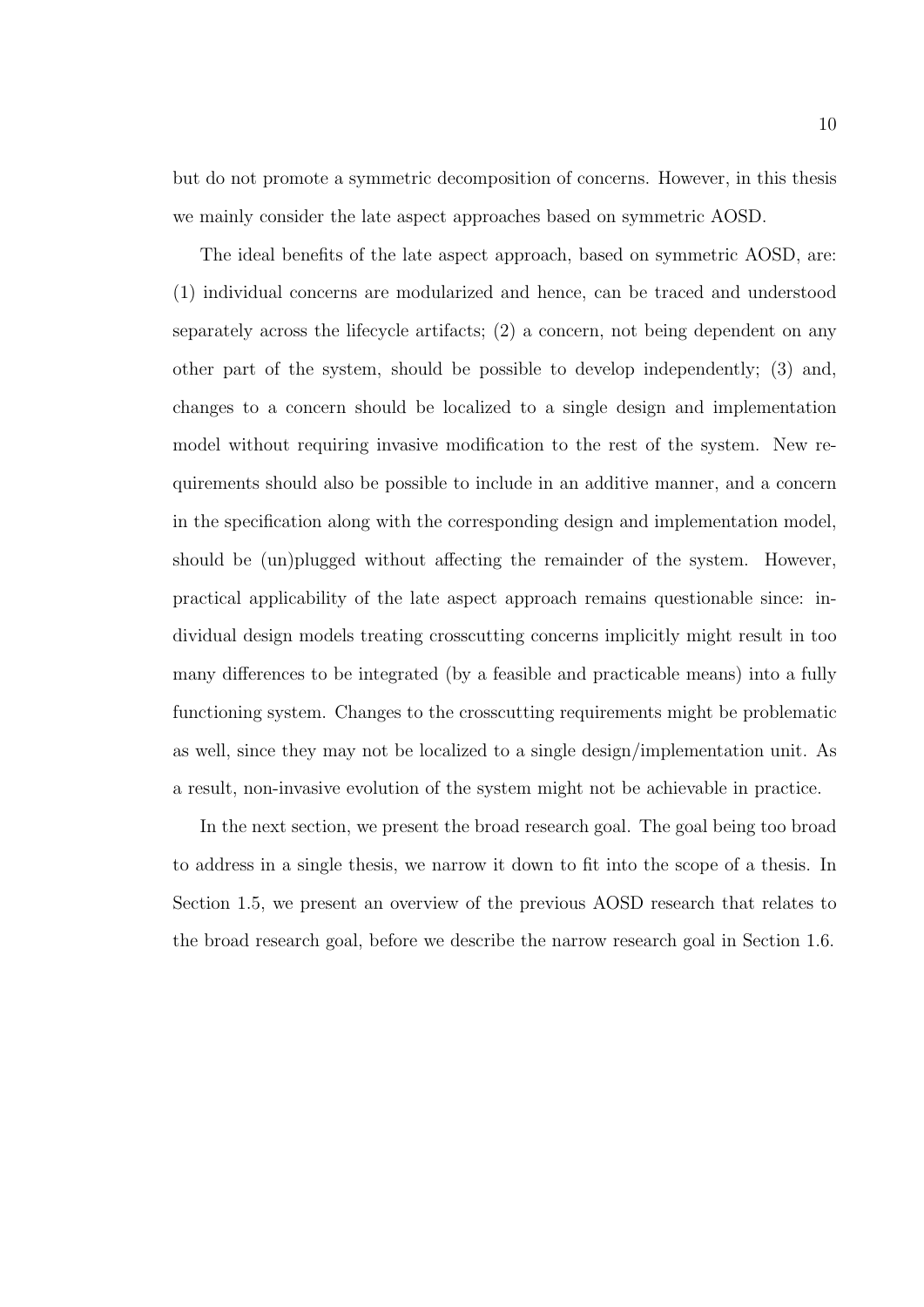#### 1.4 The Broad Research Goal

Early and late aspects represent two distinct concepts for treating crosscutting concerns at different stages of the software lifecycle. The early aspect approach identifies and separates out crosscutting concerns (early) from the requirements specification, and maintains the separation throughout the lifecycle. By doing so, it claims to support the MC properties. The late aspect approach considers separation of concerns (from requirements) but not the crosscutting ones; crosscutting concerns are only addressed late in the lifecycle. In the process, the late aspect approach also claims to support the MC properties. Although both the approaches claim to address all the MC properties (key for software evolution), questions remain regarding their practical applicability and feasibility. Whether either (or both) of the approaches can provide a solution to address the valuable properties in practice, would one be better or more feasible over the other, or should one be preferred over the other in certain situations − remain unexplored. An evaluation of early and late aspect approaches regarding the unexplored issues, would be significant in addressing the general question of when in the software development lifecycle, crosscutting concerns should be addressed.

#### 1.5 Overview of Related Work

Different AOSD techniques have been introduced based on the early aspect approach. Previous work [37, 6, 72, 58, 60, 61, 91, 6, 4, 71, 98, 33, 75] has mainly focused on the requirements analysis techniques to comprehensively identify and separate out crosscutting concerns from the system requirements. But, whether the early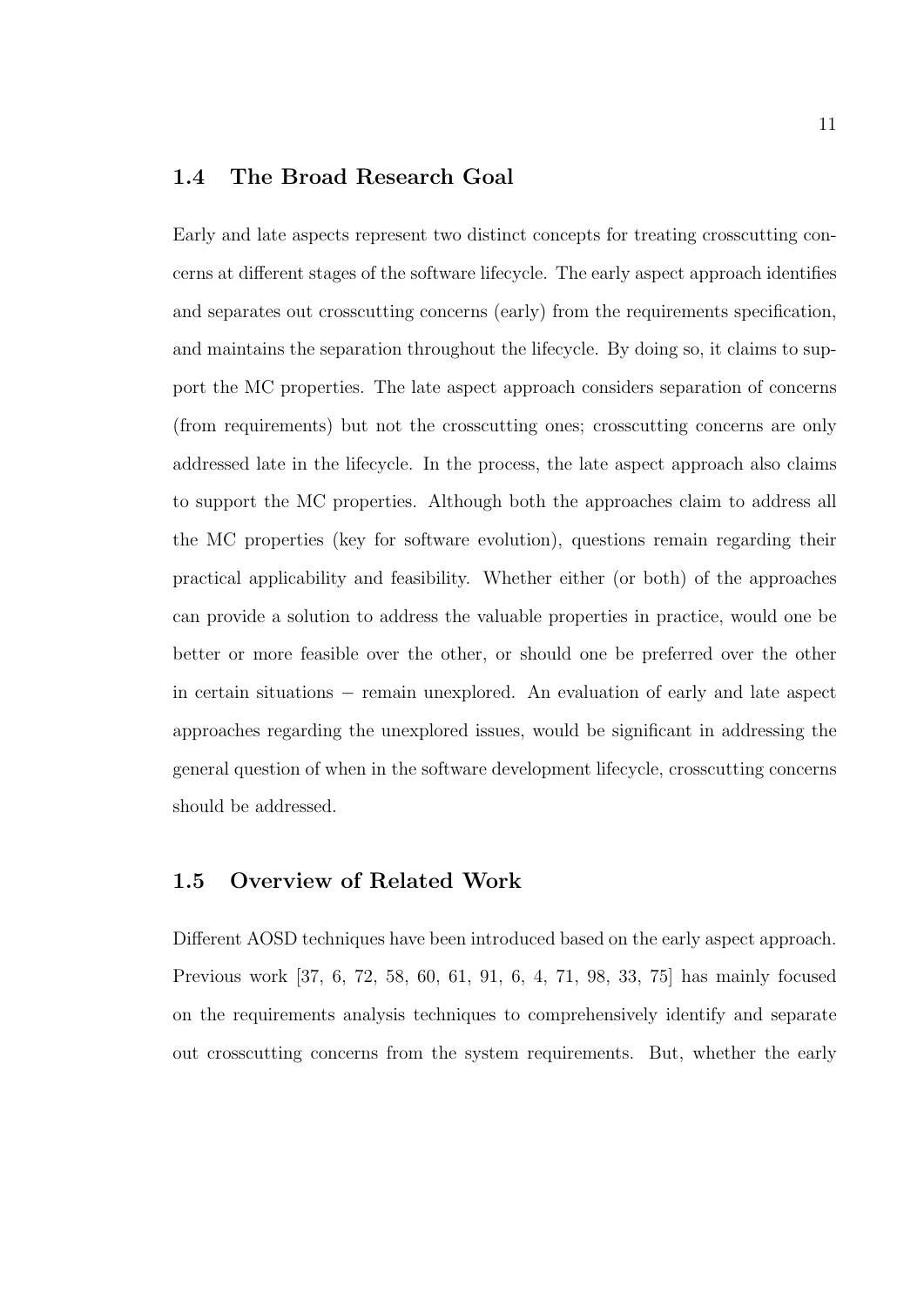separation of crosscutting concerns can be beneficial in achieving the MC properties, has not been evaluated. In fact, the effects (of separation) on software evolution remain unaddressed (or partially addressed) with most early aspect approaches; it is unclear whether evolution could be accomplished avoiding non-invasive modifications to the existing system, with an early aspect approach. Theme, an AOSD model, has been promoted via both early and late aspect approaches. The early aspect model of Theme [11] can be considered a notable early aspect approach that attempts to address software evolution in a non-invasive manner. The model claims to achieve all the MC properties.

Different AOSD models [76, 43, 44, 40, 73, 63, 54, 90, 32, 85], introduced based on the symmetric modelling of concerns, have promoted the late aspect approach. Theme [27, 26] has also been promoted based on the late aspect approach; it considers a symmetric decomposition of a system into separate concerns that can be developed separately, and it addresses crosscutting concerns late in the lifecycle. Some work [46, 95, 68], not explicitly based on symmetric AOSD, can also be considered as late aspect approaches, since they address crosscutting concerns late in the lifecycle. All the work promoting late aspects, has focused on design or implementation issues in applying the respective models; but no work to date has addressed the issue, whether late treatment of crosscutting concerns can be a useful means for addressing the MC properties, thereby supporting software evolution.

There has been some work [94, 12, 62, 49, 52, 29] on empirical evaluation of different AOSD approaches, mainly on different asymmetric models that separate out crosscutting concerns during the design and implementation. The results show that separation of crosscutting concerns during implementation can be beneficial on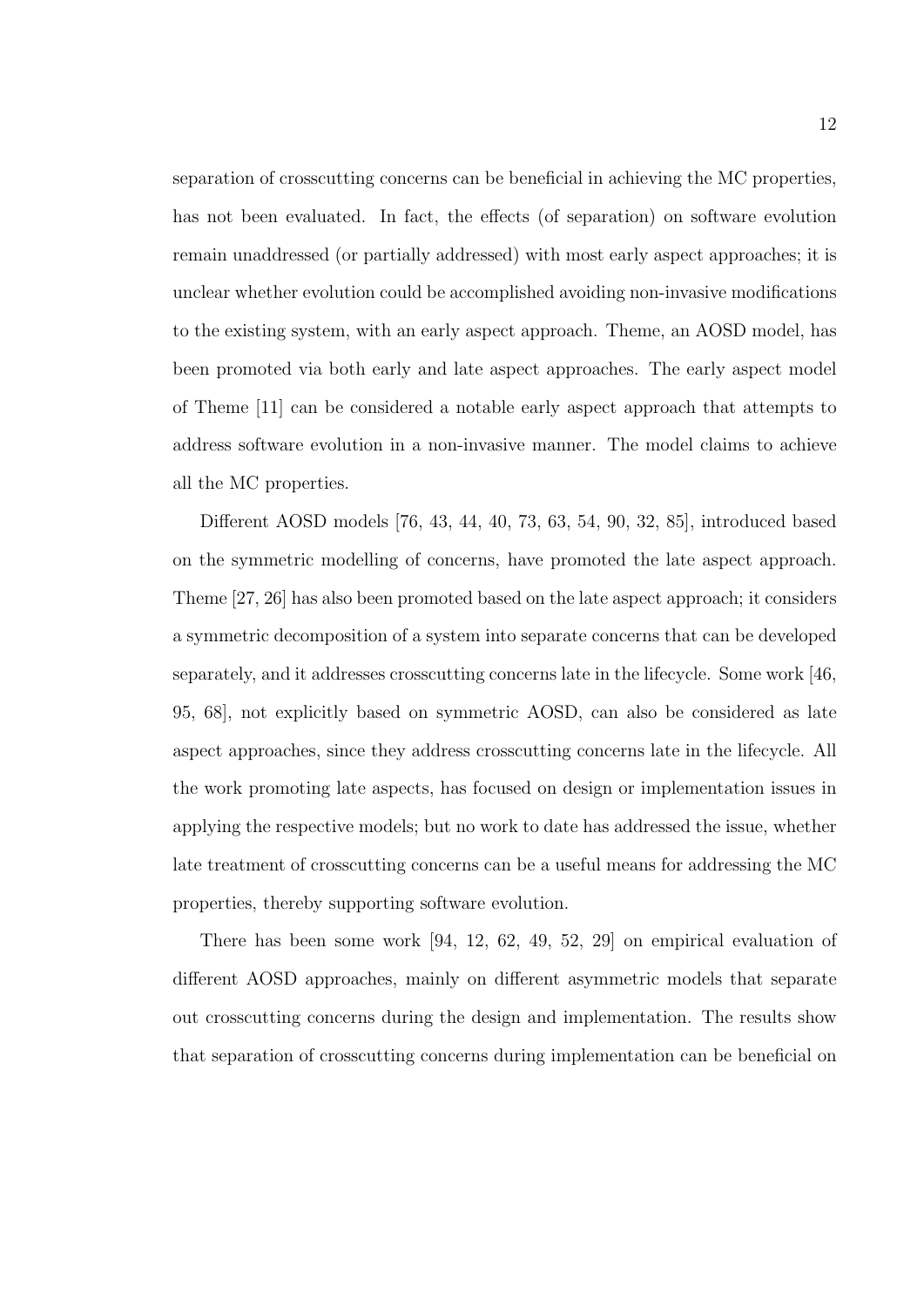certain occasions, and harmful on other situations.

Based on the evidence (in separating out crosscutting concerns from the design and implementation), the early aspect approaches assume that early separation of crosscutting concerns can be more beneficial and it should provide support for the MC properties. But no work has evaluated any early aspect approach with respect to the MC properties. Evaluation of either of the early or the late aspect approach, or any comparative study between them with respect to software evolution hence, remains unexplored.

#### 1.6 The Narrow Research Goal

Although, it has been realized (mostly through AOSD work) that crosscutting concerns should be addressed in the software lifecycle, it is yet to be determined when in the lifecycle they should be considered, in order to better address software evolution. An evaluation of early and late aspect approaches with respect to the MC properties, and a comparison between the two concepts, remain significant software engineering research to be accomplished. However, such an evaluation on a comprehensive scale can be too broad an issue to address in a single thesis. Since different AOSD models have been promoted based on either of the approaches, it would require evaluation of all of them. Moreover, a particular model might suit a particular domain of systems more than the others. Evaluation of the different AOSD approaches with respect to the MC properties, considering all the constraints, is impractical to address in a single thesis, because of the associated cost and the time constraints.

In our work, we narrow the broad research question to fit into the scope of a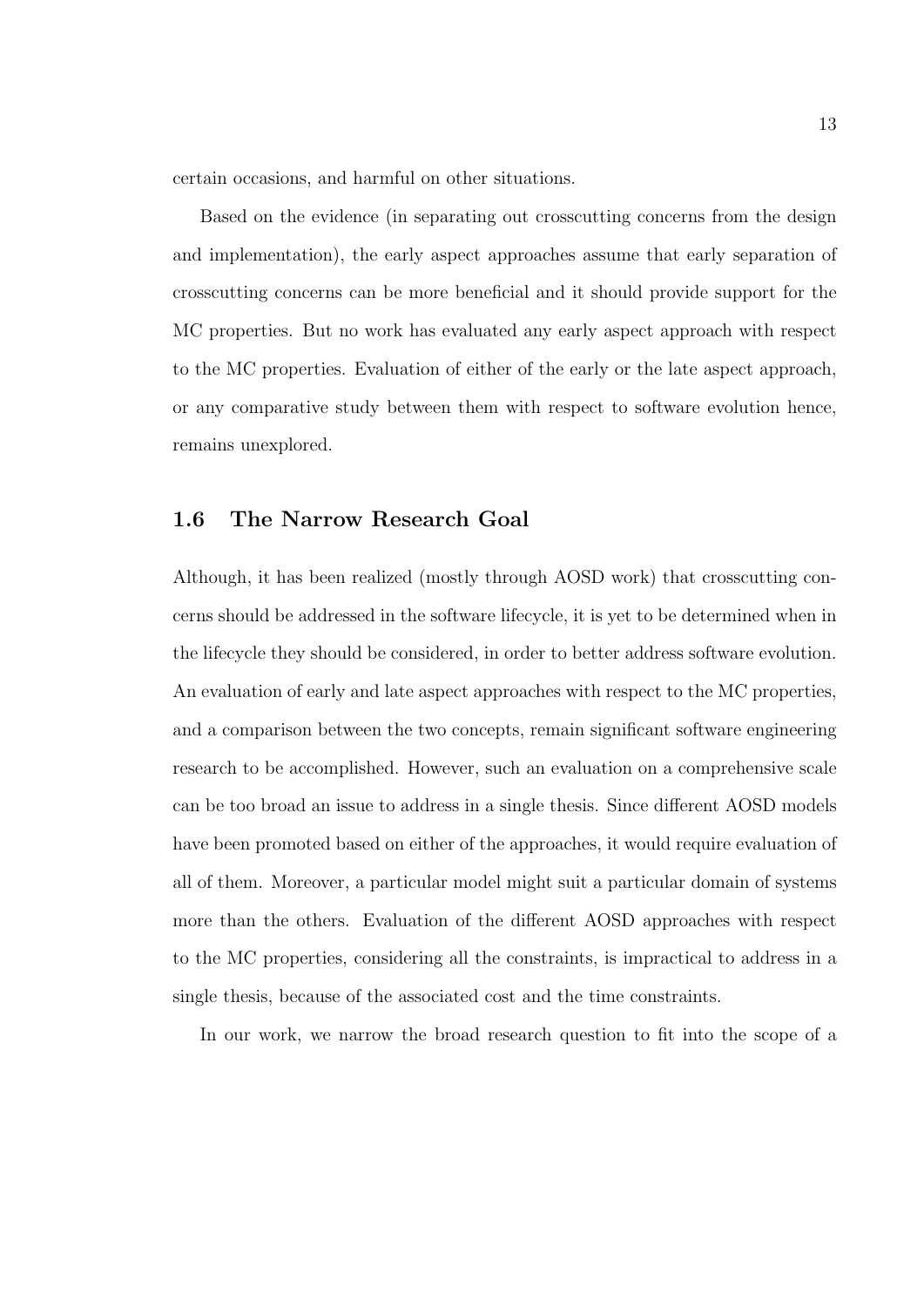thesis. Our approach was to identify two AOSD techniques that could represent early and late aspect approaches in general, apply them in practice, and evaluate the MC properties across the software lifecycle; presumably, an evaluation of the two (representative) AOSD models on equal scales can provide an initial evaluation of the research question. The Theme model, promoted via both early and late aspect approaches, proved to be a suitable and reasonable AOSD technique for the evaluation process.

#### 1.7 Theme as a representative AOSD technique

The early aspect model of Theme prescribes an explicit AORE process to identify and separate out crosscutting concerns from the system requirements specification; the separation is maintained throughout the lifecycle. Unlike many early aspect models, Theme does not prescribe an OO like decomposition of the base; rather it suggests for decomposition of the base into separate (base) concerns. The system specification is therefore decomposed into a set of base and crosscutting concerns. Each of the base and crosscutting concerns is mapped onto an individual design model. The Theme model also provides explicit mechanisms to design the individual models, and integrate them into a complete system. In the process, the early aspect model of Theme attempts to provide improved traceability and comprehensibility of individual system concerns (both base and crosscutting ones). Another significant characteristic of the early aspect model of Theme is its explicit attempt for software evolution in a non-invasive manner, the property that remains unaddressed or partially addressed in most early aspect approaches; in most early aspect models, it is unclear whether a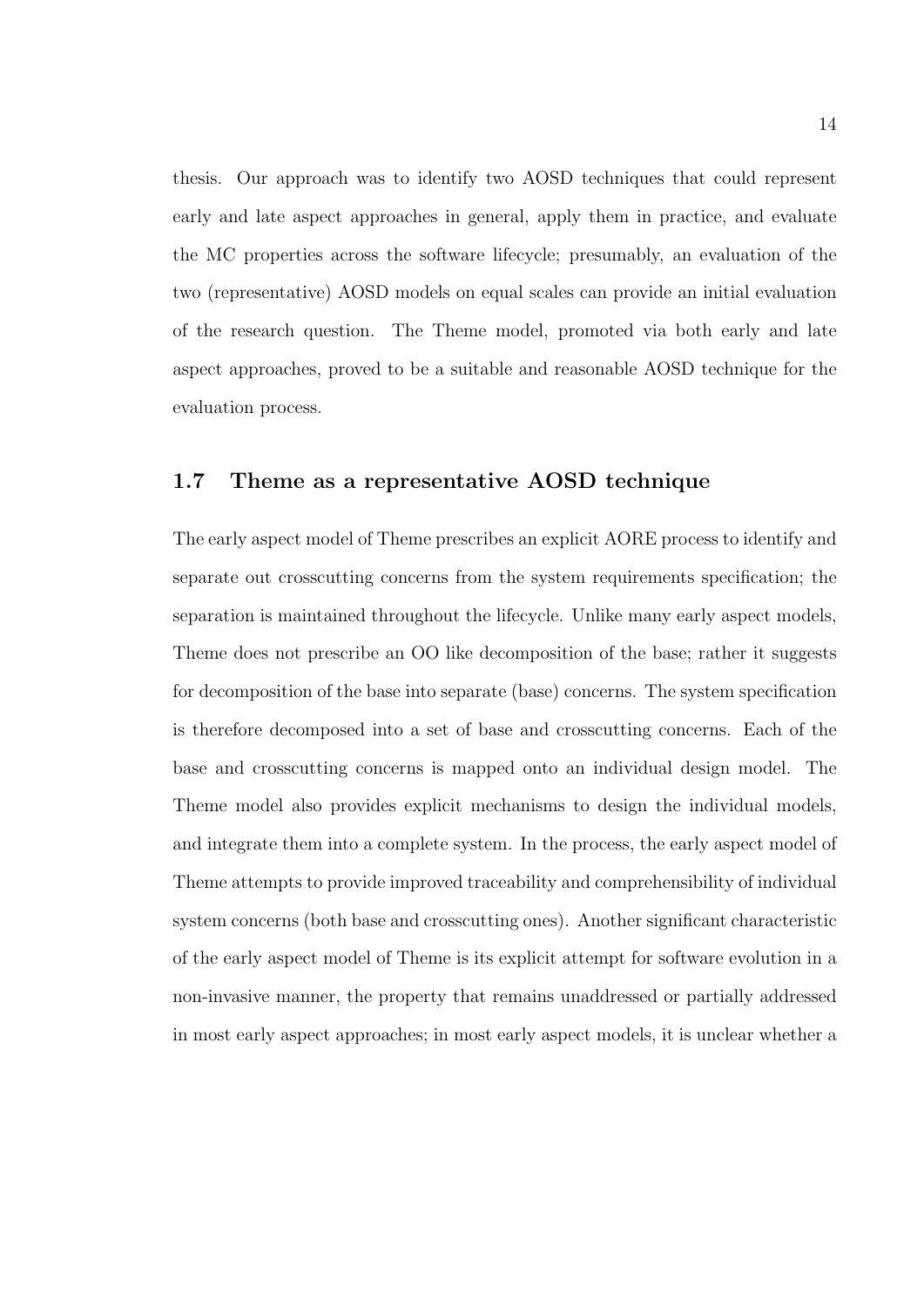widespread restructuring of the base and the aspects can be avoided for unanticipated evolution of the system, but the early aspect model of Theme explicitly advocates for software evolution in an additive manner that should be able to avoid the possible restructuring.

The late aspect model of Theme, similar to a typical symmetric AOSD model, suggests for decomposition of a system into separate concerns, irrespective of the crosscutting behaviour. The model provides an explicit mechanism to model individual concerns separately, and integrate them later into a complete system. The differences among individual design models are addressed during the integration. By providing a symmetric modelling of concerns and considering crosscutting concerns late in the lifecycle, the late aspect model of Theme claims to achieve the MC properties.

Both the early and the late aspect models of Theme claim to achieve all the MC properties to support software evolution; many AOSD techniques address some of the properties, ignoring others. The early aspect model of Theme attempts to improve upon other early aspect techniques in achieving non-invasive evolution of software systems; the late aspect model of Theme represents a typical late aspect technique, based on symmetric AOSD, which claims to provide support for all the MC properties. An evaluation of the early aspect model of Theme thus can provide an evaluation of what best (with respect to software evolution) can be achieved by early aspect approaches in general, while an evaluation of the late aspect model of Theme should provide an evaluation of late aspect approaches (based on symmetric AOSD), in general. The early and the late aspect models of Theme, therefore, fare as suitable techniques to use as a basis for evaluating the underlying concepts of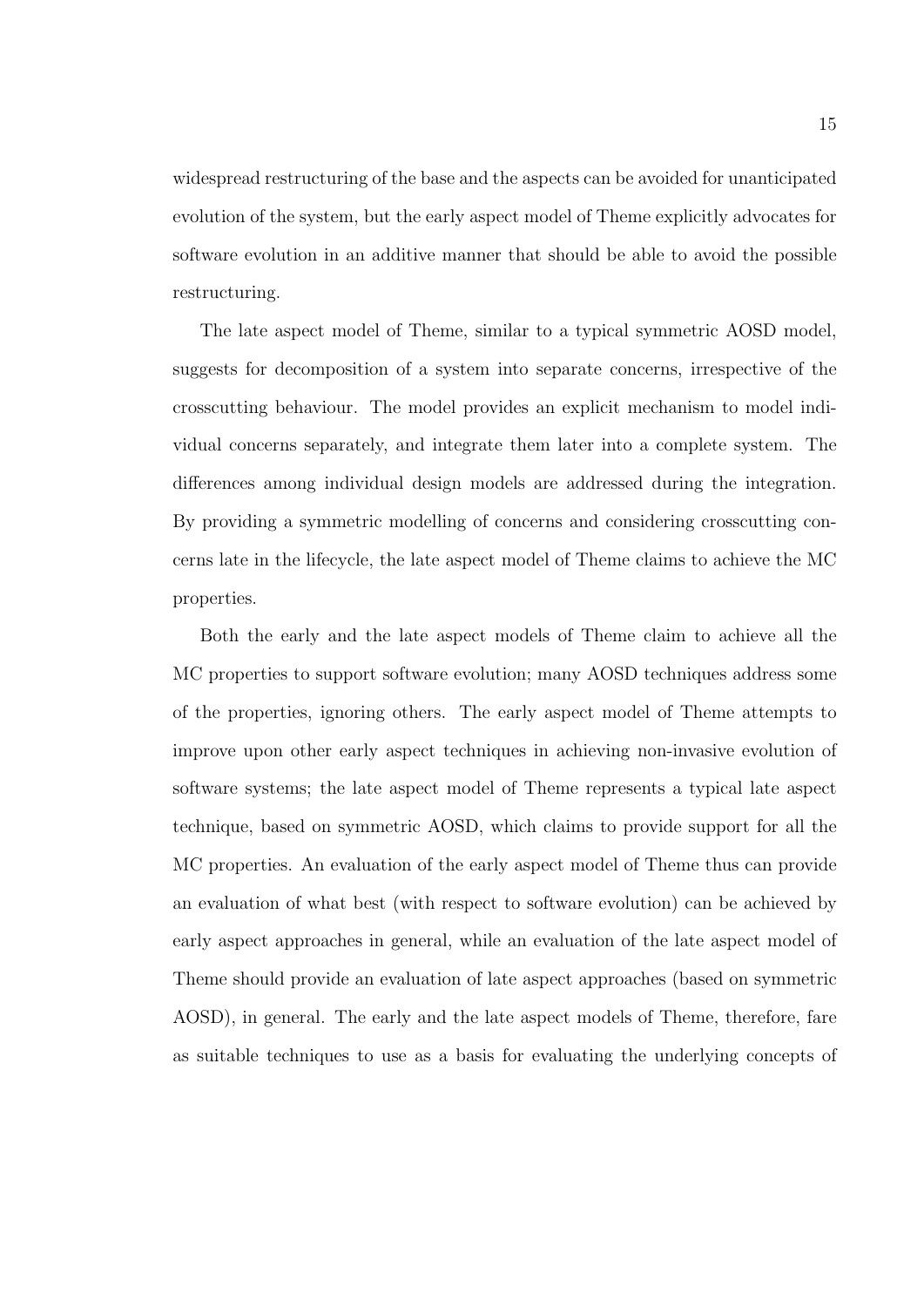early and late aspects.

The claim of the thesis is that the early aspect model of Theme fails to address independent development and evolvability, while the late aspect model of Theme fares to address all the MC properties to support software evolution.

#### 1.8 Organization of the dissertation

Chapter 2 motivates the importance of early and late aspect approaches, and substantiates the thesis statement. It also provides a background on the Theme model, discussing its lifecycle. In Chapter 3, we provide an overview of the case study, conducted to validate the thesis statement. We discuss details of applications of the early and the late aspect models of Theme in Chapter 4 and Chapter 5, respectively. In Chapter 6, we analyze the results of the study, and discuss the overall evaluation process, its limitations, and its generalizability to address the broad research question. Chapter 7 discusses the related work more thoroughly, and we present the contributions and conclusion in Chapter 8.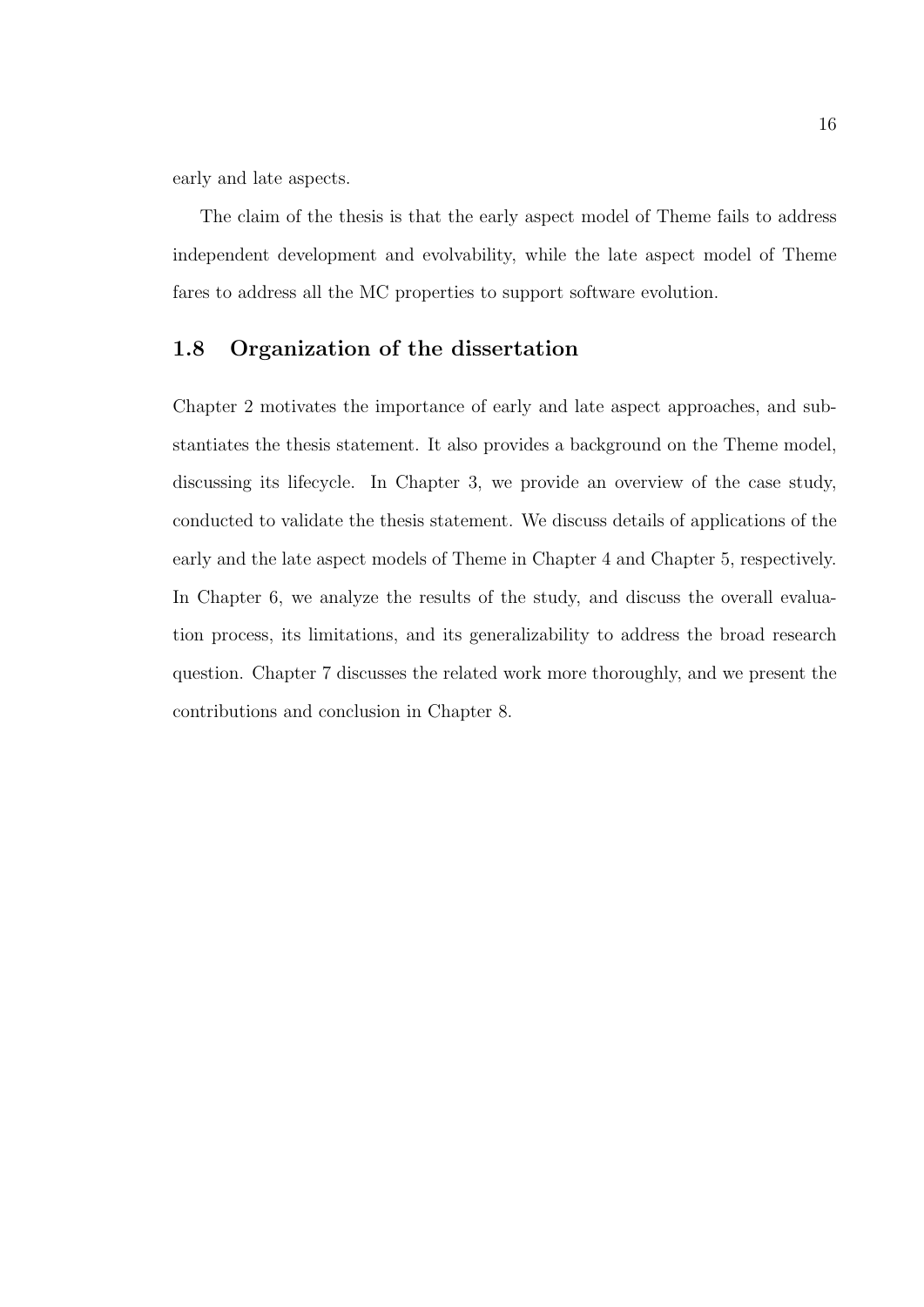## Chapter 2

### Motivation

Crosscutting concerns can be problematic for object-oriented technology to address the MC properties (traceability, comprehensibility, independent development, and evolvability). AOSD techniques attempt to deal with crosscutting concerns through two key approaches: early and late aspects. Both the approaches seem promising to address the software properties of interest. However, there can be issues of concerns regarding applicability and feasibility with either of them. With a view to evaluating early and late aspect approaches with respect to the MC properties, this thesis evaluates an AOSD model, Theme, which can be applied with both the approaches.

The goal of this chapter is to motivate the thesis statement by demonstrating the issues (regarding the MC properties) with standard OO, the early, and the late aspect models of Theme. To demonstrate the issues, we consider a partial banking system (as an example system) with the following informally described requirements specification.

The system must maintain different types of accounts for the customers. Each customer can have checking, savings, and mortgage accounts. A customer should be able to deposit, transfer, and withdraw money to and from the different accounts. Appropriate accounts should be debited or credited in the process. The system must calculate interest for customers appropriate to the different accounts. Charges will be computed for customer transactions, different for each of the accounts. Both interest and charges should be debited or credited to the appropriate accounts. The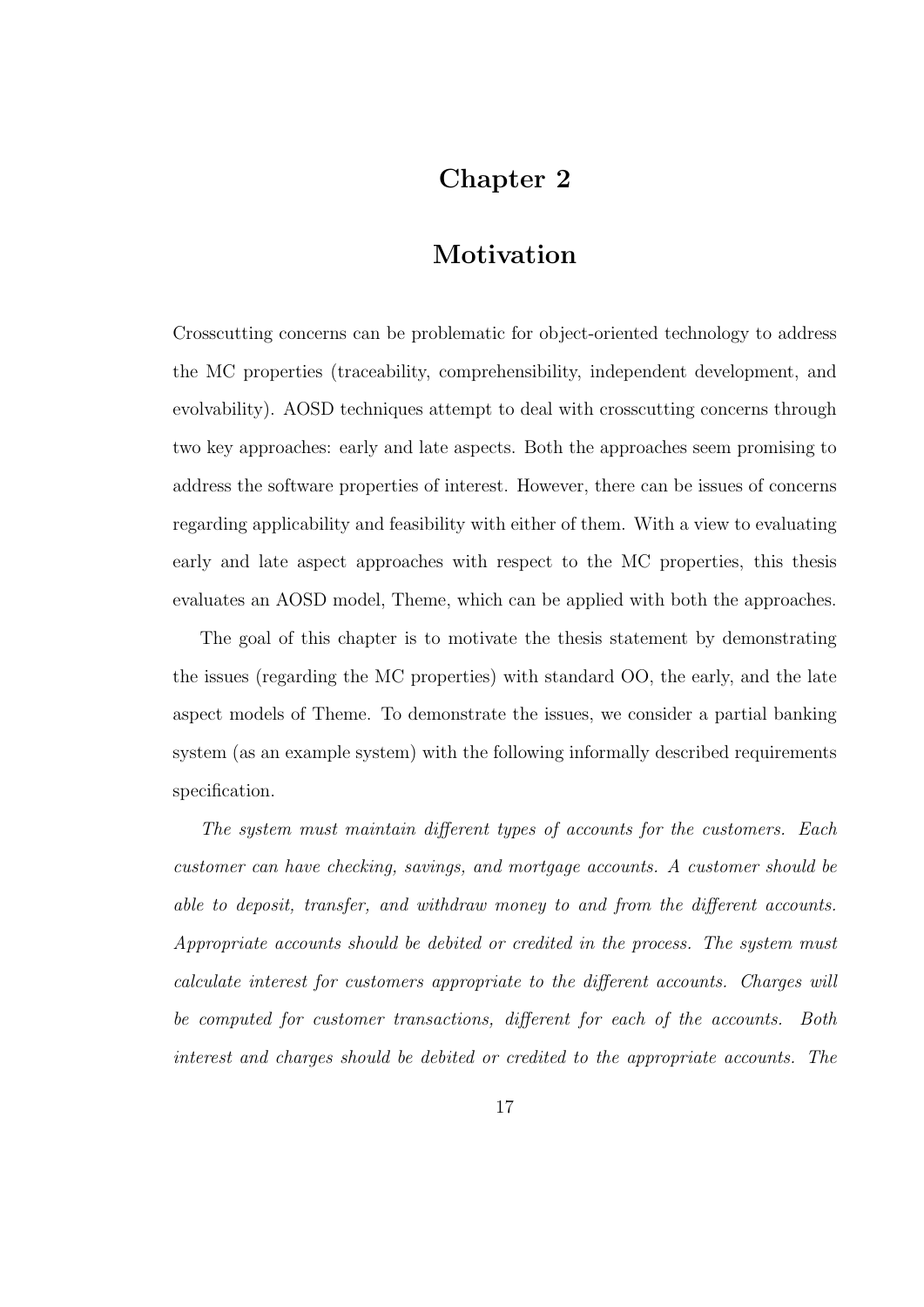system must maintain customer details, account ledger, and information of the bank branch that the customer is registered into. The system should be able to display a customer's account details, the branch information, and the account statements. The system should log transactions during transfer of amount, and account updates for charges and interest.

In the remainder of the chapter, we discuss how this system can be represented with the three different approaches (OO, early and late aspect models of Theme), and what can be the corresponding issues with respect to the MC properties for supporting software evolution.

#### 2.1 Object-oriented representation

Figure 2.1 shows a UML class diagram for a representative object-oriented decomposition of the system (based on a similar design in [24]). Each of Checking, Savings, and Mortgage classes extends the superclass Account, and each of them encapsulates the respective behaviour for account updates, and calculations for interest and charges. ChargeManager and InterestManager classes provide methods to apply interest and charges into the general ledger. Transaction logs are handled by LogFile class.

In the design, not all concerns in the specification could be modularized; details of different concerns remain scattered across multiple design units (classes). For example, consider the functional concerns of "debit" and "credit". If we want to make changes to the concerns, we would need to make modifications into multiple different methods (debitInterest(), creditInterest(), deductCharges(), credit(),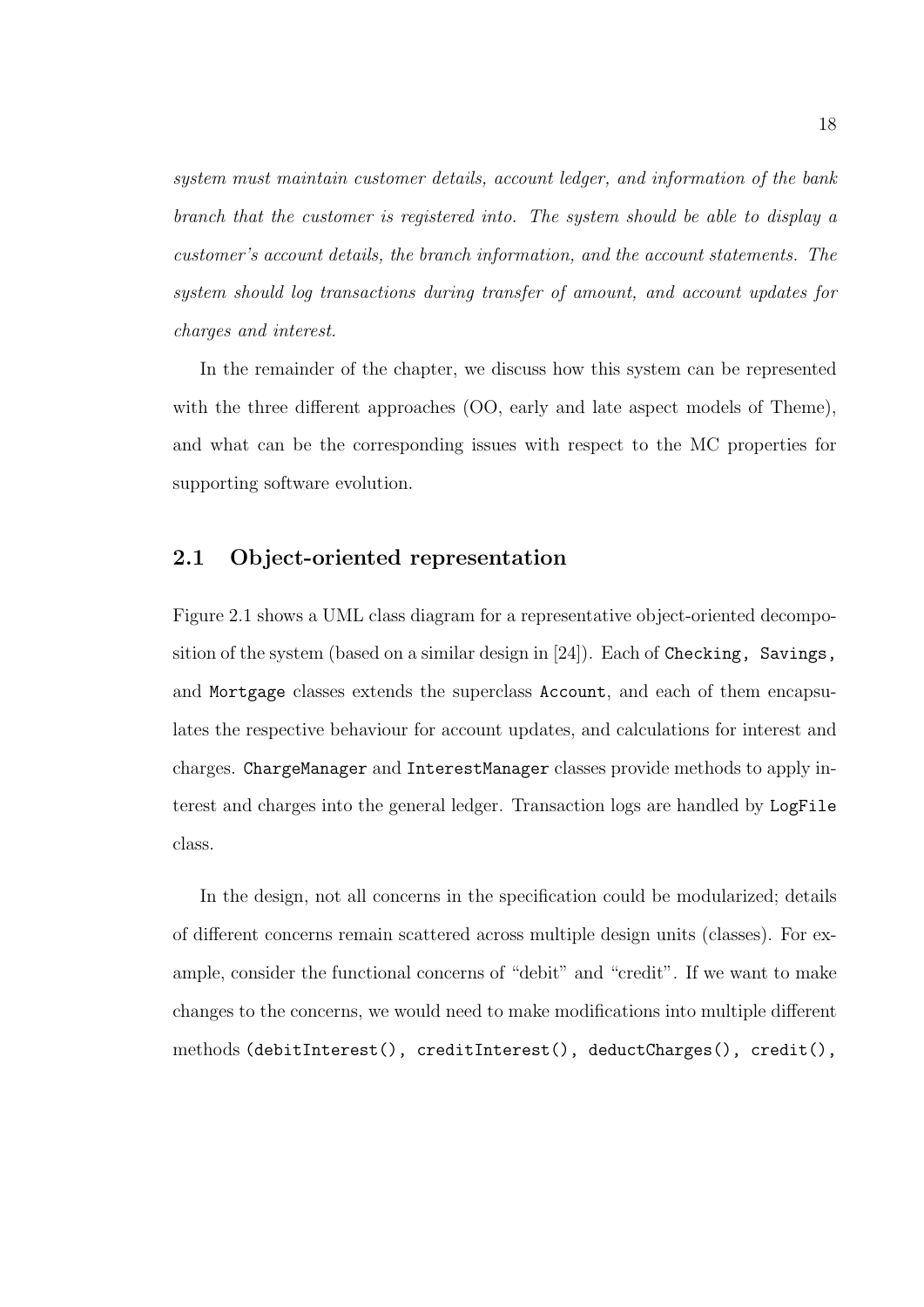

Figure 2.1: A representative decomposition of the system with OO

and debit()) of CheckingAccount, SavingsAccount, and MortgageAccount classes, and also for operations (updateForCharges() and updateForInterest()) of AccountLedger class. Details of the non-functional requirement, "log transactions", are also scattered across the Account classes (CheckingAccount, SavingsAccount, MortgageAccount), within transferAmount(), deductCharges(), debitInterest(), creditInterest() operations, and also across AccountLedger class, within updateForCredit() and updateForDebit() operations. As a result, any change to a crosscutting concern would require modifications across different parts of the system.

This example only represents a sample specification for a partial banking system. Considering the complete specification of a large and complex banking system, changes to crosscutting concerns would typically require changes to a large number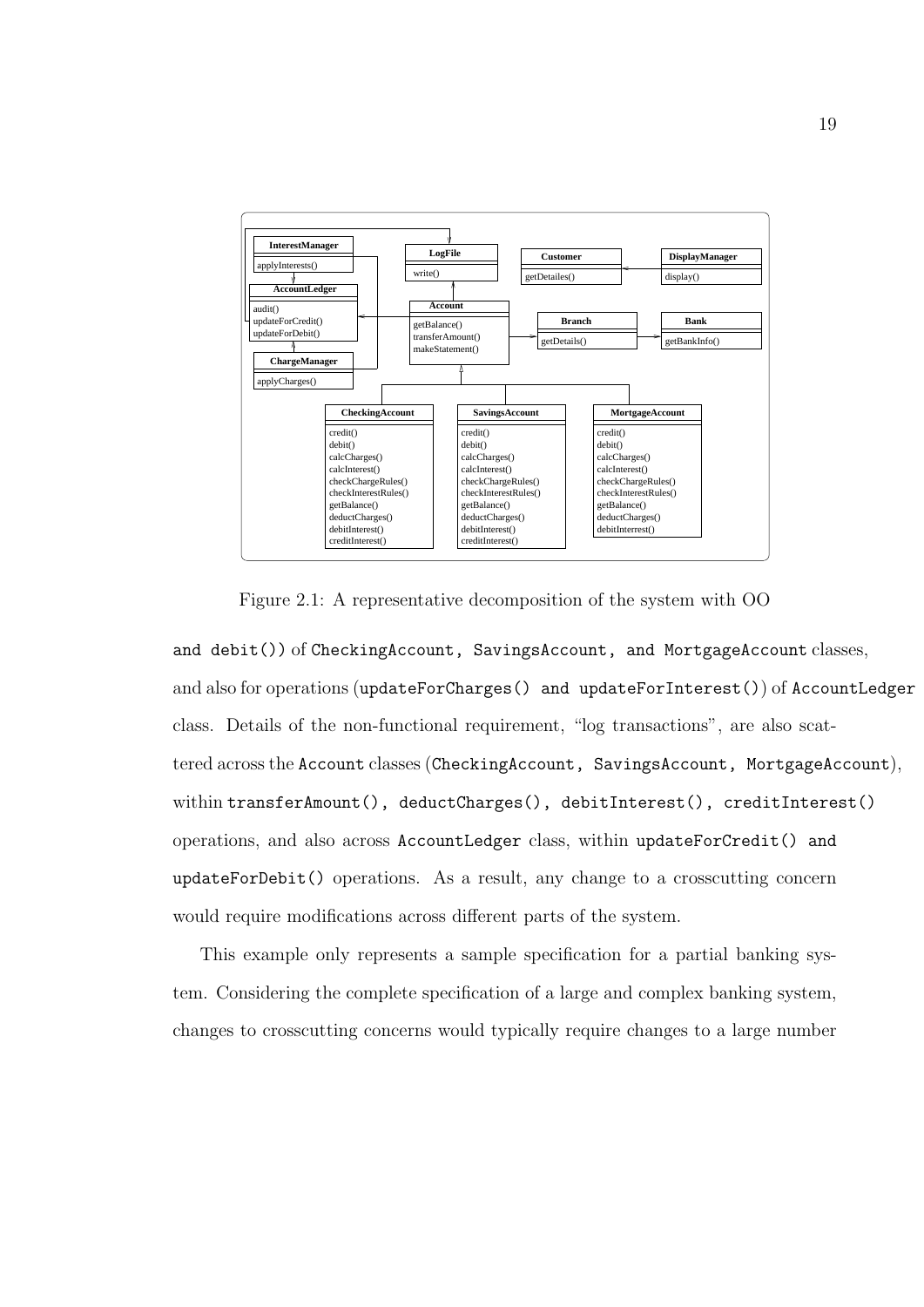of design elements and their implementations. With the crosscutting concerns not being modularized, it would be difficult to trace a concern or a requirement in the design (as well in the implementation). To deal with a single concern, a maintenance team might have to look into a number of classes all across the design model; this would affect comprehensibility. Evolution of an OO system would typically require invasive modifications all across the design model, adversely affecting the property of evolvability. As a result, OO technique would fail to address the MC properties, in order to support software evolution.

#### 2.2 Theme representation of the system and issues

In this section we discuss how the example system can be represented with the early and the late aspect models of Theme; in doing so, we also provide a background of both the models. We then discuss the issues regarding the MC properties with either of the models.

#### 2.2.1 Early aspect model of Theme

The early aspect model of Theme is based on the concept of early identification and separation of crosscutting concerns from the system requirements. It proposes Theme/Doc [10, 24], as an explicit process to identify and separate out crosscutting concerns from the system specification. To provide modularization of the base concerns, Theme/Doc also decomposes the base requirements into individual concerns. As a result, its product (after processing the system specification) are a set of base and crosscutting concerns. The base concerns are termed the "base themes" and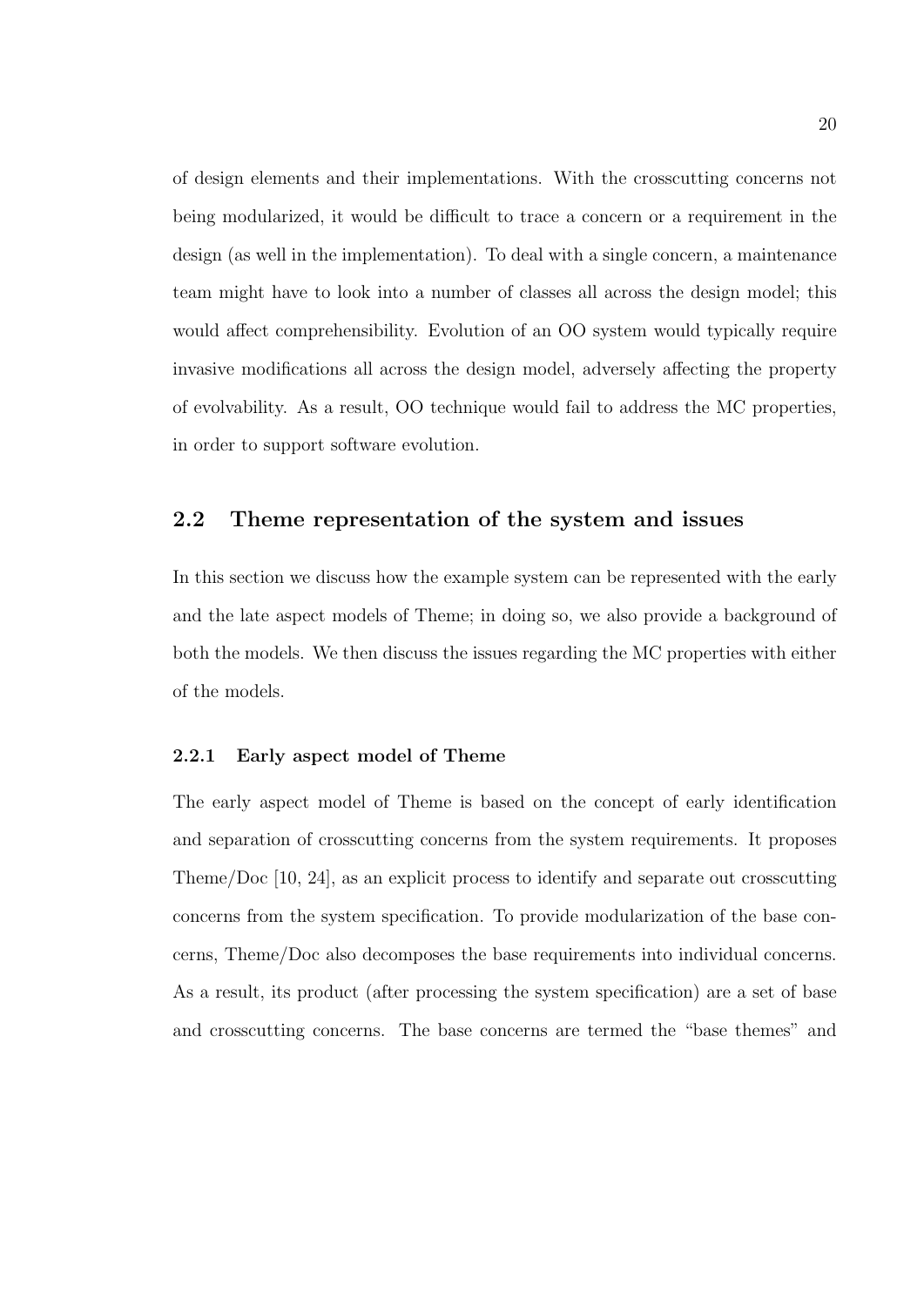the crosscutting concerns, the "aspect themes". Each such concern is mapped into an individual design model in the design phase. A base design theme models the system from the perspective of the encapsulating base requirements only, without considering any crosscutting concern, while the aspect themes weave the crosscutting behaviour into the corresponding base themes. The Theme/Doc process takes a structured system requirements specification (SRS) and processes the requirements through the following steps to derive themes.

- 1. From each of the structured set of requirements, extract out the verbs as "actions" and qualify them as the initial themes.
- 2. Map each requirement into the relevant themes.
- 3. Unite/refine the initial themes to eliminate sharing of requirements among multiple themes.
- 4. Group similar themes together. Postpone/eliminate the unnecessary ones.
- 5. Rewrite requirements to eliminate sharing. Split/add requirements as necessary.
- 6. Determine the crosscutting requirements (the aspect themes) according to the following rules:
	- (a) no rewriting or splitting of the requirement can isolate themes and remove sharing.
	- (b) associating the requirement with a theme (dominant one) selects that theme as an aspect.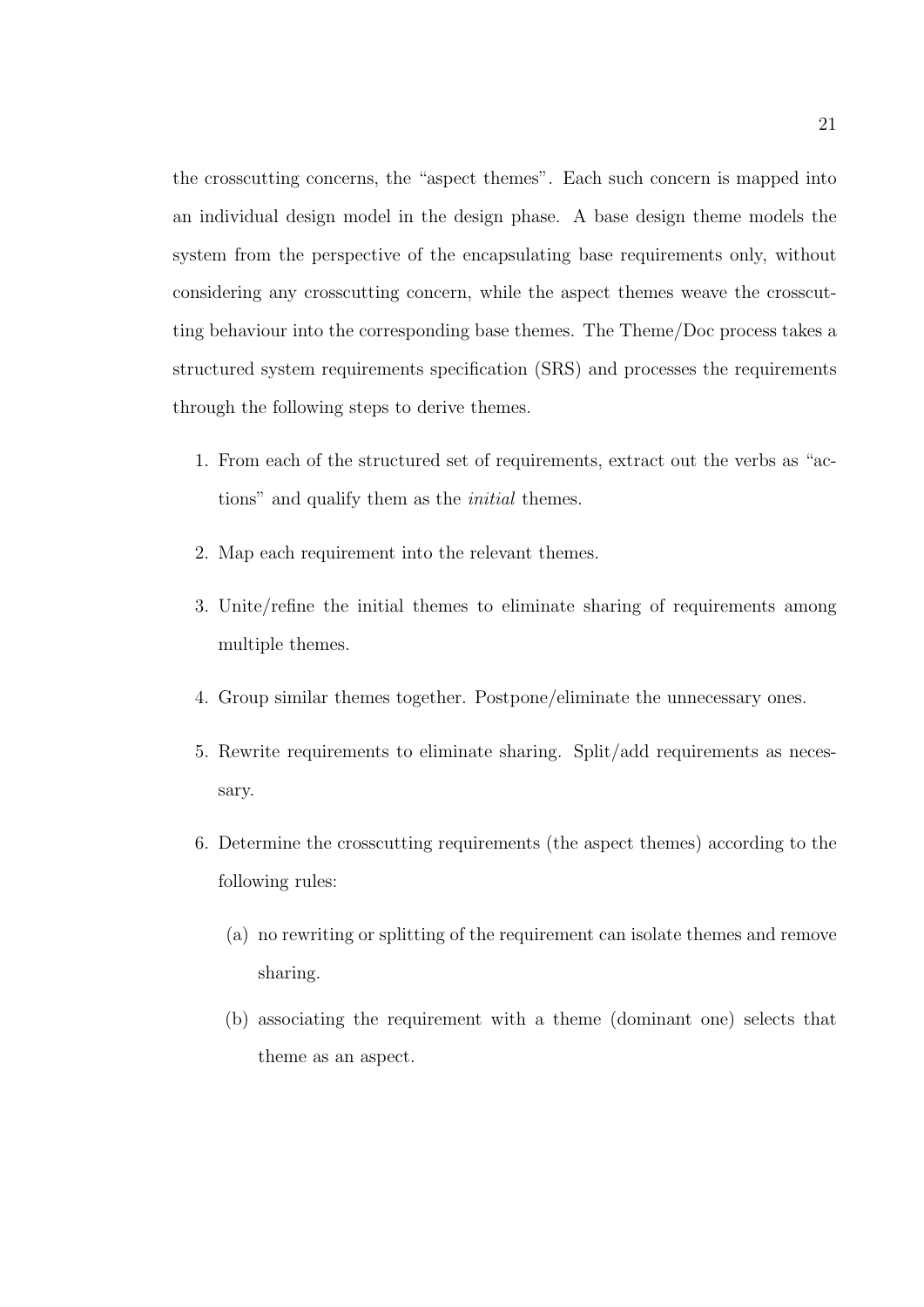

Figure 2.2: Aspect themes weave the crosscutting behaviour into the base themes

- (c) the aspect theme is triggered from within multiple themes.
- 7. Iterate through steps 3 6 until all the aspect themes are derived and agreed upon, and a many to one mapping between the requirements and the themes is achieved.

Applying the Theme/Doc process on the example system specification, we can derive a number of base (display, transfer\_fund, apply\_interest, and apply\_charges) and aspect (debit, credit, and log\_transactions) themes. Figure 2.2 shows the relationships between the base and the aspect themes for the example system. Each of the base themes in the figure are supposed to model the encapsulating concern, being oblivious of the separated out crosscutting concerns. Aspect themes are supposed to weave the crosscutting behaviour into the corresponding base themes.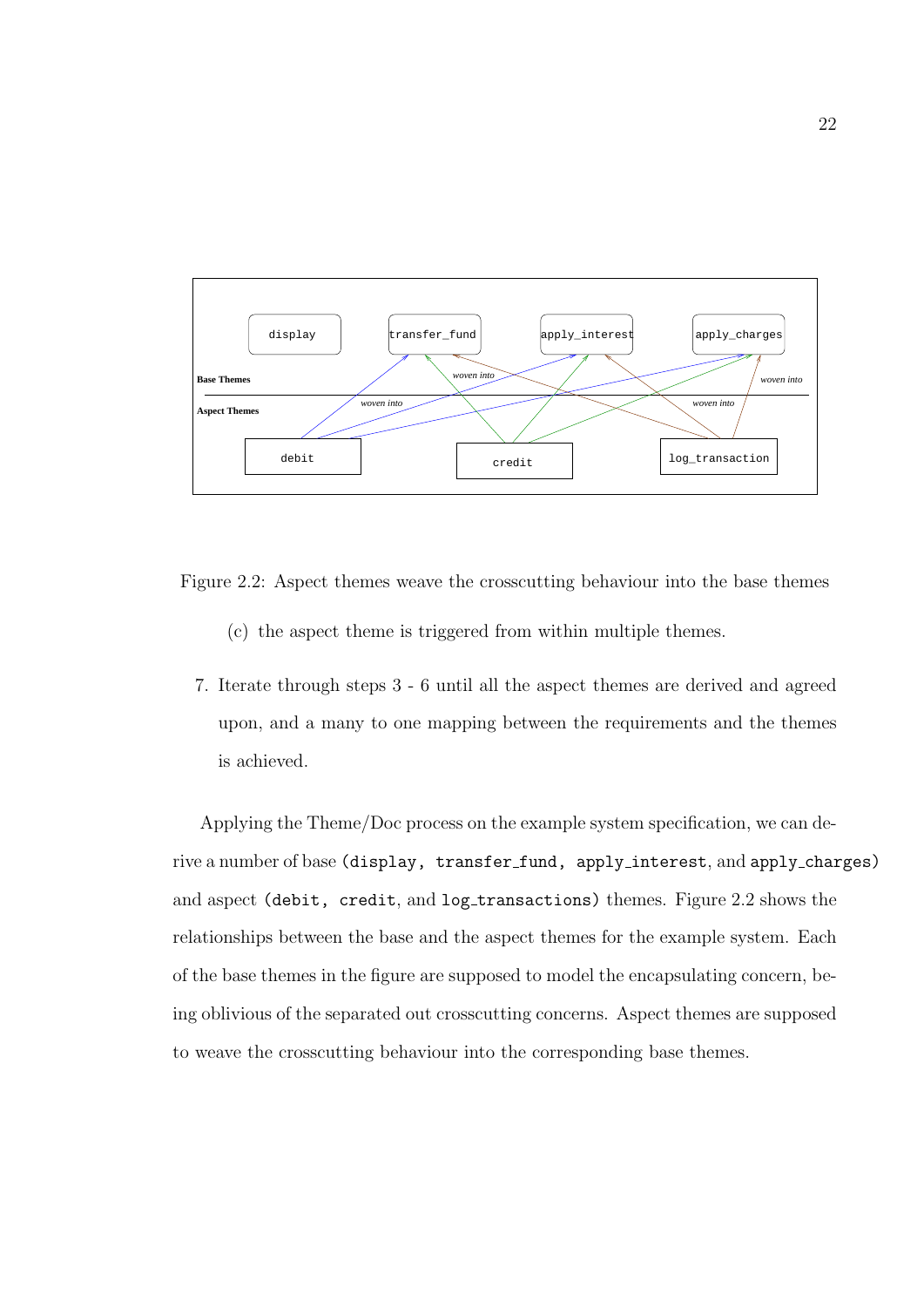The Theme model proposes Theme/UML [25, 27, 23, 28] as an explicit mechanism to design and integrate the individual themes. It extends the standard UML to support separated, composable design themes. Each base theme is modelled as a stereotyped package that encapsulates the corresponding concern as an objectoriented design model; aspect themes are designed as UML packages with template parameters. Theme/UML also provides an explicit composition mechanism to integrate the individual design themes into a complete system. Below, we discuss design and integration of a couple of themes from the example system.

Figure 2.3 shows designs for two base themes display and apply interest. Each theme only considers the system from the perspective of the encapsulating concern, and models it as an OO design model. The separated out crosscutting concerns are not considered on part of any of the base themes. Display theme considers only the details of displaying personal account information of the customer and information about the bank branch, s/he is registered into; apply interest theme models the system encapsulating only the details of calculations and updates of accounts, corresponding to the accrued interest.

With each theme possessing different perspectives on the system, the perspectives need to be reconciled to form a complete system. Theme/UML provides a set of composition rules and relationships to provide integration of individual design themes. A composition relationship indicates which model entities in two themes correspond to each other and how they should be composed. The two most common composition relationships are merge and override. Merge indicates that the composed entity should be a true combination of the original entities. Override indicates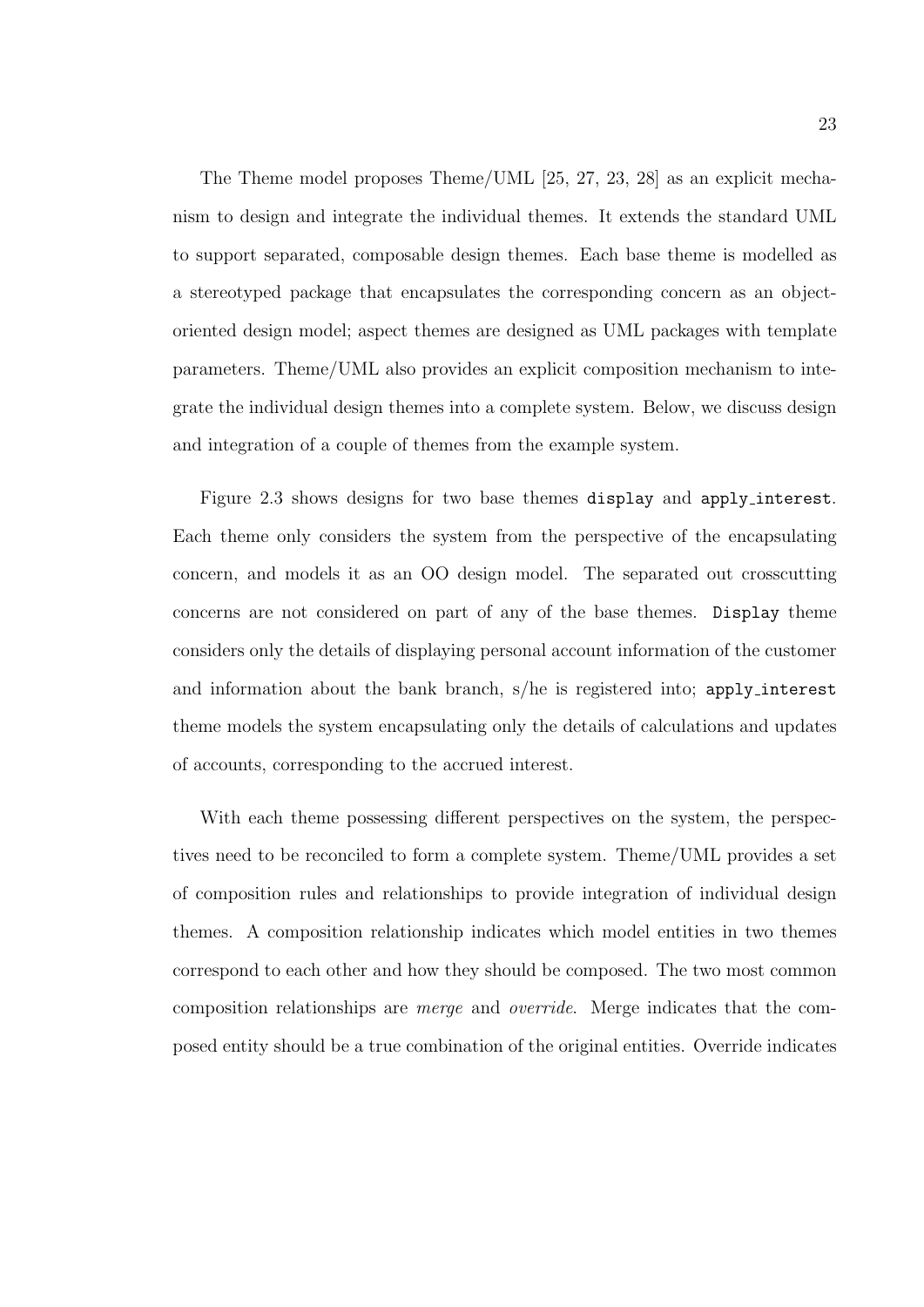

Figure 2.3: Design of two base themes and their relationships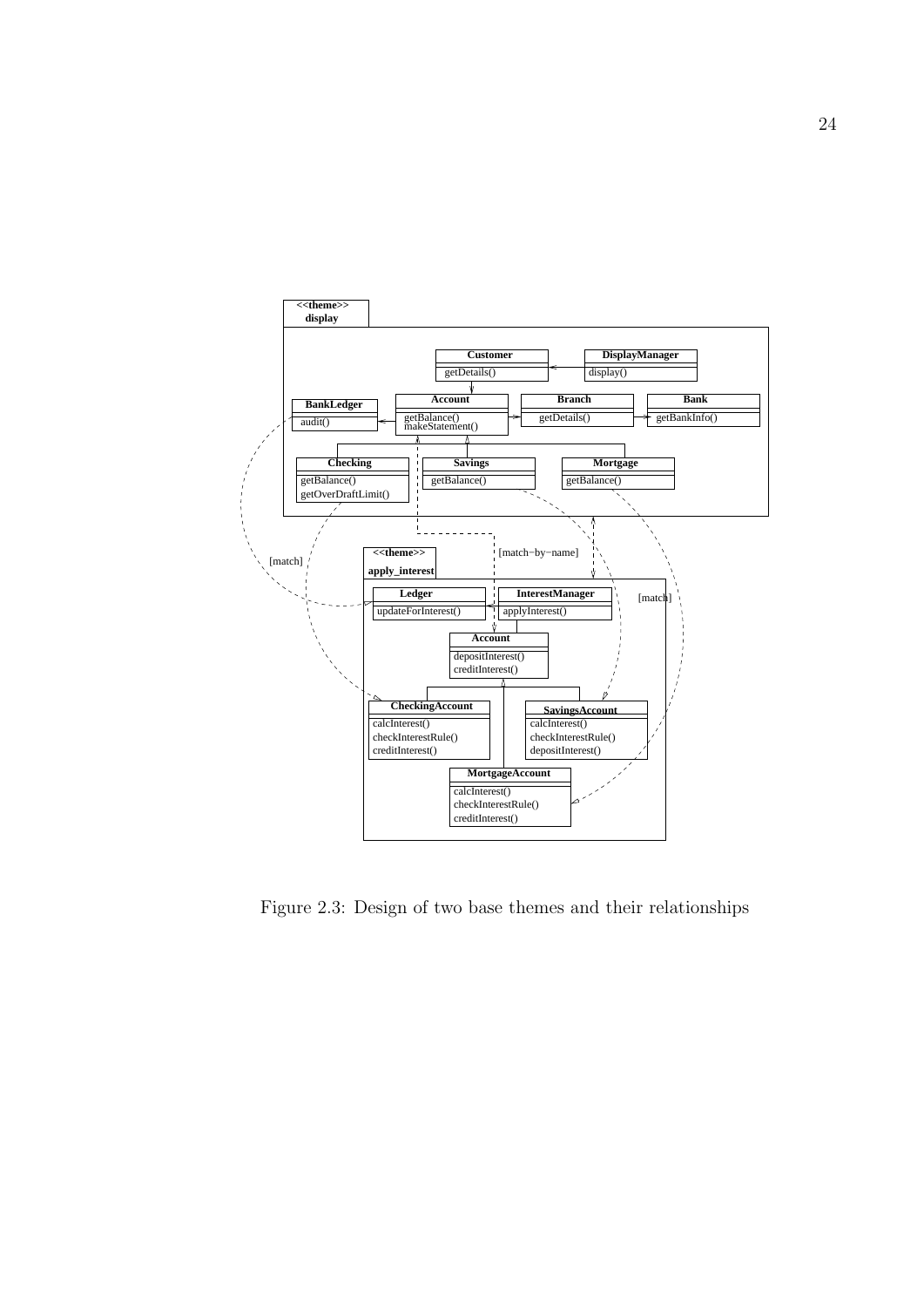

Figure 2.4: The resulting, composed theme.

that one should be discarded in favor of the other. Integration rules may be defined on composition relationships to avoid specification of individual composition relationships for every entity present. A simple rule is "match-by-name" which causes the merge of all entities of identical kind with identical names.

Figure 2.4 shows composition of the two themes in Figure 2.3 with merge integration and following the rules of match-by-name. A dotted arrow connecting the two themes represents a composition relationship, indicating that the two themes are to be composed; the presence of arrowheads at both ends of this arrow indicates that the themes are to be merged, rather than one replacing the other. The annotation match[name] on this arrow indicates that all elements within the package with identical names (judged in a hierarchical fashion) are to have a single, corresponding element in the resulting, composed theme. In this example, the names of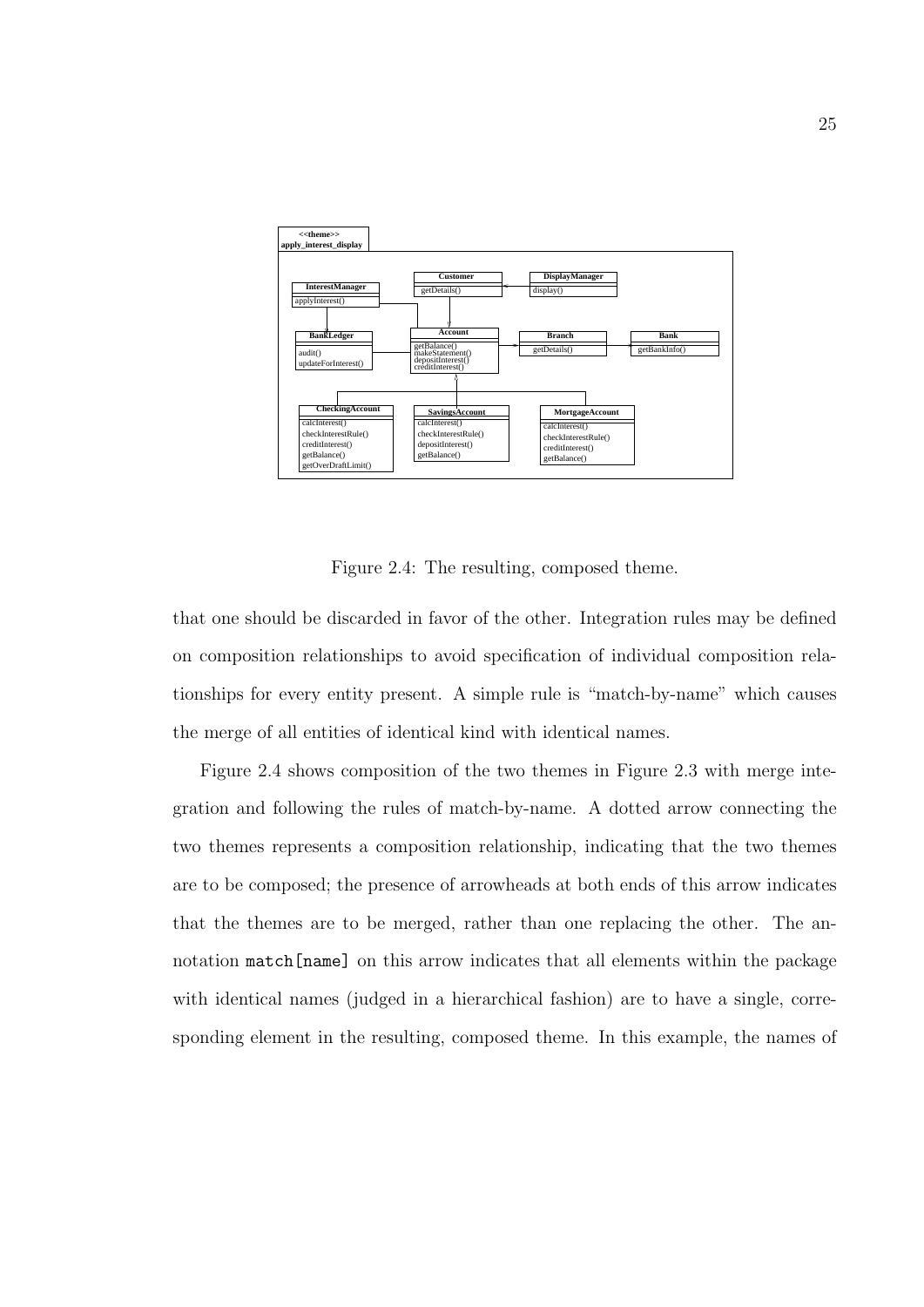

Figure 2.5: log transaction aspect theme modelled with Theme/UML.

two classes (Account and BankLedger) are identical between the two themes. They participate in 'match-by-name' composition rule. The pairs (CheckingAccount and Checking), (SavingsAccount and Savings), and (MortgaegAccount and Mortgage) are explicitly matched although the names do not match. Each such pair results in one composed class in the composed theme. The classes that do not participate in any composition relationship (Customer, DisplayManager, Branch, Bank, and InterestManager), are just copied into the composed theme.

Aspect themes on the other hand, are modelled with UML templates [24]. A template is defined as a parameterized UML model, used as the basis to generate other model elements using a "binding" dependency relationship [28]. A binding relationship defines arguments to replace each of the template parameters of the template model element. For an aspect theme, the template parameters are contained in a dot-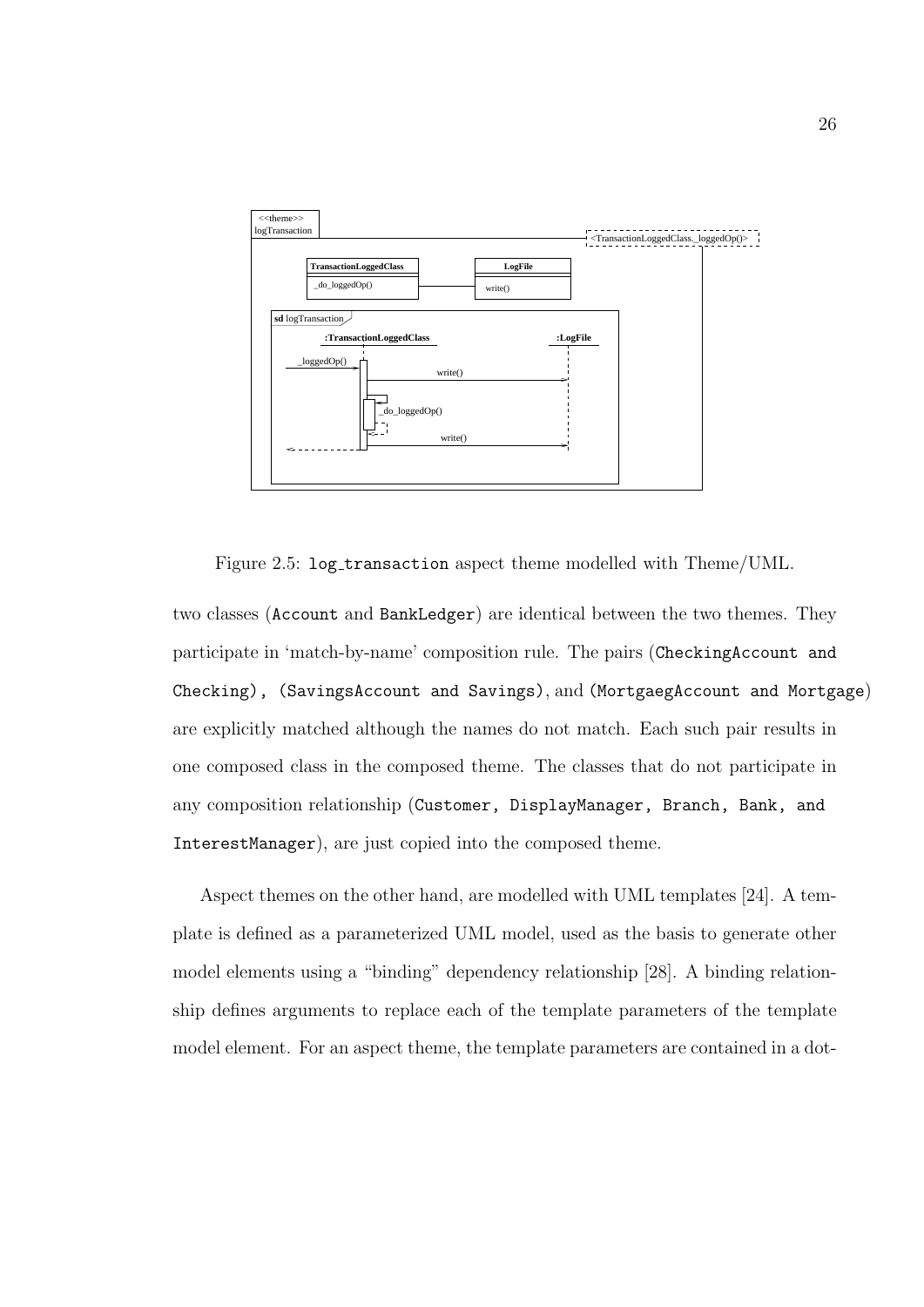ted box which appears at the top right hand corner of the model. An aspect theme defines multiple pattern classes, which are the classes that are placeholders to be replaced by real class elements. All template parameters for the pattern classes are ordered in the dotted box, with each pattern class grouped within the " $\langle \rangle$ " brackets. Let us consider design of the aspect theme,  $log_\text{\text{transactions}}$ . Figure 2.5 shows a design for the aspect theme with one pattern class, TransactionLoggedClass, denoting that any class may be supplemented with log-transaction behaviour. The template parameter,  $\text{\textcolor{red}{\text{loggedOp}}}$ (), defined for the pattern class, represents any transaction operation to be logged. A sequence diagram details the triggering of the crosscutting behaviour. The triggering behaviour  $(\text{loggedOp}())$ , starts off the sequence by invoking LogFile.write() method, which performs the actual logging of the operation. Then the logged operation is executed with a call to  $\text{do\_loggedOp}()$ , which represents the invocation of the actual triggering operation. When the triggering operation completes, there is another LogFile.write(), and then the triggering operation returns to the base flow of execution. The aspect theme binds all the relevant operations of the base themes. Composition of the themes would result in a complete system.

#### Analyzing the MC properties

In this section, we analyze how the early aspect model of Theme addresses the MC properties, in developing the example system.

The model encapsulates each individual system concern into a separate theme (base or aspect). This should ideally ensure modularization of each individual concern and the corresponding requirements. A requirement should be directly traced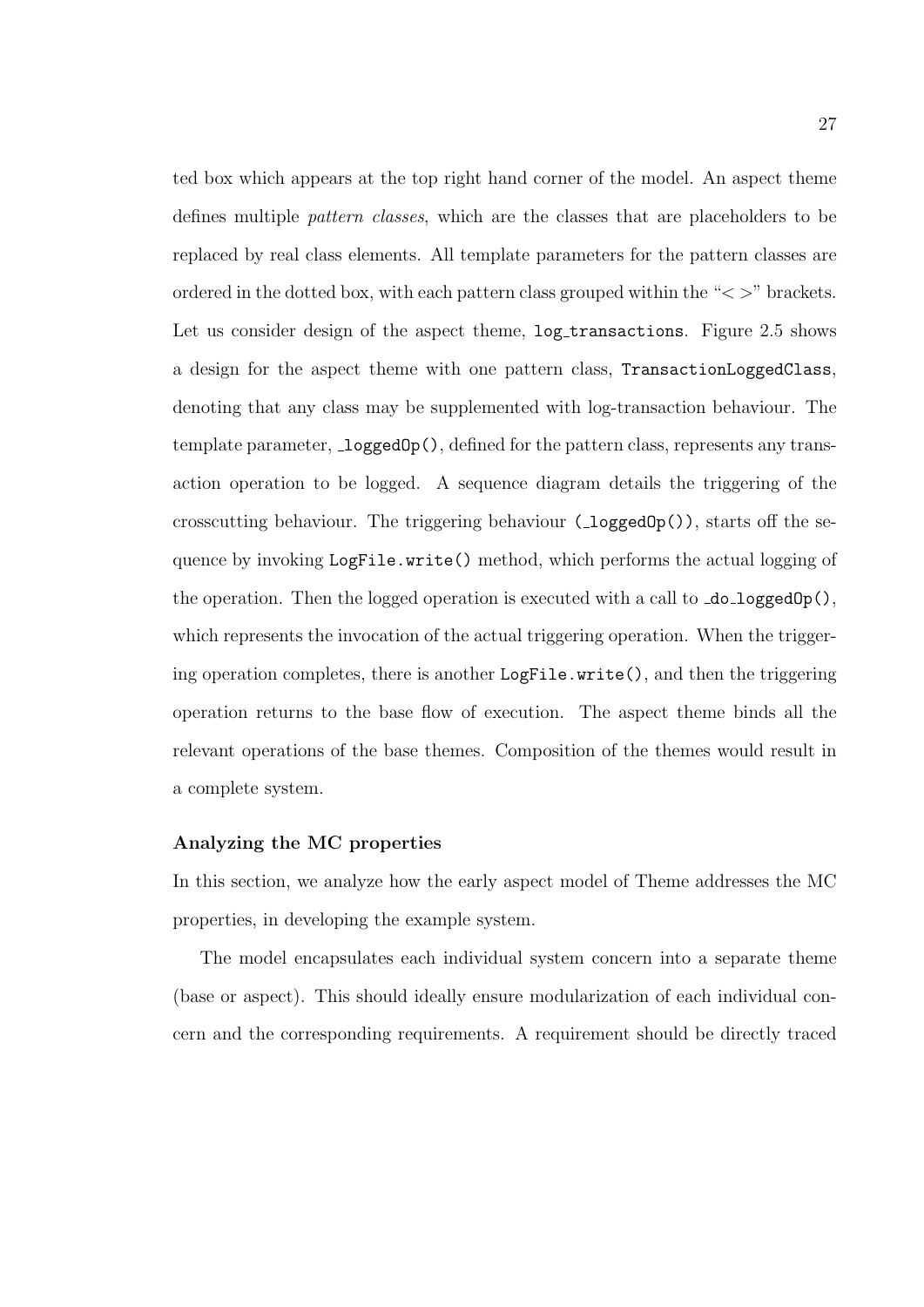from the specification document into the design and the implementation. For example, let us consider two requirements from the example specification. One is, "calculate charges for savings account", and the second one is, "debit checking account for a corresponding transaction". The first requirement is encapsulated into the base theme, apply charges, and the second requirement is modularized into the aspect theme, debit. Each requirement (base or crosscutting) in the specification thus, can be traced directly into the corresponding design theme, and its implementation. Such direct traceability should also support comprehensibility since, to deal with a particular requirement, one would only need to look into the corresponding theme. Changes to a requirement should also be possible in a localized manner. If we want modify a requirement regarding displaying of a customer information, we would only need to make localized changes into the theme, display.

However, an important concern prevails with all early aspect approaches: whether they can support evolution of the system in a non-invasive manner. An evolution step might introduce new requirements that crosscut existing decomposition of the system, requiring widespread invasive modifications. Let us consider an evolution of the system including a new feature to "provide Student account support", with the following requirements:

- 1. "If a Student (a special customer), makes more than 12 transactions in the Checking account in a month, 3% of the transactions would be charged.
- 2. If the same student maintains CAD 5000 balance in the Savings account, 2.5% interest will be deposited into the account.
- 3. If a student is not charged for 3 months, the bank will increase the monthly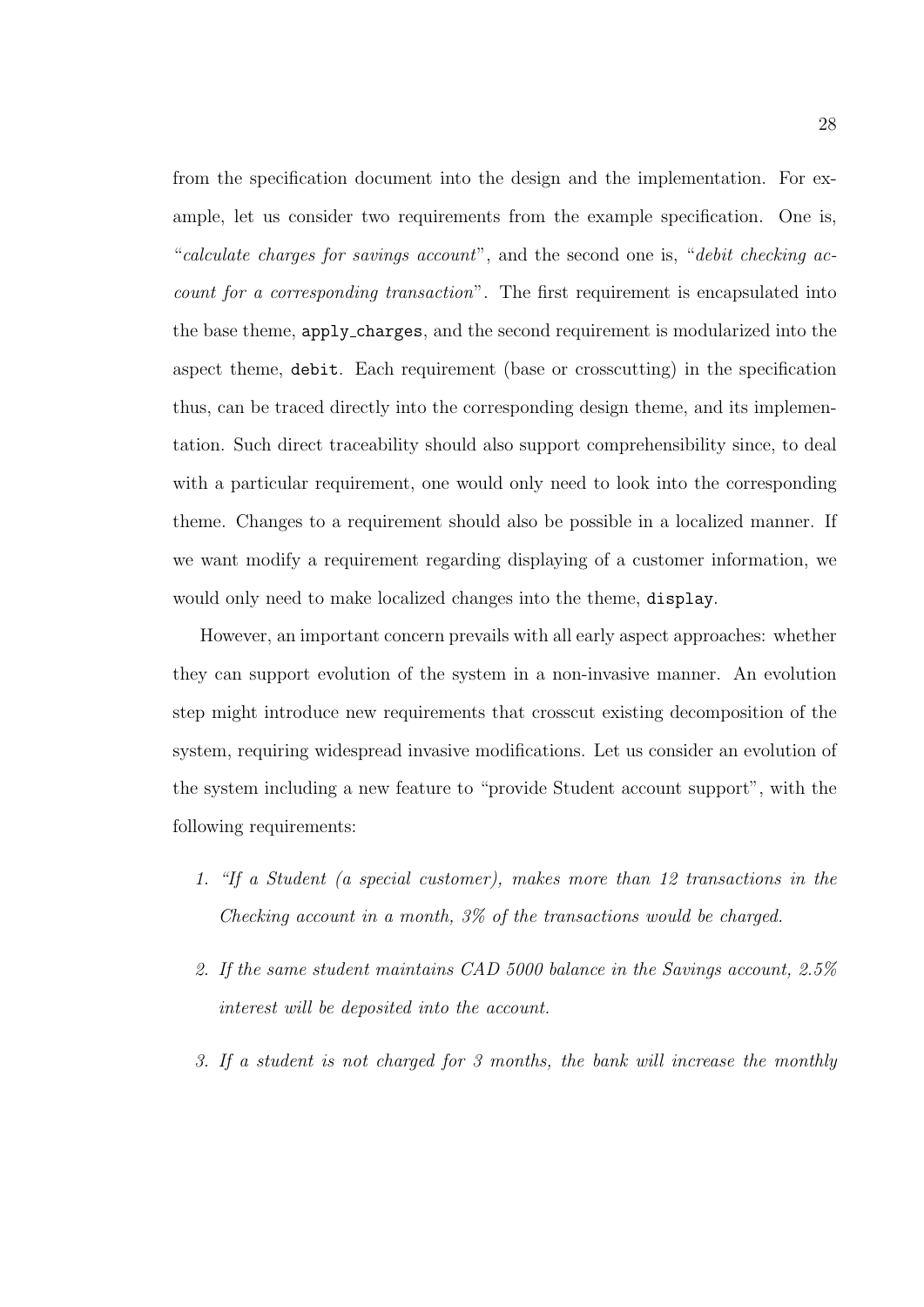

Figure 2.6: The new theme considers crosscutting concerns implicitly Checking credit limit by 10%.

4. If a student withdraws more than twice a month from the Savings account, s/he will not be allowed to credit anymore before s/he debits at least CAD 20. No debit is allowed on the last day of the month."

According to the early aspect model of Theme, the new feature should be encapsulated into one or more new themes. Figure 2.6 shows a theme that encapsulates the new feature. The design theme can be considered a valid representation of the newly added feature; it encapsulates all the details for the new featrure and its integration with the existing system would result into a complete system. However, if we consider the complete design of the system after evolution, we would find that a number of crosscutting concerns have been addressed implicitly within the theme.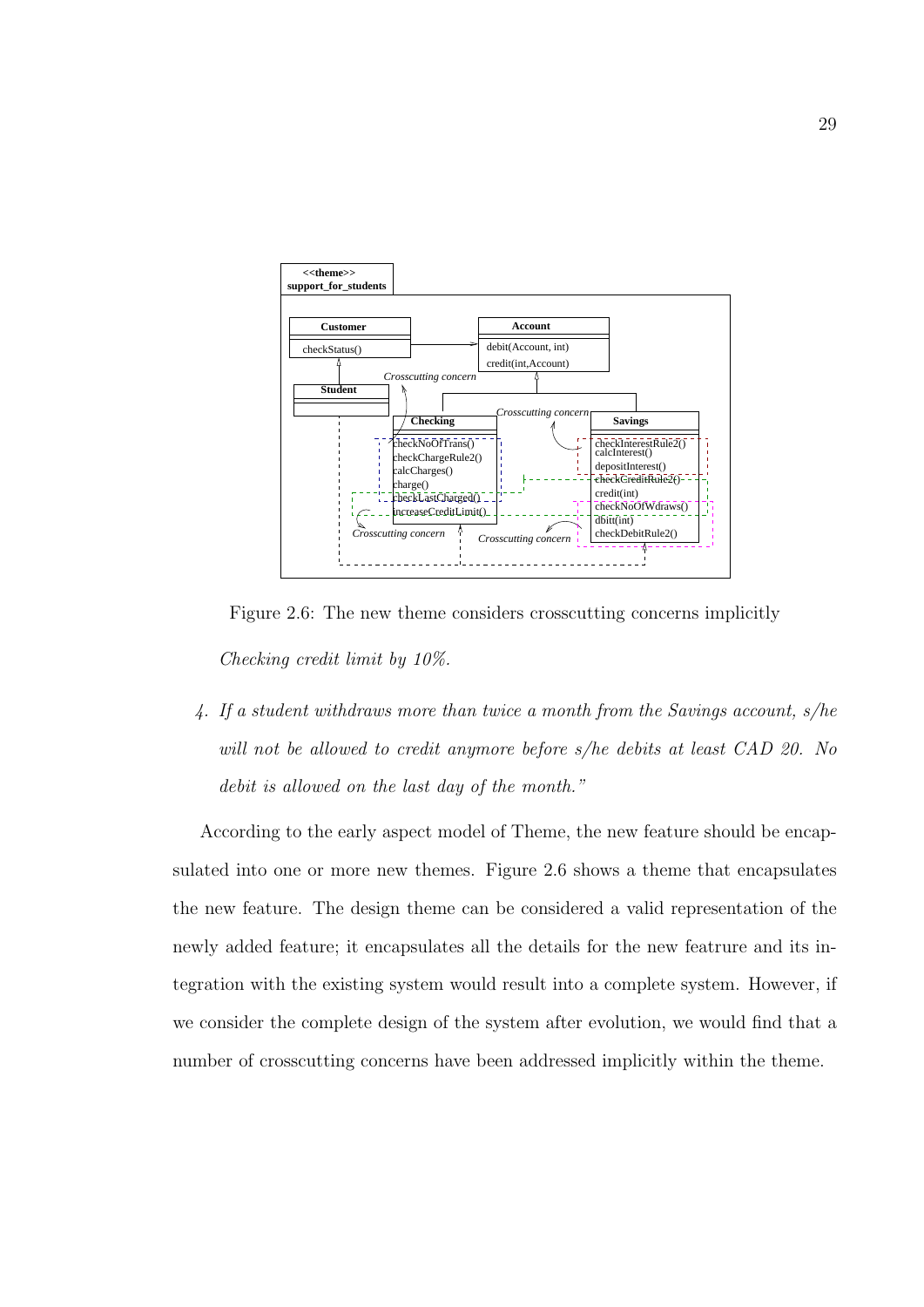The highlighted parts in blue and red (in figure 2.6), indicate two new crosscutting concerns. These concerns crosscut the existing themes, apply interest and apply charges, along with the new theme, support for students. Had we processed all the requirements (existing and new) together during evolution, it would generate two new aspect themes to encapsulate the two separate crosscutting concerns. Since this would require invasive modifications to the existing system, as well as restructuring of the existing base and aspects, the early aspect model of Theme avoids consideration of the existing requirements in processing the new ones; the new requirements are encapsulated into new design themes only. But, as a result of doing so, the new theme has implicitly addressed these two crosscutting concerns. The theme also addresses another two crosscutting concerns (highlighted with green and pink dotted boxes) that should have been encapsulated into two existing aspect themes, debit and credit. By implicitly addressing the four crosscutting concerns from within the new theme, the clean separation of the base and crosscutting concerns has been affected, which is a contradiction to the early aspect approach itself. Based on the asymmetric AOSD, the early aspect approach follows the principle of maintaining the separation of the base and crosscutting concerns throughout the software lifecycle. But, to avoid invasive modifications to the existing system according to the early aspect model of Theme, here we have to address different crosscutting concerns implicitly (within the new theme) during evolution of the system, thereby breaking the asymmetric separation. Therefore, the early aspect model of Theme would have to break the asymmetric separation to provide evolvability, violating the key principle of the early aspect approach itself (e.g., to maintain the asymmetric separation); otherwise it would have to consider restructuring of the existing base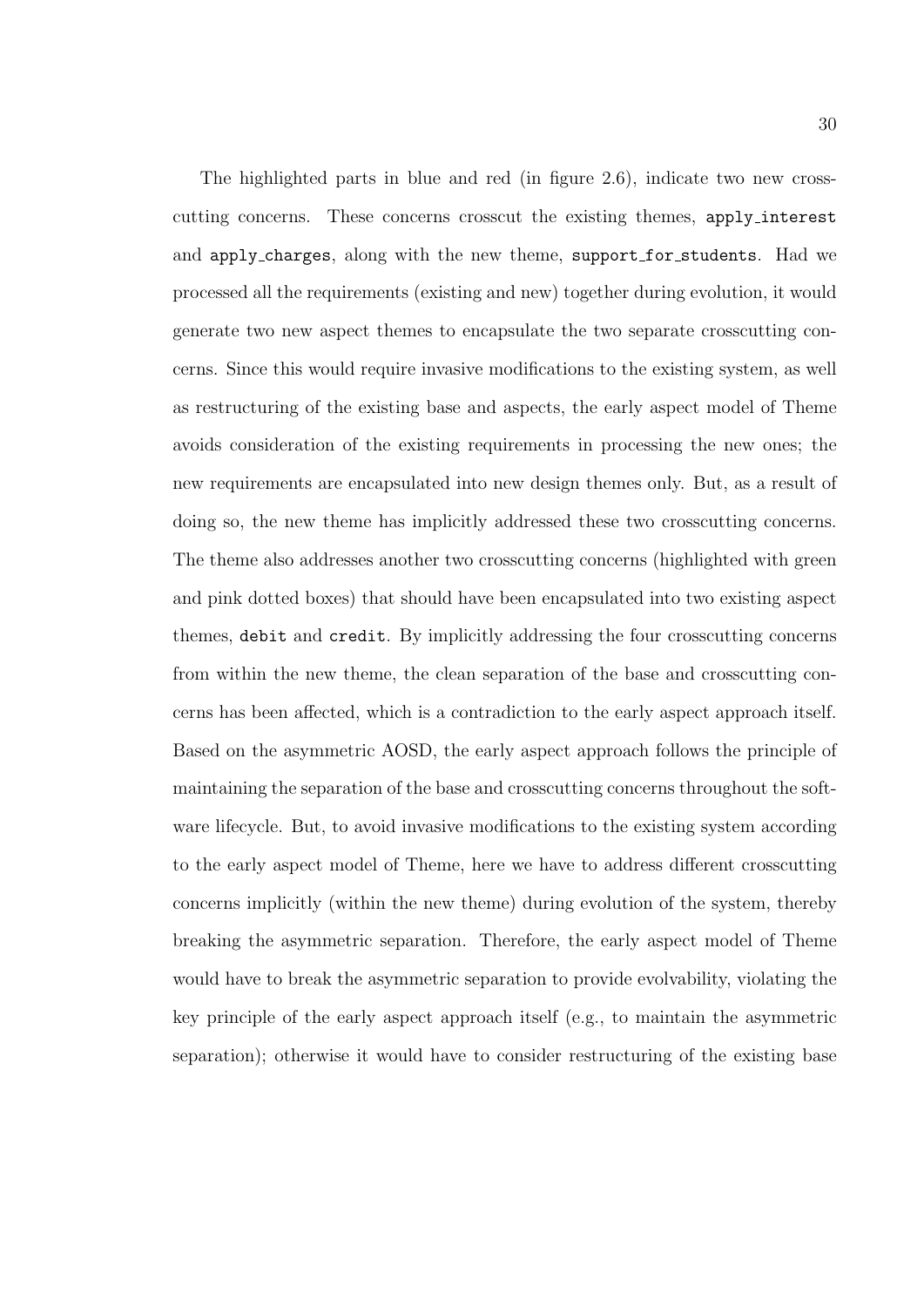and crosscutting concerns through invasive modifications to different parts of the system, thereby failing to address evolvability.

The property of independent development can also be doubtful with the early aspect model of Theme. Independently developed themes can result in differences. But the early aspect model does not prescribe any means to address the differences among individual themes after their development. It is assumed that early analysis and decomposition of the system would be able to reconcile all differences, up-front. Whether differences arise in practice among independently developed themes, and whether the early aspect model of Theme suffices for a successful integration of independent theme into a complete system, should be interesting issues to investigate.

### 2.2.2 Late aspect model of Theme

The late aspect model of Theme considers a symmetric decomposition of the system into individual concerns. Each concern is considered as a general "theme" and is modelled as a separate object-oriented design model, with Theme/UML. Crosscutting concerns are not separated out, rather each theme considers a crosscutting concern from its own perspective, being oblivious of how any shared concern is considered by other themes (e.g. implicit consideration of crosscutting concerns). Each design theme, expected to be developed independently, can result in crosscutting differences; the differences are reconciled during integration of individual themes, e.g. the late treatment of crosscutting concerns.

Let us consider application of the late aspect model of Theme on the example system. The Theme model does not prescribe any specific means for symmetric decomposition of the system. A concern is considered as a task or a system feature,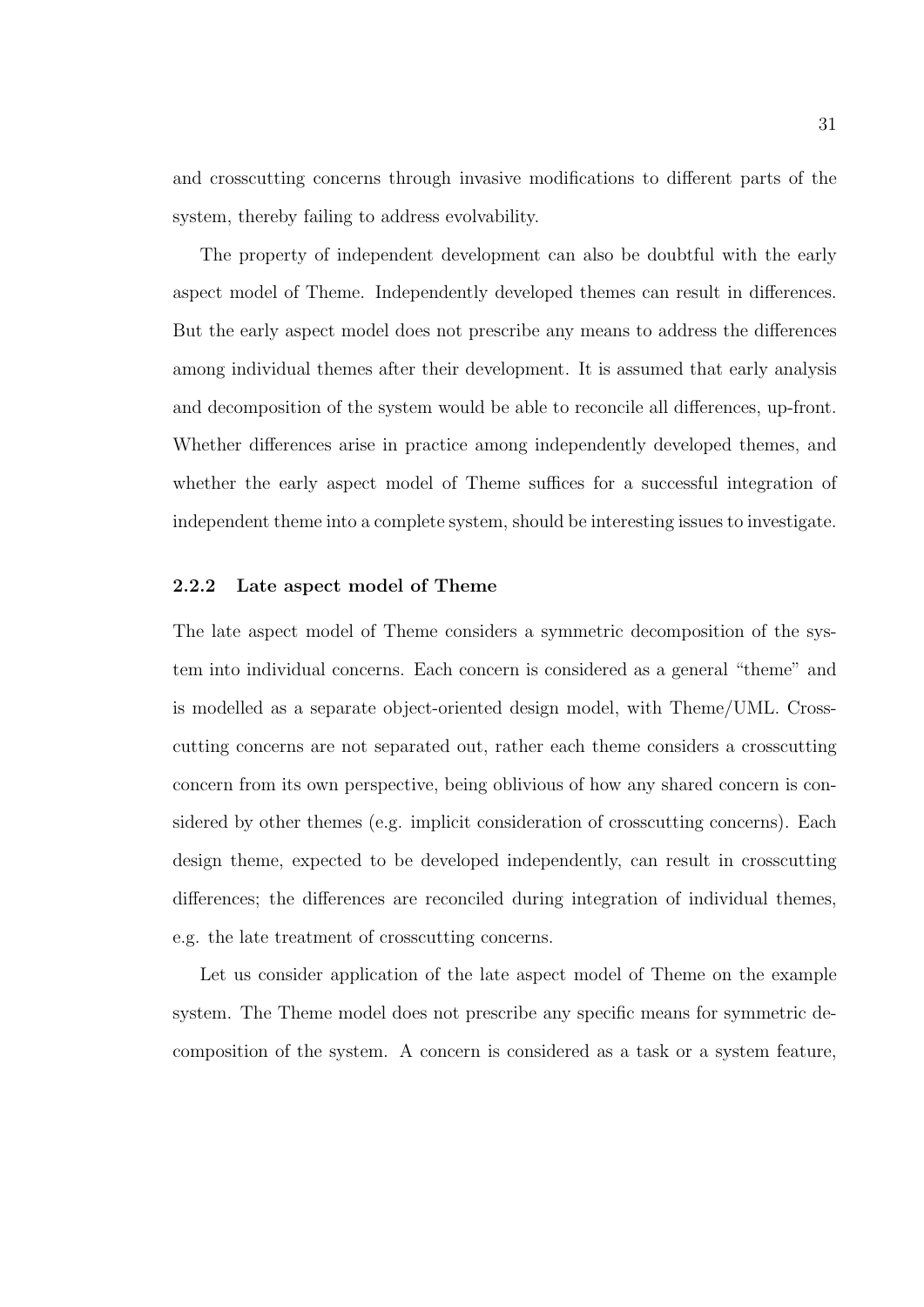

Figure 2.7: The late aspect model of Theme considers symmetric decomposition of the system.

irrespective of the crosscutting behaviour. Considering the example system specification, we can extract several features or tasks as themes; the system can be decomposed into the symmetric themes, transfer fund, display, withdraw deposit, and apply interest charges, corresponding to the features of transfer of funds between accounts, display of the customer information, withdraw and deposit of money, and application of interest and charges respectively. The individual themes are to be designed by Theme/UML and later integrated into the complete system.

Figure 2.7 shows designs for the themes with Theme/UML. Each theme models the system from its own perspective. With crosscutting concerns not being separated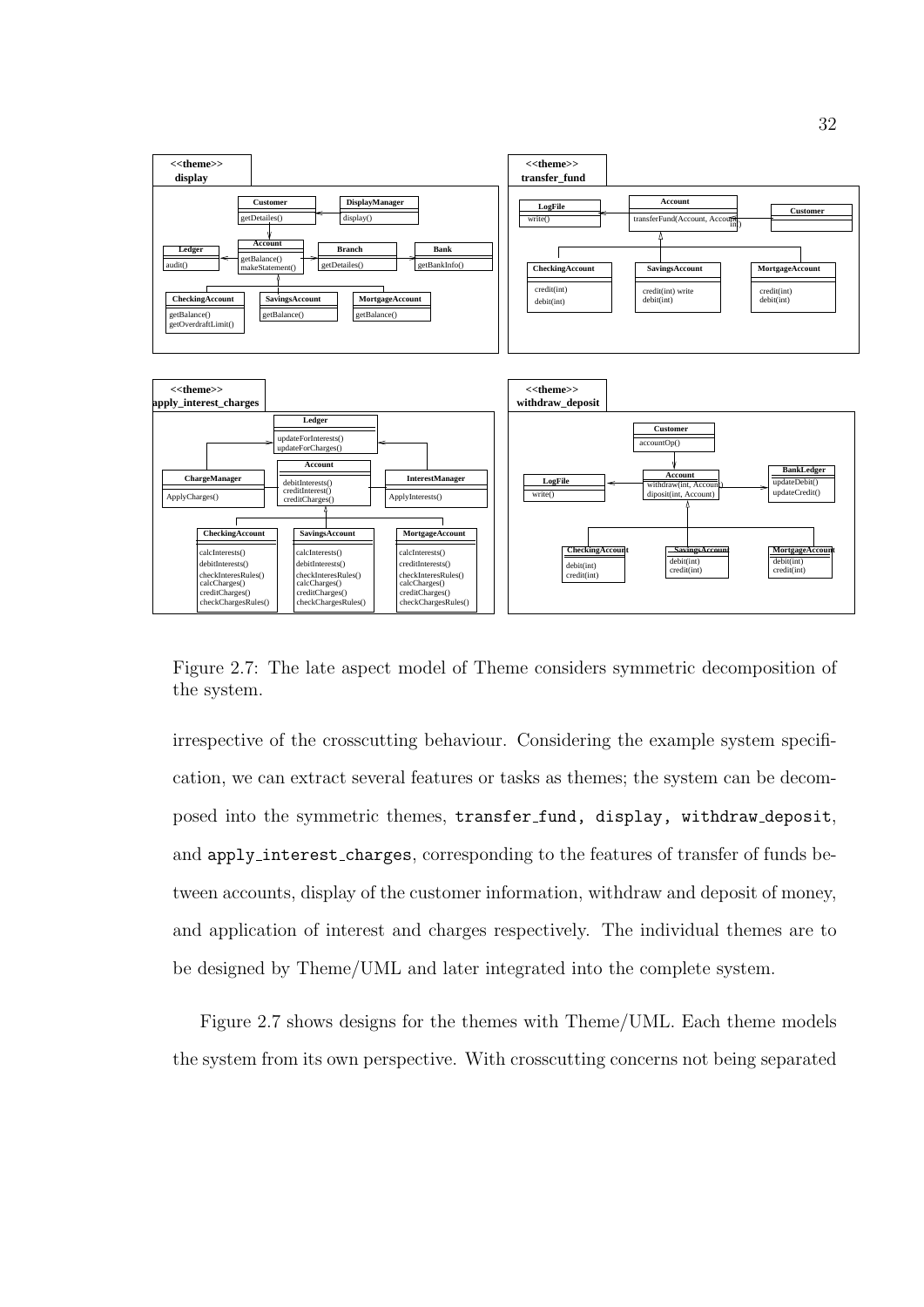out prior to the design, each design theme considers the embedded crosscutting concern from its respective view on the system. It can be observed that, behaviour for "debit" and "credit", which were separated out as crosscutting concerns in the early aspect model, are considered implicitly from within different themes (transfer fund, apply interest charges, and deposit withdraw). A composition of the themes with Theme/UML, is supposed to result in a complete system.

However, independent design themes can be expected to differ among their views on different entities of the system. For example, the theme, apply interest charges (in figure 2.7) may fail to consider the requirement, "log the operations of applying interest and charges", or it might have considered a different view of the log operation. A symmetric composition of the themes (with Theme/UML) would not be able to address such differences. These differences are essentially crosscutting concerns and are supposed to be addressed during integration of the themes. It is assumed that trivial and non-trivial crosscutting differences among individual themes can be addressed during integration, via the late aspect approach. However, whether this can be feasible in practice, remains an issue to explore.

#### Analysis of the MC properties

In this section, we provide an analysis of the MC properties for the late aspect model of Theme, with respect to the example system.

With symmetric decomposition of the system specification into individual concerns, we can achieve modularization of individual system concerns. Each requirement, corresponding to a particular concern, is mapped onto an individual design theme and its corresponding implementation. As a result, it would be possible to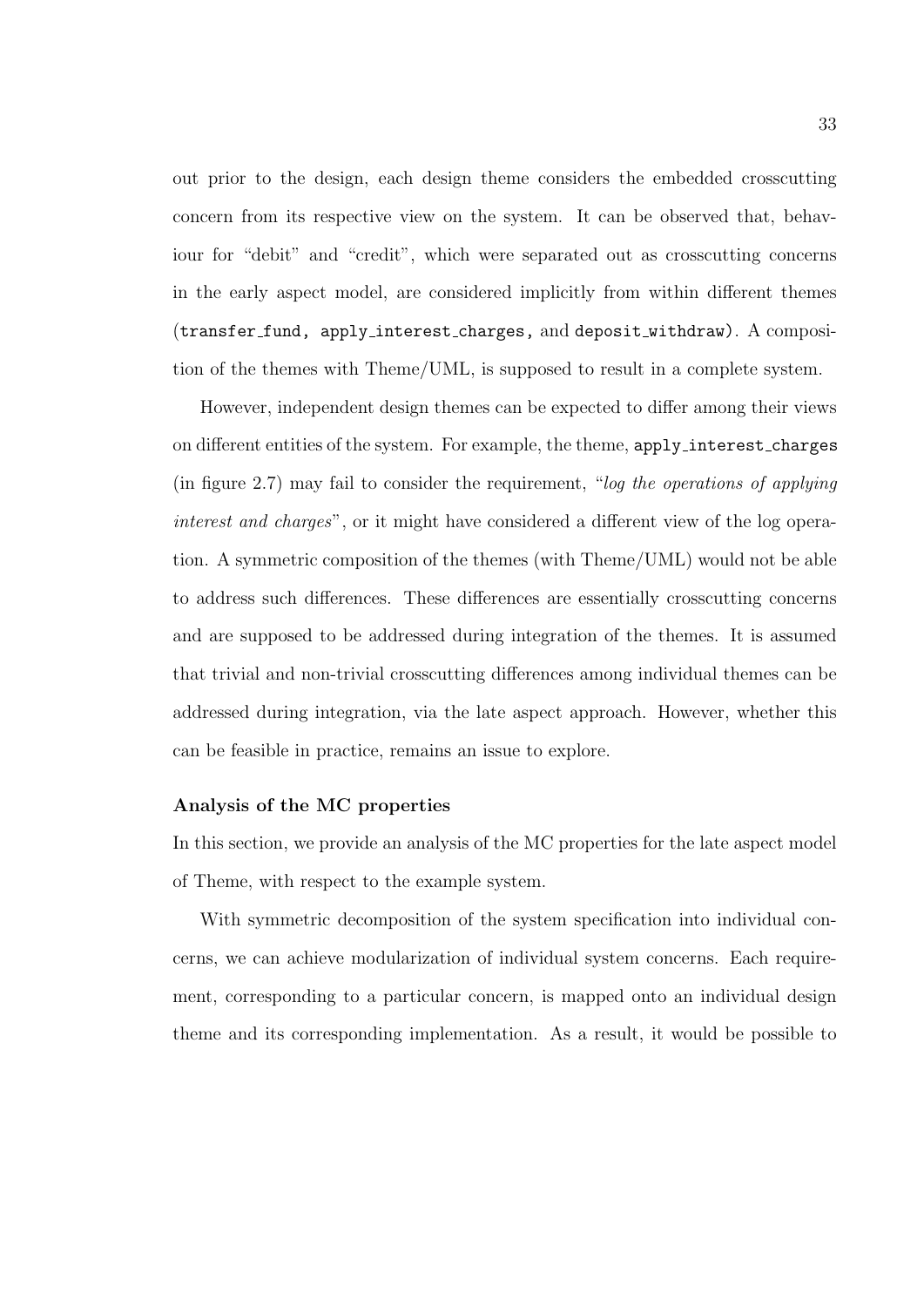directly trace any requirement in the specification, through the design and implementation. Modularization of concerns should also support comprehensibility; one should only need to look into the corresponding theme to deal with a particular requriement. Evolution of the system is supposed to be possible by adding new themes, without requiring any invasive modification to the existing system. For example, if we want to add the same set of requirements in evolving the system, as we did in the case of the early aspect model, we could add a similar design theme (as shown in Figure 2.6) to encapsulate the new requirements. Since the late aspect model of Theme does not follow an asymmetric AOSD, there should not be any issue of breaking the separation of the base and crosscutting concerns. We should be able to capture any concern (irrespective of whether there is any crosscutting behaviour embedded within or not) into a new theme and integrate it with the existing system.

The late aspect model of Theme seems promising to provide non-invasive evolution of the system. The model should also ideally support independent development of themes, since crosscutting differences are addressed (resolved) during integration of individual themes. However, whether we can achieve such non-invasive evolution and independent development in practice, remain unexplored.

Evolution of the system considering modification to crosscutting concerns can get difficult with the late aspect model. Let us consider modification of the system behaviour for "debit operation", requiring a different set of rules to debit an account. In the case of the early aspect model, this would have been localized to a single theme since, we separated out "debit operation" as a crosscutting concern (encapsulated within an aspect theme). But in the case of the late aspect model, we cannot make the localized changes. The late aspect model of Theme claims that evolution should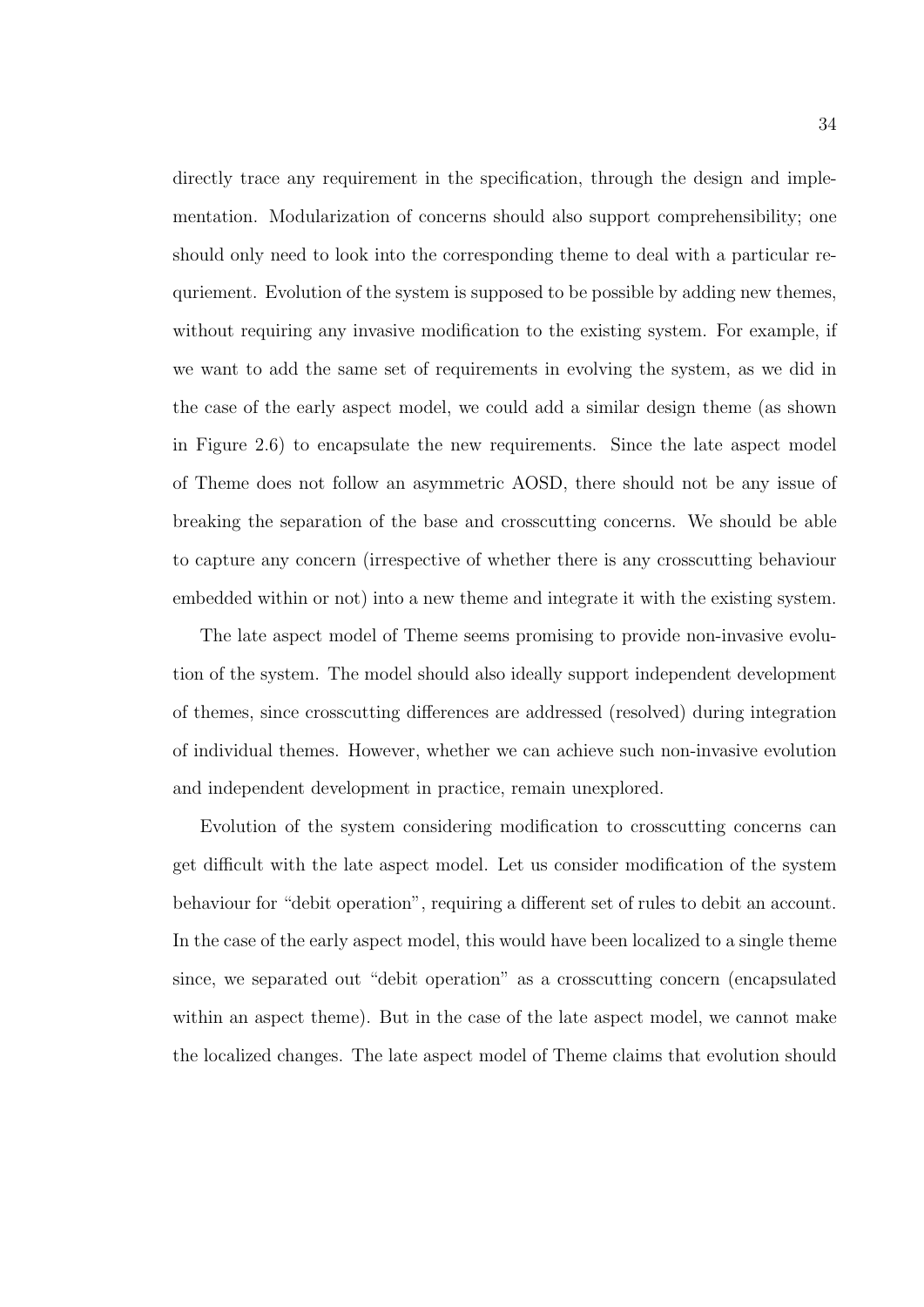be possible in an additive manner. Whether we can accomplish changes to such a crosscutting concern by adding a new theme, would be an issue to explore. Moreover, whether late treatment of crosscutting concerns to integrate individual themes can be possible in a feasible manner, also remains unaddressed.

#### 2.2.3 Summary

The motivational example shows how the early and the late aspect models of Theme, by addressing crosscutting concerns at different stages of the lifecycle, attempt to improve upon standard OO technology to address the MC properties. Although both the models claim to achieve all the MC properties, the early aspect approach proves susceptible to the properties of evolvability and independent development. The late aspect model on the other hand seems promising to address the software properties, important to evolution. However there can be concerns of its practical applicability and feasibility; crosscutting differences among individual themes may not be addressed in a feasible means after their designs, and changes to crosscutting requirements may not be possible in a non-invasive manner, as well. Applications of both the models in a practical development environment can be useful and valuable in evaluating them, with respect to the evolution issues.

In the remainder of the chapter, we discuss implementation issues with the Theme model. We also present an overview of the Theme lifecycle.

### 2.2.4 Implementation issues

Implementation of the integration of an aspect theme with the base themes that trigger it, has been prescribed with AspectJ [24]. However, no process or tool support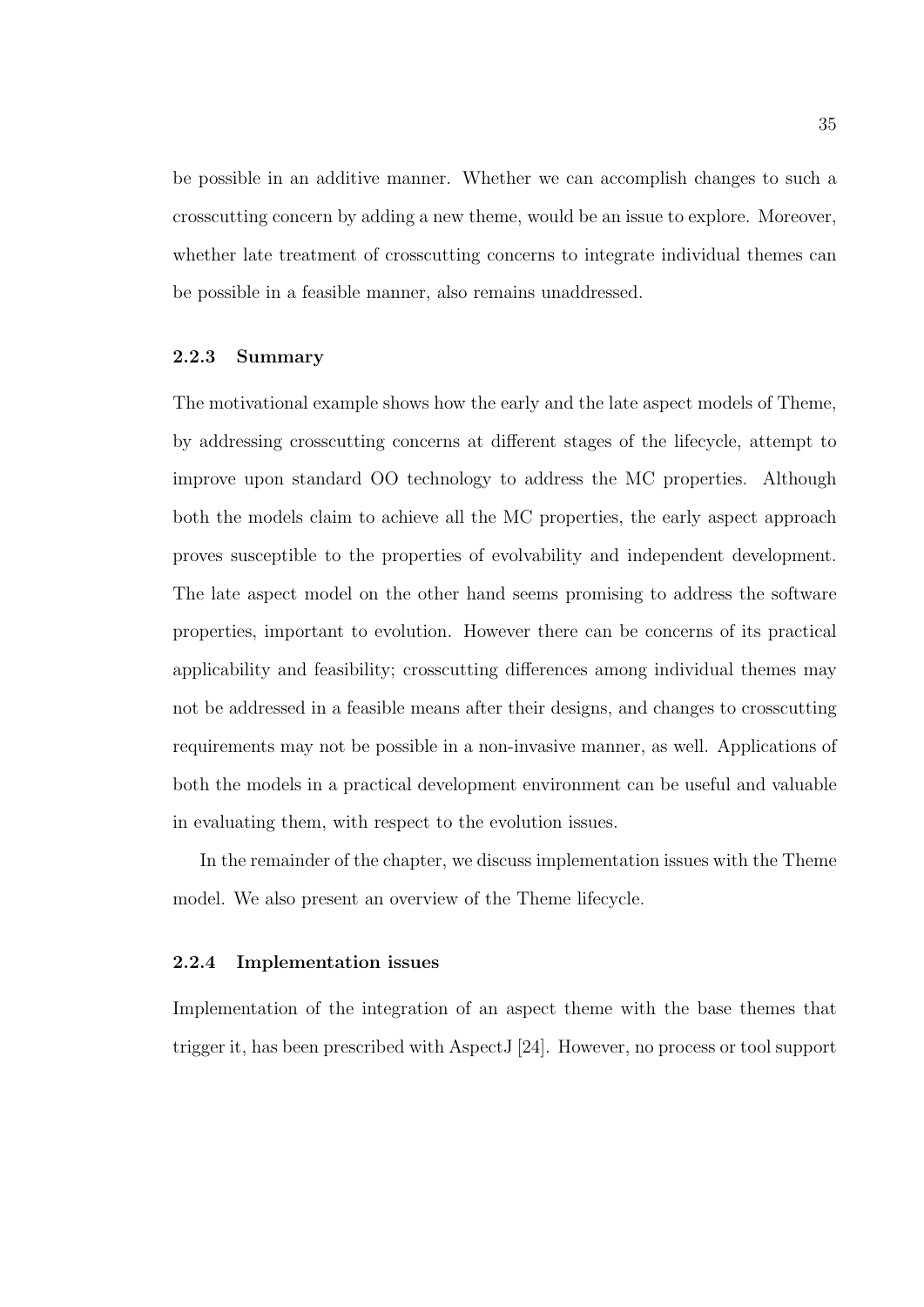has been prescribed to implement integration of any two base themes, or the design themes in general (in the case of the late aspect model). We devised a mechanism to achieve the composition with either of "merge" or "override" integration rule using AspectJ. The process is described below.

We represent themes as Java packages. For each composition relationship between themes, we create a new package to contain the resulting, composed theme. The classes from each theme participating in that composition relationship are copied into this new theme. Naming conflicts between classes from different themes are resolved by altering the names of the copies of these classes, prepending the name of the theme and an underscore to the original name of the class. If any of these classes are to be integrated according to the composition relationships defined, an additional empty class is added to the new theme. An aspect is then defined to introduce the relevant attributes and operations into this new class, and to advise these introductions to invoke each of the original methods. Let us consider the composition relationship in Figure 2.3. Figure 2.8 illustrates the aspect that can compose the two Account classes with "merge" composition relationship and "match-by-name" rule.

In the code, Advice 1 instantiates both the original classes, when instantiation of the composed class is attempted. This is a basic rule that we followed for composing any two (or more) classes that participate in any composition relationship. Advice 2 returns the getBalance() method of apply interest charges.Account class for any reference to the Account.getBalance() operation. Advice 3, Advice 4, and Advice 5 delegate the relevant method calls to the corresponding methods of the appropriate objects.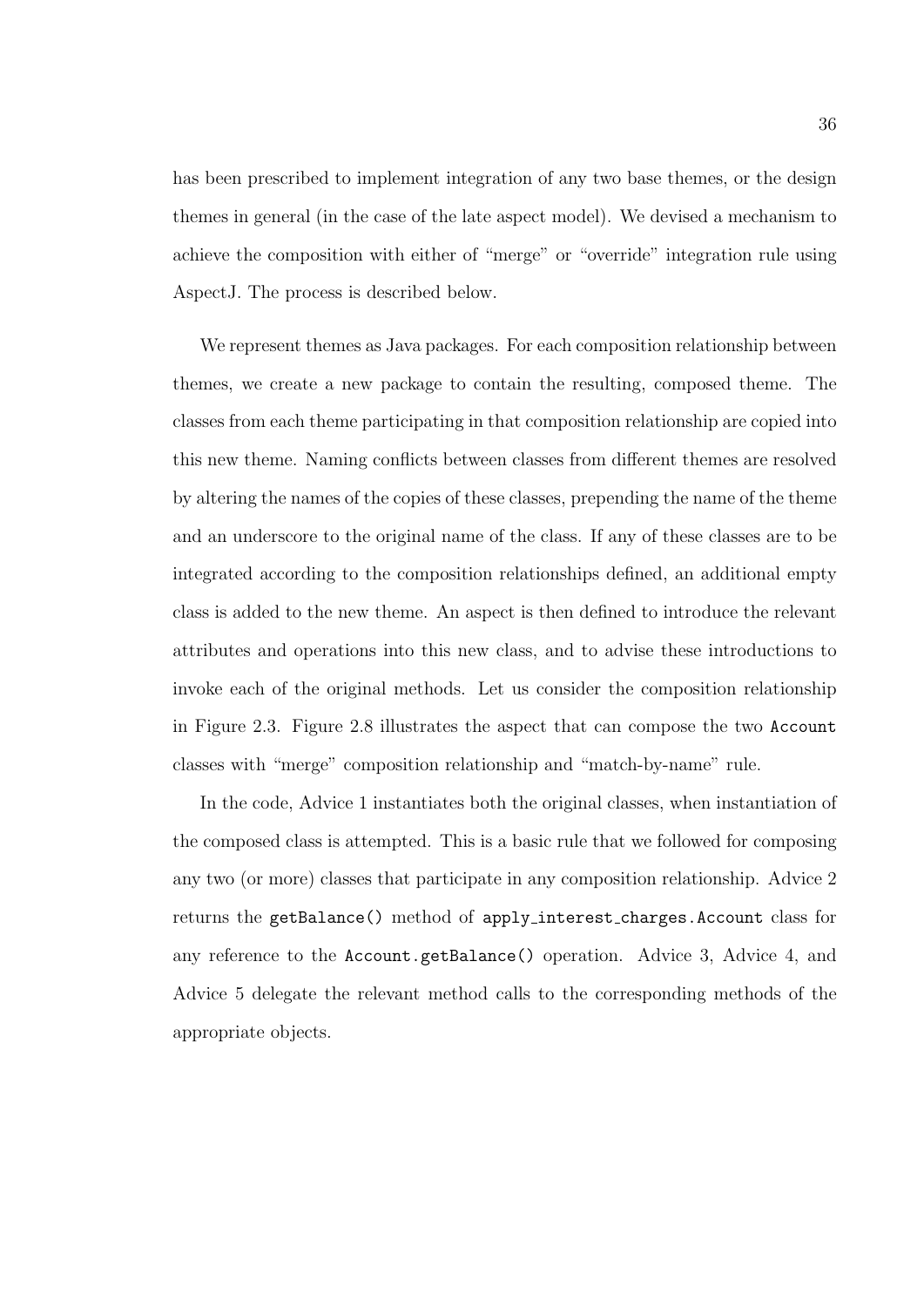```
public aspect accountAspect {
  // introduce attributes
  private apply interest charges Account Account.account1;
  private display Account Account.account2;
private Account apply interest charges Account.thisAccount;
  private Account display Account.thisAccount;
  // introduce the desired methods
  public int Account.getBalance(){
  }
  public void Account.makeStatement(){
  }
public void Account.depositInterest(){
  }
public void Account.creditInterest(){
}
 // Advice 1
  // instantiate the composing classes
after() returning(Acount account): call(
     Account.new(..)){
          Account.account1 = new apply interest charges Account();
           Account.account2 = new display Account();
account.account1.thisSession = account;
          account.account2.thisAccount = account;
   }
  // Advice 2
   int around(Account account): execution(
     public int Account.getBalance()) && target(account){
         return account.account1.getBalance();
   }
  // Advice 3
   void around(Account account): execution(
     public void Account.makeStatement()) && target(account){
         account.account1.makeStatement();
   }
  // Advice 4
   void around(Account account): execution(
     public void Account.depositInterest())
         && target(account){
account.account2.depositInterest();
   }
  // Advice 5
   void around(Account account): execution(
     public void Account.creditInterest())
         && target(account){
account.account2.creditInterest();
   }
}
```
Figure 2.8: An example aspect defined to integrate the apply interest charges.Account and display.Account classes.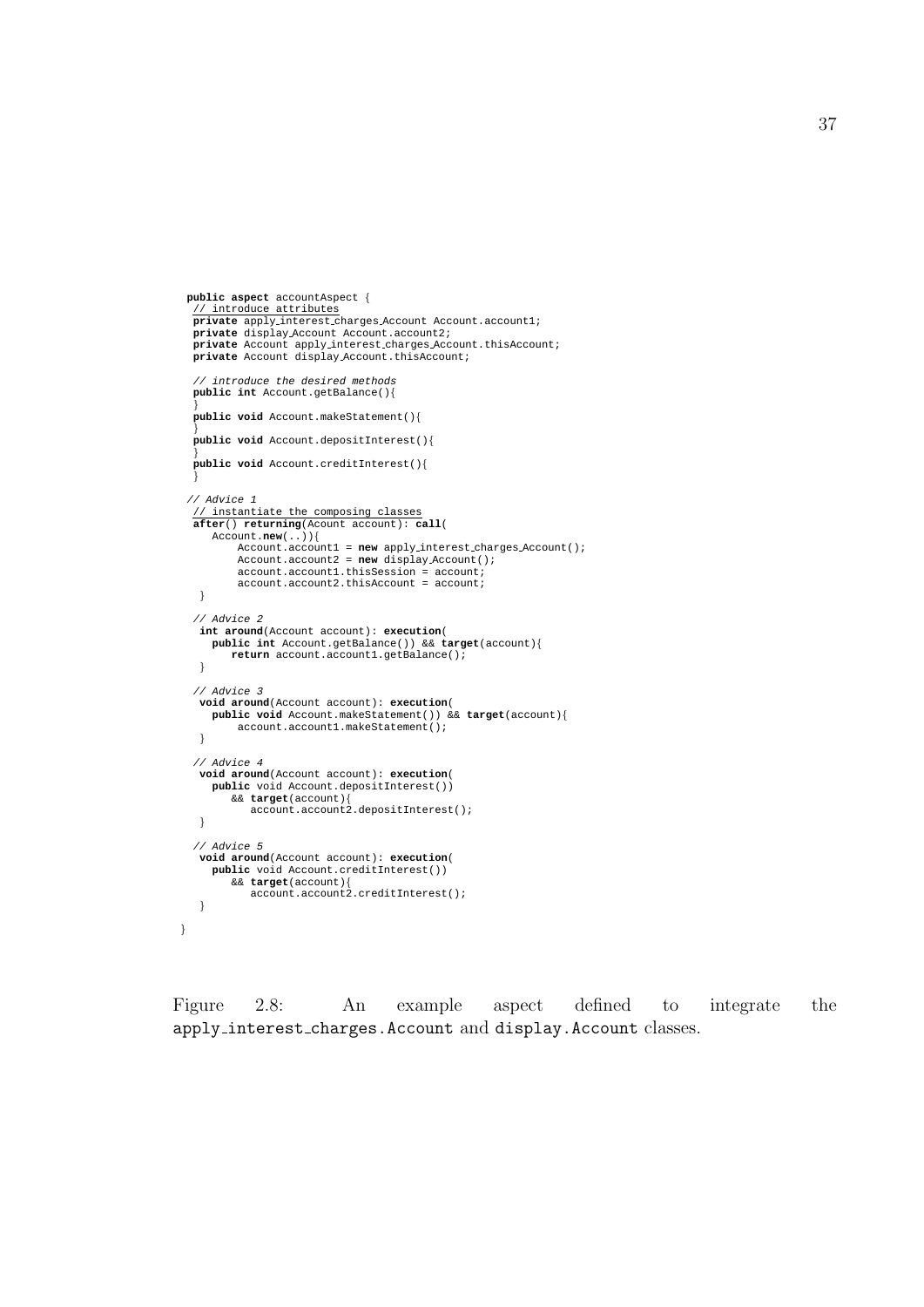

Figure 2.9: The life-cycle stages that involve the Theme model.

## 2.3 Lifecycle Issues with Theme

This section summarizes the lifecycle of Theme (with either of early or late aspects). Figure 2.9 shows the different stages of the lifecycle, the Theme model encloses. In a nutshell, the steps to develop a complete system from a system description with the Theme model would be to: decompose the specification document or the system description into a set of themes, design individual themes with Theme/UML, and integrate them according to the composition rules and relationships provided by Theme/UML, into a fully functioning system.

Theme has been promoted as a model to complement the standard software methodologies and processes, rather than to supplement them. In decomposing a system into a set of themes, the Theme model does not consider any of the requirements engineering practices [53] of requirements elicitation, analysis, negotiation,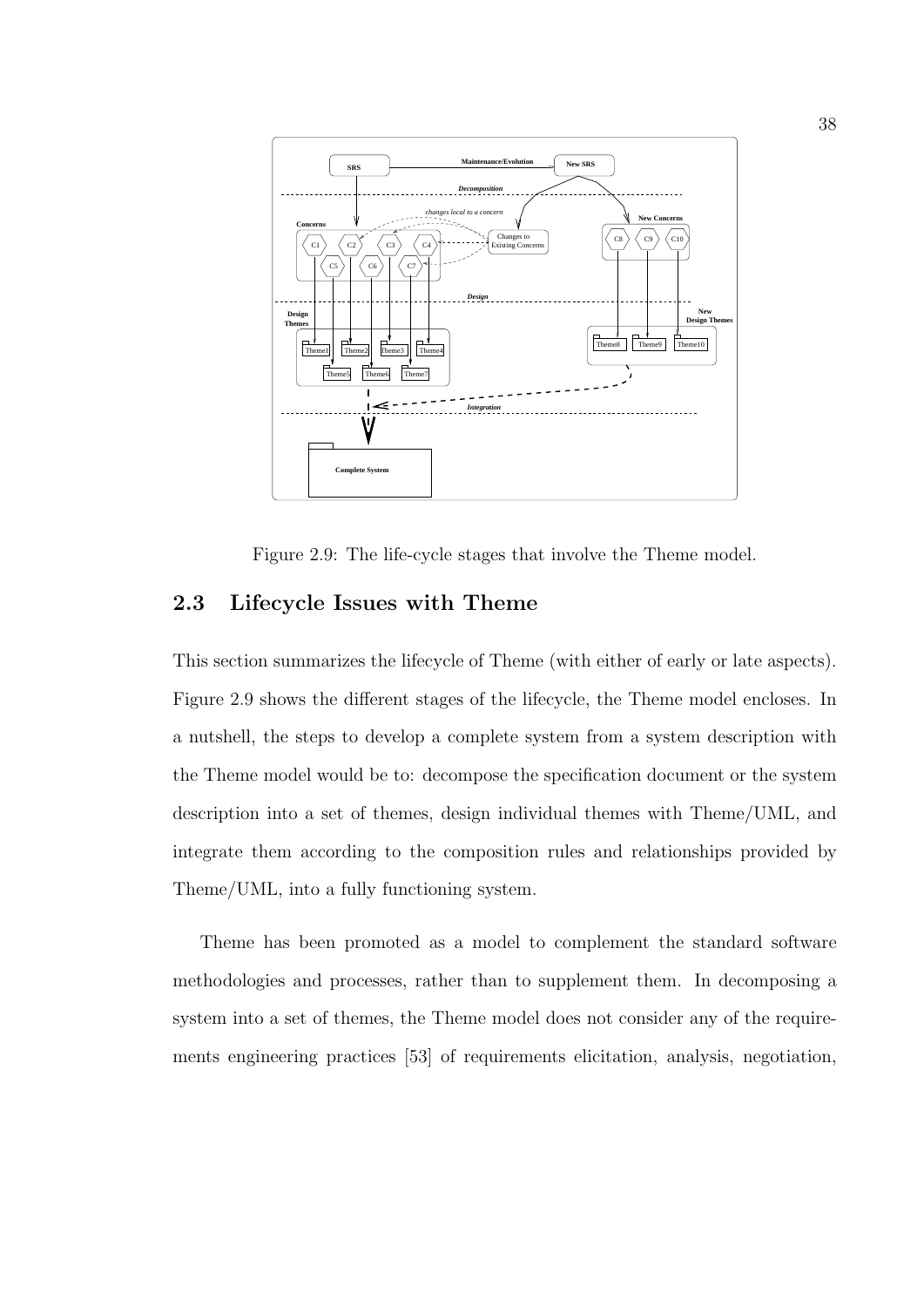documentation, or validation to derive a set of requirements. To complement software methodologies like Waterfall [56], Incremental [59], Spiral [17], Prototyping [78], or the agile models like Dynamic System Development Method (DSDM) [13], Crystal [74], and Agile Modelling (AM) [3], the development lifecycle for Theme would start from the system requirements specification (SRS) that is generated in case of each of the methodologies. The early aspect model of Theme applies its analysis tool, Theme/Doc, to separate out the base and the crosscutting concerns from the SRS as "base themes" and "aspect themes" respectively; the late aspect model of Theme on the other hand, decomposes the SRS into symmetric concerns (system functionality or features) that are termed as the general "themes". Various Iterative processes like eXtreme Programming (XP) [15, 14], and Scrum [1] do not produce any SRS in their lifecycle; user-stories (XP), or story-cards in the Product Backlogs (Scrum) are the sources of requirements for these processes. In applying the late aspect model of Theme to these processes, individual user-stories can be considered as separate themes. In the early aspect model of Theme, user-stories need to be processed by the analysis tool Theme/Doc to separate out base and aspect themes.

The derived set of themes are then designed with Theme/UML. The Theme model supports parallelism of development by permitting independent development of individual design themes, avoiding communication overhead; communication overhead can be considered disadvantageous, since it can increase the development cost exponentially [18, 57]. The issues of independent development here, raises a concern of whether independent themes should conform to a preplanned design, or whether they can be developed avoiding the up-front planning. Presumable the former approach would lead to less number of differences to resolve during integration, while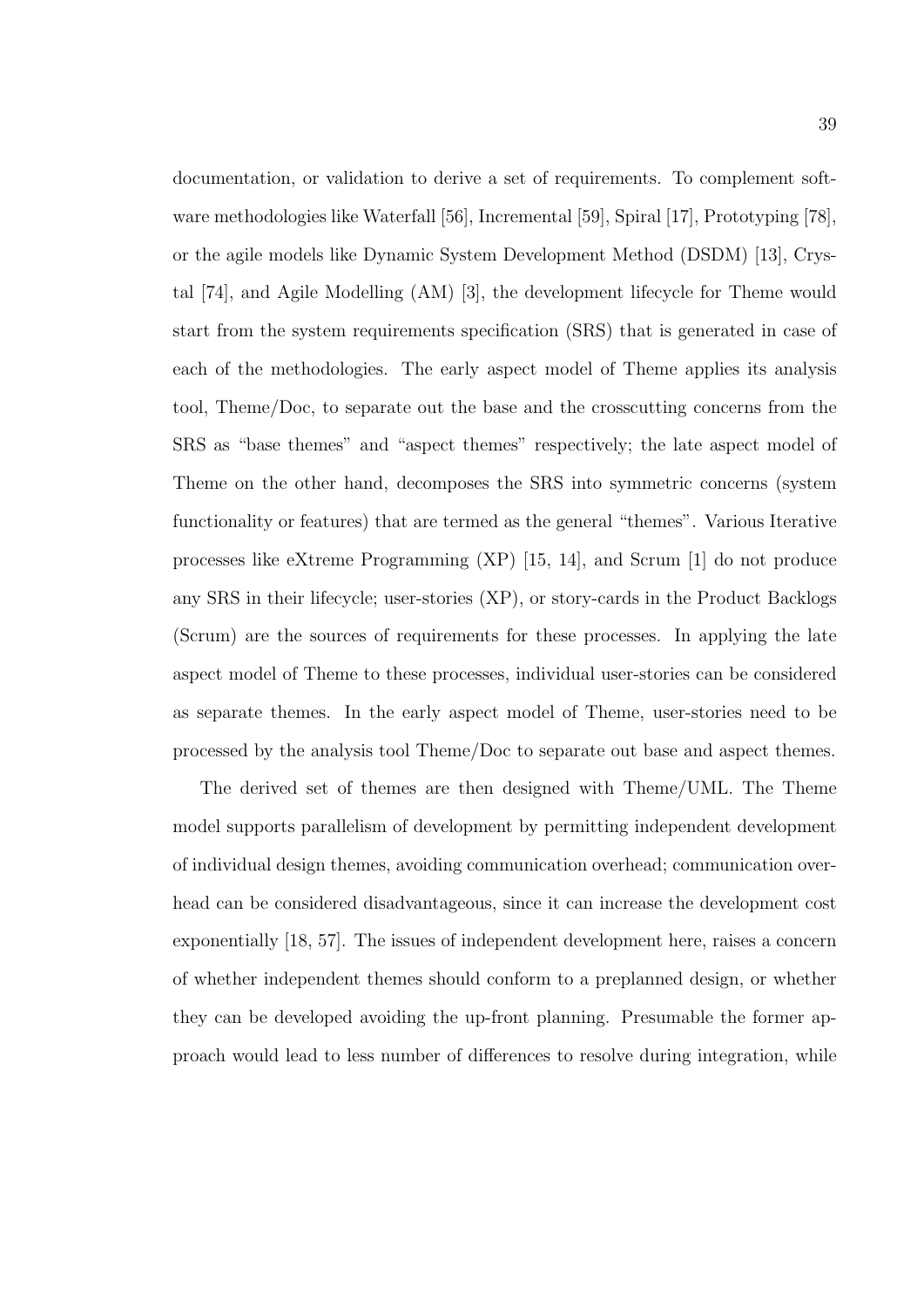the latter one aims at avoiding the up-front cost by addressing resolution of differences during integration. Either might prove to be more feasible and cost effective over the other.

Theme/UML also provides a composition technique to integrate individual design themes. To implement a system applying Theme, one can directly implement the composed design, or implement individual design themes and integrate them later. Direct implementation of the composed design would be a waste of the whole approach, as it would result in an object-oriented implementation of the system as a whole. The practical decision therefore, would be to implement individual design themes and later integrate them according to the composition technique. Based on the amount of effort spent up-front in pre-planning, there would be number of differences among independently designed themes that must be resolved during composition.

Figure 2.9 also shows evolution in the lifecycle of Theme. An evolution step causes evolution of the SRS, or user-stories, or product backlogs. New requirements are mapped into new themes, and changes in existing requirements are mapped to the corresponding themes. In the early aspects model of theme, the newly added requirements may alter the structure of existing base and aspect themes. Since this would require widespread modification of the existing system, the Theme model suggests for mapping the new requirements to base and aspect themes only, not considering the existing ones. The newly derived themes and the existing themes that change (changes in existing requirements), then follow the next stages of development and integration.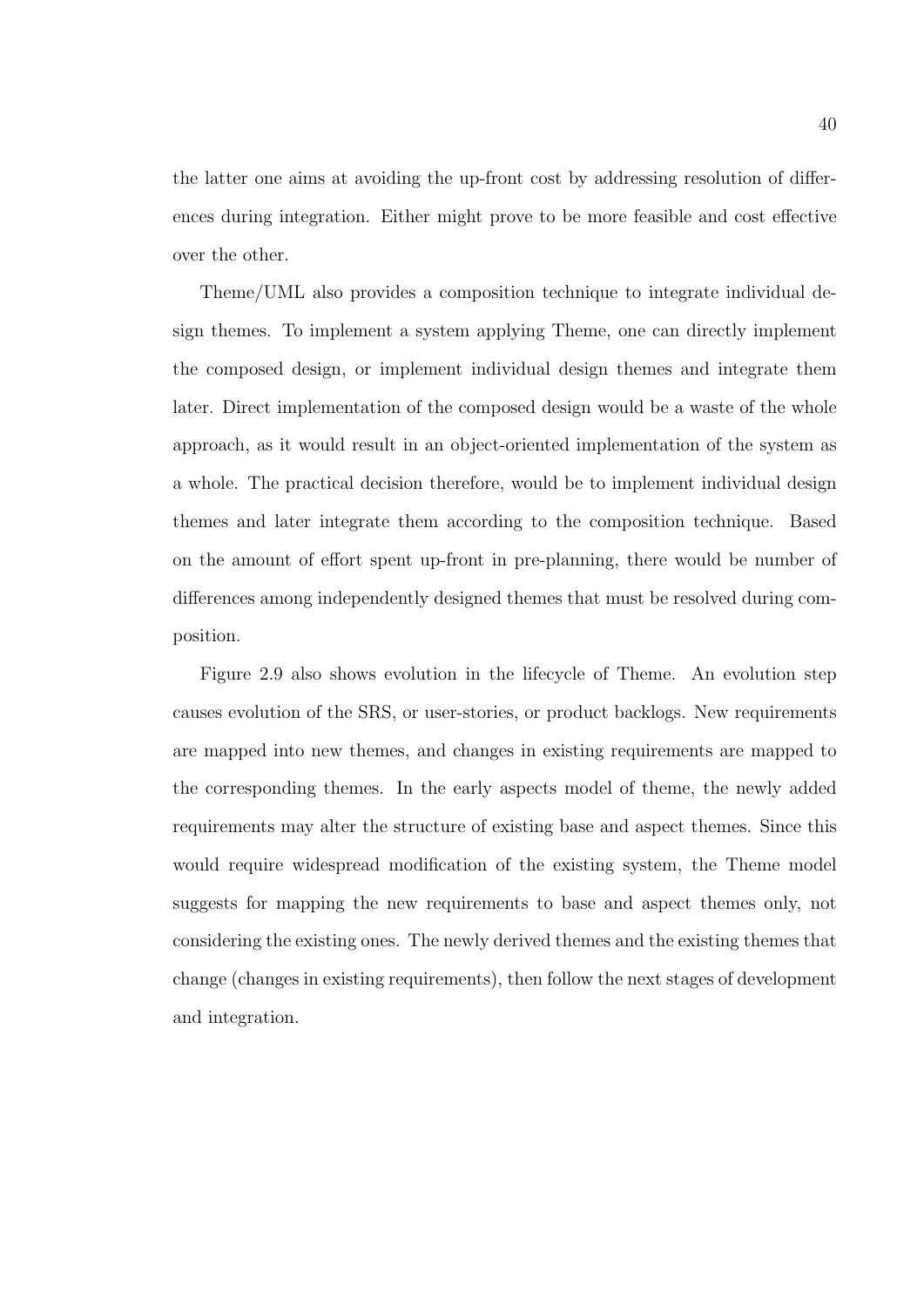# Chapter 3

## Evaluation: Scenario and Background

The goal of this thesis is to evaluate the early and the late aspect models of Theme, with respect to the MC properties; an evaluation of the Theme models is presumed to address the question of when in the lifecycle, crosscutting concerns should be addressed, in order to support software evolution. To evaluate the two models of Theme, we conducted a case study, where we applied both the models in the identical software development environment and investigated the software properties across the lifecycle. In this chapter we present an overview of the study, our selection of a suitable system for the evaluation process, and the criteria we considered in evaluating the models with respect to the MC properties. We discuss application of the early aspect model of Theme in Chapter 4, application of the late aspect model of Theme in Chapter 5, and we analyze and discuss the results of the study in Chapter 6.

## 3.1 Overview of the case study

In the study, we applied the Theme models in the development and evolution of a standard software system. We first developed an initial version of the system with either of the models; we investigated the feasibility and difficulties with respect to the properties of traceability, comprehensibility, and independent development at each stage of the development lifecycle. We then investigated the consequences of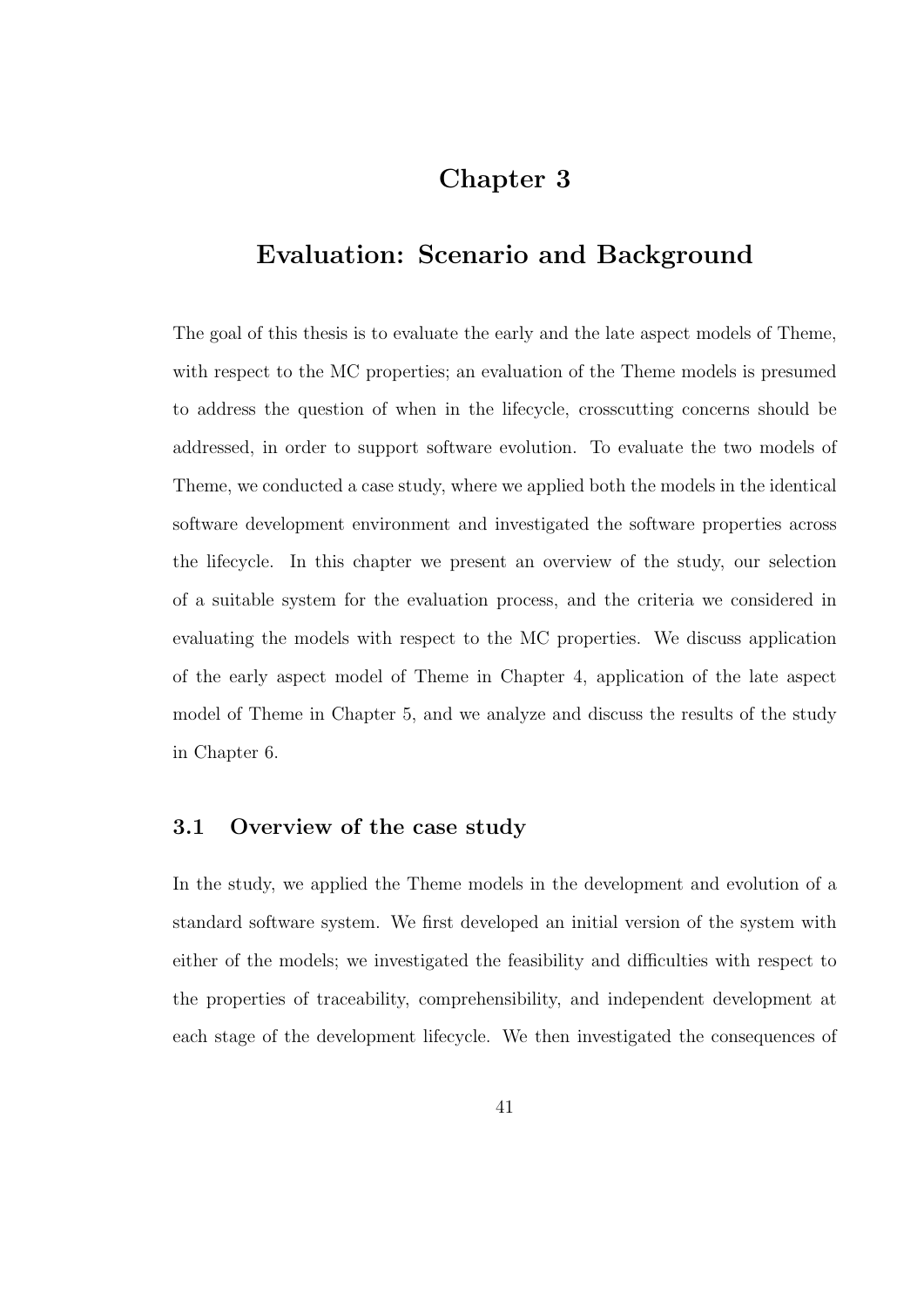multiple evolution steps on the base system, developed with either of the models, in order to investigate the software property of evolvability; each version was designed and implemented without consideration of any of the features for the next versions, to simulate the needs to accommodate unpredicted changes.

For the study, we considered the development and evolution of a File Transfer Protocol (FTP) server, which is described in an informally structured, natural language, requirements specification document (RFC 959) [66]. We selected FTP as the benchmark system [30] to investigate because it is well understood and small enough to analyze, but large enough to display difficulties involving the software properties of interest. FTP is a stateful protocol, involving the establishment of a control connection between a client and server for the exchange of commands and replies. Files are communicated over a possibly transient, separate data connection. The client issues string-based commands to the server, which responds with reply codes (indicating success, failure, enter password, etc.); some commands initiate file transfer. Each command consists of a four letter mnemonic followed by arguments whose syntax depends on the command being issued. FTP defines state machines for the legal sequences of some commands. See RFC 959 for further details.

## 3.2 The FTP study and our criteria for evaluation

The study began by developing the "Minimum Implementation" of an FTP server (as required by RFC 959) as the base system. In the development process, we considered consequences of following alternative decision paths along the lifecycle, especially in situations where the Theme model does not prescribe a specific path.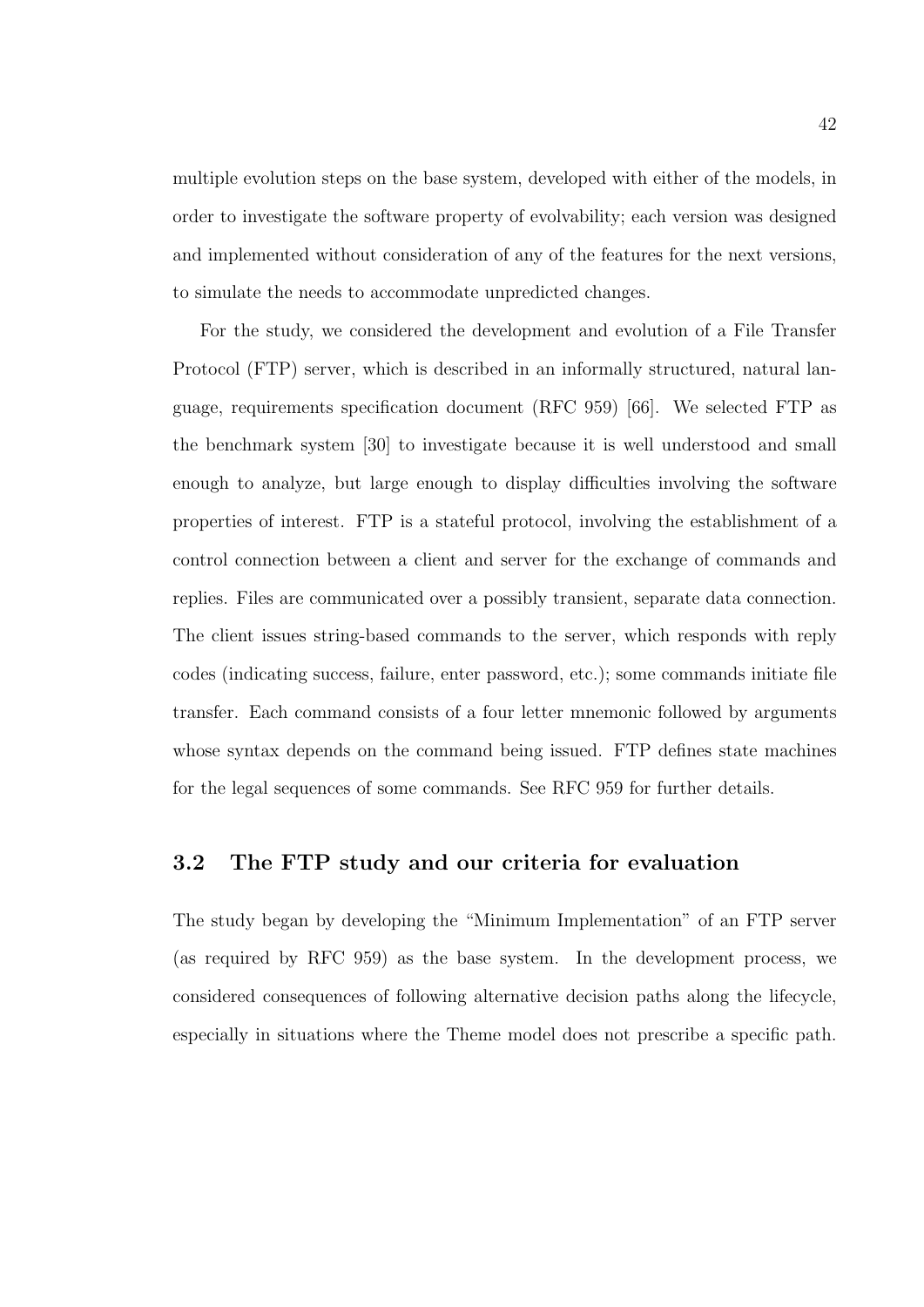For example, in developing individual themes, we considered consequences of two alternative paths: one considering that individual themes conform to a pre-defined design architecture and the other one considering that their independent development with each theme having no prior knowledge about the design details of other themes. In the manner, we analyzed the path feasibilities and difficulties at each stage of the lifecycle. Later versions of the system added new features (from the remaining features described in RFC 959) to the base, or modified existing system behaviour. Each of the evolution steps incorporated changes that would typically crosscut a standard object-oriented system; the goal was to evaluate whether the Theme models could support software evolution to incorporate different crosscutting behaviour, avoiding invasive modifications to the existing system.

To evaluate the two models of Theme with respect to the MC properties, our criteria for success were as follows:

- A requirement in the specification can be traced to the design and the implementation, and vice versa.
- Any change to a particular requirement or a system feature should be localized to the corresponding theme only.
- Requirements can be added or removed solely through addition or removal of the corresponding themes, without altering other parts of the system.
- The occurrence of unanticipated changes can be dealt with in the same manner as anticipated ones.
- Alternative designs for an individual theme do not affect other designs themes.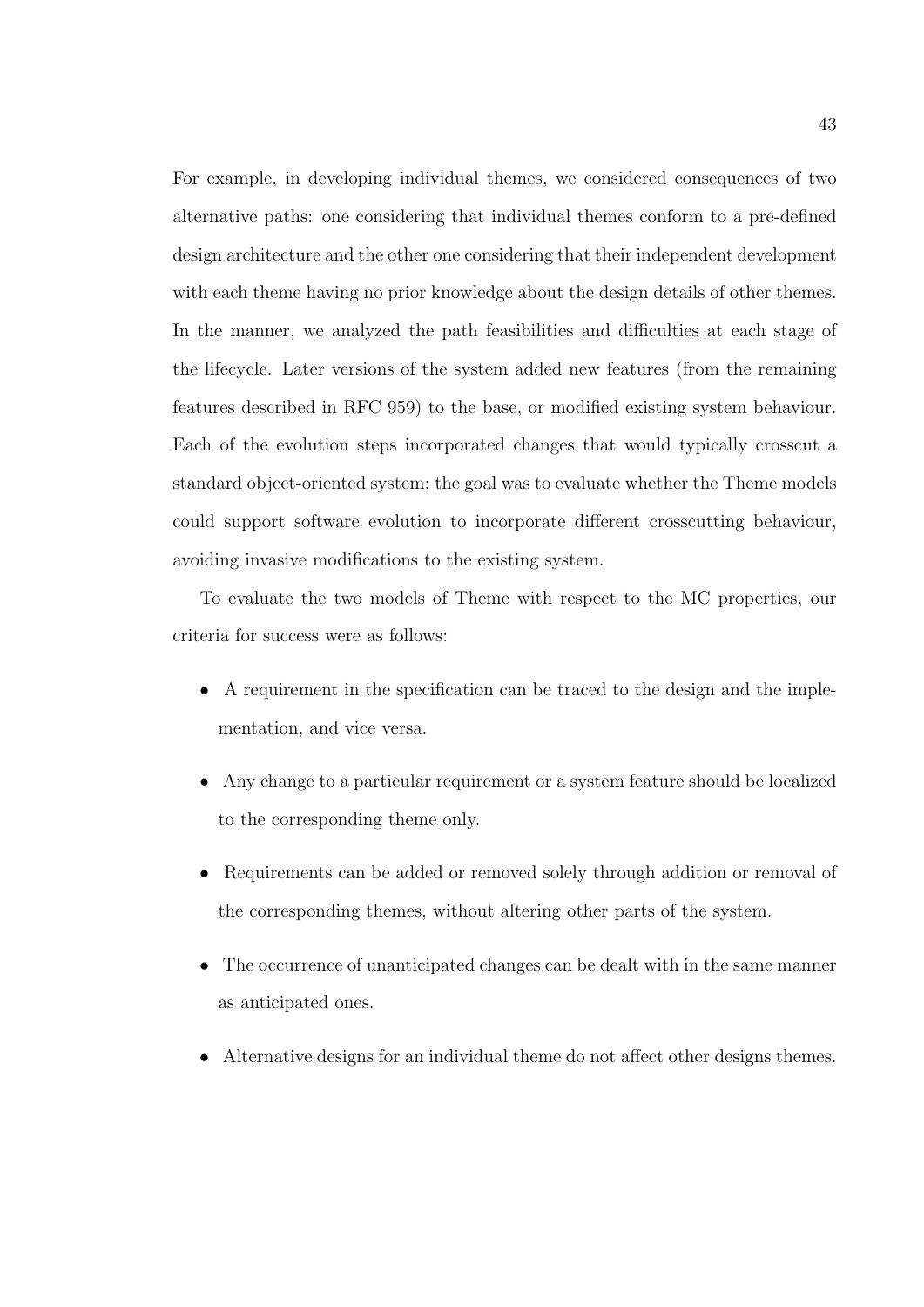Since the study was conducted by a single developer, it was difficult to analyze the property of independent development. To come round the problem and acquire results that can represent consequences of independent development of the system by distributed teams, we considered multiple alternative design decisions in developing each individual theme; the possible alternative design decisions for a theme is expected to simulate the different designs on the part of independent development teams.

In order to provide an evaluation of the two models of Theme on an equal basis, we considered their applications on the identical setting. For the development process with either of the models, we considered one software artifact as the starting point. RFC 959, containing the informal specification for FTP server, might have been considered the initial artifact to start with. However, the document contains the informal specification for a complete FTP server; for the base system (Version 1), we only considered the "Minimum implementation of FTP server". As a result, we derived a requirements specification (RFC 959min) for Version 1 of the system from the complete system specification. The derivation process involved copying of all the details from RFC 959 that correspond to the "Minimum Implementation of FTP" to produce an informal, natural language specification document. For the development process with either of the models, we considered RFC 959min as the initial artifact to start with.

In Chapter 4 and Chapter 5, we discuss applications of the early and the late aspect models of Theme respectively, and we analyze the results of the study in Chapter 6.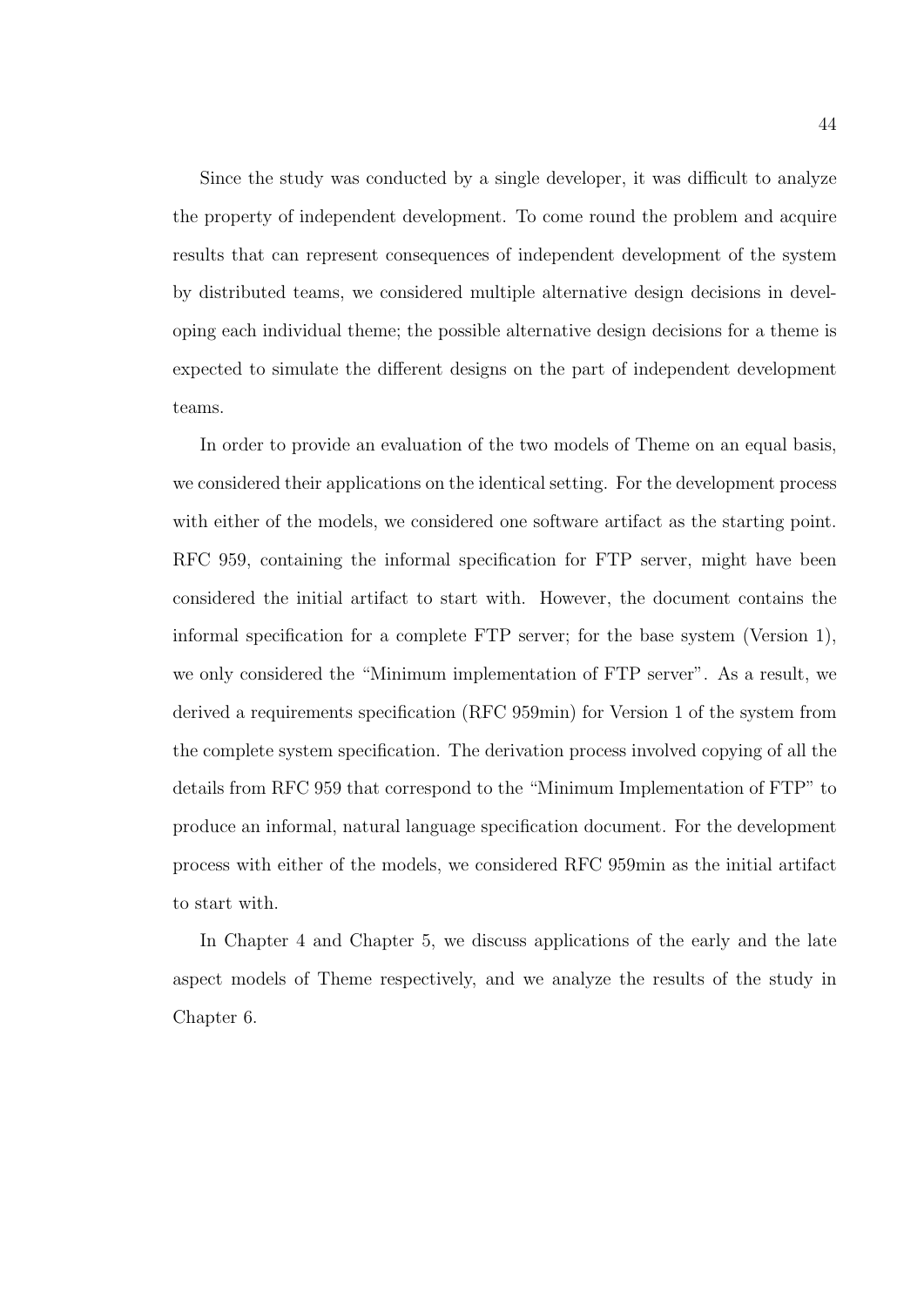## Chapter 4

## Evaluation: Applying the early aspect model

This chapter describes application of the early aspect model of Theme in the development and evolution of an FTP server. In the development and evolution process, we explored and analyzed possible alternative decisions at each stage of the Theme lifecycle (described in Chapter 2). In Section 4.1, we discuss our approach in deriving a set of themes from the initial artifact of RFC 959min, we discuss the issues with development of the derived themes and their integration into a complete system in Section 4.2, and in Section 4.3, we discuss the consequences of the various evolution steps that we attempted on the base system.

## 4.1 Decomposition into themes

The early aspect model of Theme follows the Theme/Doc process to generate a set of base and aspect themes from the system specification. Theme/Doc takes a structured system requirements specification (SRS) as input, processes it through the steps (1 to 7) discussed in Chapter 2, and produces a set of base and aspect themes as output. Since our initial artifact for the development process, RFC 959min, contained an unstructured description of the requirements for the base system, we had to generate a structured SRS from the document in order to feed it to the Theme/Doc process. We name this additional step as "Step 0" of the process to derive themes. In the remainder of the section, we first discuss our approach of generating a structured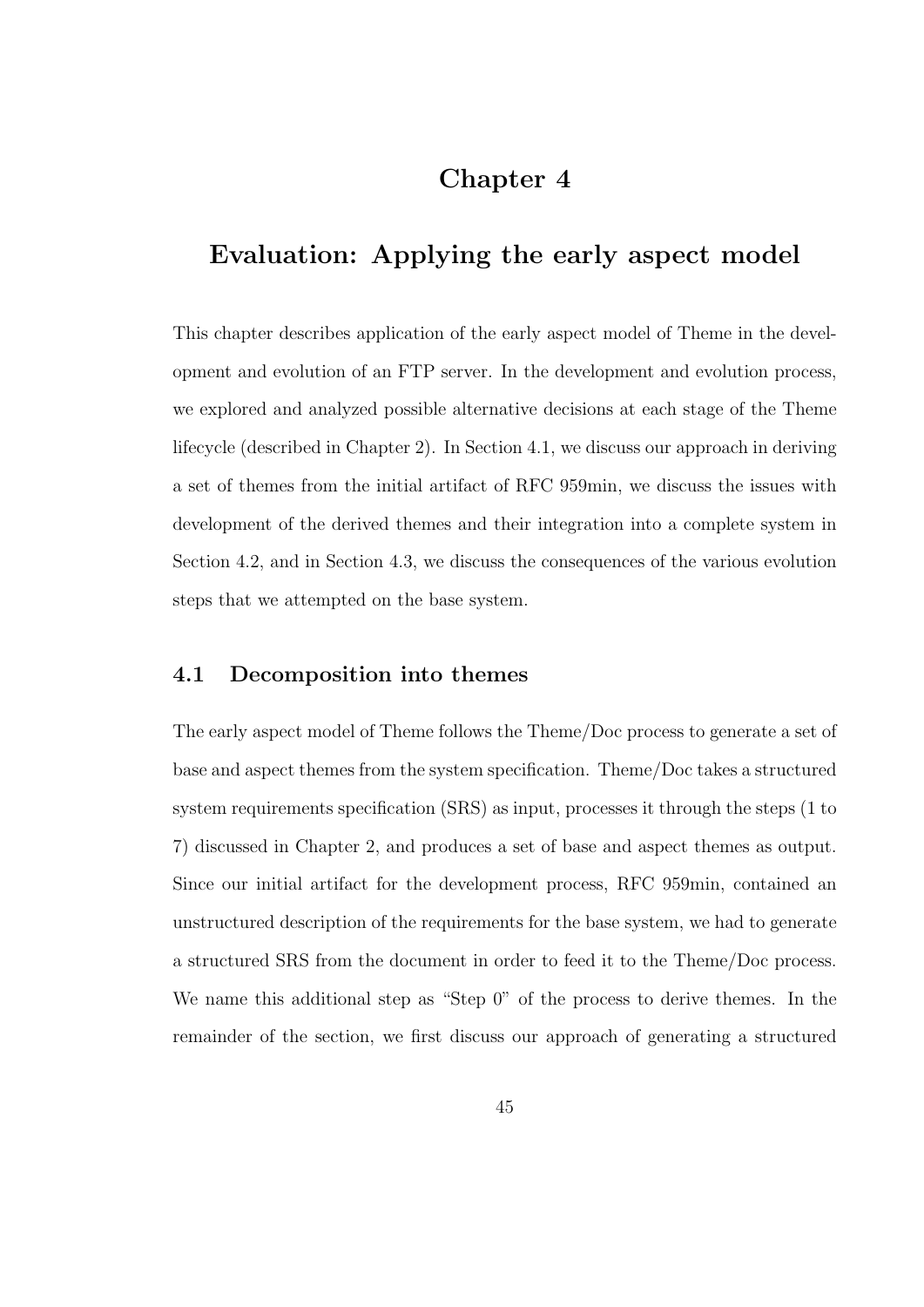SRS and its informal verification as a valid representation of the base system. We then discuss the Theme/Doc steps we followed to derive a set of themes from the structured set of requirements.

#### 4.1.1 Step 0: Derive a structured SRS

The specification document, RFC 959min, contained informal and unstructured descriptions of requirements grouped under relevant system features. To convert the document into a structured SRS, we analyzed each sentence under a particular feature and combined the relevant sentences to describe as a requirement. This also involved rewriting of sentences to describe a requirement. For example, the informal description of the system implicitly stated that the server would support multiple users, and requests from each user would be processed with respect to the particular (separate) connection between that user and the server. Since it was not separately stated in the document as an explicit requirement, we combined the bits and pieces regarding this concern and described this as a structured requirement (R51).

To verify the derived set of requirements as a correct representation of the system, we used the knowledge acquisition and requirements analysis technique of repertory grids [35]. This technique takes as input a series of elements relevant to the system domain and a set of constructs that can provide a comparison of the elements. It processes the inputs to generate a set of grids that show the relationships and differences among the domain variables; the grids can be represented in matrix, cluster, or map form to provide a graphical representation of the relationships. Repertory grid analysis can be a useful means to investigate understanding about a system's domain [80]. We used a repertory grid tool (WebGrid III) to derive grids for the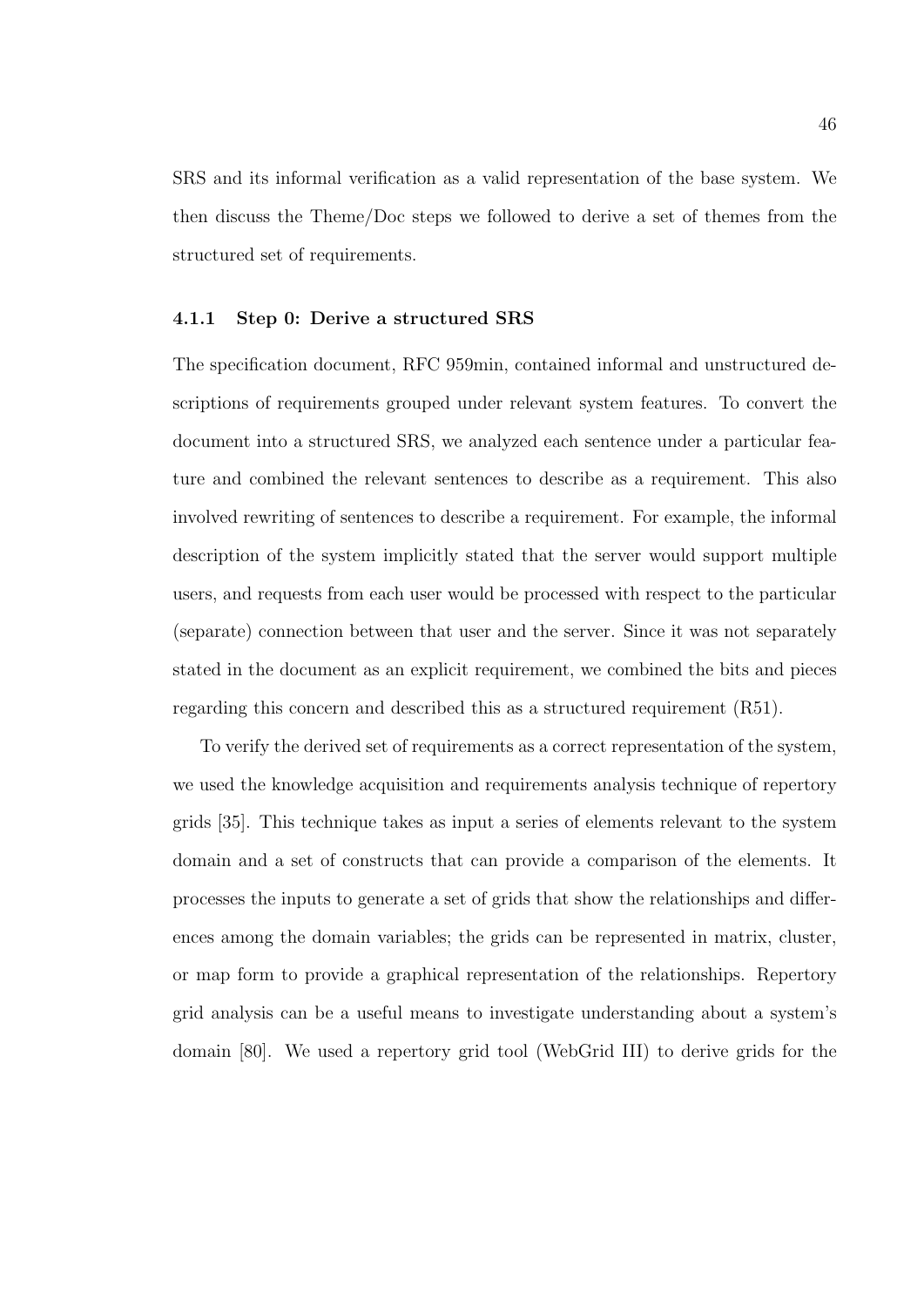FTP server system; a sample grid in "map" representation is shown in Appendix A (Secion A.1.1). We then used the grids to investigate whether any of the structured set of requirements violates or contradicts any of the grids, by matching each of the requirements with the grid properties.

In the process (of Step 0), we generated a structured SRS containing a set of 51 requirements, which has been verified to be a valid representation of the system. Appendix A (Section A.1) describes the structured set of requirements.

### 4.1.2 Theme/Doc process to derive themes

Theme/Doc takes the structured SRS as input, produces an initial set of themes, and then refines the requirements and the themes throughout its requirements engineering process (via the 7 steps), until an acceptable (many to one) mapping from the requirements to the corresponding themes can be reached. This section discusses the Theme/Doc steps we followed to derive a set of base and aspect themes from the structured SRS.

According to the first step of the process, we extracted out the verbs (actions) from the set of requirements; with the actions being considered as the initial themes, the step resulted in 46 (initial) themes. Next (step 2), we mapped the requirements into relevant themes. The mapping resulted in numerous sharing among the requirements and the themes. We then followed the next steps (3 to 5) to reconcile the sharing among the requirements and the themes through grouping similar themes together, splitting and attaching relevant requirements, rewriting requirements, and postponing unnecessary themes. After multiple iterations through the steps, we could map all but 3 requirements into individual themes, where no require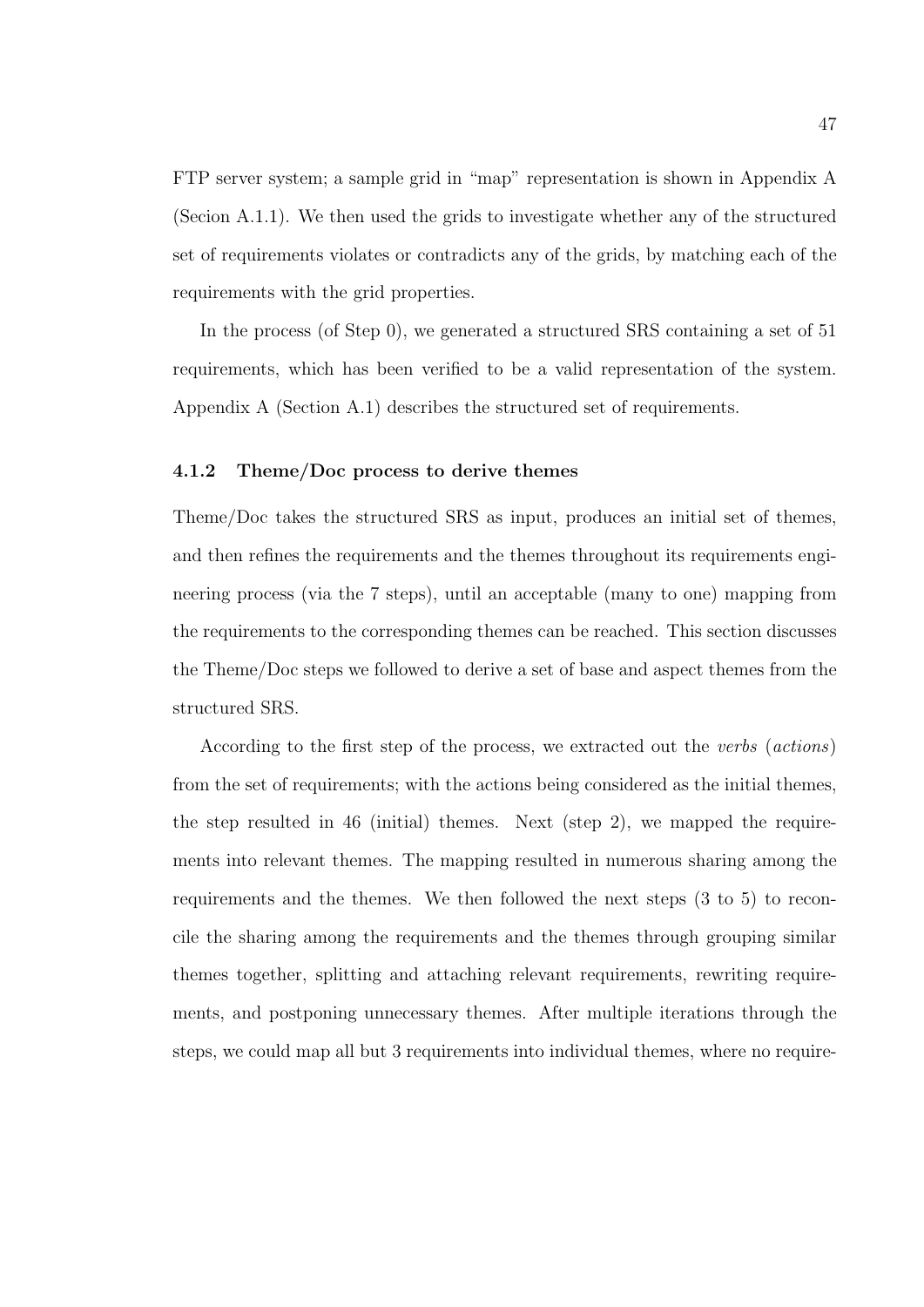ment was shared among two themes (many-to-one mapping). The sharing of the 3 requirements among multiple themes could not be reconciled, rather they qualified as aspect themes (identified through Step 6). The 3 requirements, "send reply via control connection", "send or receive files via data connection", and "process requests corresponding to the specific client-server connection", all conformed to the (Theme/Doc) rules to qualify as aspects since, (1) no rewriting or splitting could remove the sharing; (2) attaching each requirement to an aspect theme made it the dominant one, and; (3) each one would be triggered multiple times by multiple base themes.

The output of the Theme/Doc process were 11 base and 3 aspect themes. The base themes (user, port, mode, type, stru, retr, stor, noop, quit, listen and connect, and process user requests) encapsulated the system features corresponding to different FTP-commands, listening to a port to connect users, and processing user-requests; the aspect themes (send\_reply\_via\_ControlConnection, send receive files, and process under separate connection) encapsulated the corresponding crosscutting requirements. We proceeded with the development and integration of the derived themes with Theme/UML, as we discuss in the following section.

## 4.2 Development and Integration of the derived themes

In developing the derived set of themes, we explored the consequences of two alternative paths: Path 1 considers development of themes all at one time, and Path 2 considers their independent development. In this section, we discuss feasibility of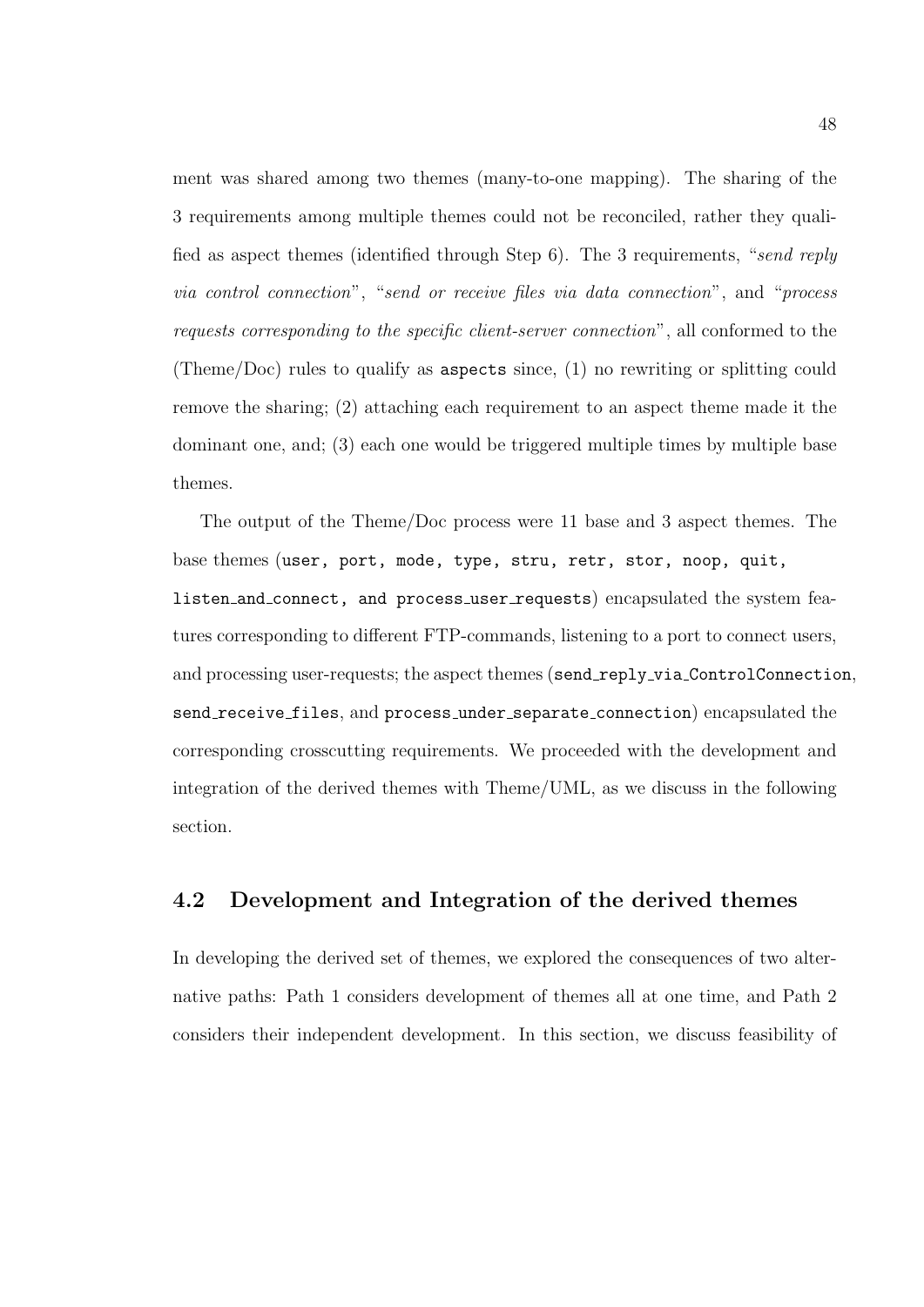each path in the design and integration of the derived set of themes.

#### 4.2.1 Path 1: Themes developed all at one time

In exploring Path 1, we considered development of all themes together. Design and integration details for a number of base and aspect themes (along this path) are provided in Appendix B (Section B.1). The themes developed together, conformed to a defined communication protocol. With the explicit knowledge about the design details of individual base themes as well as other aspect themes, an aspect theme could comprehensively implement the corresponding crosscutting behaviour (to be triggered by other themes). The themes (considered to be developed all at one time) did not result in any difference or conflict among their individual perspectives on the system. As a result, they could successfully be integrated into a complete system (Version 1), according to the Theme/UML composition mechanism. Path 1 proved successful in developing a fully functioning base system.

#### 4.2.2 Path 2: Independent development of individual themes

In investigating independent development of individual themes according to Path 2, we explored consequences of two sub-paths: one (Path 2.1) considering independent themes not sharing a common design architecture, and the other one (Path 2.2) considering a common design architecture for individual themes to conform to. A pre-defined design architecture along the second sub-path (Path 2.2) is expected to provide a uniform communication protocol for individual themes to interact with one another, with each theme knowing the explicit means to trigger any other theme. The reason for our exploration of the two decision paths here was to analyze and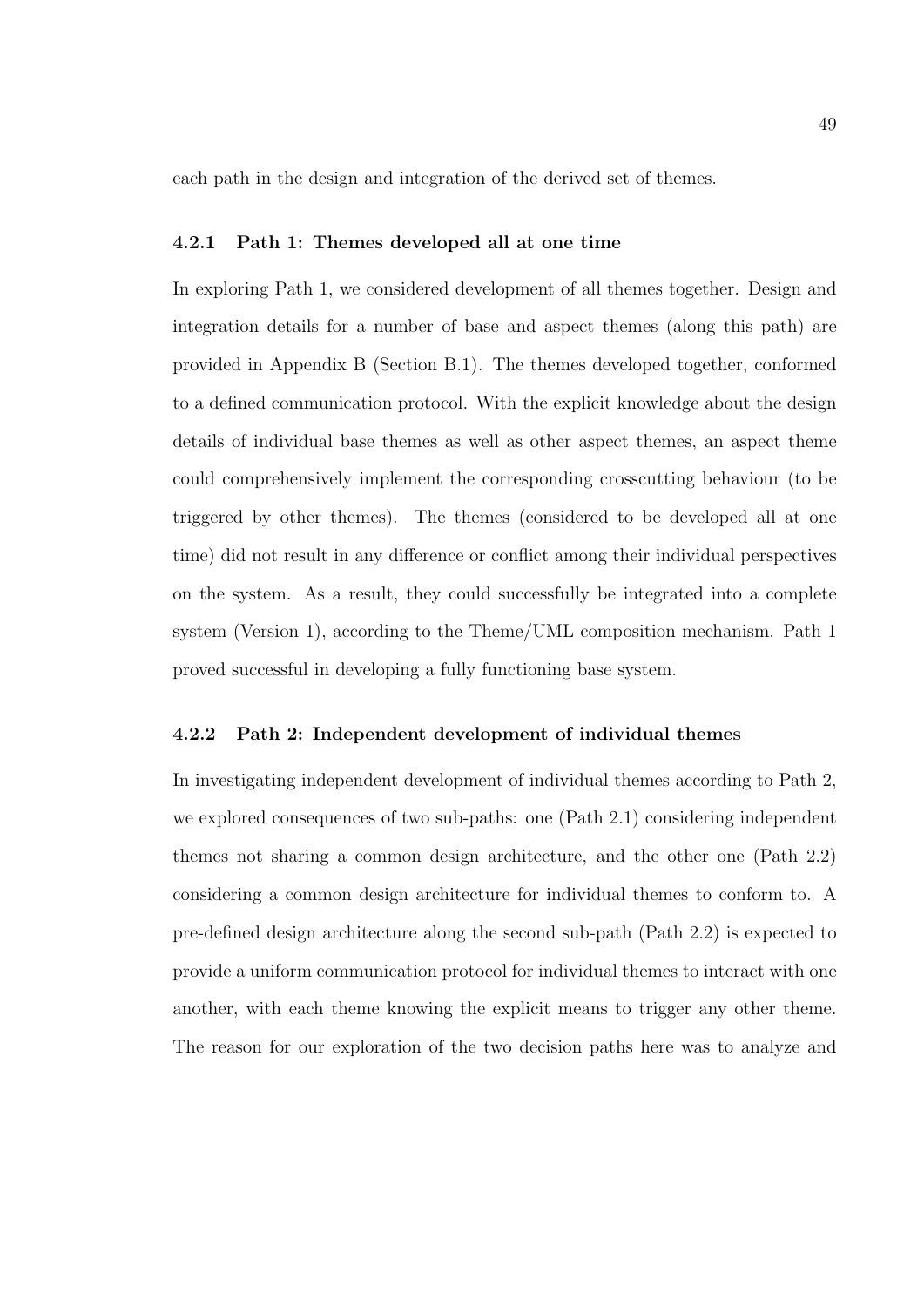

Figure 4.1: Alternative designs for the base themes

determine the feasible means for independent development of themes. In the remainder of the section, we first discuss development of themes considering the decision path (Path 2.1) of not pre-defining a design architecture for independent themes, and examine the feasibility of their integration into a complete system. Next, we examine feasibility of development and integration of themes along the second subpath (Path 2.2), where independent themes are considered to follow a pre-defined design architecture.

## Path 2.1: Independent themes do not follow a defined design architecture

To simulate independent development of individual themes avoiding any up-front effort in pre-planning a design architecture, we considered possible alternative designs for each theme. Figure 4.1 shows designs for three base themes, user, port, and noop; each of the three themes in the figure conforms to the encapsulated feature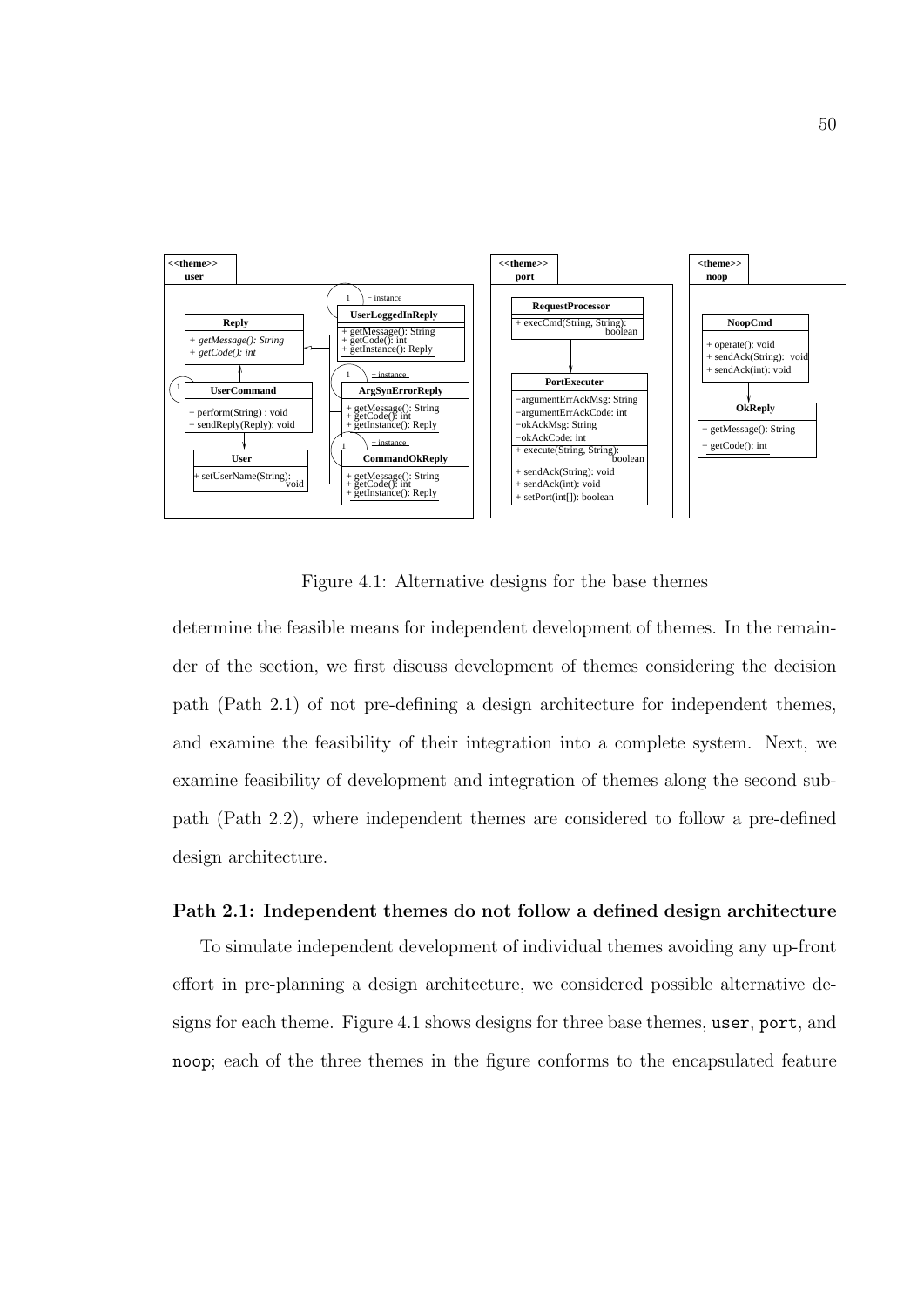description, and can be considered as a valid representation of the corresponding feature. User theme encapsulates the behaviour for the FTP-command, user. It expects to be communicated with by a call to UserCommand.perform(String) operation. It would store the user-name (passed as argument) and send a corresponding message. It should be noted here that none of the base themes consider any detail of the separated out crosscutting concerns. For example, the themes in Figure 4.1 do not consider the details of how a reply-message is sent to a user; the crosscutting behaviour (of sending reply messages) has been encapsulated into the aspect theme, send reply via controlConnection. A request to send a message on part of any base theme (e.g, port in Figure 4.1), should trigger the crosscutting behaviour in the aspect theme.

Port theme encapsulates the behaviour for the FTP-command, port. The PortCommand.execute(String, String) operation determines the port information for a remote-user, stores the information, and requests for sending a corresponding message. The operation expects a command-name as the first argument passed; it returns 'false' for any irrelevant command (other than port), otherwise executes the FTP-command and returns 'true'. The noop theme encapsulates the behaviour for *noop* command. A call to NoopCmd.operate() operation would trigger the theme to execute the corresponding behaviour (of doing nothing and sending a message).

We explored alternative designs for individual themes, with a view to simulate their independent development. It was observed that each independent theme could be designed in multiple different ways. Since a theme need not possess explicit knowledge about the details of other design themes, no defined communication protocol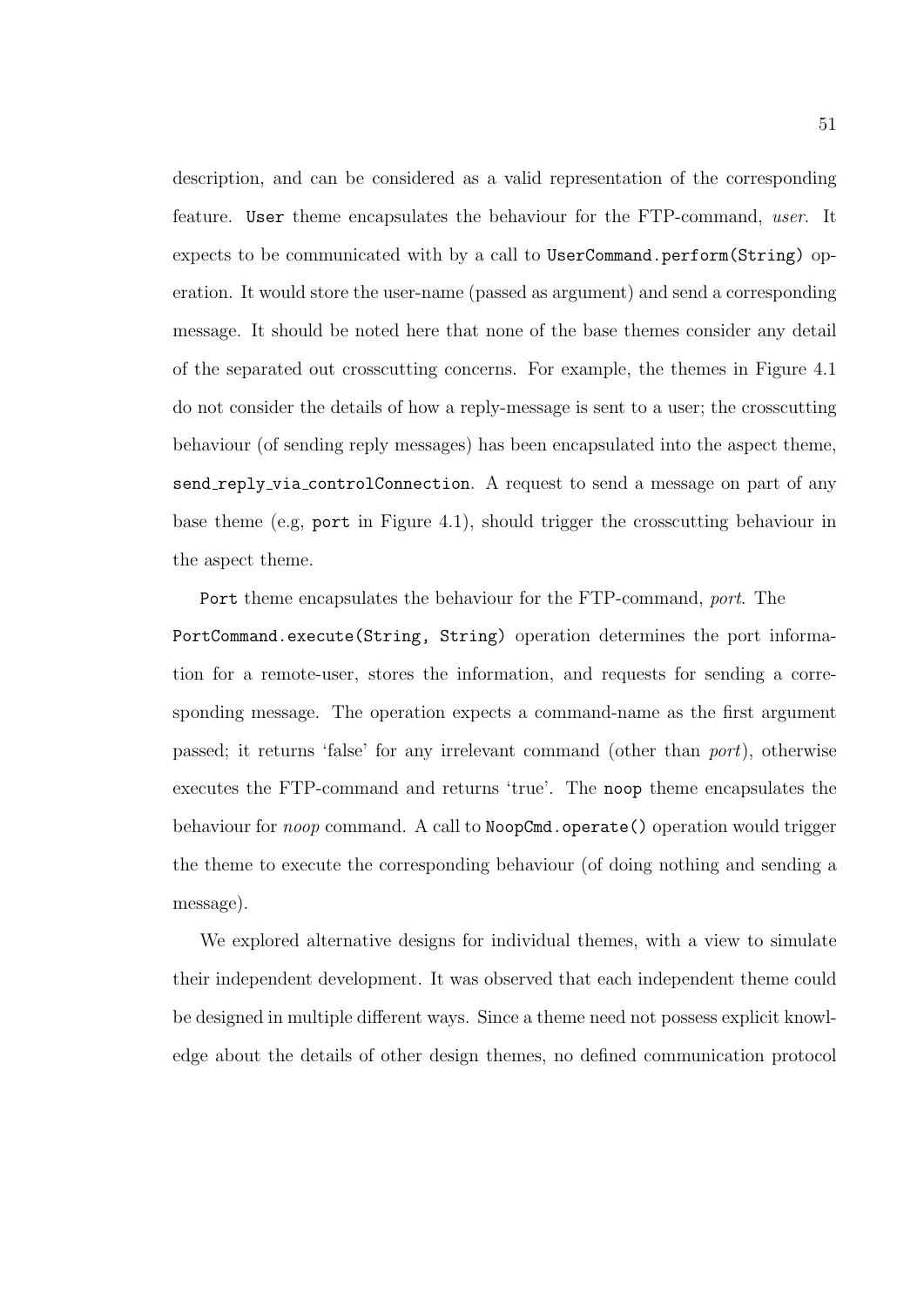

Figure 4.2: Aspect theme: send reply via ControlConnection

could exist among individual themes to interact with one another. This made it difficult to design the aspect themes, as well as different base themes. We demonstrate the problem in the remainder of the section.

Figure 4.2 shows a design for the aspect theme, send\_reply\_via\_ControlConnection. The theme expects to be triggered by a request to send a reply message to the user. The request is replaced by a corresponding send operation of an instance of ControlConnection class (shown by the sequence diagram). Let us consider integration of this aspect theme with the base themes in Figure 4.1. A mismatch would result in attempting to integrate user theme with this aspect theme. The template parameters (for the aspect theme), expecting to bind any operation of an instance of a class (X) with an argument of either of "string" or "integer" type, would support the crosscutting behaviour (of sending a reply-message) for port and noop themes in Figure 4.1, but not the user theme. Without knowing the details of user theme,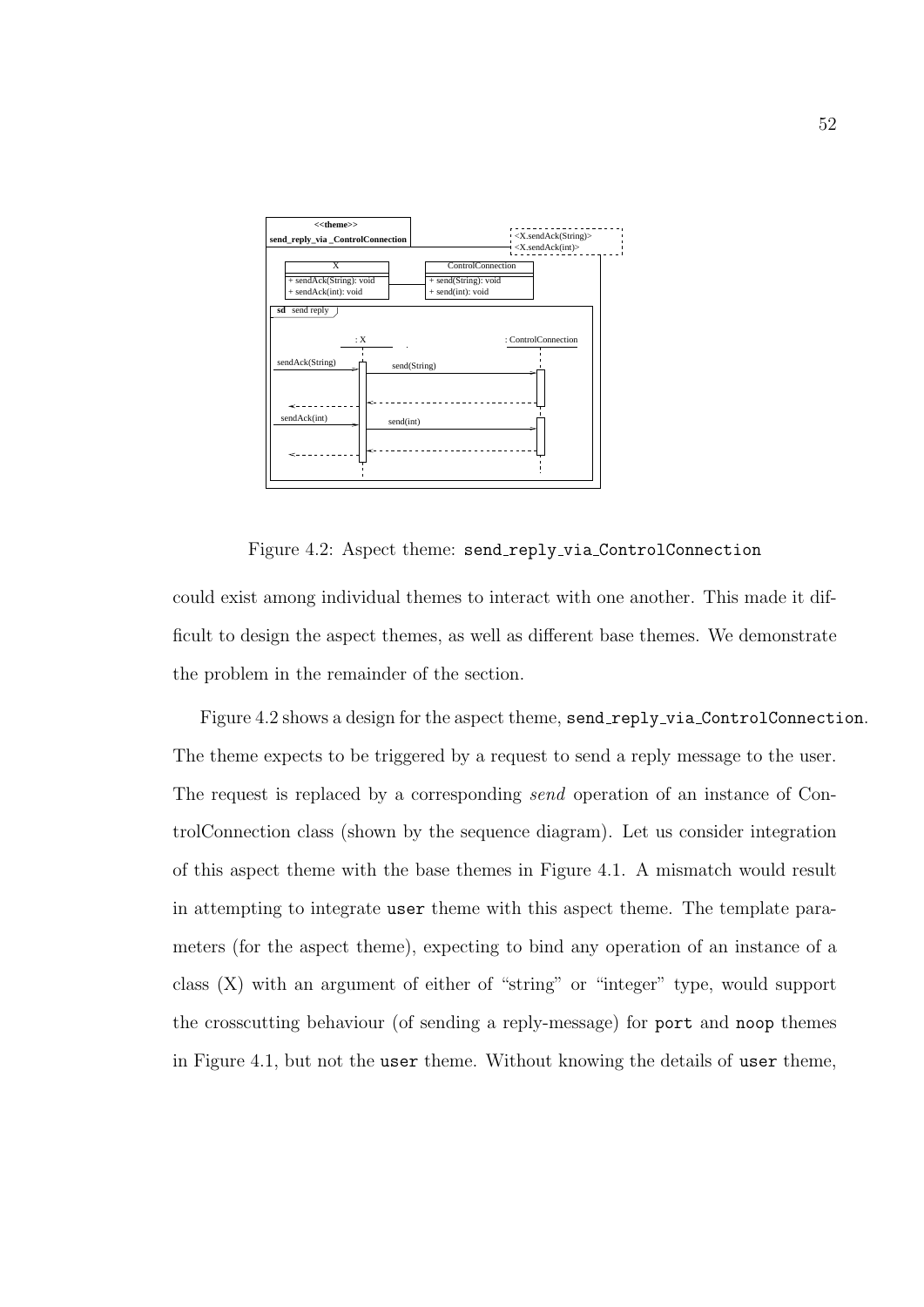the aspect theme cannot presume the explicit means by which the base theme may trigger the crosscutting behaviour.

We also found it difficult to design the aspect theme perform under separate connection, which encapsulates a more complex crosscutting behaviour, compared to the aspect theme in Figure 4.2. The perform under separate connection theme is responsible to ensure that an FTP-command, requested by a user, would be processed with respect to the specific connection between that user and the server. To implement the crosscutting behaviour within the aspect theme, we realized the need to know the explicit means by which it could be triggered by different base themes. For example, let us consider user and port themes in Figure 4.1. Design for user theme suggests that an instance of UserCommand class, responsible to implement the behaviour for user command, should be shared across multiple user-connections. Storing of the 'user-name' into an instance of User class should however be specific to the corresponding connection between a user and the server. Design for port theme on the other hand, suggests that there should be an instance of PortExecuter class for each user-connection, since an instance of the class stores some information specific to a user. Therefore, these two base themes would trigger perform under separate connection aspect theme for the corresponding crosscutting behaviour via different means. Without explicit knowledge about the design details of individual base themes, we found it impracticable to design the aspect themes.

We also found it difficult to design different base themes. For example, the base theme, process user requests, is supposed to implement the server behaviour to interpret requests from a user, and determine the requested FTP-command and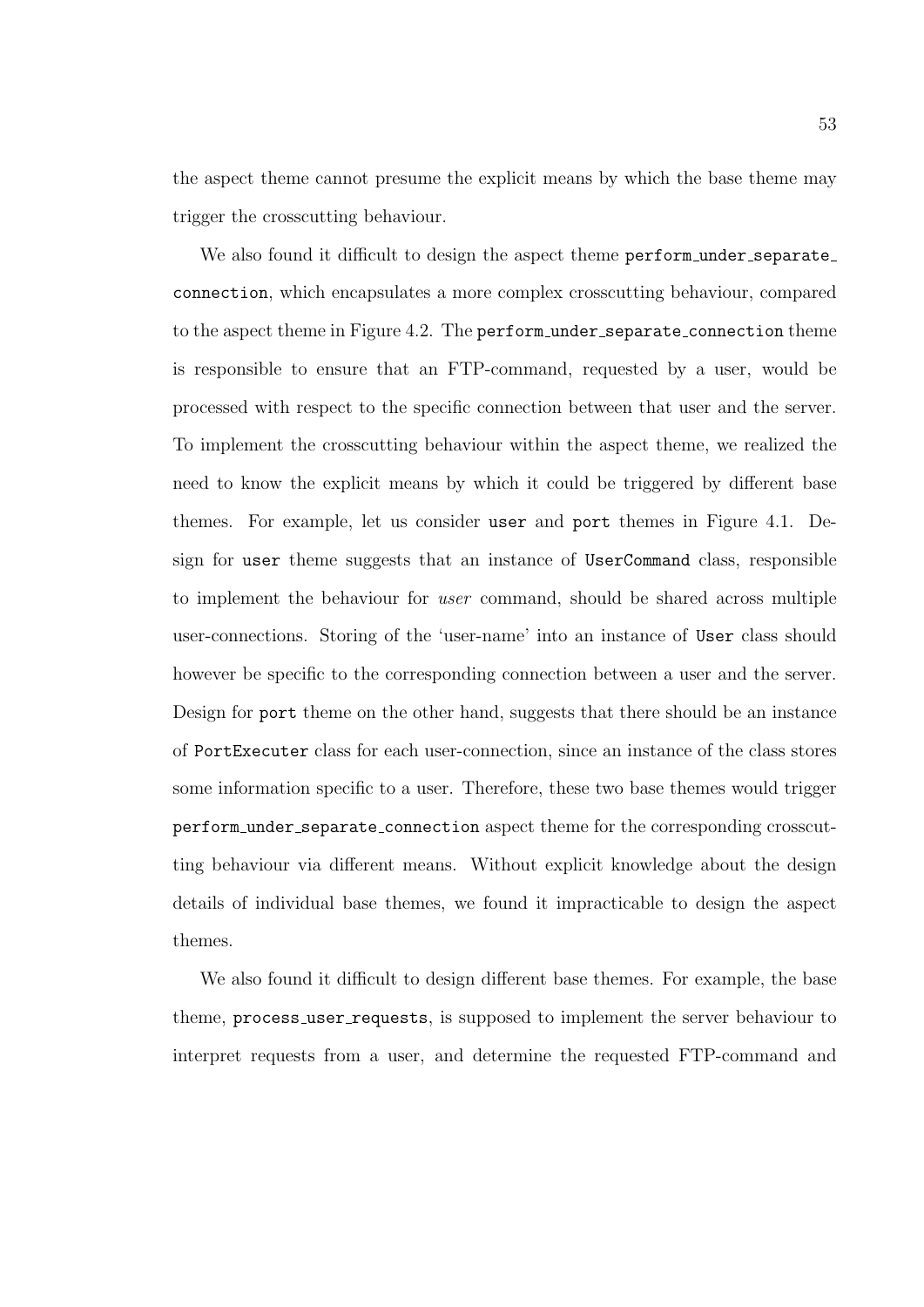the passed argument value. For a valid FTP-command, the theme would need to communicate with a design theme that encapsulates the behaviour for that particular FTP-command. Considering an independent base theme would not possess explicit design details for other themes, we found that integration of the base themes resulted in communication mismatches. Appendix B (Section B.2) demonstrates a design for process user requests theme and discusses the communication differences in integrating the theme with any of the base themes in Figure 4.1.

Since the early aspect approach does not consider addressing the differences resulting from independent development of individual design themes, we found that the sub-path (Path 2.1) led to a failure in integrating individual themes into a complete system; the early aspect approach expects that the early separation of crosscutting concerns can resolve all differences up-front, but it did not hold in practice. Development of aspect themes proved impracticable without the explicit knowledge about individual base themes; design for individual base themes also proved insufficient without knowing the explicit means to communicate with other design themes. It would be necessary to address the differences among individual themes to integrate them into a complete functioning system.

#### Path 2.2: Independent themes follow a common design architecture

Expecting that a pre-defined design architecture can provide a uniform communication protocol for independent themes, we explored the decision path (Path 2.2) considering individual themes follow a common design. To simulate independent development of individual themes developed along this path, we explored alternative designs for each theme that conformed to the pre-defined design architecture.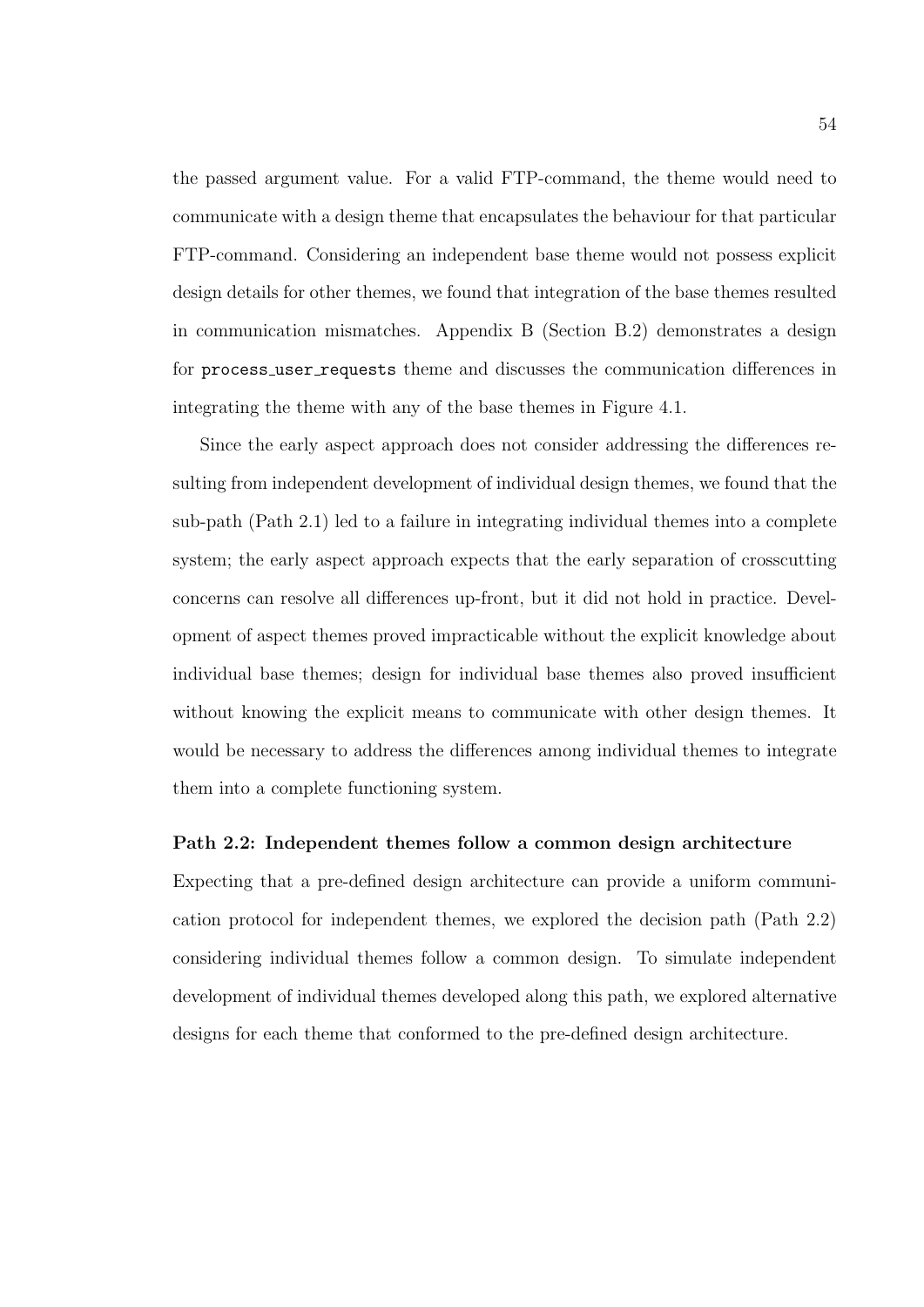

Figure 4.3: Independently developed themes follow a common design architecture

Figure 4.3 shows designs for two base themes, retr and port that conform to a pre-planned design architecture. It was decided that each theme, encapsulating an FTP-command, would be designed similar to Command design pattern [36]; a concrete Command class would implement the behaviour corresponding to a particular FTP-command. Since the themes would perform similar behaviour whenever triggered, each was to follow the design principle of Flyweight design pattern [36], to manage the references to the instance of a concrete Command class. This design definition sufficed for triggering of the crosscutting behaviour for "performing with respect to separate user-connections" in a uniform manner. It was also decided to trigger the other crosscutting behaviour (of transferring files and sending reply messages) by different base themes, in a uniform manner.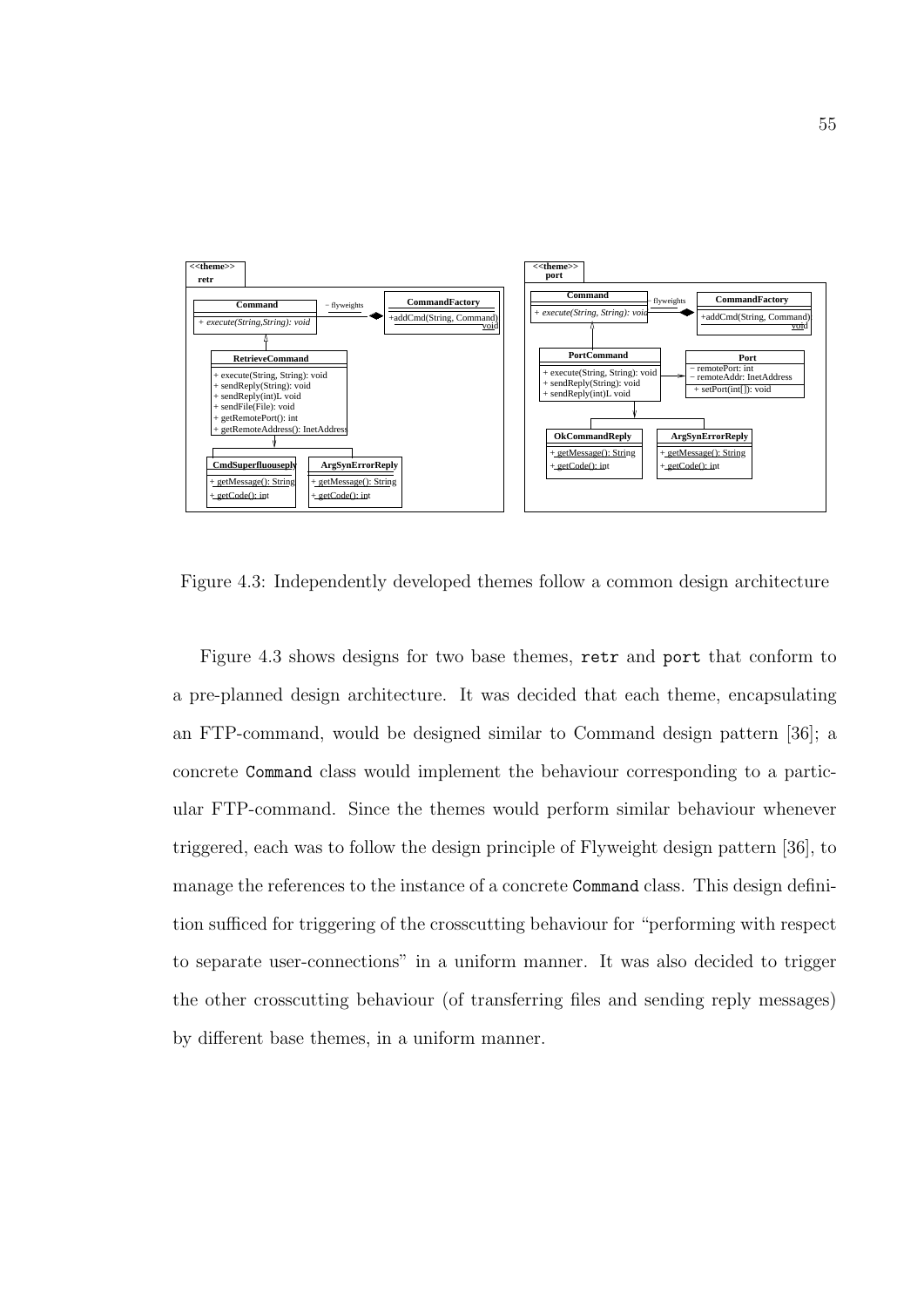

Figure 4.4: Process\_user\_requests theme

Following the pre-defined design architecture, the communication differences among individual themes could be resolved. Knowing how different base themes can trigger the crosscutting behaviour, the aspect themes could be designed accordingly. Figure 4.4 shows a design for the base theme, process\_user\_requests. With individual base themes following a common design architecture, this theme possessed the knowledge about how to trigger any relevant base theme. The theme in Figure 4.4 would be able to trigger any relevant base theme for a corresponding FTP-command (upon interpreting a user-request), by knowing about the concrete Command class from the Flyweight Factory (e.g. CommandFactory class); any theme (e.g, retr or port in Figure 4.3) encapsulating an FTP-command, would update CommandFactory class (Flyweight Factory) with the addCmd(String, Command) operation.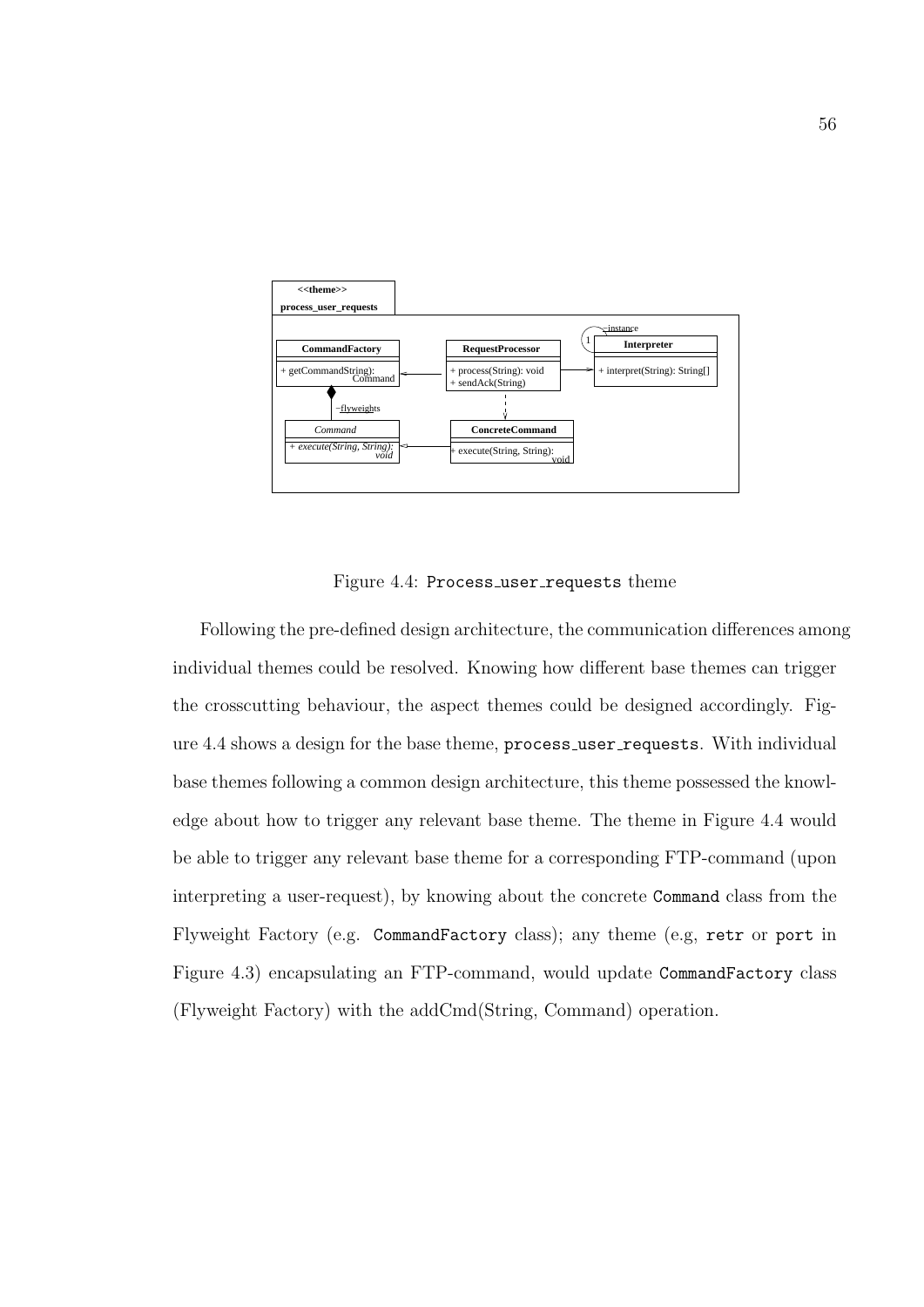

Figure 4.5: Independently developed themes resulting in differences

By providing a pre-defined design architecture, we could ensure a uniform communication protocol for individual themes to interact with. This sufficed for design of individual base and aspect themes; designs for the aspect themes in Appendix B (Section B.1) demonstrates how a pre-defined design architecture can suffice for successful addressing of the crosscutting behaviour. However, our explorations on alternative designs for individual themes conforming to the pre-planned design, showed that independently developed themes could still result in differences among their views. We present a scenario below.

Figure 4.5 extracts out parts of the design themes, retr and port (in Figure 4.3), that conformed to the pre-defined design architecture. The highlighted parts connected by a dotted arrow, show the differences in views of the two themes. In order to send a file to a remote-user, retr theme needs to access port information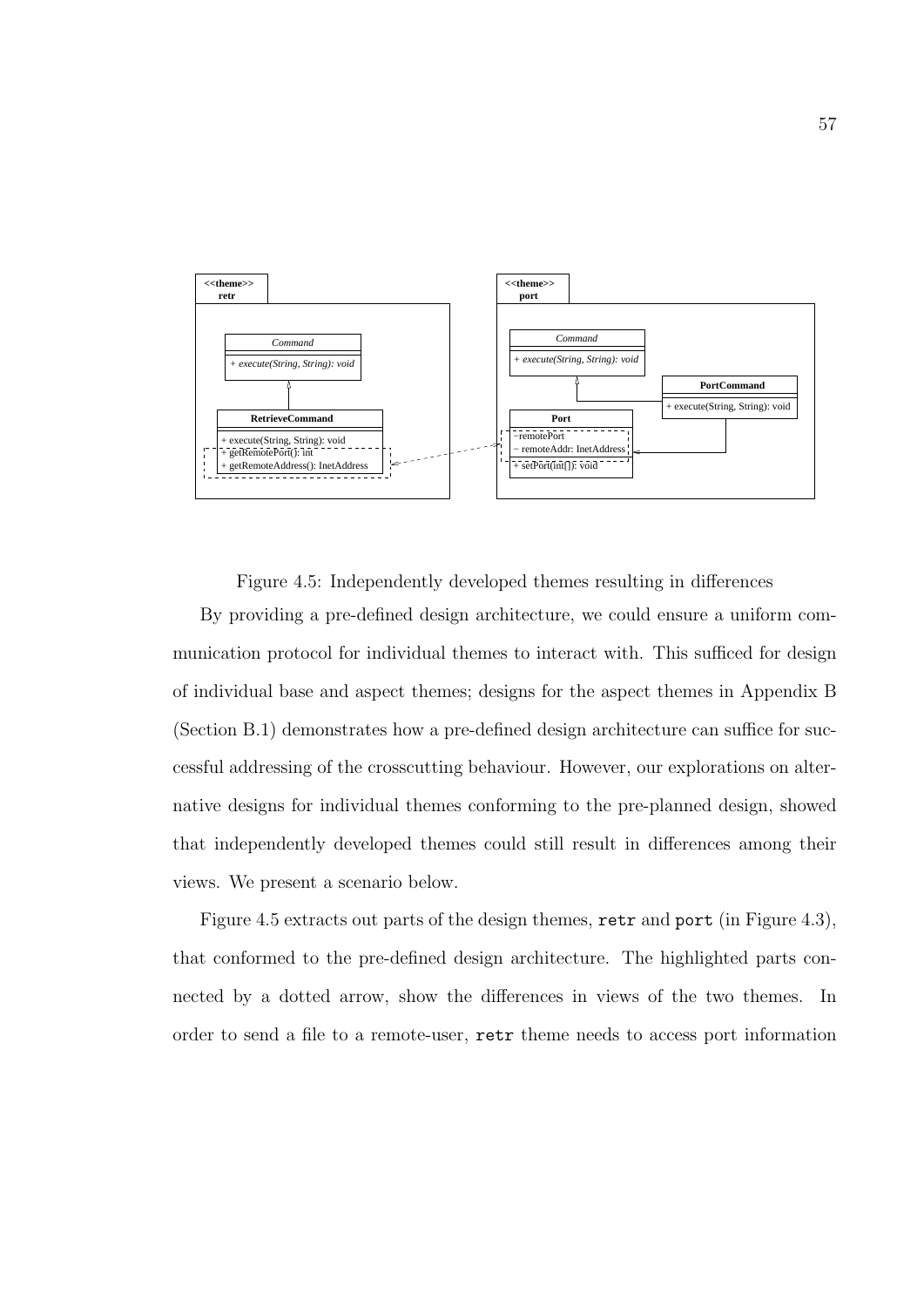about the particular user; the port information are set by some other theme (e.g., port). Composition of the two themes (retr and port) is supposed to provide a correct correspondence here. However, their composition with Theme/UML cannot resolve the differences. The operations, getRemotePort() and getRemoteAddress() of RetrieveCommand class (in retr theme) correspond to the attributes, remotePort and remoteAddress in the Port class (within port theme) respectively. But the two classes (RetrieveCommand and Port) cannot participate in any composition rule or relationship during composition of the two themes with Theme/UML. As a result, the differences would remain unresolved after the integration. Such trivial difference can result from independent development of themes and may not be predicted or resolved earlier.

In exploring alternative designs for individual themes, we observed that independently developed themes could result in differences and conflicts (similar to the one shown in Figure 4.5), even after following a pre-defined design architecture. Such differences are essentially crosscutting concerns, but they could not be identified earlier in the lifecycle and thus could not be dealt with by the pre-planned design architecture. We could identify the crosscutting differences among individual themes only during their composition, since these differences arise from low level design details. As a result, only the early addressing of crosscutting concerns did not suffice for development of a complete functional system; we would also need to address crosscutting concerns during integration of independently developed themes, in order to integrate individual themes into a complete system.

Summarizing the findings in exploring Path 2, considering independent development of themes (either through Path 2.1 or Path 2.2), we found that the early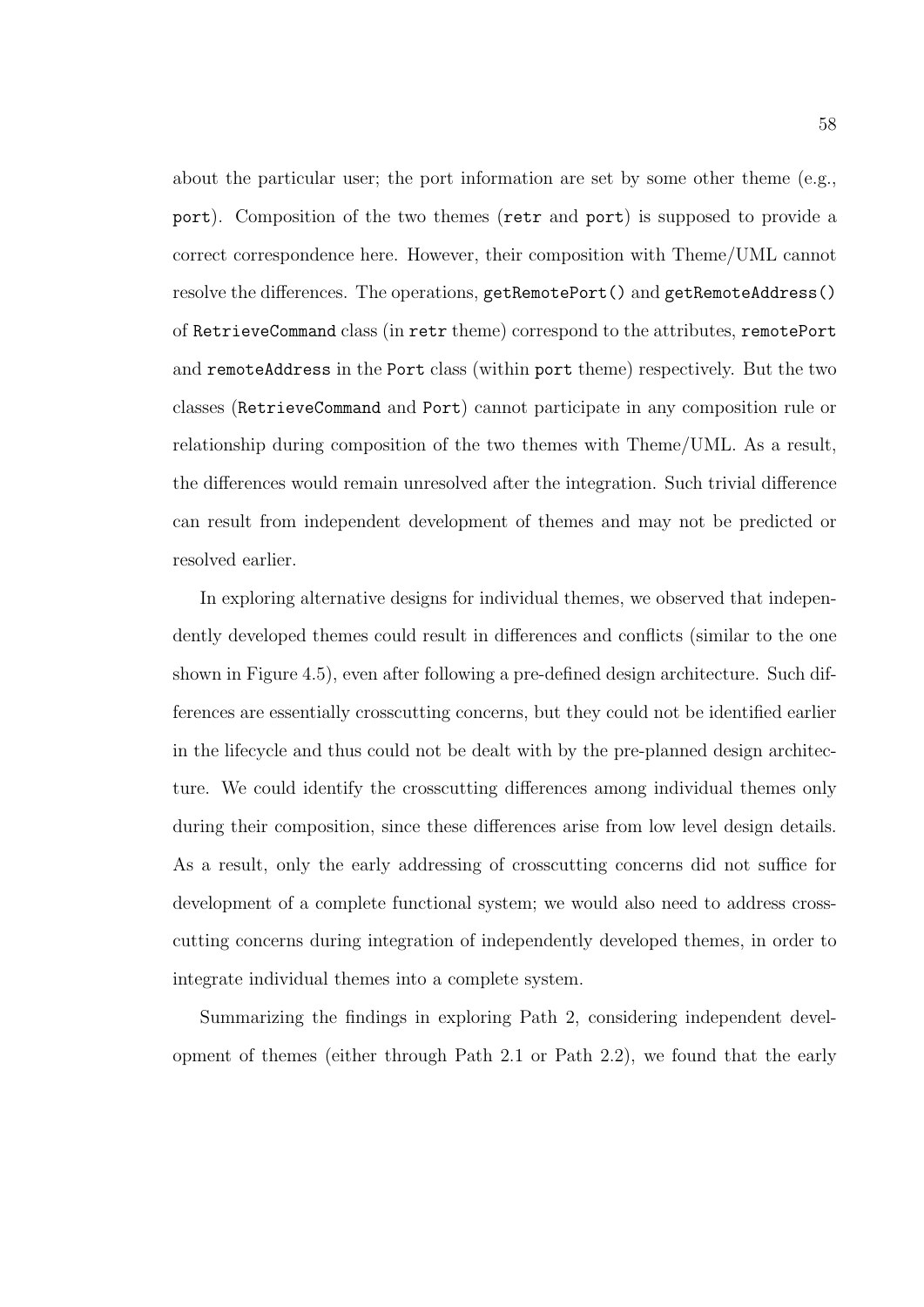aspect model of Theme would not suffice for a successful integration of individual themes, unless considering addressing of crosscutting concerns during integration; e.g., it would need to incorporate support of the late aspect approach, to result into a complete functioning system. Therefore Path 1, considering development of themes all at one time, is the only feasible development path with the early aspect model of Theme. We proceeded with evolution of the system developed along this path.

## 4.3 Evolution

This section discusses the evolution steps we attempted on the base system, developed through the only feasible path (Path 1). According to the lifecycle of the Theme model, as discussed in Chapter 2, each evolution of the system consists of 3 phases: 1) analysis of the new set of requirements to derive new base and aspect themes, 2) development of the new themes, and 3) their integration with the existing system. Since derivation of themes (via Theme/Doc) follows the same process across different evolution steps, we only discuss it for the first evolution step. In the remainder of the section, we discuss all the three phases of the first evolution step (Version 2 of the system) and discuss only the development and integration issues for the next evolution steps (Version 3 to Version 5).

## 4.3.1 Version 2

For the first evolution step (Version 2), we considered inclusion of a new feature, "user-password authentication protocol". We added the requirements corresponding to the new feature into the specification document (the structured set of require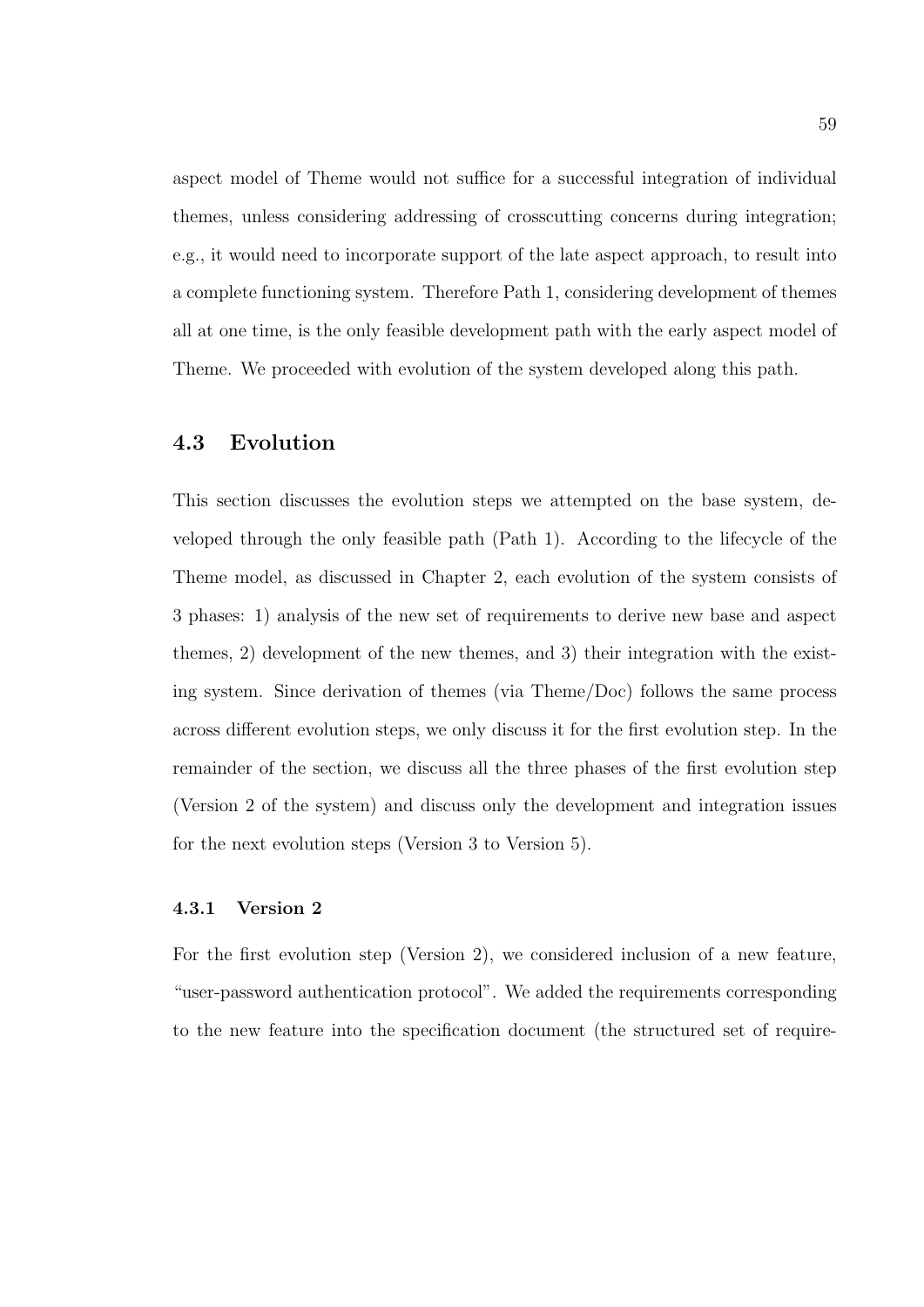ments are presented in Appendix A, Section A.2). The added requirements referred to support for pass command, new behaviour in the case of user command, and verification of password-authentication for the FTP-commands. In the remainder of the section, we discuss the evolution step considering all the 3 phases: derivation of new themes from the requirements, their development, and their integration into a complete system.

In deriving the new set of themes for an evolution step, the Theme model suggests processing only the new set of requirements with Theme/Doc, ignoring the existing ones, to avoid possible invasive modifications to the existing system. Similar to our approach in deriving themes for the base system, we first followed "Step 0" to structure the new set of requirements. We then followed the Theme/Doc steps (1 to 7) to process the requirements and derive new themes.

Following the initial steps of the Theme/Doc process, we derived three (initial) themes, new user, pass, and verify authentication. At this point we could consider two alternative means to proceed through the decomposition process. The new requirements, corresponding to the modified behaviour in the case of user command, could be considered as 'change-requests' for the existing system, and therefore be mapped into the existing base theme, user. This also supports the property of 'localization of changes' for a particular concern. However, the requirements could also be considered as part of the new feature; mapping them into an existing theme might affect the (un)pluggability property (for the new feature). To avoid this, we could encapsulate the changed behaviour for *user* command into a new theme (new user), to be merged with the existing behaviour later during integration. We proceeded with both the means to investigate further consequences.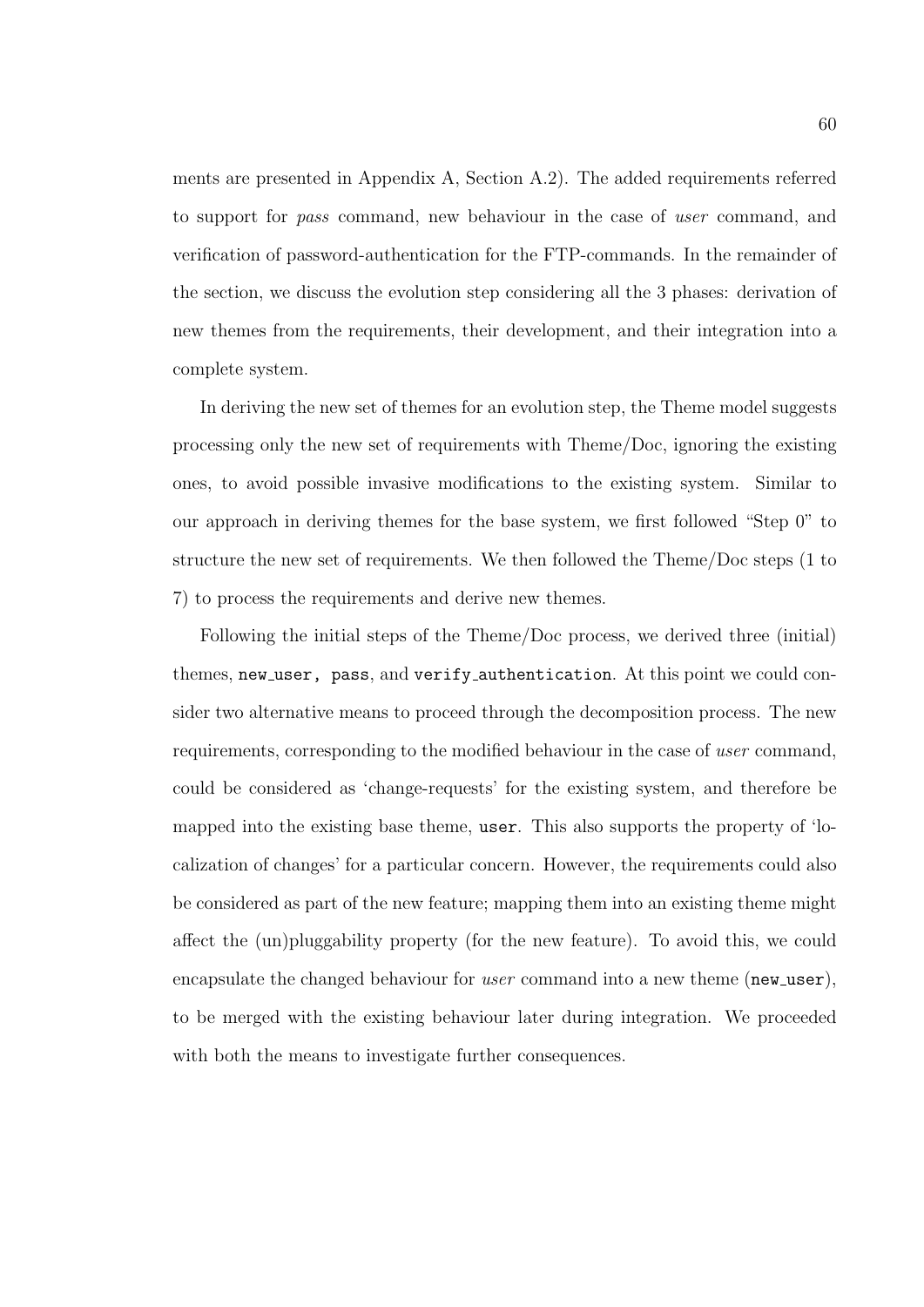

Figure 4.6: Aspect theme: verify authentication

We iterated through the remaining steps of the Theme/Doc process and derived the new set of base and aspect themes. Appendix  $A$  (Section  $A.2.2$ ) shows the initial and the final mapping among the new set of requirements and the themes. In the process, we derived two new base themes, new user (or changes into user theme) and pass, and an aspect theme, verify authentication. We then proceeded with development of the derived themes and their integration with the existing system.

We designed the base themes, new user and pass, similar to the ones in the original version. Figure 4.6 shows design for the aspect theme, verify authentication, which encapsulates the crosscutting behaviour to verify the machine state before allowing execution of the FTP-commands. The template parameter, FTPCommand.execute(..), binds a corresponding operation of a theme that encapsulates an FTP-command. A call to execute an FTP-command triggers the crosscutting authentication verification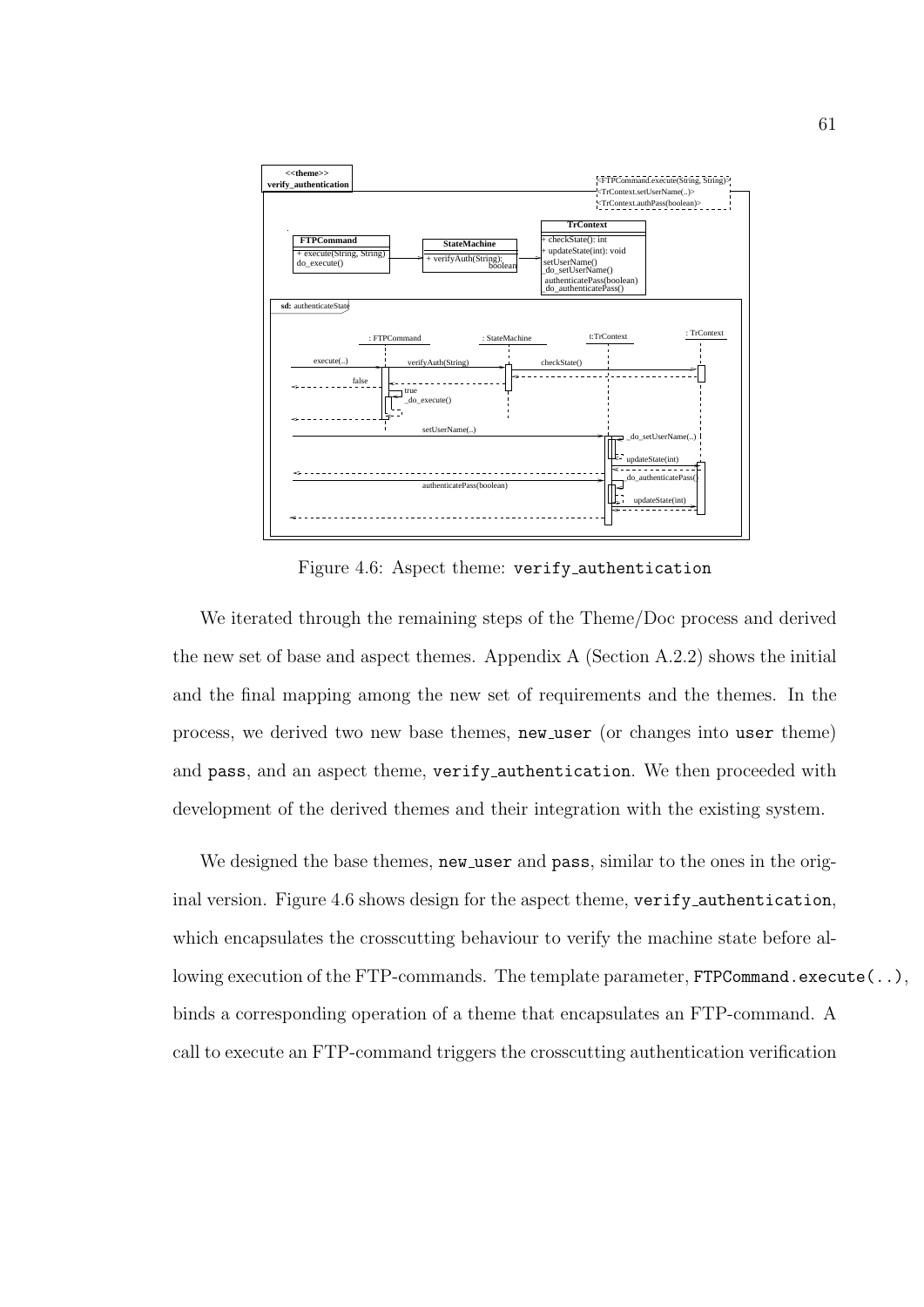behaviour; the verifyAuth() operation (in StateMachine class) is invoked, which checks the state of the machine to (dis)allow execution of the corresponding FTPcommand. The machine can be in three states: State 0, State 1, and State 2; State 0 represents the initial state after log-in, where the system expects a request for user command to proceed; State 1 represents the state after the system has accepted a user command and expects the pass command to authenticate a user, and; State 2 represents an authenticated machine state, where the system would allow all supported FTP-commands from a user. The aspect theme (verify authentication) verifies the machine state before approving execution of an FTP-command. The theme also updates the machine state right after a user logs-in with user command (represented by the triggering operation, TrContext.setUserName(..)), and also when a user is authenticated with a valid request through pass command (represented by the triggering operation, TrContext.authenticatePass(..)).

We attempted to integrate the new themes with the existing system, according to Theme/UML composition rules and relationships. although the new themes encapsulated all the details corresponding to the new feature, the integration attempt resulted in an incomplete system. The new themes new user (or changes into the theme, user) and pass were consistent with the existing design of the base system (e.g., can be considered as anticipated changes); as a result, their integration with the existing system was trouble-free. But the existing system (Version 1) did not have any knowledge of a state machine. In the original system, perform under separate connection aspect theme was responsible to ensure that access of all information for a particular user would be processed corresponding to the particular connection between the user and the server. With no knowledge about the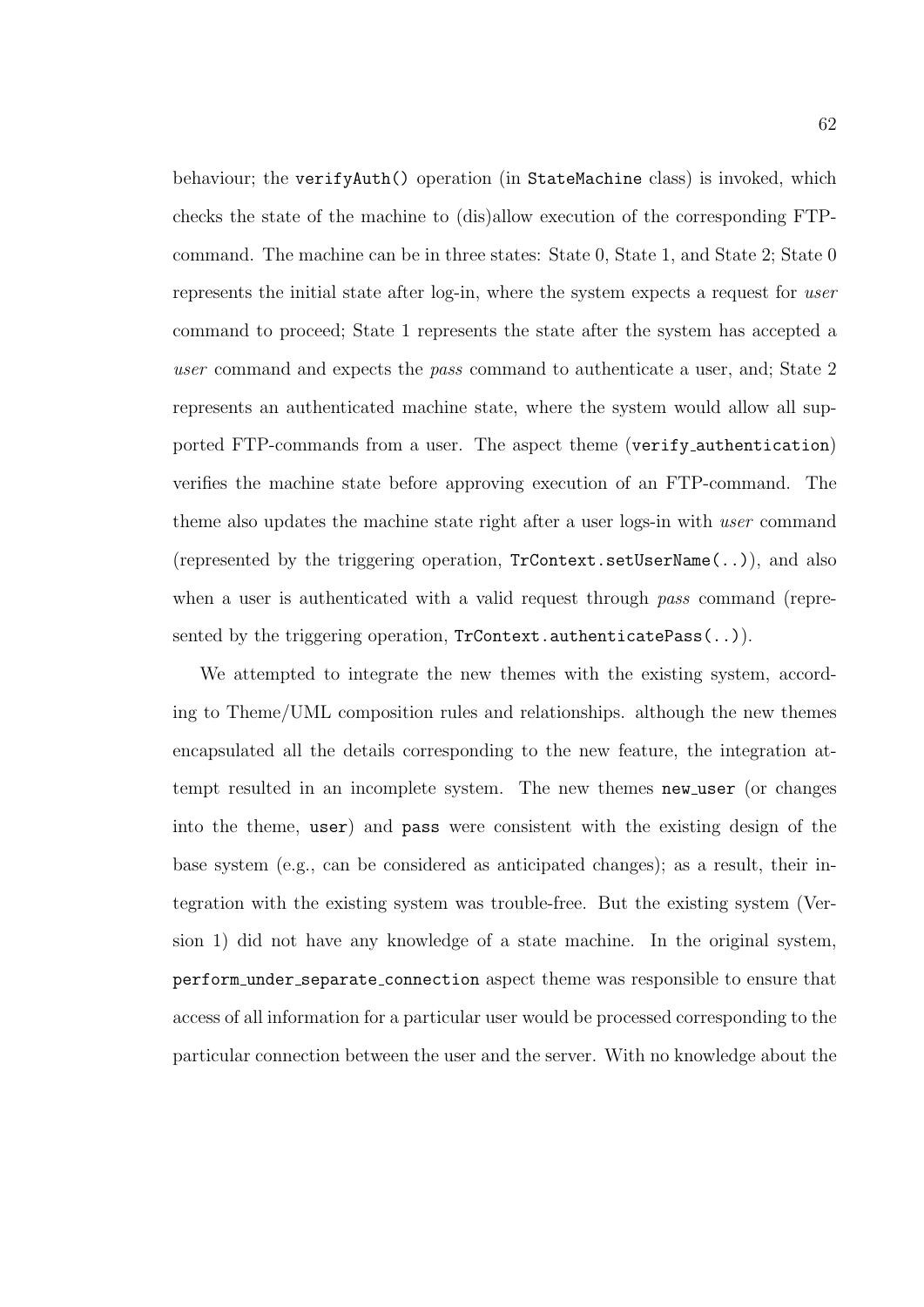state machine, the aspect theme did not suffice to support processing of state verification (for the new aspect theme) with respect to the corresponding user-connection. Not considering the existing requirements while processing the new ones, this behaviour went missing in the analysis process with Theme/Doc. Had we processed all the requirements together (during the evolution step) with Theme/Doc, we would have found that the existing crosscutting requirement R 51 (stating that access to all information corresponding to a user should be processed with respect to the particular connection with that user) also crosscuts the new theme. Modifications to the encapsulating aspect theme (process under separate connection) to support the new requirement would have resulted in a successful integration. But the early aspect model of Theme avoids such an approach of taking the existing system requirements into consideration, as it might lead to widespread invasive modifications to the existing system. Following the Theme approach, we missed certain system behaviour and the evolution step resulted in an incomplete system.

Let us suppose that a better requirements engineering approach could find the missing requirement in processing the new feature; we might also have missed this requirement in our elicitation and analysis of the new requirements (corresponding to the feature). To investigate how the Theme model would fare had we identified the missing requirement (R 62: "the state verification should be processed with respect to the specific user-connection"), we included the requirement in the description of the new feature, and processed with Theme/Doc. This resulted in similar three themes, with this requirement  $(R 62)$  being mapped into the aspect theme, verify authentication.

Figure 4.7 shows a design for the aspect theme including this requirement. The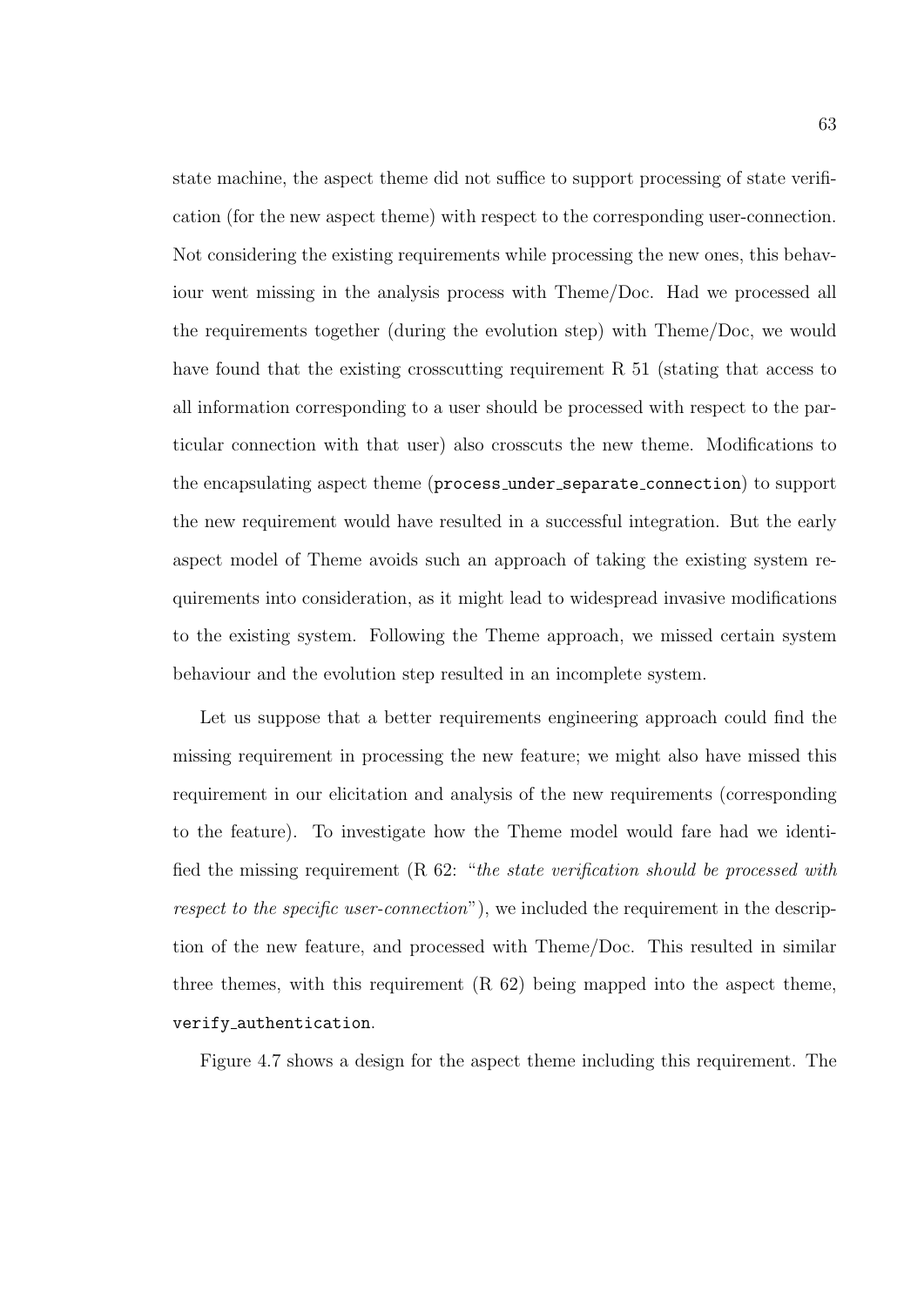

Figure 4.7: The theme implicitly addresses another crosscutting concern.

highlighted part shows that this theme has implicitly addressed an already separated out crosscutting concern. If all the requirements were processed together, the crosscutting concern would have been encapsulated into the existing aspect theme, process under separate connection. Implicit consideration by this theme of the crosscutting concern, breaks the clean separation of the system. This contradicts a key principle of the early aspect approach, e.g., to maintain the clean separation of the base and crosscutting concerns throughout the software lifecycle.

Therefore the first evolution step proved to be an unsuccessful one; the early aspect approach of Theme, in an attempt to avoid invasive modification of the existing system, either resulted in an incomplete system failing to identify a system requirement, or had to break the asymmetric separation of the system by implicitly considering a crosscutting concern. We however, explored more evolution steps to further investigate the evolvability property of the early aspect model of Theme.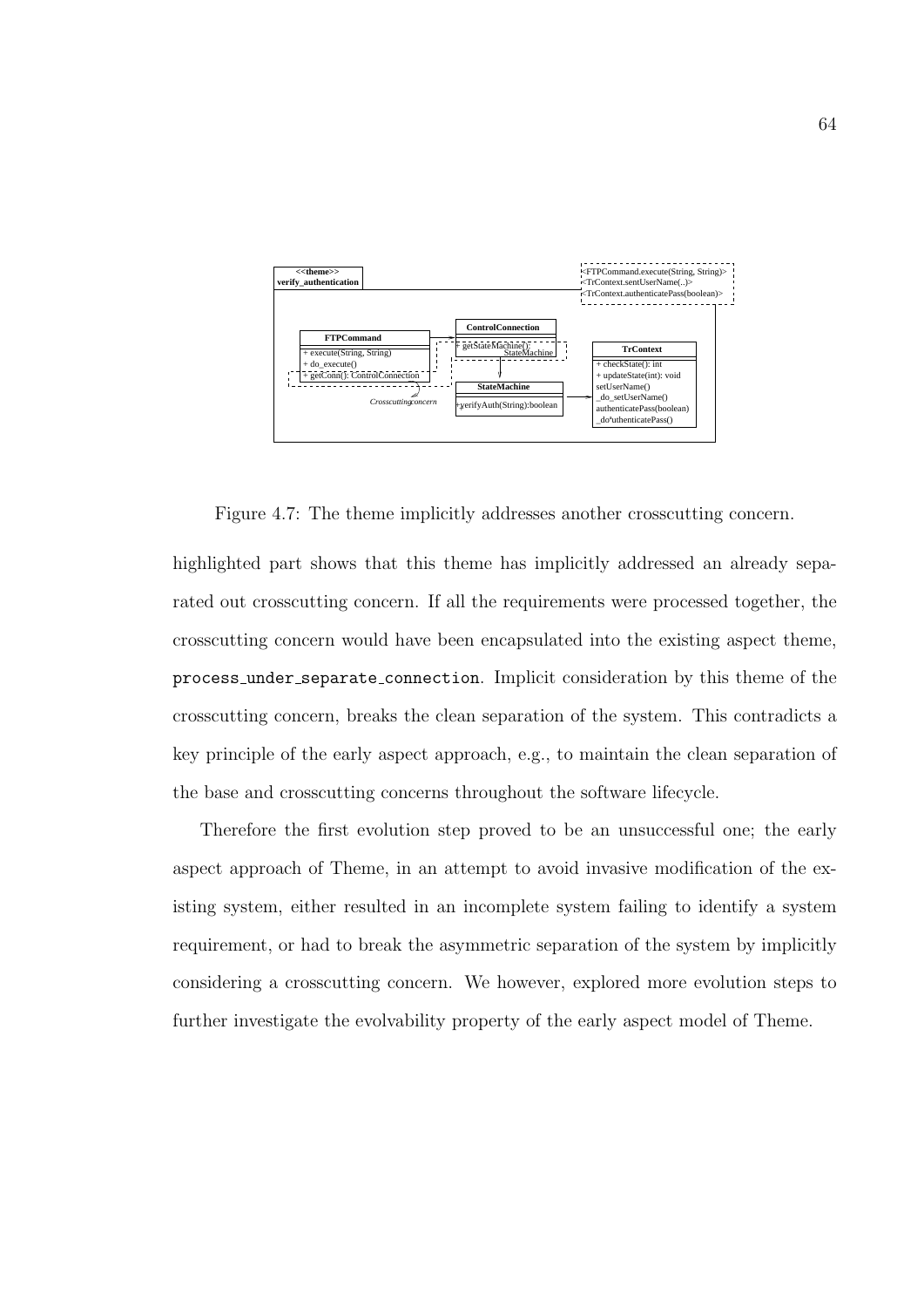#### 4.3.2 Version 3

For version 3 of the system, we included the system feature corresponding to the FTP-command, rein (re-initialize user). This feature requires to check for any file transfer in progress. If so, the server would wait for the transfer to complete, close the data connection, flush the user information stored, and restore the default state, which corresponds to the initial state right after the establishment of a userconnection. In this section, we discuss our design for the new theme(s) to address the added feature and the consequences of the integration with the existing system.

Processing of the new requirements with Theme/Doc resulted in one new base theme, rein. Figure 4.8 shows a design for the theme, which captures the details corresponding to the new feature. Integration of this theme with the existing system resulted in a complete functioning system (Version 3). Looking into the design of the theme in Figure 4.8, one would find it reasonable, as it encapsulates the corresponding requirements. However, considering the design of the complete system, we found that this design theme has implicitly addressed several crosscutting concerns. Had we considered all the requirements together, we would have found three crosscutting concerns being implicitly addressed within this theme. Crosscutting concern 1 in the figure (relating to flushing of user information) crosscuts the user theme (in Version 1, or the new user theme in Version 2), the verify authentication theme (in Version 2), and the rein theme (in Version 3); Crosscutting concern 2 (relating to checking for an ongoing file transfer), crosscuts the send receive files theme (in Version 1) along with this new theme; and Crosscutting concern 3 (relating to restoration of the machine state), crosscuts the verify authentication theme (in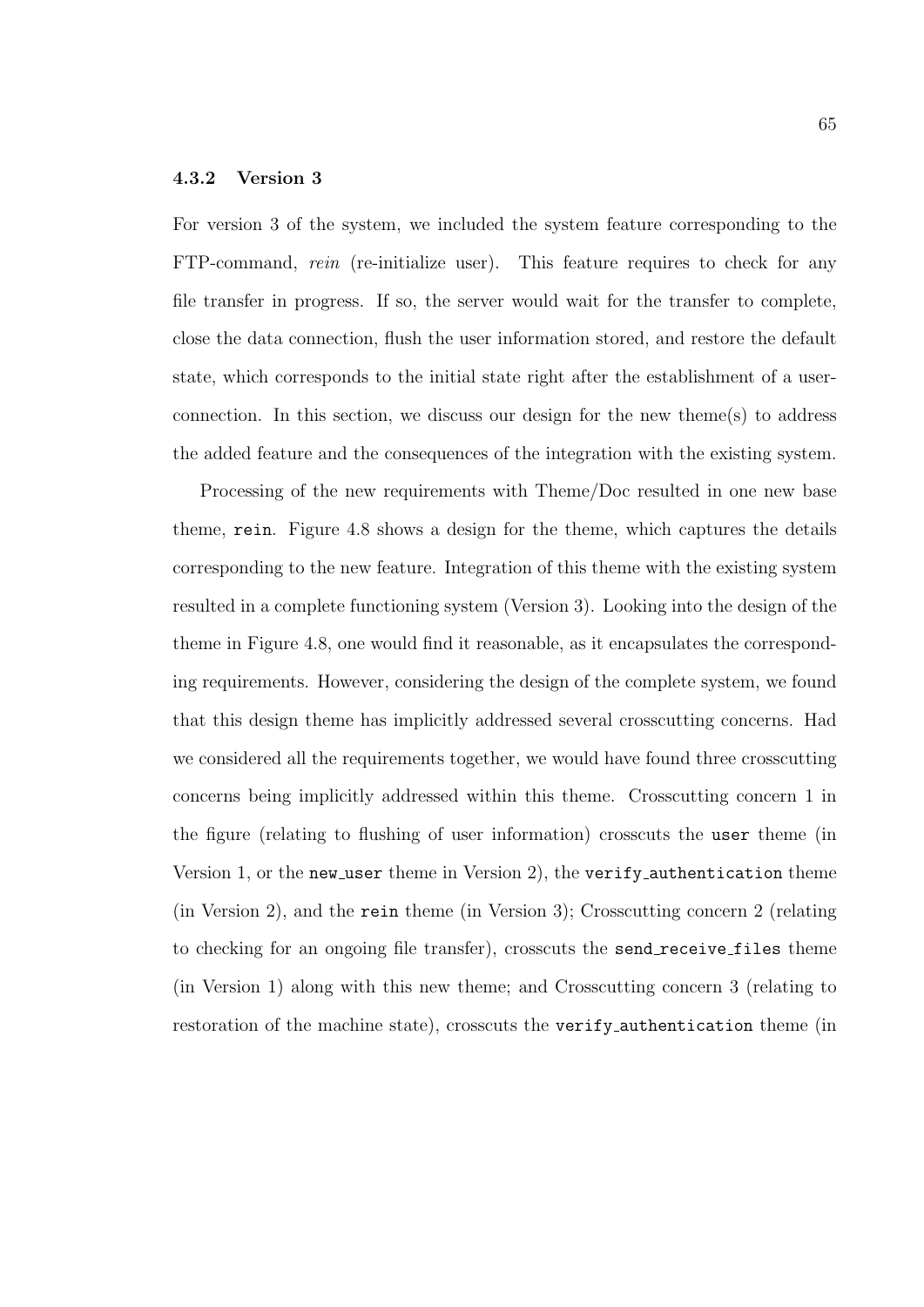Version 2) along with this newly added theme. Since separation of these crosscutting concerns would lead to restructuring of the existing base and crosscutting concerns, as well as invasive modifications to different parts of the existing system, the early aspect model of Theme avoids consideration of the existing requirements during an evolution step; the new requirements are encapsulated into new design themes to achieve evolution in an additive manner.

With a view to achieving non-invasive evolution according to the early aspect model of Theme, the new theme (rein) has considered multiple crosscutting concerns implicitly. Such implicit consideration of crosscutting concerns on the part of rein theme here, breaks the clean separation of the system. This evolution step has also resulted in a system that does not represent an asymmetric model according to the early aspect approach, as the clean separation between the base and the crosscutting concerns has not been maintained. We can hence consider this evolution step an unsuccessful attempt as well.

#### 4.3.3 Version 4

In the next evolution step, we considered inclusion of the feature corresponding to the FTP-command abort. Considering the current version of the system, the feature requires to check whether any file transfer is in progress or about to start, and if so, terminate the transfer and close the data connection.

Analysis of the new requirements with Theme/Doc resulted in one new theme, abort. Figure 4.9 shows a design for the theme. Again, we can see (the highlighted parts) that the design theme implicitly addresses two crosscutting concerns. Both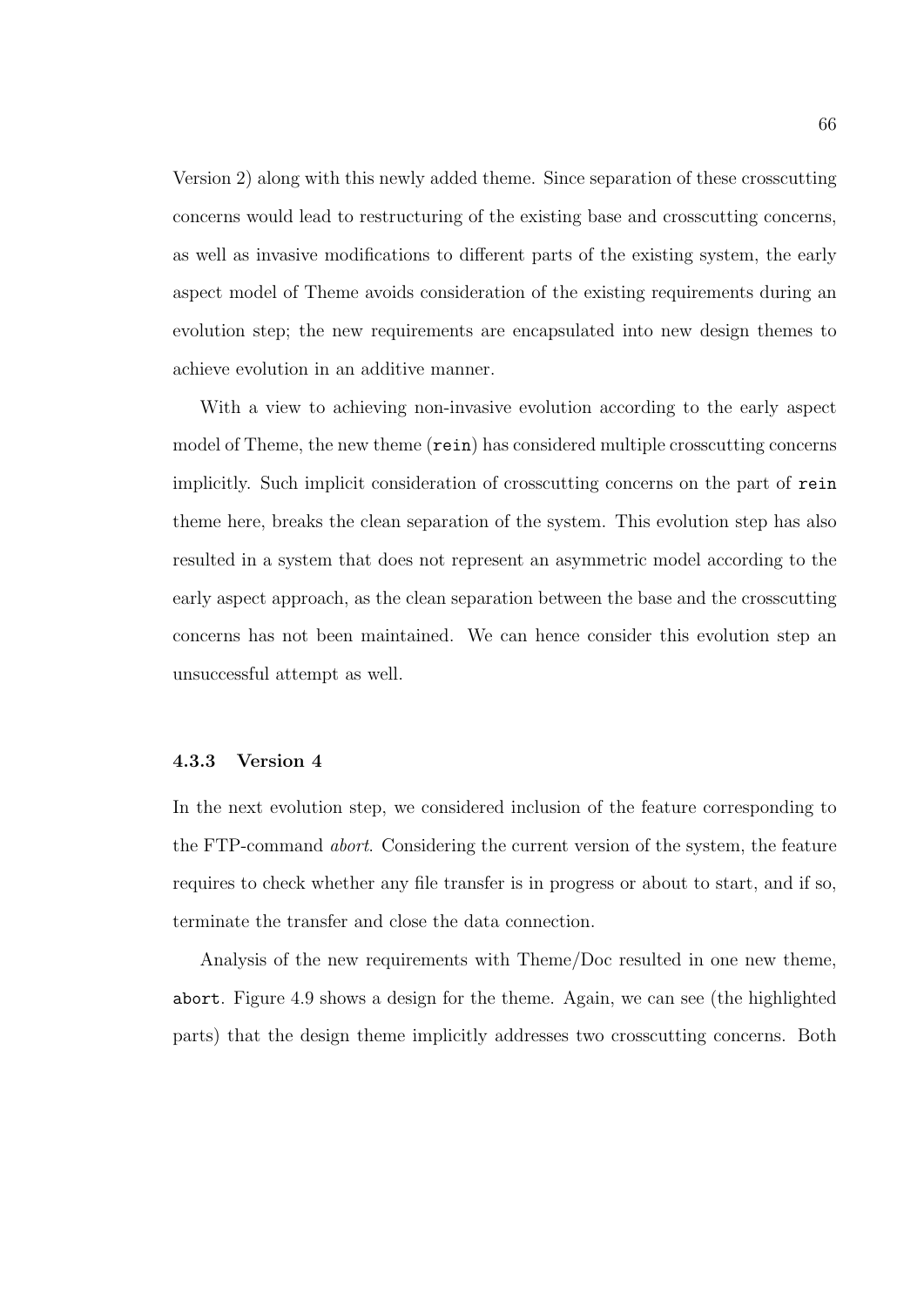

Figure 4.8: Rein theme implicitly addresses 3 crosscutting concerns.



Figure 4.9: Abort theme implicitly addresses two crosscutting concerns.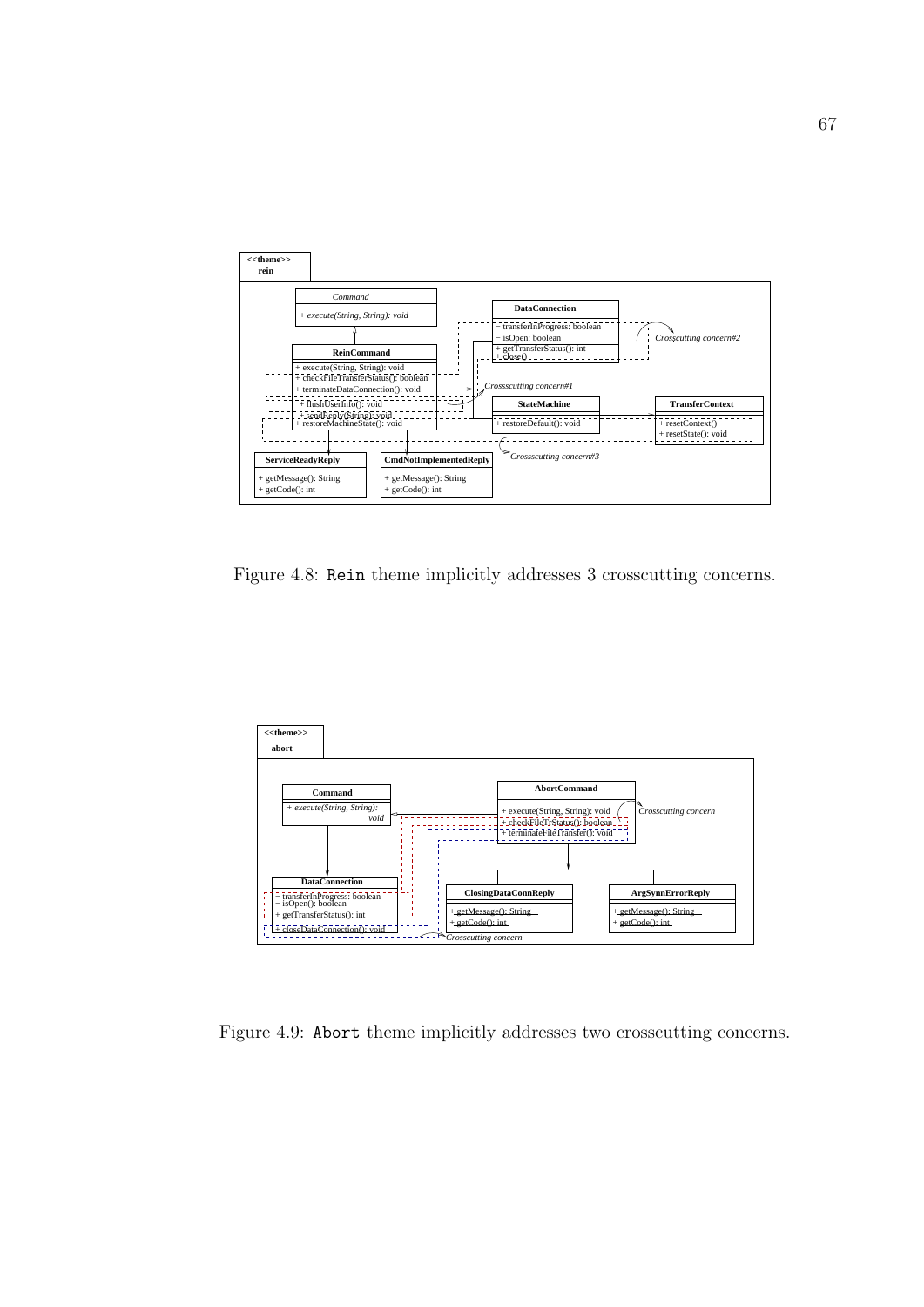

Figure 4.10: Acct theme implicitly addresses a crosscutting concern.

crosscut rein and send receive files themes, along with this newly added one (abort theme).

Had we processed all the requirements (new and existing ones) with Theme/Doc at this stage of development, we would have to invasively modify, as well restructure the existing separation of the base and crosscutting concerns. We could identify a new crosscutting concern relating to termination of a file transfer; separation of this crosscutting concern would require restructuring to different existing themes. The other crosscutting concern, relating to checking of an ongoing file transfer, was identified in the previous evolution step. To avoid the restructuring and invasive modifications according to the early aspect model of Theme, we had to implicitly address several crosscutting concerns and thereby, break the clean separation of the system.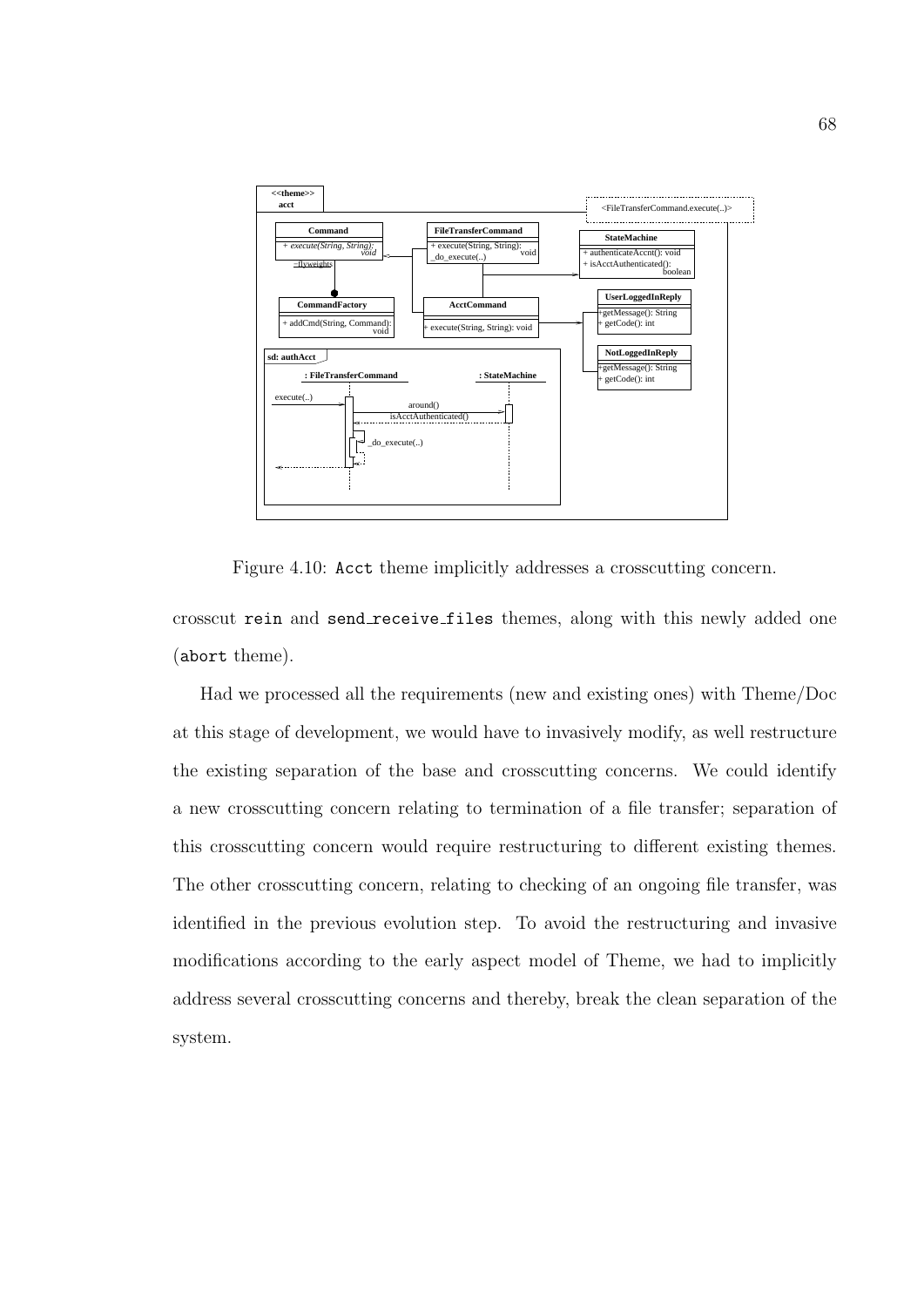#### 4.3.4 Version 5

We attempted one more evolution step. For version 5 of the system, we considered inclusion of the feature corresponding to the FTP-command *acct* (account). The feature requires to authenticate a user with his/her corresponding account information, and verify the authentication before approving execution of certain FTP-commands (related to transfer of files).

Analysis of the new requirements with Theme/Doc resulted in one aspect theme, acct. Figure 4.10 shows a design for the theme. The theme encapsulated the corresponding crosscutting behaviour, and integration of the theme with the existing system resulted into a complete functioning system (Version 5). However, similar to the previous evolution steps if we consider the design of the current system as a whole, we would find a crosscutting concern being implicitly addressed by the theme (as shown in the figure); the behaviour for updating and verifying the machine state crosscuts the existing theme, verify authentication, along with this new theme. Implicit consideration of the crosscutting concern within the new theme again, breaks the asymmetric modelling of the system.

## 4.4 Summary

We applied the early aspect model of Theme in developing the 'minimum implementation of FTP server' and then evolving it. In developing the original system (Version 1) we explored the consequences of development of individual themes, both independently and all at one time. We observed that considering development of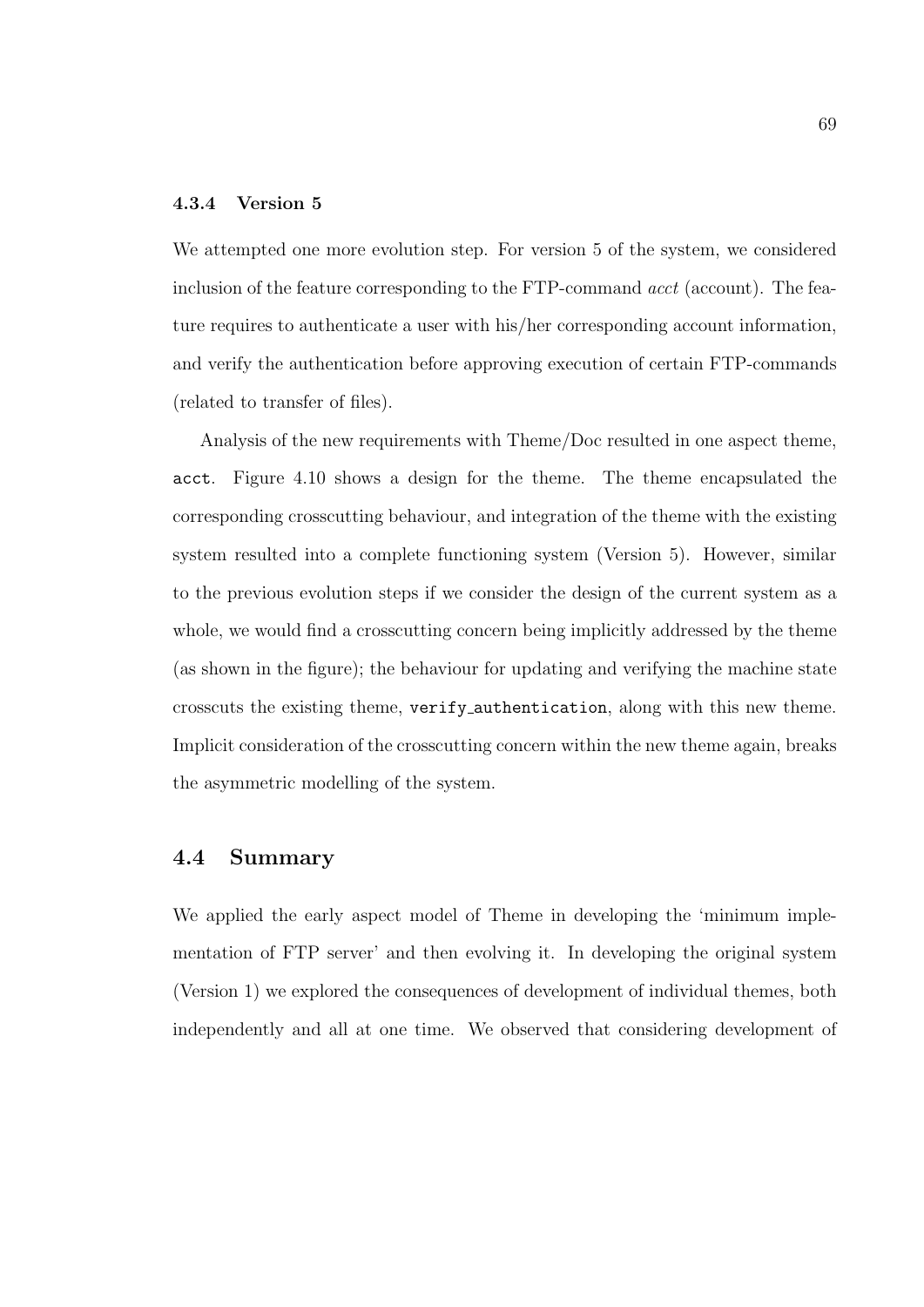themes all at one time resulted in a successful integration into a complete functioning system. But independently developed themes, irrespective of pre-defining a design architecture, resulted in crosscutting differences. Without considering late treatment of crosscutting concerns, independent design themes did not suffice for a successful integration.

We attempted several evolution steps to the base system, considering it was developed along Path 1 (development of themes all at one time). In each evolution step, we encapsulated the new requirements into new design themes and integrated them with the existing system. However, considering the complete design of the system (after evolution) we observed that the newly added design themes had to implicitly address several crosscutting concerns, thereby breaking the clean separation of the system. Had we to preserve the asymmetric AOSD, we would have to invasively modify several parts of the existing system, as the new requirements crosscut several base and aspect themes; this would also cause restructuring of the existing base and crosscutting concerns. The first option violates a key principle of the early aspect approach itself (e.g., to maintain an asymmetric separation of base and crosscutting concerns) and as a result, cannot be considered feasible; the second option fails to achieve non-invasive evolution and hence, is avoided by the early aspect model of Theme. As a result, the early aspect model of Theme proved unsuccessful in supporting evolution of the system.

Our exploration and investigation of the early aspect model of Theme demonstrates that the early aspect model of Theme lacks support for the software properties of independent development and evolvability. In Chapter 6, we provide an analysis of the model based on each of the MC properties.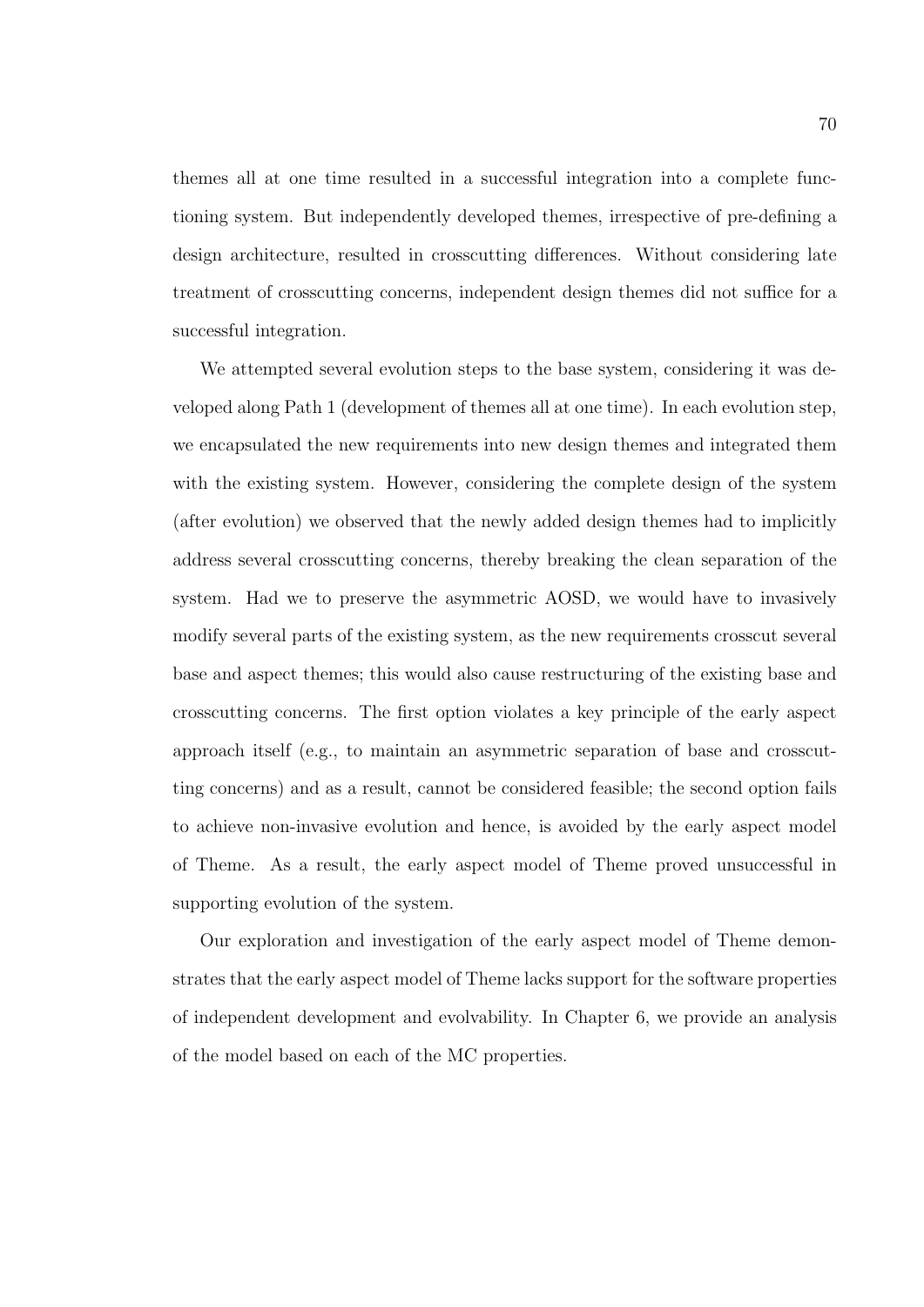# Chapter 5

# Evaluation: Applying the late aspect model

This chapter describes application of the late aspect model of Theme in the development and evolution of an FTP server. Similar to our approach in applying the early aspect model, here we also explored and analyzed possible alternative decisions at each stage of the lifecycle. Section 5.1 discusses our approach in deriving a set of themes from the initial artifact of RFC 959min, Section 5.2 discusses the issues with development of the derived themes and their integration into a complete system, and Section 5.2.3 discusses the various evolution steps we attempted on the base system.

## 5.1 Decomposition into themes

The late aspect model of Theme defines a theme as [25, 22]: "a design unit that encapsulates a concern, which can be a system feature or a type of processing". The model suggests for decomposition of the system specification into individual features or tasks irrespective of the crosscutting behaviour [22]; each feature or task is expected to be mapped into a separate design theme. However, the Theme model does not prescribe any explicit mechanism to decompose the system specification into different system features (or tasks), to be encapsulated into separate themes. In this section, we discuss our derivation of individual themes from the system specification (RFC 959min) and justify the derived set of themes as a representative one for a decomposition of the system specification into a set of system features or tasks.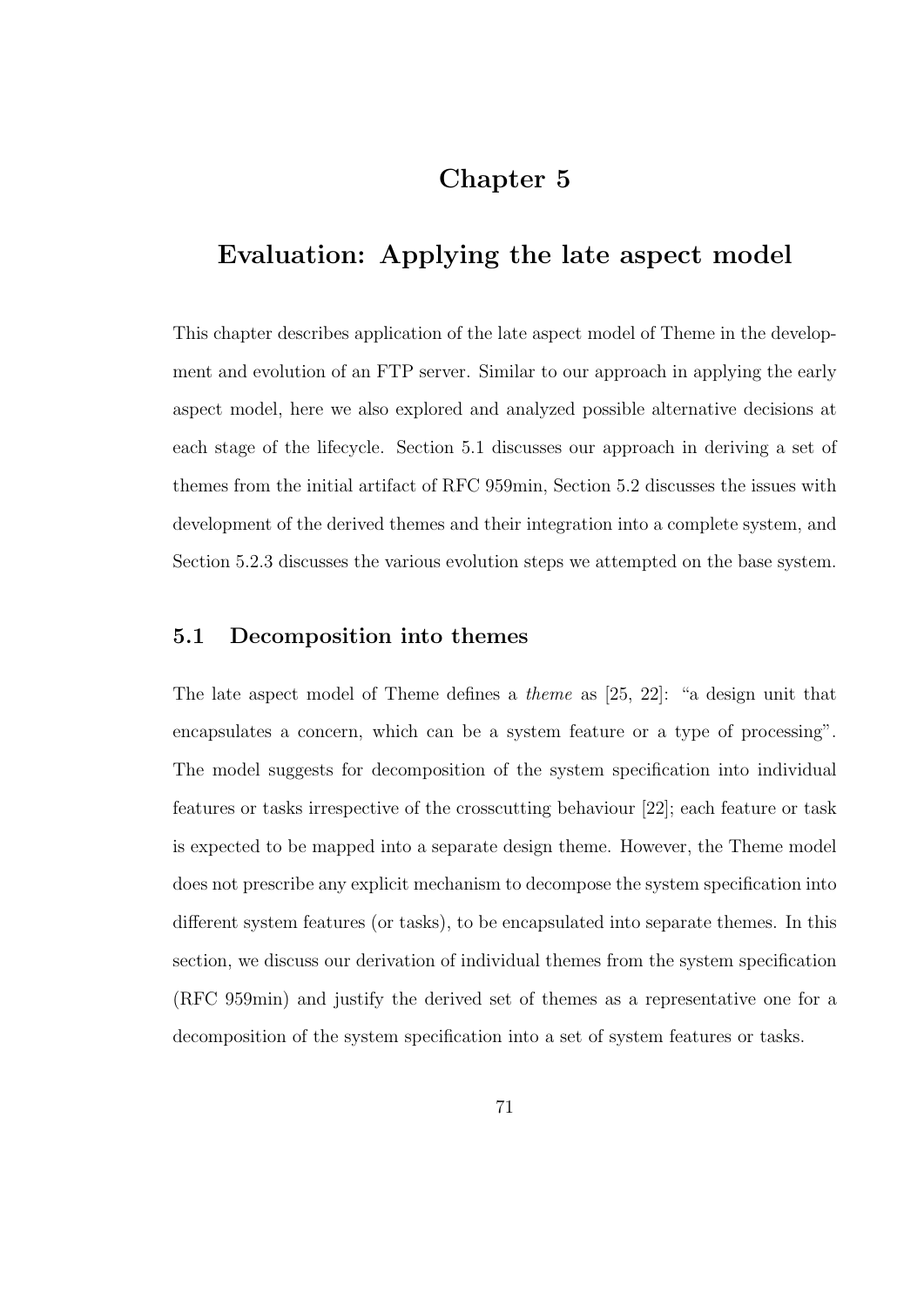To derive individual themes from the specification document (RFC 959min), we analyzed the requirements in the document and extracted out possible system features. We considered each of the different FTP-commands supported by Version 1 of the system, as an individual system feature. We also considered listening to a port to connect a client, and processing requests from a client as separate features. In the process we derived 11 features, 9 of which involved individual FTP-commands (user, port, type, mode, stru, retr, stor, noop and quit) and the other 2 were for establishing connection with clients and for processing their requests. We mapped each feature onto an individual theme to be developed via Theme/UML.

We consider our set of themes as a reasonable one that represents a decomposition of the specification into a set of features or tasks. To justify this, we conducted a small survey with 5 graduate students in software engineering, with varying industrial development experience. To minimize bias from leading questions, each of them was handed a copy of the FTP specification document and was asked to decompose the system (Version 1) into individual tasks or features for separate sub-teams to work independently. From their responses, it was found that all of them suggested for distribution of different FTP commands among separate sub-teams, with a few of them also suggesting that the FTP commands with similar functionality be given to one team. The tasks for integrating the commands, or providing an interface for the core system to interact with the clients and performing different client requests, varied in their suggestions. But all their responses aligned closely with our derived set of features. Based on the survey, we can assume that our set of themes represents a decomposition of the system into individual features or tasks. We proceeded with the development and integration of the derived (11) themes into a functioning base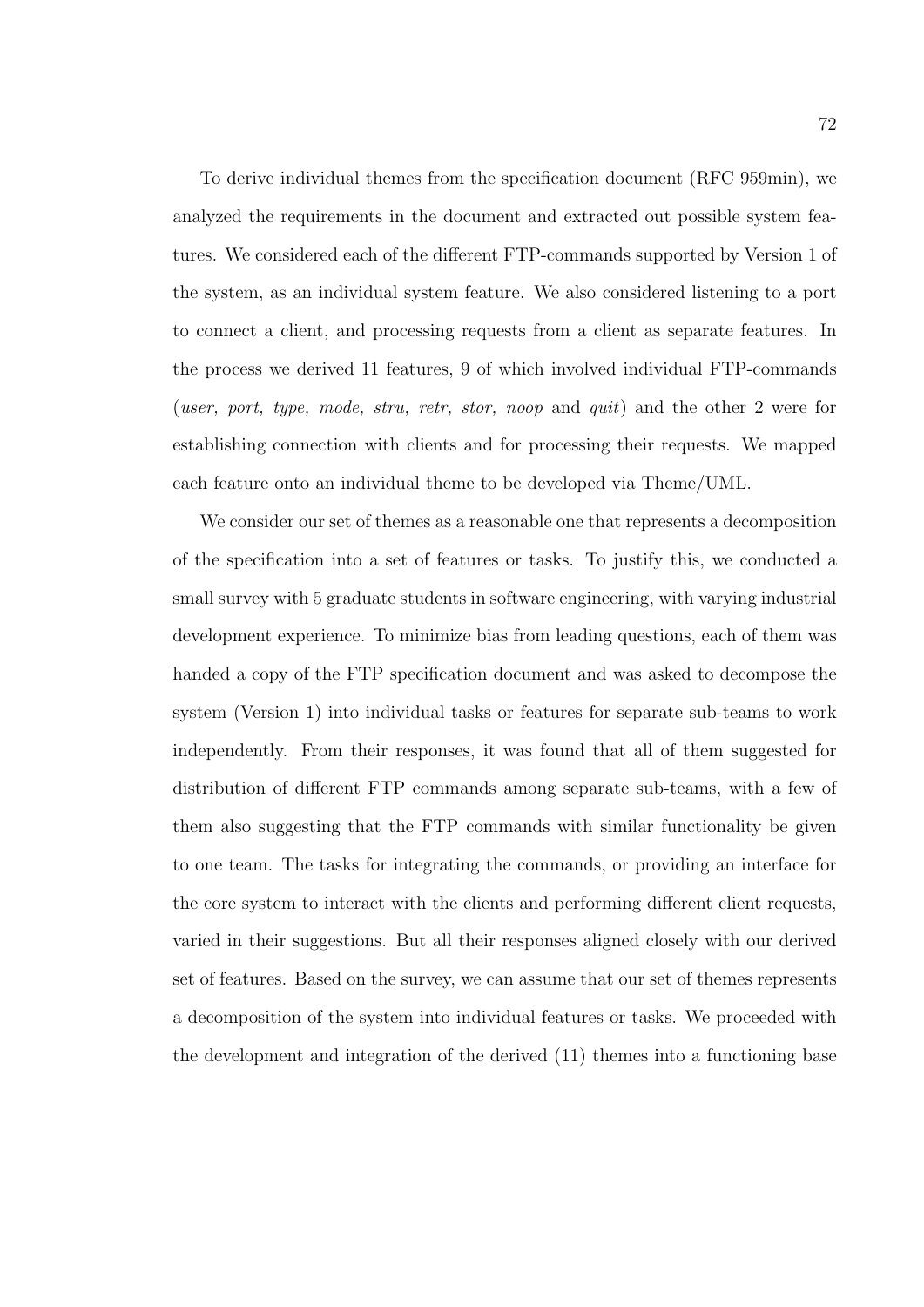system (Version 1).

## 5.2 Development and integration of the derived themes

Similar to our approach in applying the early aspect model, in developing the derived set of themes with the late aspect model we explored the consequences of two alternative paths: Path 1 considers development of all themes together, and Path 2 considers their independent development. In this section, we discuss feasibility of each path in the design and integration of the derived set of themes.

#### 5.2.1 Path 1: Themes developed all at one time

We explored Path 1 considering designs of the derived themes all at one time. We present design details for a number of themes along this path, in Appendix B (Section B.3). The themes developed together conformed to a uniform communication protocol. Each design theme possessed the explicit knowledge about how to communicate with any other theme. Being developed all at one time, the themes did not result in any difference or conflict among their individual perspectives on the system. As a result, they could be successfully integrated into a complete system (Version 1) according to the Theme/UML composition mechanism. Path 1, applying the late aspect model of Theme, proved to be successful in integrating individual themes into a complete functioning system.

#### 5.2.2 Path 2: Independent development of individual themes

In investigating independent development of individual themes according to Path 2, similar to our approach with the early aspect model, we explored the consequences of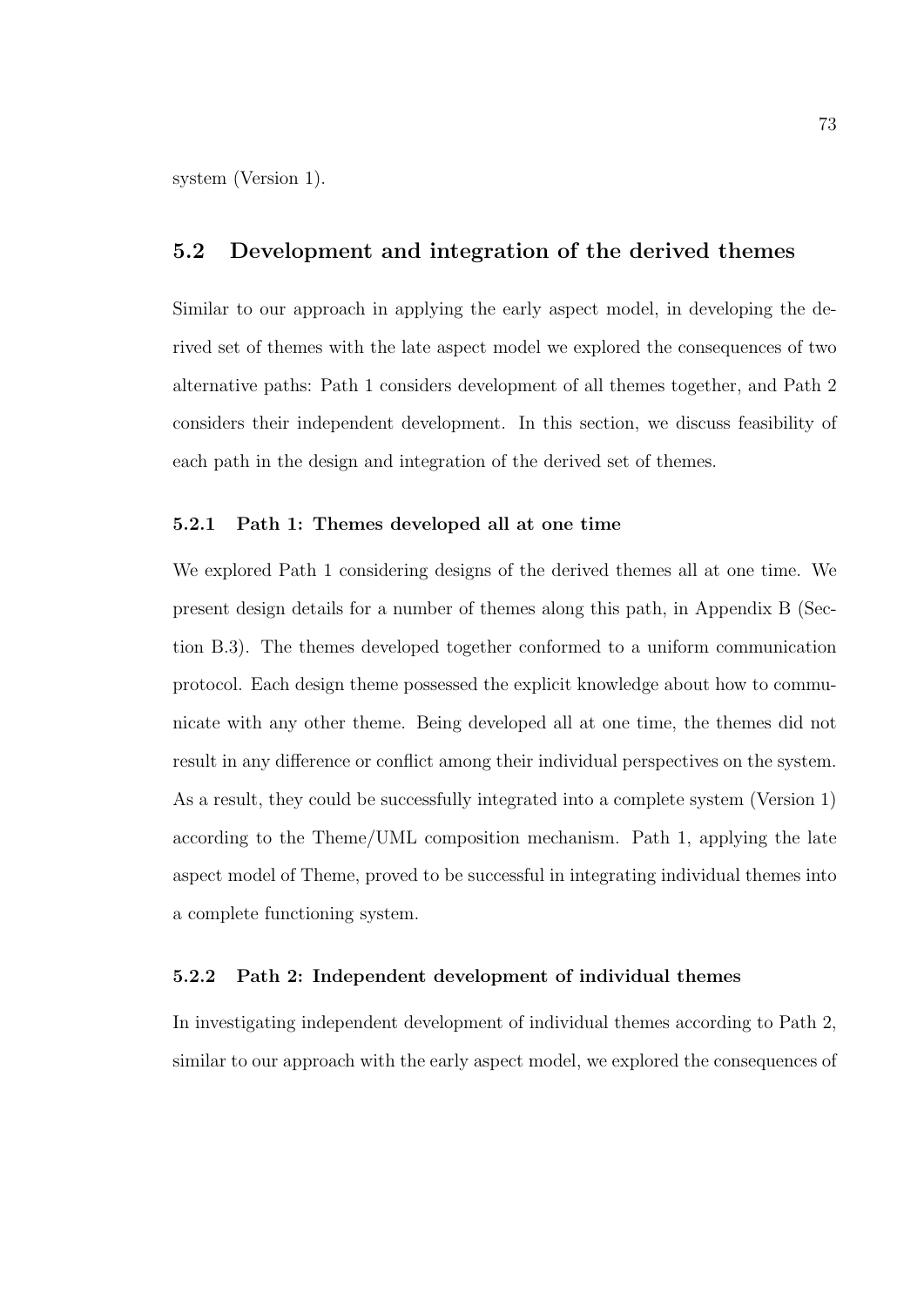two sub-paths: one (Path 2.1) considering independent themes not sharing a common design architecture, and the other one (Path 2.2) considering a pre-defined design architecture for individual themes to follow. In this section, we discuss the issues regarding the development and integration of individual themes along each of the sub-paths.

### Path 2.1: Independent themes do not follow a defined design architecture

To explore the consequences of independent development of themes, we considered possible alternative designs for each individual theme. We found that each theme could be designed in multiple alternative ways, each of which validly represented the encapsulating feature. In this section, we discuss some of the differences arising from independent designs of individual themes and show how the late aspect model addresses these differences to result in a successful integration.

Figure 5.1 shows two design themes retr and port. They encapsulate the corresponding features for the FTP-commands retr and port respectively. Retr theme captures the server behaviour to send a requested file and acknowledge with a corresponding reply-message. It expects to be communicated with by a call to RetrieveCommand.execute(File, Session) operation, with the requested filename and the session value corresponding to a particular user-server connection, as arguments. The requested file is sent to the user via a data connection and a corresponding reply-message is sent via the control connection with the user. Port theme captures the behaviour of storing the port address of a remote-user and sending a corresponding reply message. The theme expects to be communicated with by a call to PortExecuter.perform(String, String, Session) operation, expecting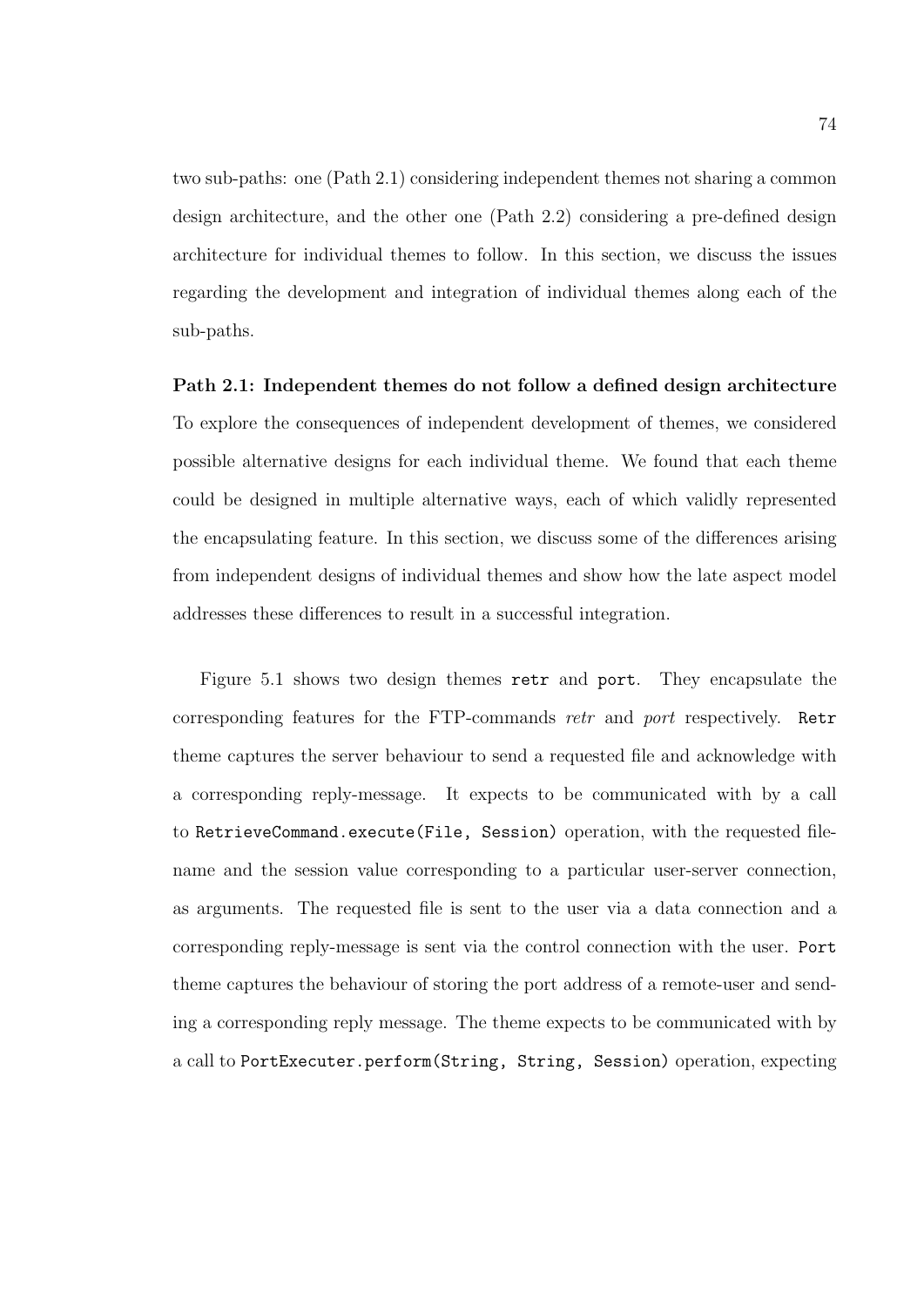

Figure 5.1: Design themes retr and port do not share a common design architecture



Figure 5.2: Process\_user\_request theme.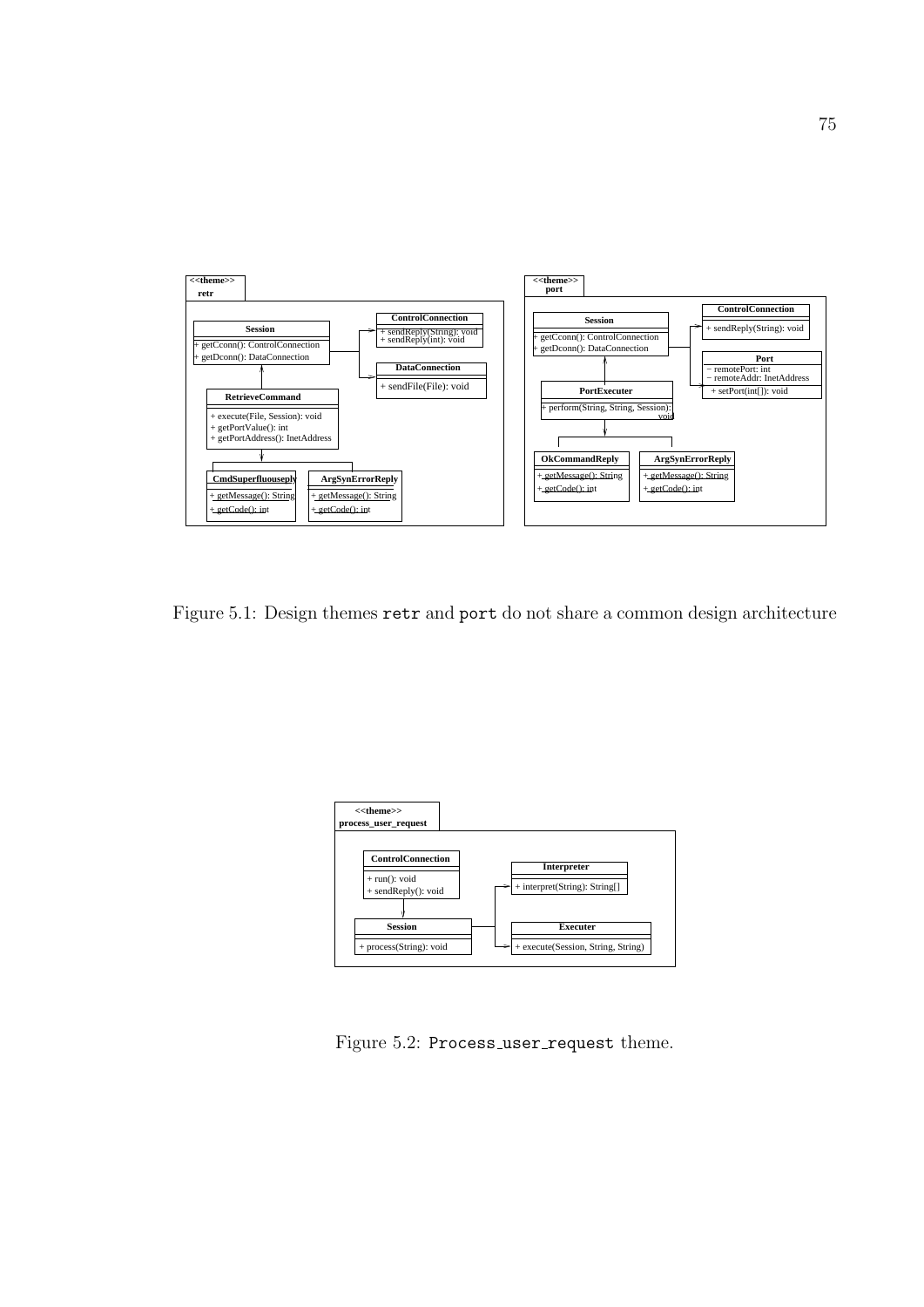name of the FTP-command requested, the port information, and the session value as arguments. The remote user address and port information are stored into an instance (corresponding to a particular session with the user) of Port class. The design themes can be considered valid representations of the encapsulating features, since each theme captures the required behaviour as described in the corresponding feature description.

Similar to our experience in applying the early aspect model of Theme, we found that the independently developed themes along this path resulted in communication mismatches. Let us consider a design for process user request theme (shown in Figure 5.2) that captures the details of processing requests, sent by a user. The theme, upon receiving a user-request, interprets it to extract out the requested FTP-command and the associated argument value. Since the system behaviour corresponding to different FTP-commands are encapsulated into separate themes, the process user request theme need not address the details of an FTP-command. For any FTP-command, the theme invokes Executer.execute(..) operation; this invocation is expected to trigger an appropriate operation of a corresponding theme (that implements an FTP-command), during composition.

Let us consider a scenario when process\_user\_request theme receives a userrequest for the FTP-command retr. Upon interpretation of the user-request, the theme would need to communicate with retr theme for execution of the FTPcommand. But symmetric composition (with Theme/UML) of process\_user\_request (in Figure 5.2) and retr (in Figure 5.1) themes do not suffice for a meaningful communication between them, as the process\_user\_request theme does not possess the explicit knowledge about how to communicate with retr theme. Retr theme in Fig-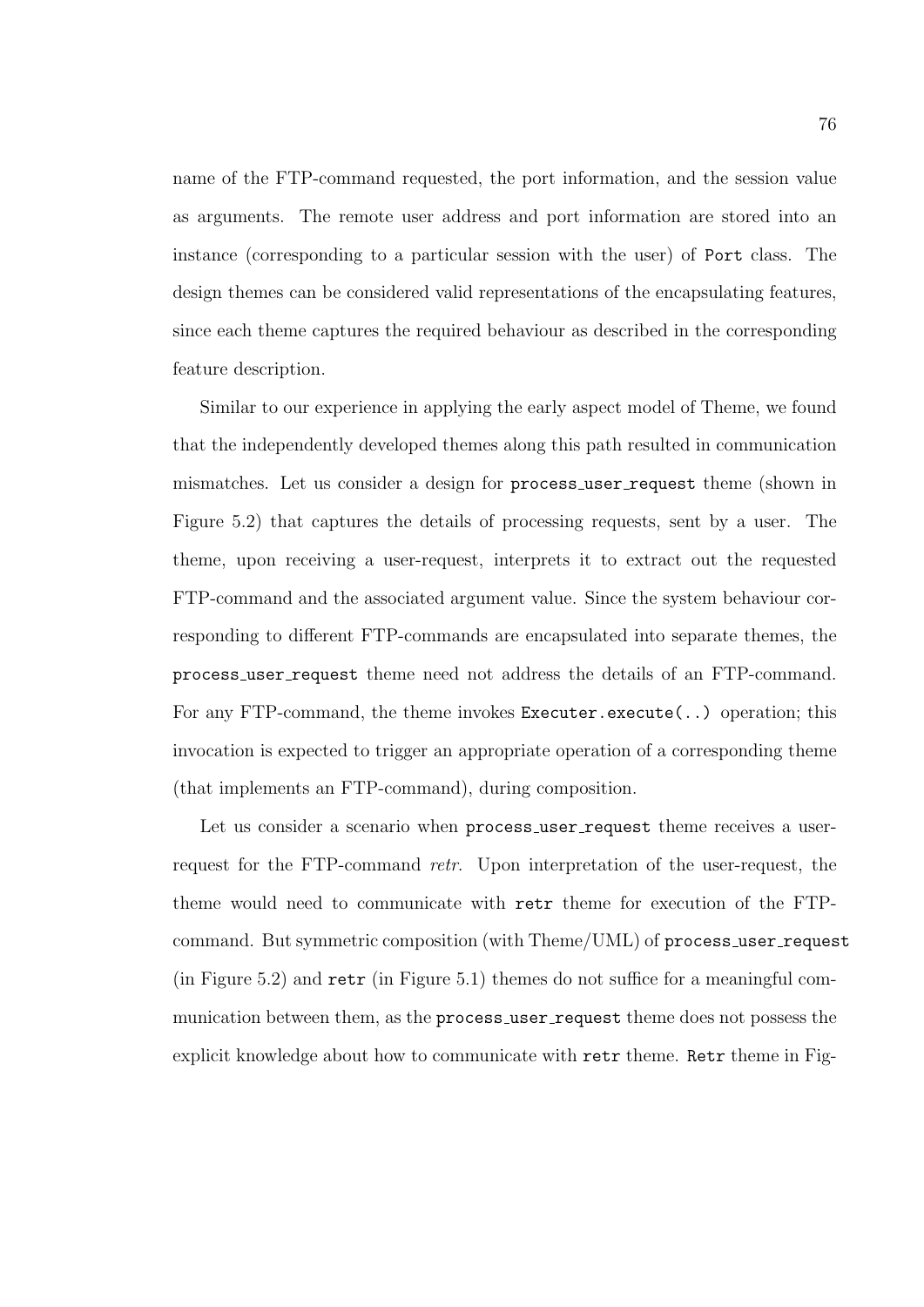

Figure 5.3: Composition of retr and port themes.

ure 5.2 expects to be communicated with by a call to RetrieveCommand.execute(File, Session) operation; this explicit knowledge, not known by process\_user\_request theme, the composition results in a communication mismatch.

Moreover, we observed that independently developed themes resulted in differences among their respective views. Consider retr and port themes in Figure 5.1. Figure 5.3 shows composition of the two themes according to the Theme/UML composition relationship of "merge", with "match-by-name" integration rule. The highlighted parts show the conflicts (differences) in views between the two themes. Retr theme requires the port information to send a file to a remote-user. But the theme (in Figure 5.1) does not have a view of the Port class; port theme stores the remote-user port information into an instance (specific to the session value) of Port class. To re-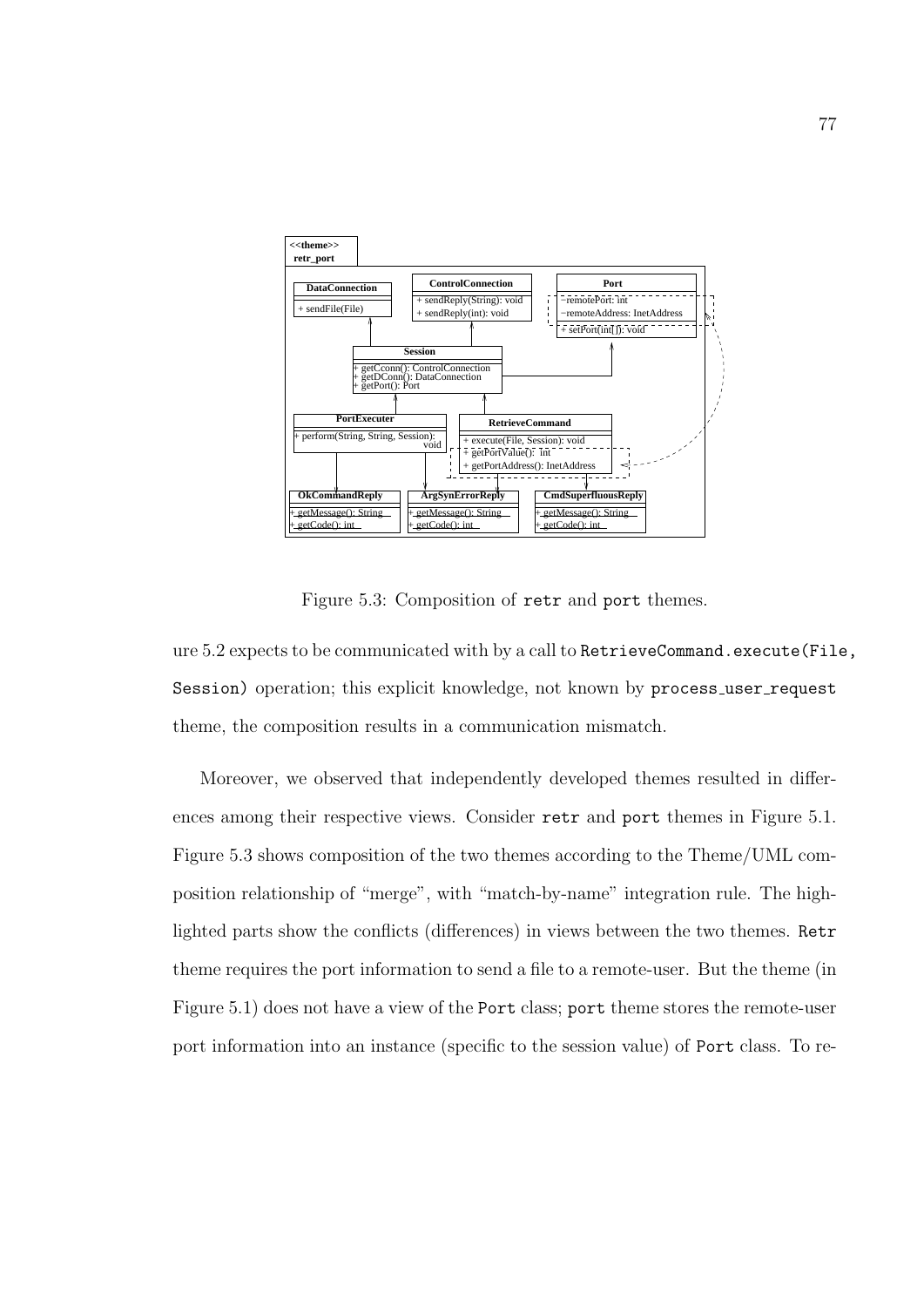

Figure 5.4: An aspect theme to address the crosscutting differences between retr and port themes.

sult in a meaningful composition, we would need to pass the correct port information (stored in an instance of Port class), whenever requested by the RetrieveCommand class. But the symmetric composition mechanism (of Theme/UML) would not suffice here, as we cannot match the RetrieveCommand class with the Port class, with any composition rule/relationship.

In our explorations of alternative designs along the path, we found the above mentioned two types of difficulties in integrating independent themes; one is the differences in views or conflicts between any two design themes and the other one is the communication mismatches among individual themes. Both the differences are crosscutting in nature that need to be addressed to form a functioning system. The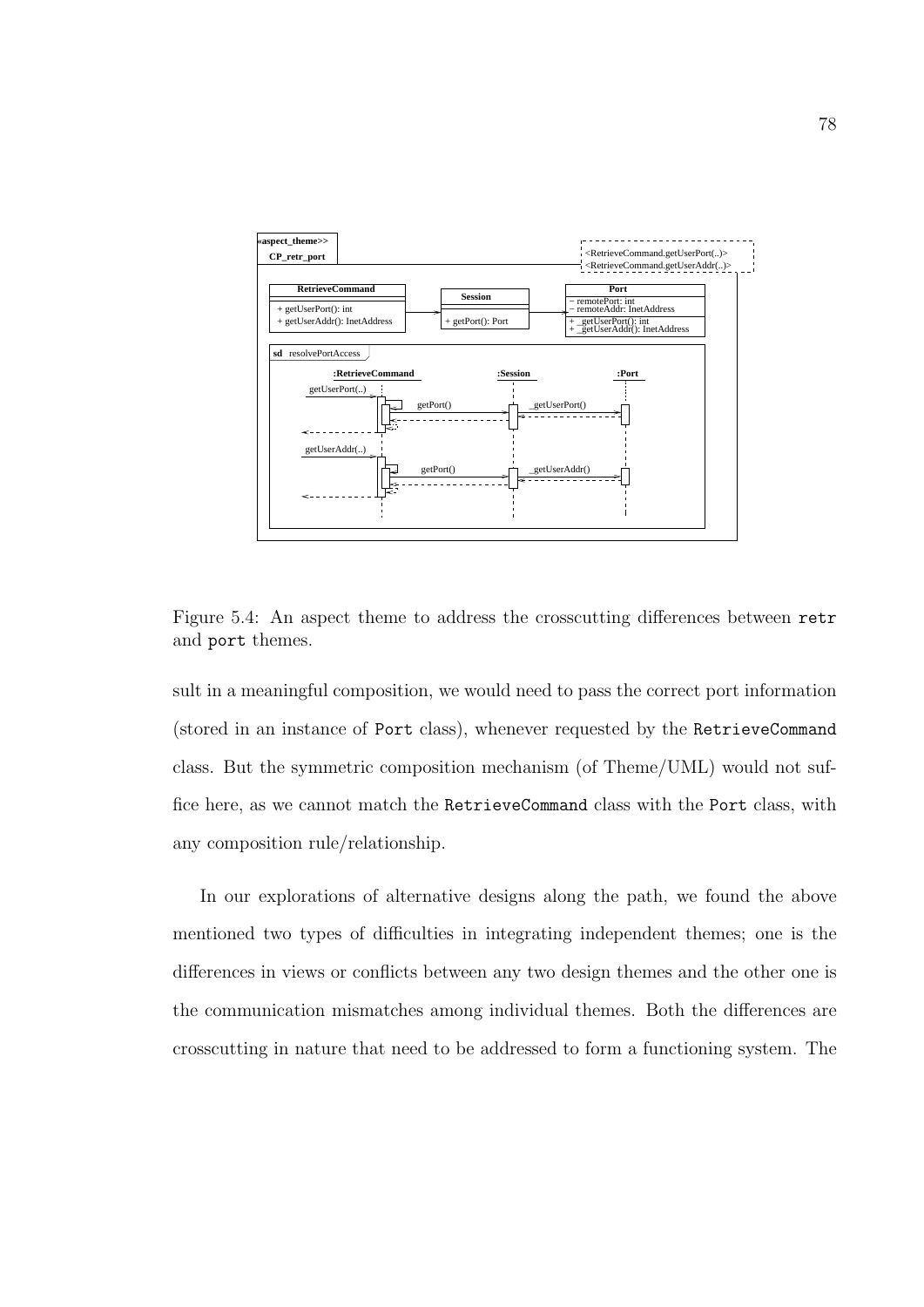late aspect model of Theme, similar to any late aspect approach, suggests that the crosscutting differences should be addressed during integration of individual design models.

We attempted to address the crosscutting differences between any two composing themes by introducing "aspect themes" (similar to the ones in the early aspect model), during integration. Figure 5.4 shows an aspect theme to resolve the crosscutting differences between retr and port themes (shown in Figure 5.1). The sequence diagram shows how the references to RetrieveCommand.getUserPort() and RetrieveCommand.getUserAddress() operations return the corresponding operations of an appropriate instance of Port class. We explored alternative designs for each individual theme and found that the differences among any two themes (resulting from their independent designs) could be resolved during their composition by encapsulating the crosscutting differences into aspect themes.

To resolve the communication differences among individual themes, we attempted to capture the communication protocol as one crosscutting concern (encapsulated into an aspect theme). We could include individual aspect themes to capture communications between two themes during their composition. But we needed to establish a uniform communication protocol in order to form a complete functioning system, and addressing the communication with individual aspect themes proved to be complex and more work; interactions among the individual aspect themes also needed to be addressed to ensure a uniform communication protocol. We rather encapsulated the communication protocol into one aspect theme, composer (shown in Figure 5.5), during integration of all themes. The aspect theme in Figure 5.5, possesses partial knowledge about different individual themes and implements the crosscutting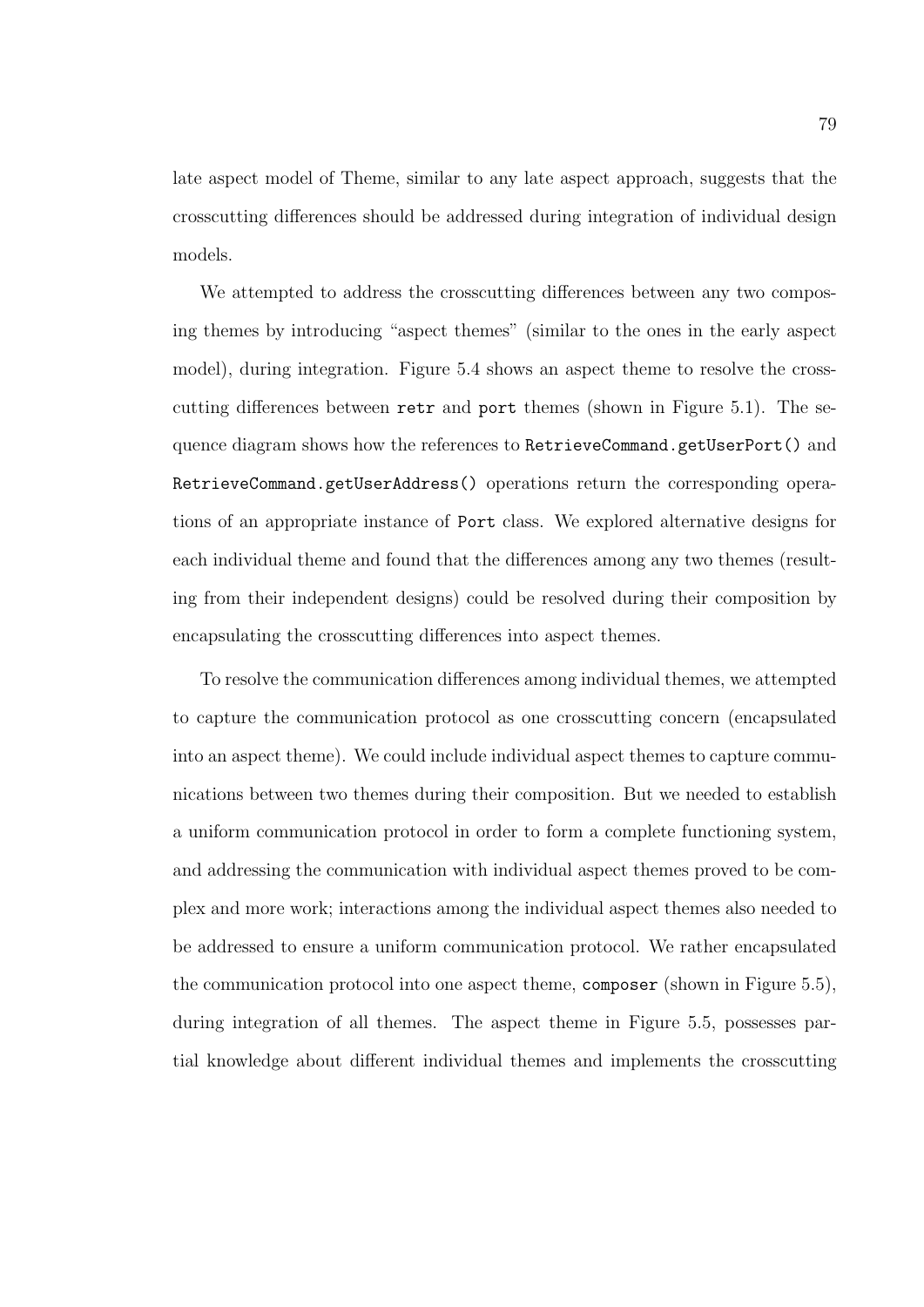

Figure 5.5: The aspect theme addresses crosscutting communications among individual themes.

communication behaviour. It intercepts a request to execute a particular FTPcommand by process\_user\_request theme (execution of Executer.execute(..) method) and triggers the appropriate operation of a theme that encapsulates an FTP-command. With the knowledge about how to communicate with other themes, this theme could successfully resolve the communication differences in the integrated system.

We could resolve communication differences among individual design themes by adding an aspect theme. The conflicts and differences in views among independently developed themes could also be addressed by individual aspect themes, which encapsulated the crosscutting differences between any two themes during their composition. As a result, integration of all themes developed along this path, resulted into a complete functioning Version 1 of the system.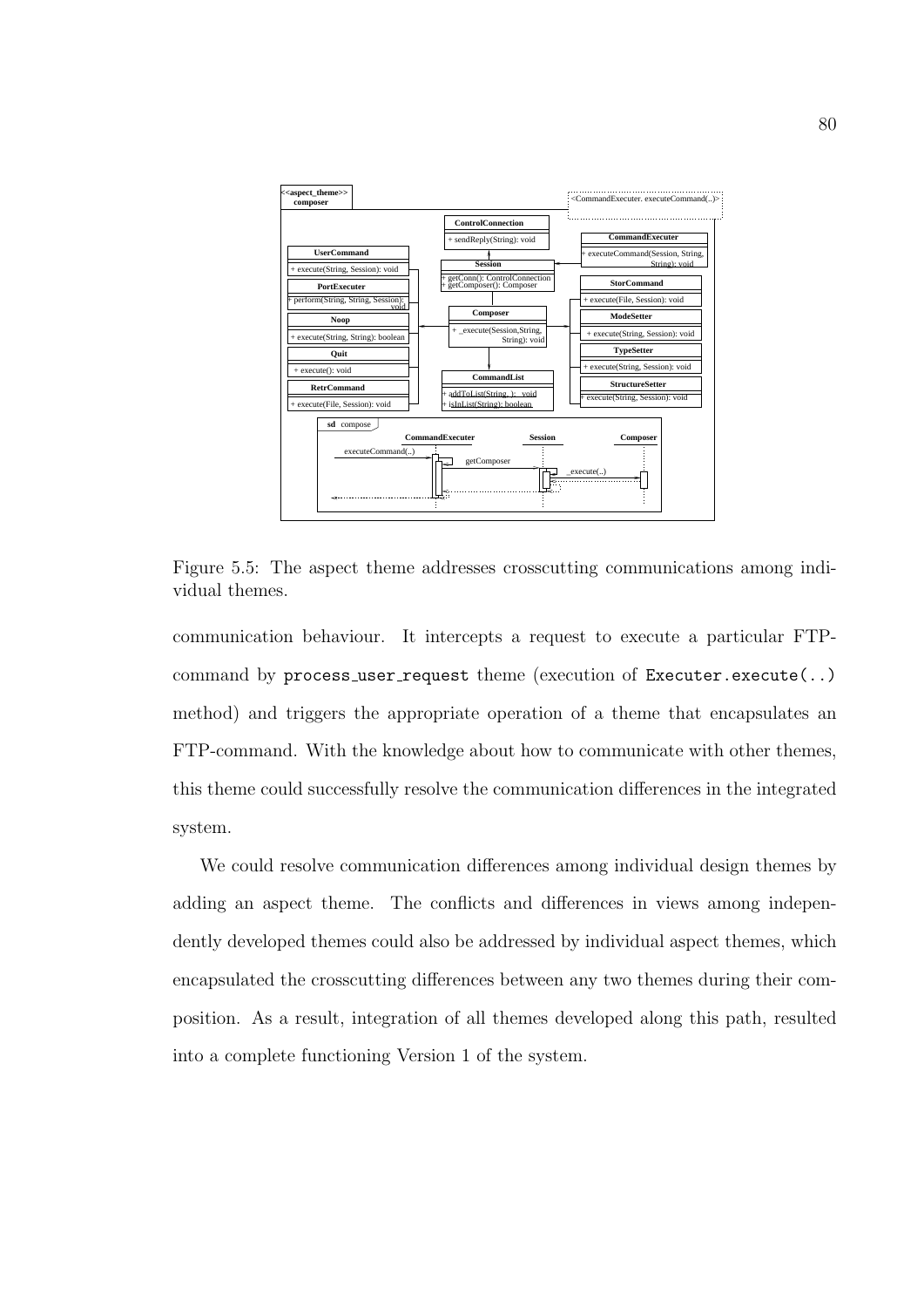

Figure 5.6: Process\_user\_request and user themes share a common design architecture.

#### Path 2.2: Independent themes follow a common design architecture

Expecting that a pre-defined design architecture can address the communication among individual themes, we explored the sub-path (Path 2.2) considering a common design for independent design themes. Similar to our approach in exploring the path applying the early aspect model, we decided that each theme encapsulating an FTP-command, would be designed following the Command design pattern [36]. The theme would also follow the Flyweight design pattern [36] to maintain the list of supported FTP-commands and for referencing an instance of a (corresponding) concrete Command class.

Figure 5.6 shows two themes that conform to the design architecture. The predefined architecture could address communications between the themes and compo-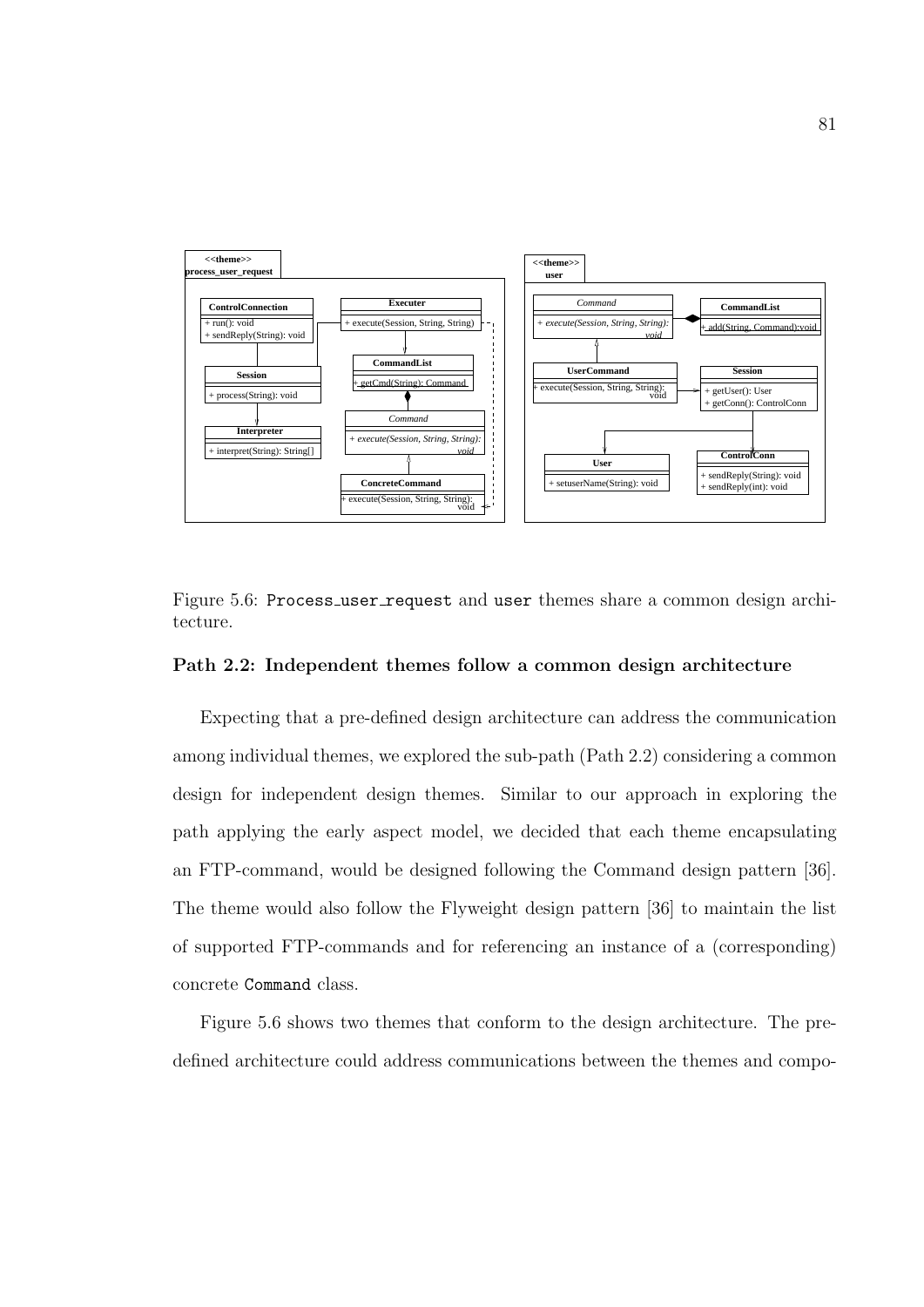

Figure 5.7: Partial views of retr and port themes developed along Path 2.2.

sition of the themes with the Theme/UML composition rules of "match-by-name" with "merge" relationship, sufficed for a meaningful integration. Details of integration of the two themes (in Figure 5.6) and their communication are discussed in Appendix B (Section B.4).

The pre-defined design architecture sufficed for resolution of the communication differences among individual themes. This could avoid the need for the inclusion of an aspect theme during integration to encapsulate the crosscutting communication protocol, as the common design architecture could resolve that up-front. However, in our explorations of alternative designs for individual themes, we found that consideration of independent development of themes, where individual themes conform to a common design architecture, still resulted in crosscutting differences and conflicts among the views of individual themes.

Figure 5.7 shows a partial view of two themes, retr and port, developed following the common design architecture discussed above. The highlighted parts (in red)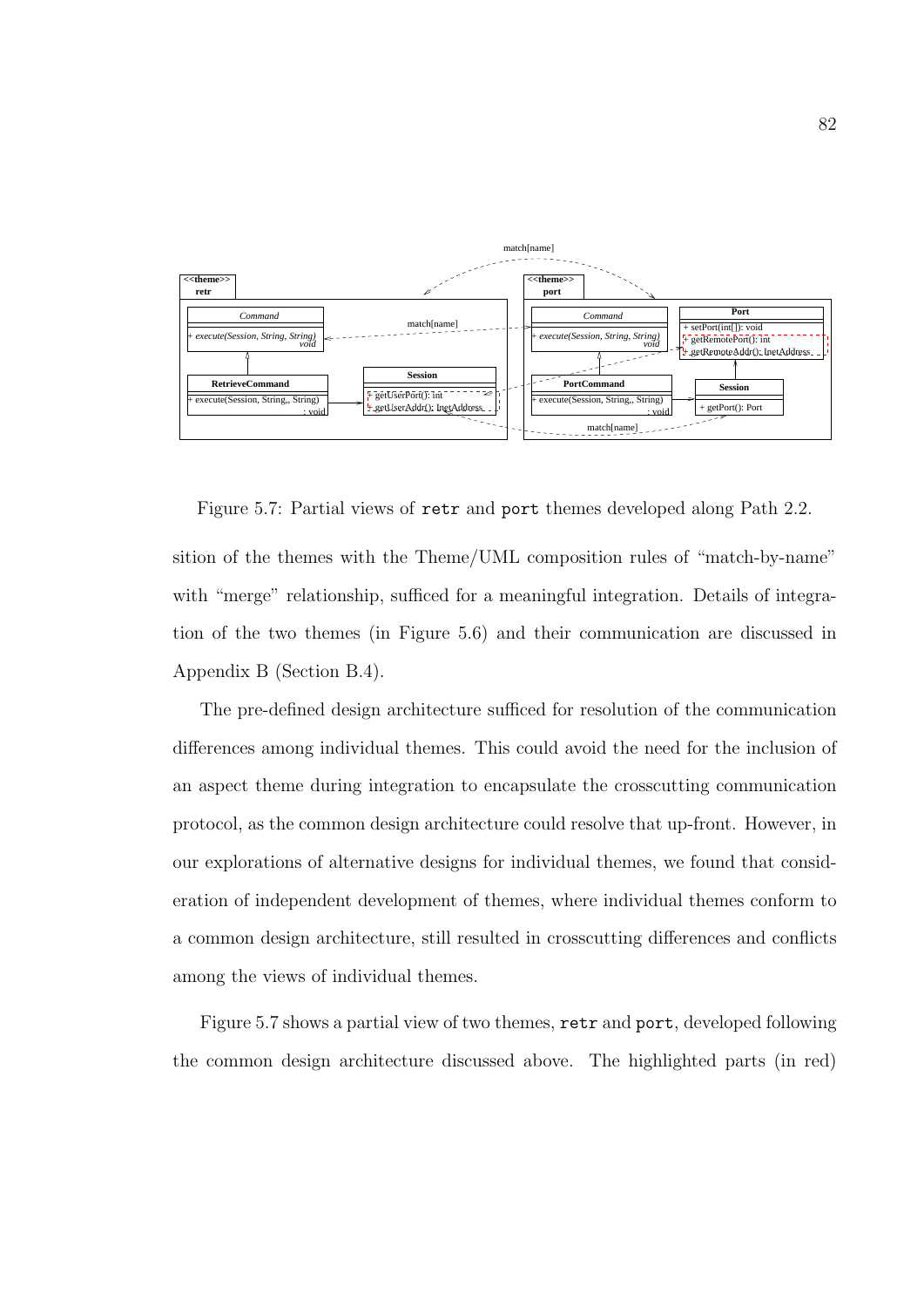

Figure 5.8: An aspect theme to address the crosscutting differences.

indicate the differences in their views that would result in an unsuccessful integration with Theme/UML. The retr theme need not know the details about how remoteuser information (port value and address) is stored in the system; it only requires to access the values to send a file to the remote-user; the values are set by the port theme. Symmetric composition of the two themes in the figure (with Theme/UML) would not suffice for a meaningful integration, since we cannot match Session and Port classes with any composition rule or relationship. Such differences in views are essentially crosscutting concerns that need to be reconciled to provide a meaningful integration.

Following the late aspect approach principle, we addressed the crosscutting differences during integration of the themes. Figure 5.8 shows an aspect theme that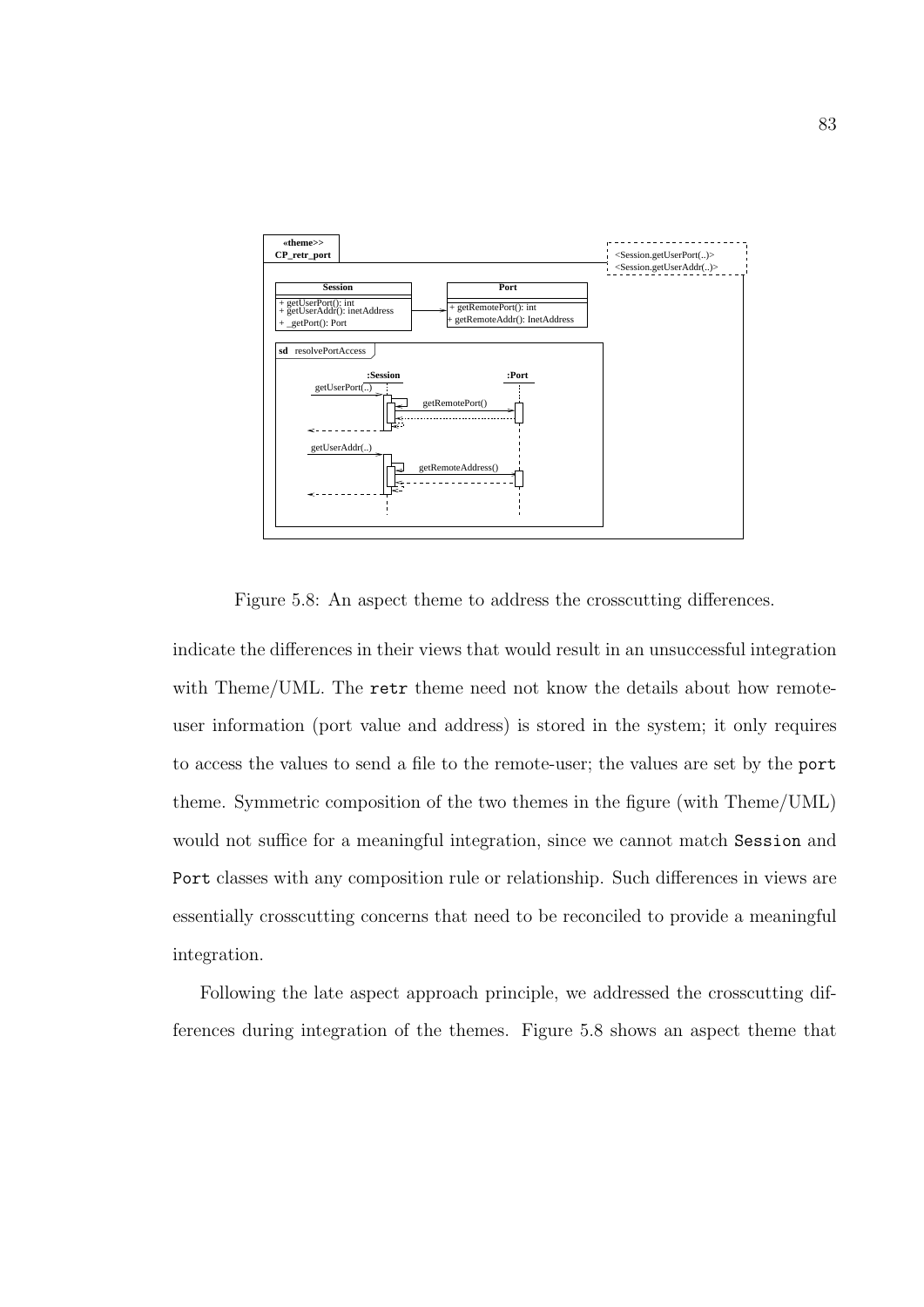addresses the crosscutting differences to provide a meaningful composition of retr and port themes. The sequence diagram represents how a request for remote-user information triggers the corresponding methods in Port class.

In the same manner, we could address the crosscutting differences arising from independently developed design themes. The pre-defined design architecture could resolve the communication differences up-front; addressing of crosscutting concerns late during integration could resolve the conflicts among independently developed themes. Integration of the themes, developed along this sub-path, resulted into a complete functioning system.

To summarize the results of Path 2 with the late aspect model, we could successfully integrate the independent themes, developed with or without considering a pre-planned design architecture (either through Path 2.1 or 2.2). Along both the sub-paths, we were required to add aspects (during integration) in order to address crosscutting differences among the views of independent themes. In Path 2.1, we had to address communication differences among independent themes through encapsulating the communication protocol into an aspect theme. Path 2.2 could resolve the communication differences up-front, by considering a common design architecture for individual themes.

Both Path 1 and Path 2 can be considered successful, as we could integrate individual themes into a complete functioning base system. We attempted evolution of the system (Version 1), constructed along either of the paths, to investigate whether the late aspect model of Theme can address the evolvability property. In the next section, we discuss consequences of the multiple evolution steps that we investigated.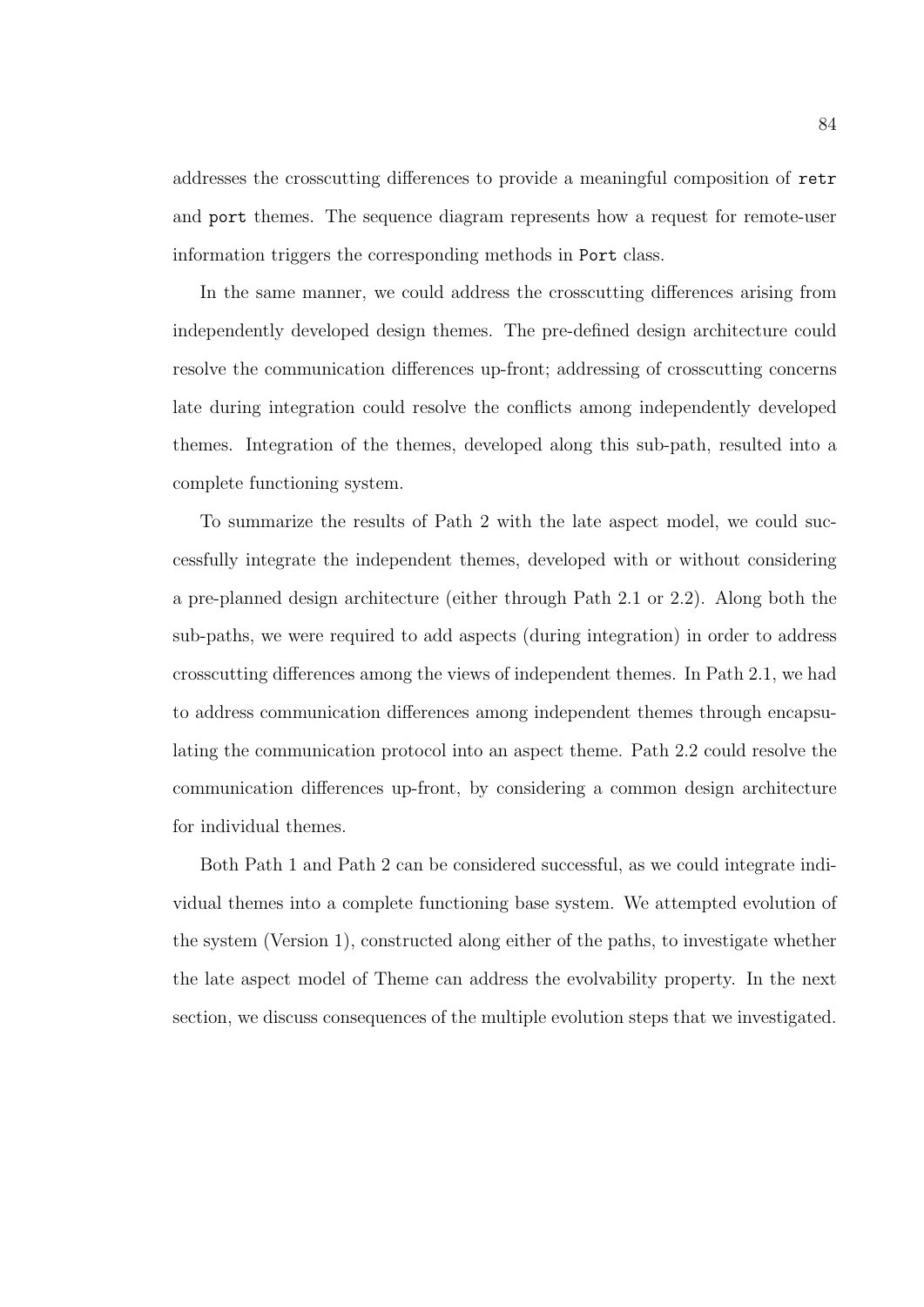### 5.2.3 Evolution

We applied the similar evolution steps on the base system (Version 1), as we did in applying the early aspect model of Theme. This section discusses consequences of the different evolution steps.

For Version 2 of the system, we considered addition of the feature, "user-password authentication protocol". We evolved the system specification (RFC959min) by adding the new set of requirements. The added feature referred to support for pass command, new behaviour in the case of user command, and verification of authentication with user-password for different FTP-commands. We mapped the new feature into a new theme, "user pass authentication", and considered its development and integration with the existing system. As we discussed in the case of the early aspect model of Theme, in this evolution step we could map the changes to user command into the existing theme, user, or we could also consider it as part of the new feature, to be encapsulated into the new theme. Either decision did not have any effect on future evolution of the system.

Figure 5.9 shows a design for user pass authentication theme, which encapsulates all the details for the new feature (the theme also captures the modified behaviour for user command). UserCommand and PassCommand classes implement bahaviour for the FTP-commands user and pass respectively. StateMachine class captures the behaviour for verifying state-authentication for a user. VerifyAuthentication(..) operation returns either true or false based on the authentication state and the requested command name; certain FTP-commands require state authentication, others do not. For any unauthorized FTP-command request, it acknowledges the user with a corresponding reply-message.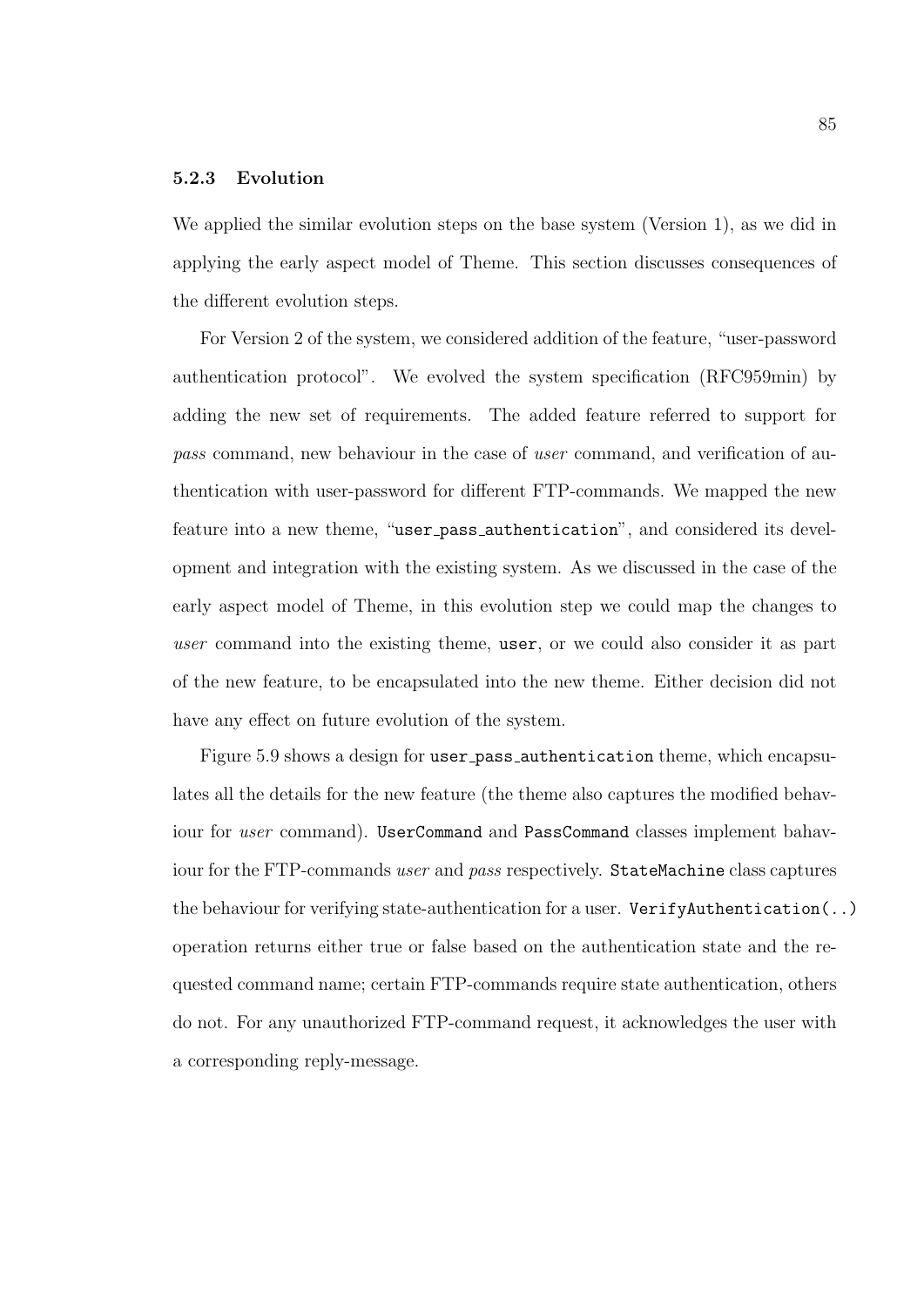

Figure 5.9: User pass authentication theme encapsulates the feature representing user-password authentication protocol.



Figure 5.10: An aspect theme to address communication with the new theme.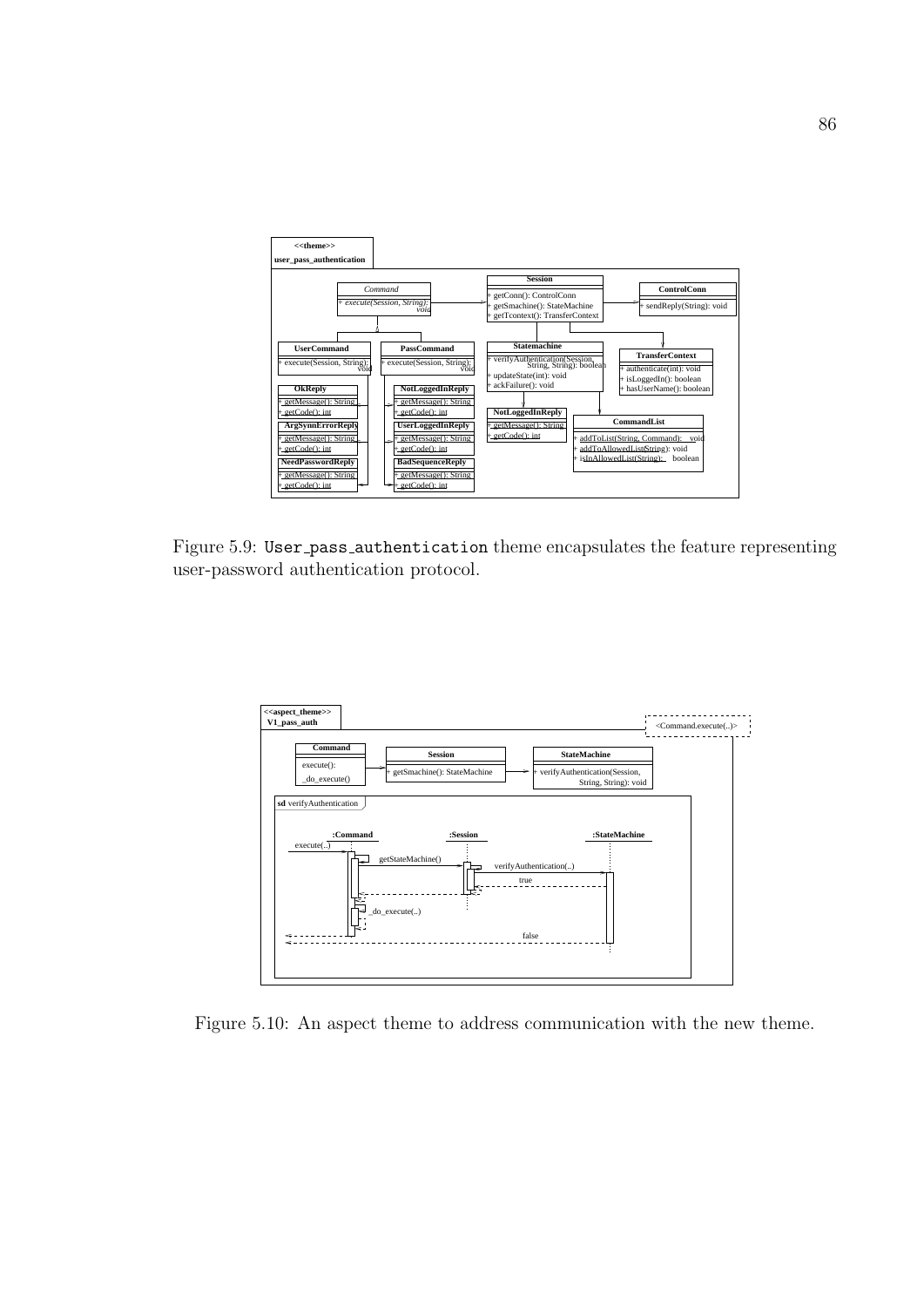We considered integration of the theme with the base system, developed considering a pre-defined design architecture (along Path 1 or Path 2.2). We observed that although the base system followed a common design architecture, communication between the new theme and the existing system could not be resolved with ordinary (symmetric) Theme/UML composition. This is because the original design of the system did not anticipate this evolution step. To address the crosscutting communication in integrating the new theme, we added an aspect theme, shown in Figure 5.10. The aspect intercepts execution of an FTP-command (the template parameter binds a method, Command.execute(..)), triggers the verification operation  $(Statementlication(...))$ , and based on the verification result, allows or disallows execution of the FTP-command. The integration, considering addressing of the crosscutting concern, sufficed to result in a complete functioning system (Version 2).

We also investigated integration of the new theme with the base system, constructed considering independent themes not sharing a common design architecture (through Path 2.1). We explored alternative designs for the new theme and attempted integration with the existing system. We could successfully integrate the themes into a complete system (Version 2), considering the communication between the themes and the differences in their views are addressed via late aspects. The first evolution step proved successful, without requiring any invasive modification to the existing system.

For the next two evolution steps, similar to the application of the early aspect model, we analyzed inclusion of the features corresponding to the FTP-commands rein and abort. Similar to our explorations in designing a theme to encapsulate an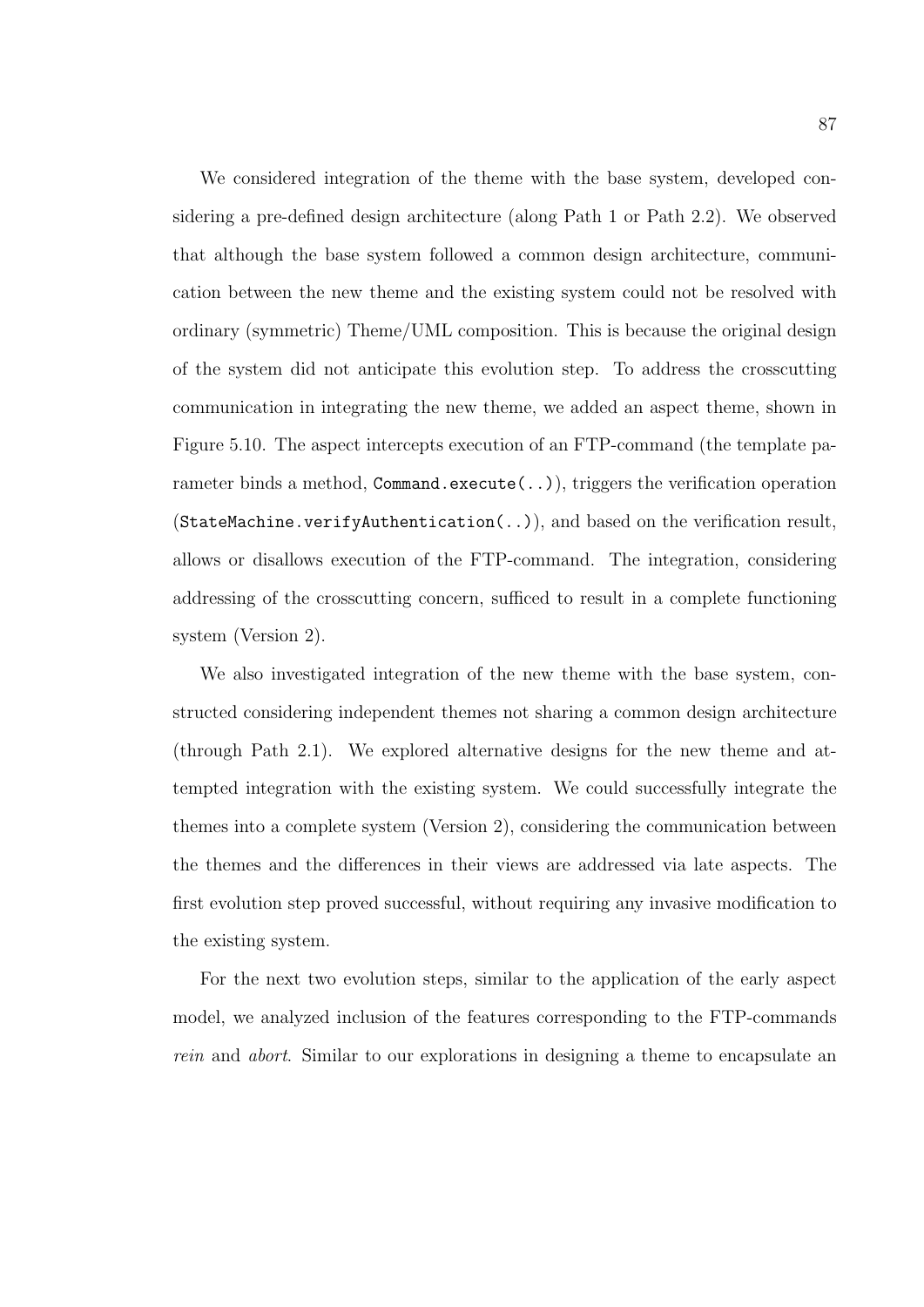

Figure 5.11: Acct theme addresses account-authentication feature.

FTP-command, we designed the two themes and attempted integration with the existing system. Following our late aspect approach of addressing the crosscutting differences with aspect themes, we could successfully integrate both the themes to construct Version 3 and Version 4, respectively. Appendix B (Section B.5) shows a design for rein theme and discusses its integration with the existing system, considering the late aspect approach. The evolution steps could be accomplished in a non-invasive manner, by adding new themes only.

For Version 5 of the system, we included the feature to support "user-account authentication protocol", corresponding to the FTP-command acct. We considered encapsulation of the feature into a new theme, acct, and designed the new theme with Theme/UML. Figure 5.11 shows a design for the theme. AcctCommand class implements behaviour for the FTP-command, acct; for a valid account log-in attempt, the account-authentication information (e.g., update of the state) is stored in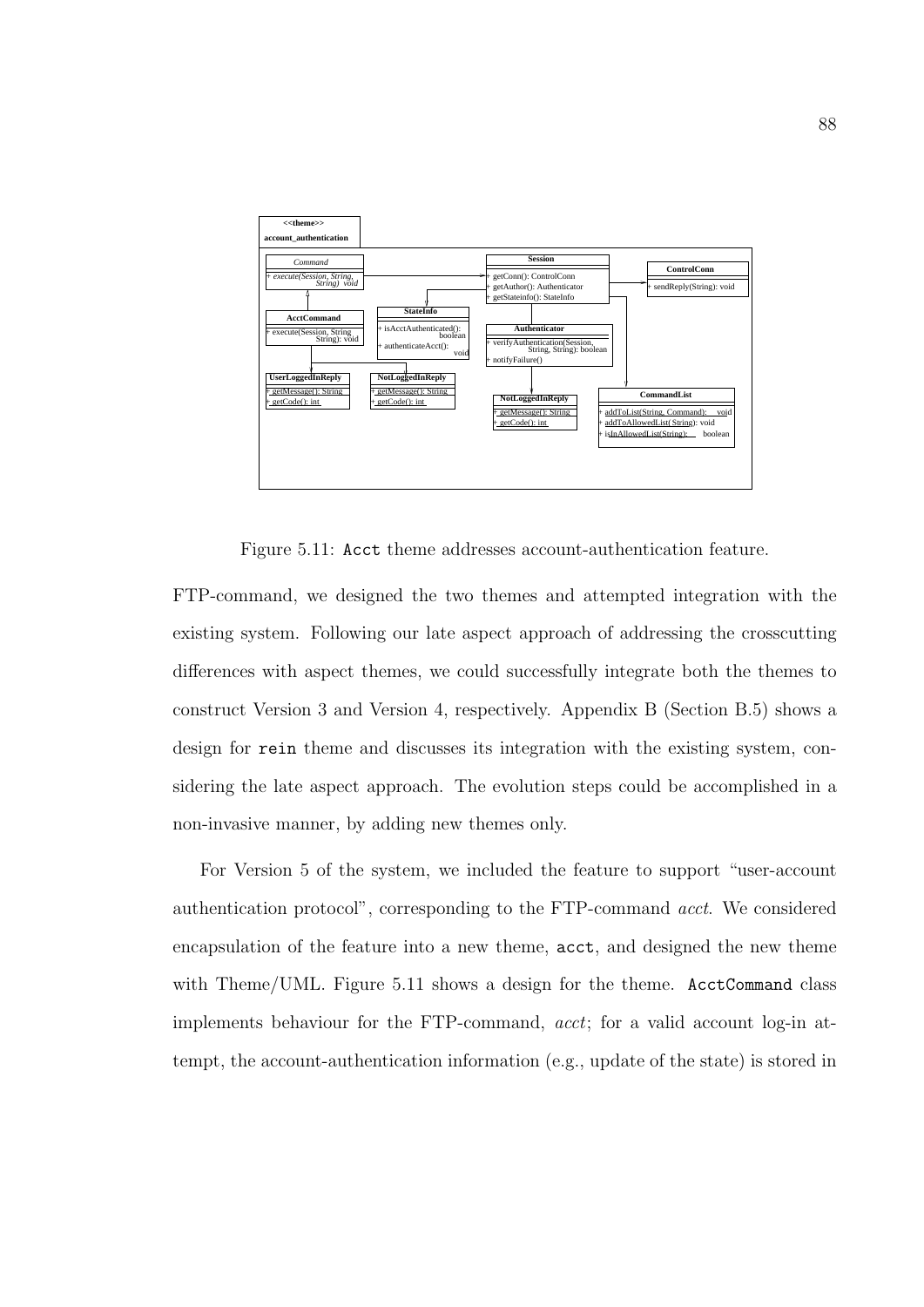

Figure 5.12: An aspect theme to address the communication with acct theme.

StateInfo class and the user is acknowledged with a reply message. Authenticator class implements the behaviour for verifying an FTP-command name with the account state. The FTP-commands relevant to file transfers would need authentication; other commands would be allowed to be executed without account-authentication.

In integrating the new theme with the existing system, we realized the need for defining a communication protocol for the interactions between the (existing) password-authentication operation and the behaviour for verifying account-authentication. The communication among them should occur in such a way that for an FTPcommand, prior to verifying password-authentication, the system would verify accountauthentication. This communication protocol could not be defined within the new theme, since the new theme was supposed to encapsulate the details corresponding to the new feature only, without worrying about details of other design themes. We followed our late aspect approach of including an aspect theme (to address the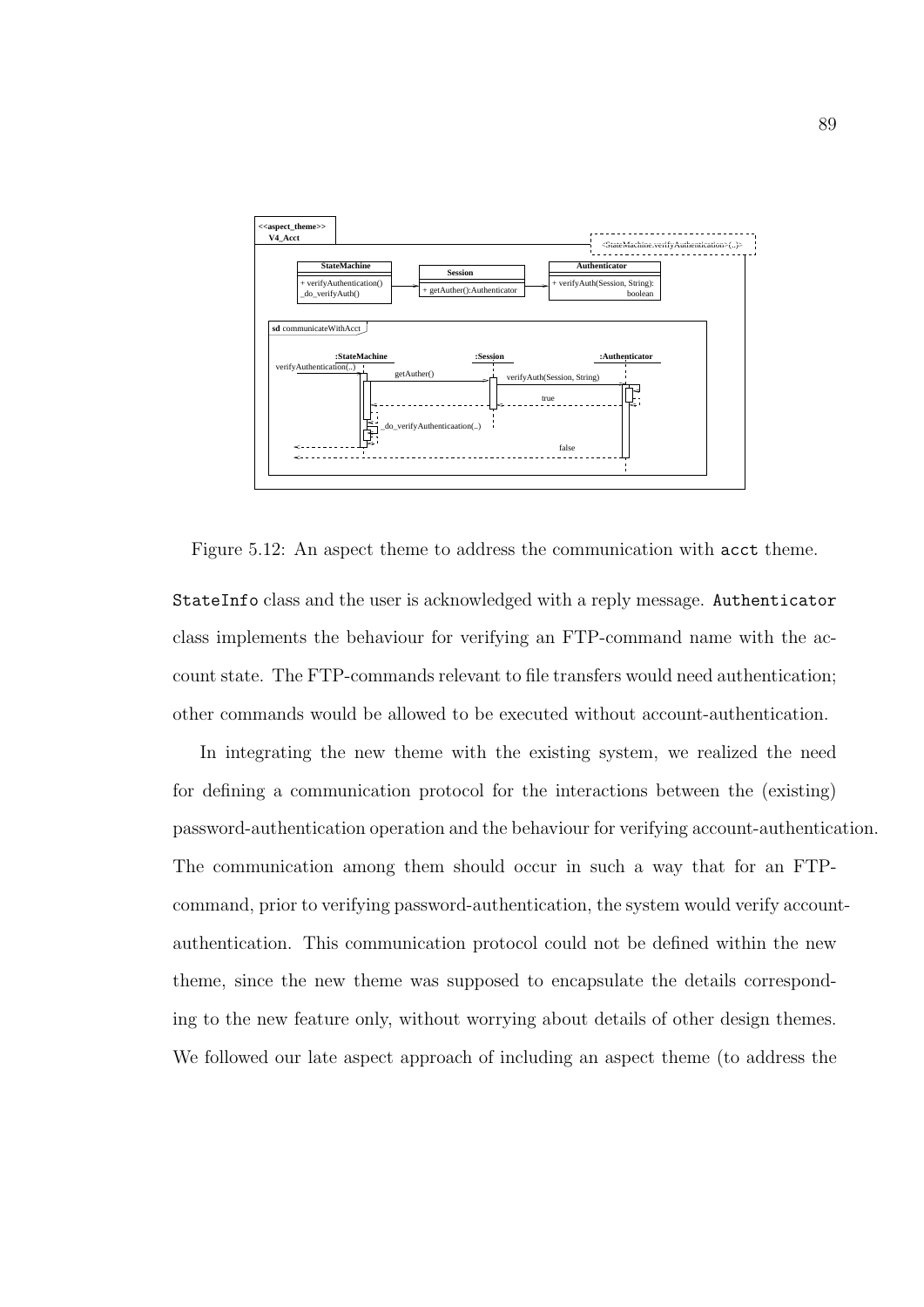

Figure 5.13: encoding Base64 theme encapsulates the added behaviour

communication) in integrating the new theme with the existing system. Figure 5.12 shows the aspect theme. The template parameter binds a password verification operation and triggers the account verification operation. In the case of an (account) unauthenticated file-transfer request, the triggering operation is not executed and instead returns to the base flow of operation; otherwise the flow of control proceeds with the password verification operation.

The late aspect approach, with inclusion of an aspect theme, sufficed for integration of the themes into a complete Version 5 of the system. If we consider the complete system (Version 5), the newly added feature introduced a number of crosscutting concerns into the existing system. However, addition of the new feature with the existing system did not require any invasive modification; rather it was possible in an additive manner, similar to the previous evolution steps. The late aspect model of Theme proved successful in achieving all four evolution steps (Version 2 to 5) in a non-invasive manner.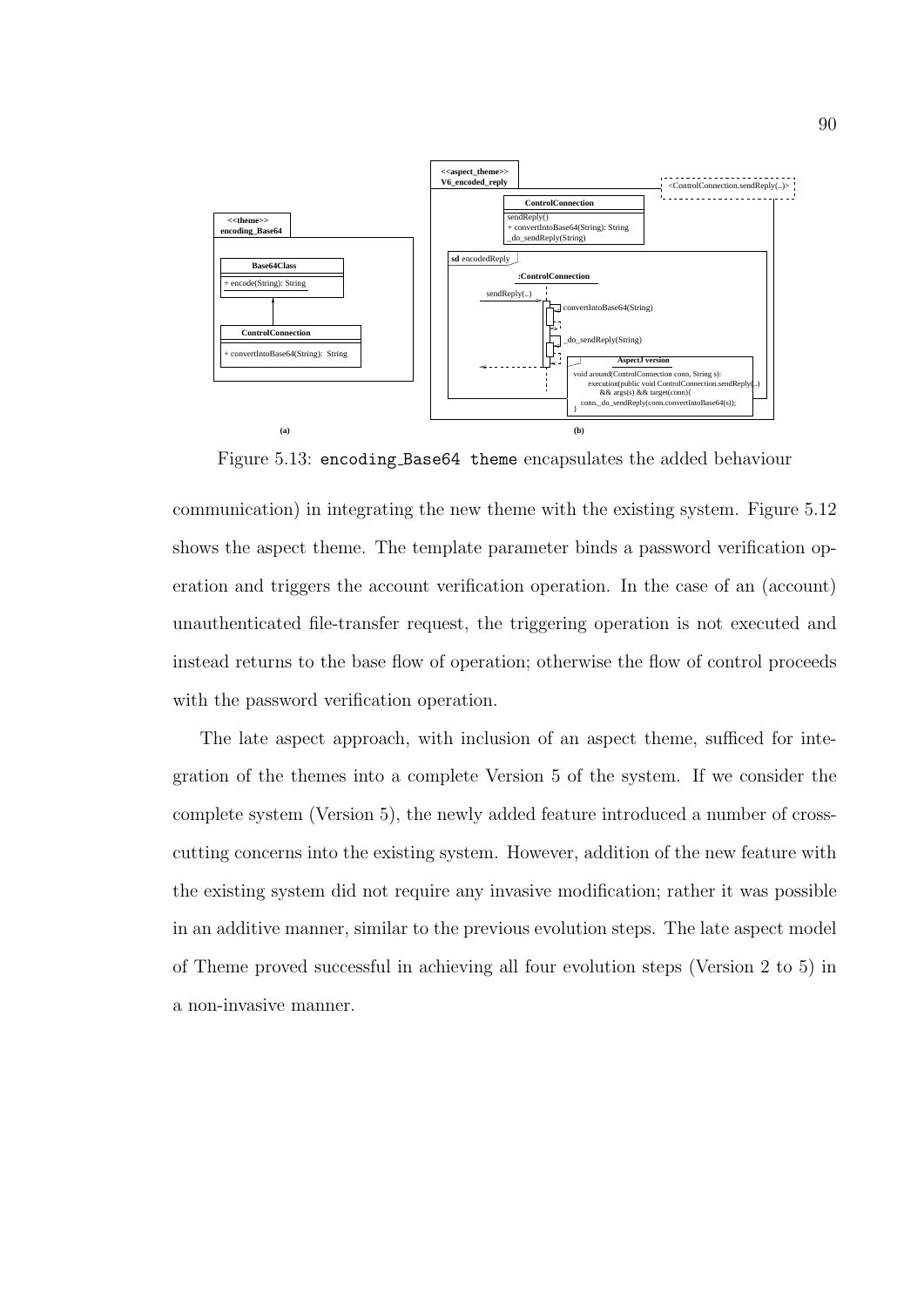So far, the evolution steps examined how the late aspect model could handle addition of new system features. To investigate how it would perform in incorporating modifications to a crosscutting concern in the existing system, we explored one more evolution step. For version 6 of the system, we added a requirement stating that "replies to the user should be encrypted in Base64 format as a security measure". This requirement would have been mapped into send reply aspect theme, in the case of the early aspect model; localized changes to the theme would have sufficed for a successful evolution in this situation. But we could not achieve such localized changes in the case of the late aspect model, as this crosscutting requirement had not been separated out as an individual theme in the existing system; it would therefore be interesting to explore how the model would fare incorporating the evolution step.

In order to continue with non-invasive evolution, we added an extra theme to encapsulate the changed behaviour. Figure  $5.13(a)$  shows a simple theme that captures the behaviour for encrypting a message into Base64 format. The theme only addresses the details corresponding to the new feature, not worrying about its communications with the existing system. Next, we attempted integration of this theme with the existing system. According to the late aspect approach, we added an aspect theme to address the communication between the new theme and the existing system. The aspect theme in Figure 5.13(b) shows the communication protocol; a request to send a reply-message triggers the encryption operation. The "sendReply(..)" operation then continues with the encrypted message. Thus considering the late aspect approach, we could construct Version 6 of the system to incorporate modification to an existing crosscutting behaviour without any invasive modification to the existing system. Such additive evolution also provides rich support for the (un)pluggability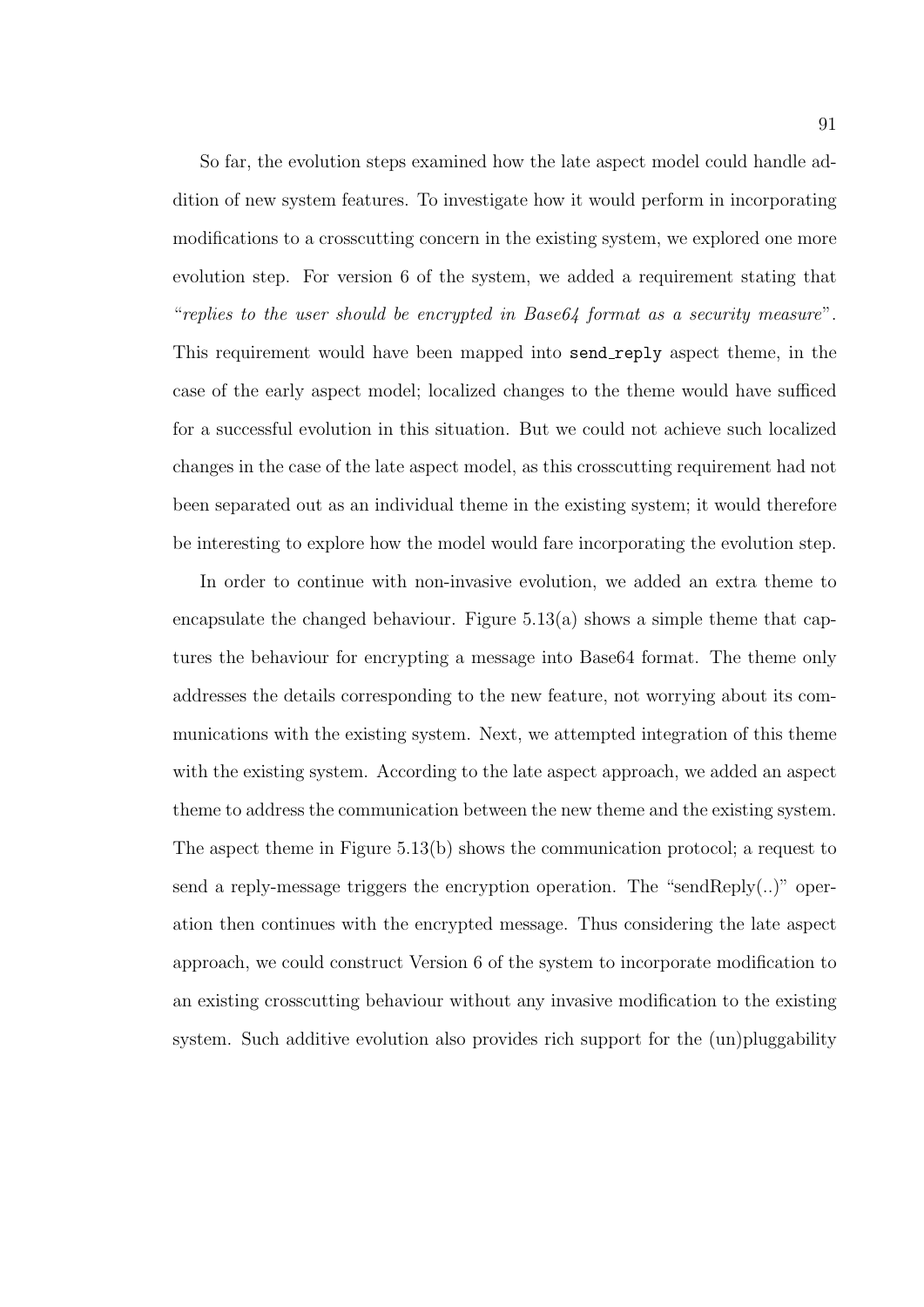property of the system behaviour.

The evolution steps have demonstrated that the late aspect model of Theme can provide support for non-invasive evolution of the system in adding new requirements, as well as modifying existing crosscutting concerns, supporting the evolvability property.

## 5.3 Summary

In applying the late aspect model of Theme in the development and evolution of an FTP server, we investigated the consequences of the development of individual themes both, independently and all at one time. We could integrate individual themes into a complete functioning base system, considering either path. Independently developed themes resulted in crosscutting differences among their individual views of the system and also among their communications; development of themes all at one time could avoid such differences to result in a complete system with the Theme/UML composition mechanism. The differences among independent themes could be addressed considering late aspects. We could address the communication differences, as well as the differences among the views of independent themes (arising from the low level design details), introducing aspect themes during integration. We also observed that a pre-defined design architecture could resolve the communication differences up-front, relieving the need for addressing the communication protocol with late aspects.

Our investigation of the evolvability property of the model through multiple evolution steps demonstrates that new features, as well as modifications to existing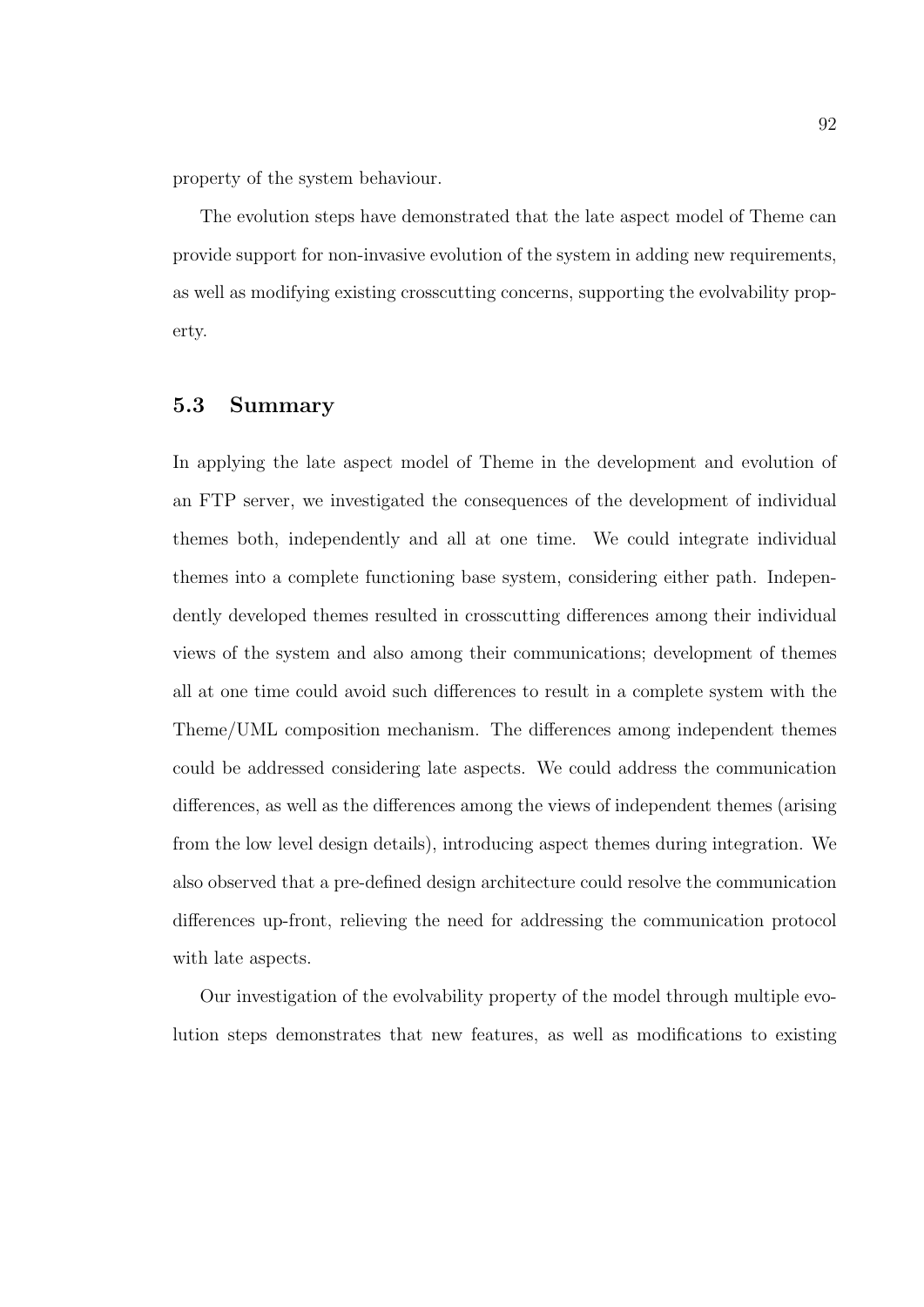crosscutting concerns, could be encapsulated into new themes and integrated with the system considering late aspects. Regardless of whether the original system was constructed considering a common design architecture (to resolve communication differences up-front) or not, we were required to address the crosscutting communications between a newly added theme and the existing system during an evolution step. All the evolution steps could be accomplished by considering late aspects, to address the crosscutting communication among individual themes, as well to resolve the differences among their respective views. The non-invasive evolution steps indicate support for evolvability on part of the late aspect model of Theme. The additive evolution steps also indicate support for (un)pluggability of a system feature. In the next chapter, we summarize the findings and analyze the results with respect to the MC properties.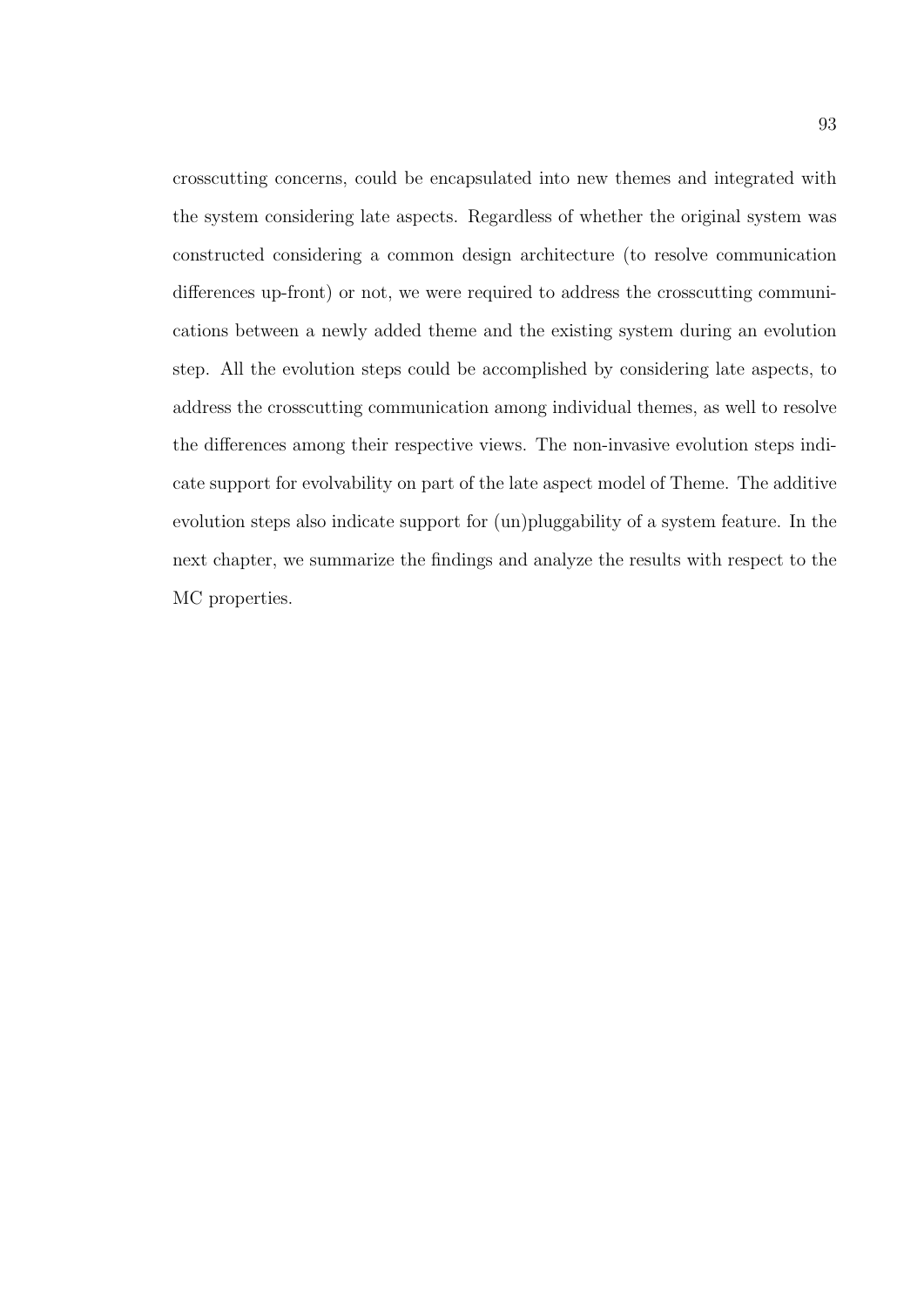# Chapter 6

# Analysis and Discussion

The case study was performed with a view to evaluate the early and the late aspect models of Theme with respect to the MC properties. In the study, we performed development and evolution of a benchmark system with both the models and investigated consequences at each of the lifecycle stages. In this chapter, we provide an analysis of the results considering the software properties of interest and discuss how the study can represent a general evaluation of early and late aspect approaches. We also discuss some key details of the study, as well as its limitations and the potential future work.

### 6.1 Analysis of the models

In applying the early and the late aspect models of Theme, we investigated the MC properties of traceability, comprehensibility, independent development, and evolvability, based on the criteria described in Chapter 4. In this section, based on the results of the case study, we provide a comparative analysis of the two models of Theme, with respect to each of the MC properties.

#### 6.1.1 Traceability

The early aspect model of Theme processes the system requirements early in the lifecycle and extracts out the crosscutting requirements from the base ones. The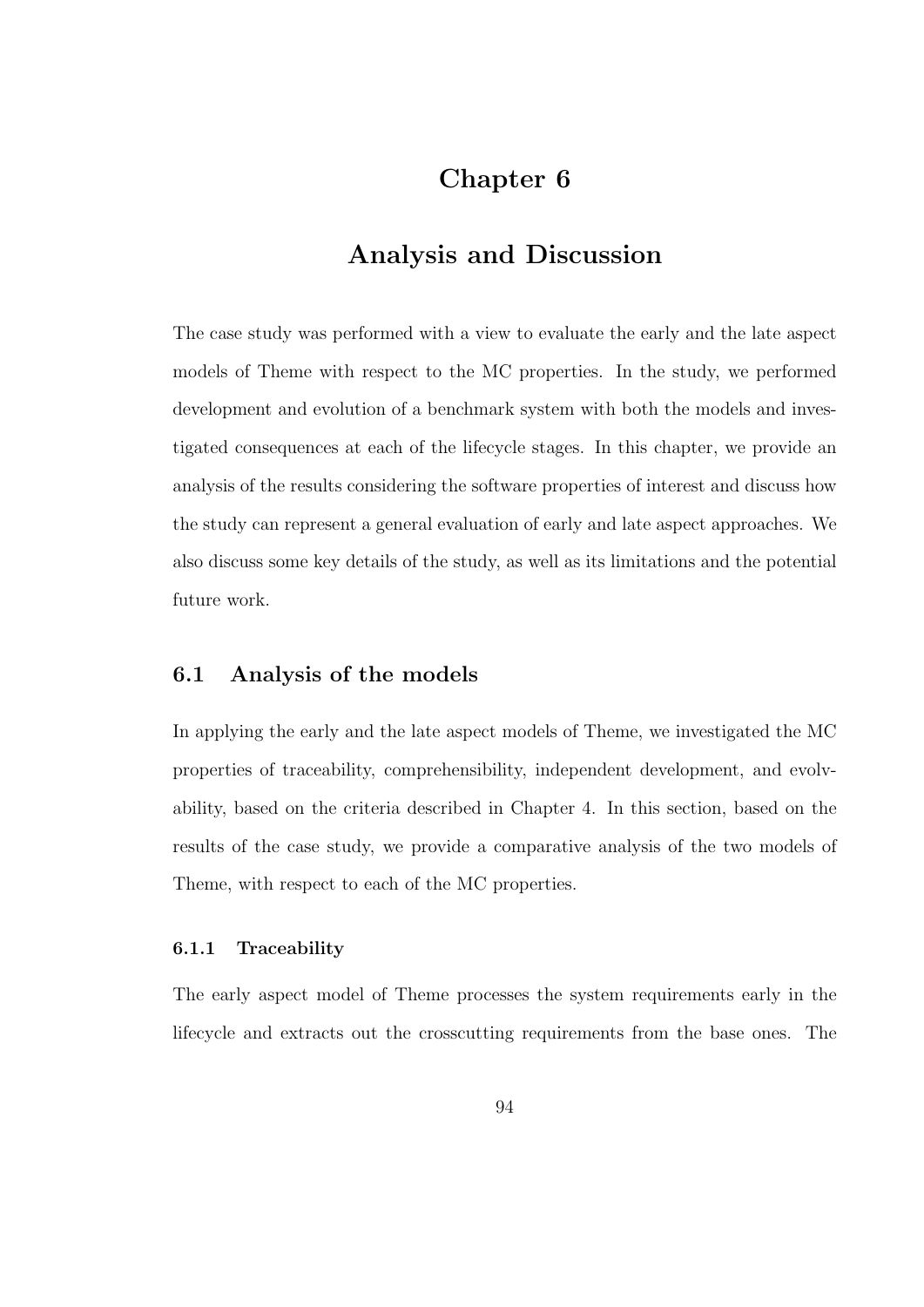processed system specification hence contains a set of base and crosscutting requirements, structured separately. Each requirement (base or crosscutting) in the processed specification, is mapped onto one design theme. As a result, a requirement in the specification document can be traced directly into the design model and the corresponding implementation artifact. Similarly, each design or implementation model could be traced back to the encapsulating requirement(s). Therefore, the property of traceability is successfully addressed by the early aspect model of Theme. However, in order to maintain traceability of individual requirements across the lifecycle artifacts, asymmetric separation of the base and crosscutting concerns has to be maintained throughout the lifecycle. We observed in the study that preservation of asymmetric modelling (throughout the lifecycle) on the part of an early aspect approach, comes at the cost of evolvability; as a result, traceability of crosscutting requirements may not be maintained over the evolution of the system.

The late aspect model of Theme does not prescribe any requirements engineering approach to process the system requirements, or to separate out the crosscutting ones. Rather, individual system concerns are identified from the requirements' description. Each individual concern is mapped onto a separate design theme and its corresponding implementation. As a result, each requirement corresponding to a system concern should be traced across the lifecycle artifacts. However, it should be noted that the model provides traceability for any requirement that is modularized in the specification document (or in the system's description). A requirement, which remains crosscutting in the specification document, may not be traced directly in the design or the implementation.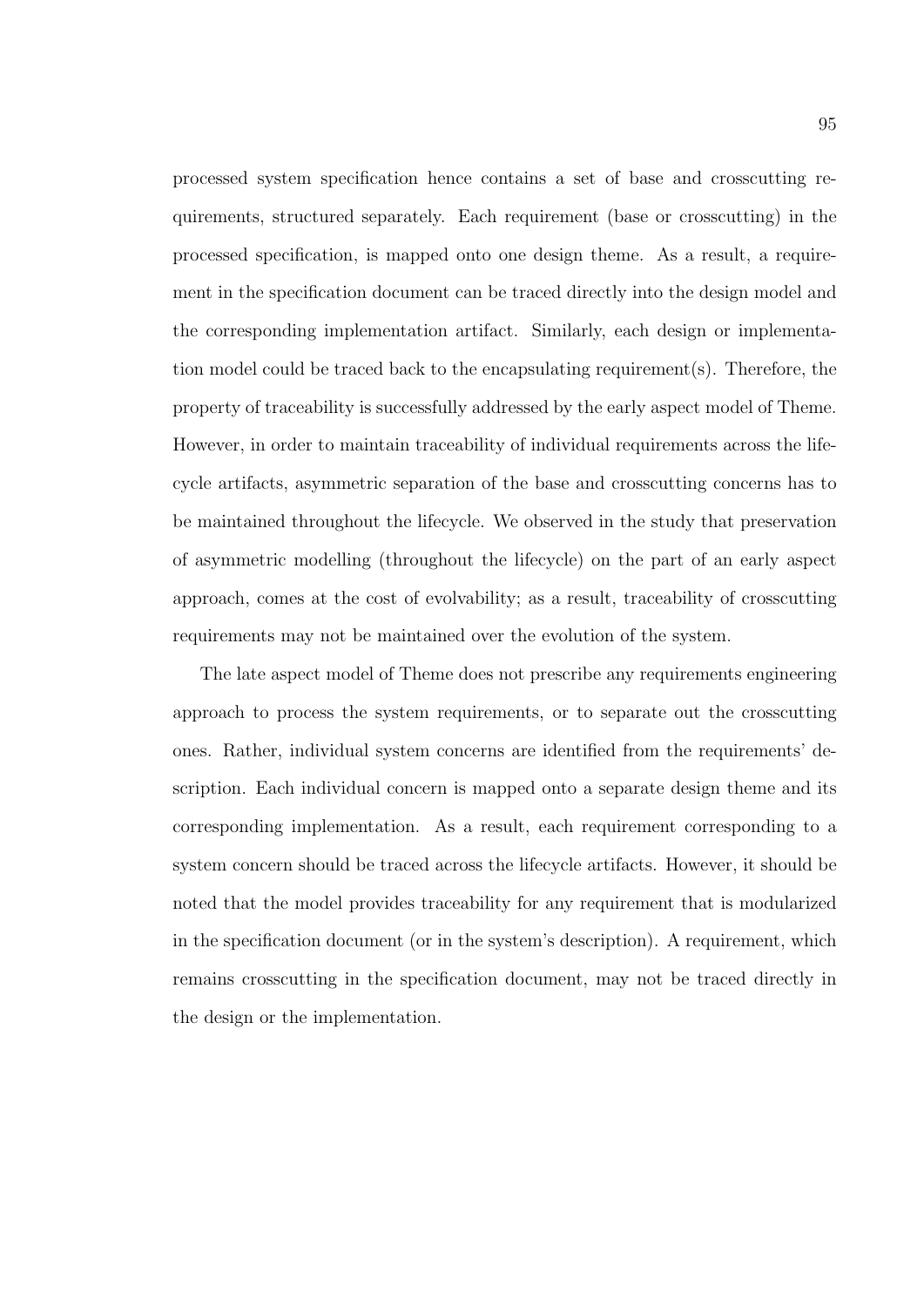#### 6.1.2 Comprehensibility

The results regarding comprehensibility were mixed in the case of both the Theme models. In this section, we first discuss the development stages where improved comprehensibility can be achieved with either of the models and also the stages where the property remains doubtful. Next, we discuss the practices that may help providing better support for the software property.

According to Parnas's definition of comprehensibility [64] (e.g., comprehensibility ensues from modularity of concerns), both the models fare equally in addressing the software property. With individual requirements (in the specification document) being mapped directly into a design theme, it can be expected that to deal with a particular requirement, one should only need to look into the corresponding theme (design or implementation). This should lead to better comprehensibility for the maintenance team, since one need not understand the complete system design (as in the case of an OO design model) to deal with a particular system requirement. Development of an individual concern on part of a development team should also be simpler since, the team only needs to consider the details corresponding to that concern, without worrying about the remainder of the system. This applies to both the models of Theme.

However, comprehensibility also refers to the complexity or the ease of development. In our study, we found that development of an aspect theme in the early aspect approach might be more complex, since it requires explicit knowledge about the base, as well as other aspect themes. In the case of the late aspect model of Theme, we experienced that composition of individual themes can get complicated, when consid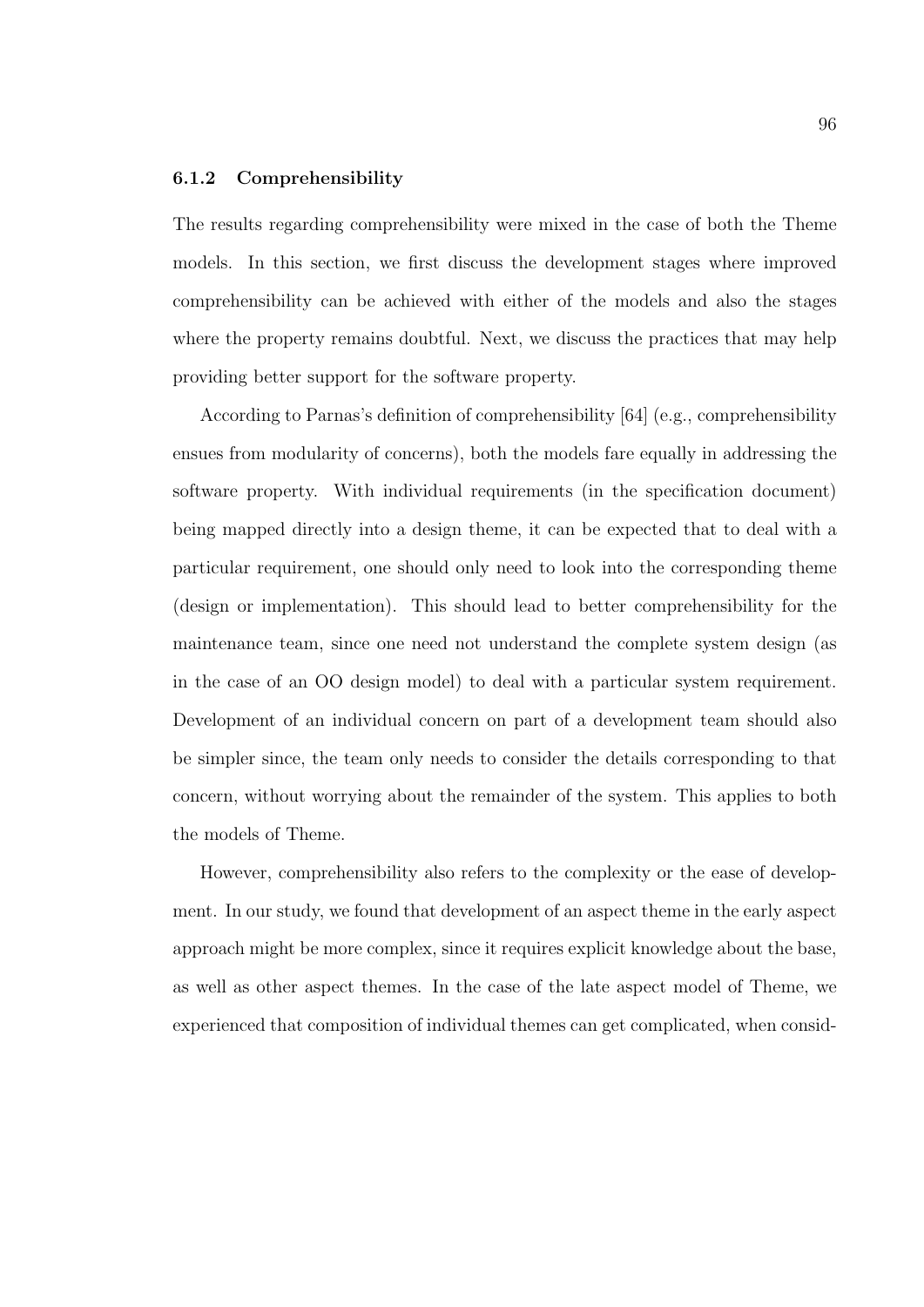ering identification of the crosscutting differences to reconcile (with aspect themes), during integration. Identification of the differences and conflicts among individual themes may require understanding of the fine-grained details of their designs.

In the study, interaction diagrams for individual themes proved useful in identifying the conflicts and differences during integration. Usually conflicts occur from the discrepancies between views across a theme's boundary; the differences in expectations on the part of a theme from the remainder of the system are non-trivial crosscutting concerns. With the interaction diagrams, we could identify the differences among the views of different themes, during their composition. However, our study involved a small system; for large, complex systems, interaction diagrams might not suffice for identification of all possible conflicts among a large number of (independently developed) themes. There might be the need for an explicit specification mechanism, by which individual themes may express what they expect from the remainder of the system, and where possible conflicts may arise.

### 6.1.3 Independent development

To simulate results for independent development of individual themes with either of the Theme models, we considered multiple alternative designs for each design theme that correctly represented the encapsulating requirements. The results indicate that the early aspect model of Theme lacks support for independent development of individual themes. Regardless of providing a pre-defined design architecture for individual themes to follow, or avoiding the up-front effort in such pre-planning, we found that individual themes resulted in differences among their views; the differences resulted from low level design details of individual themes that could not be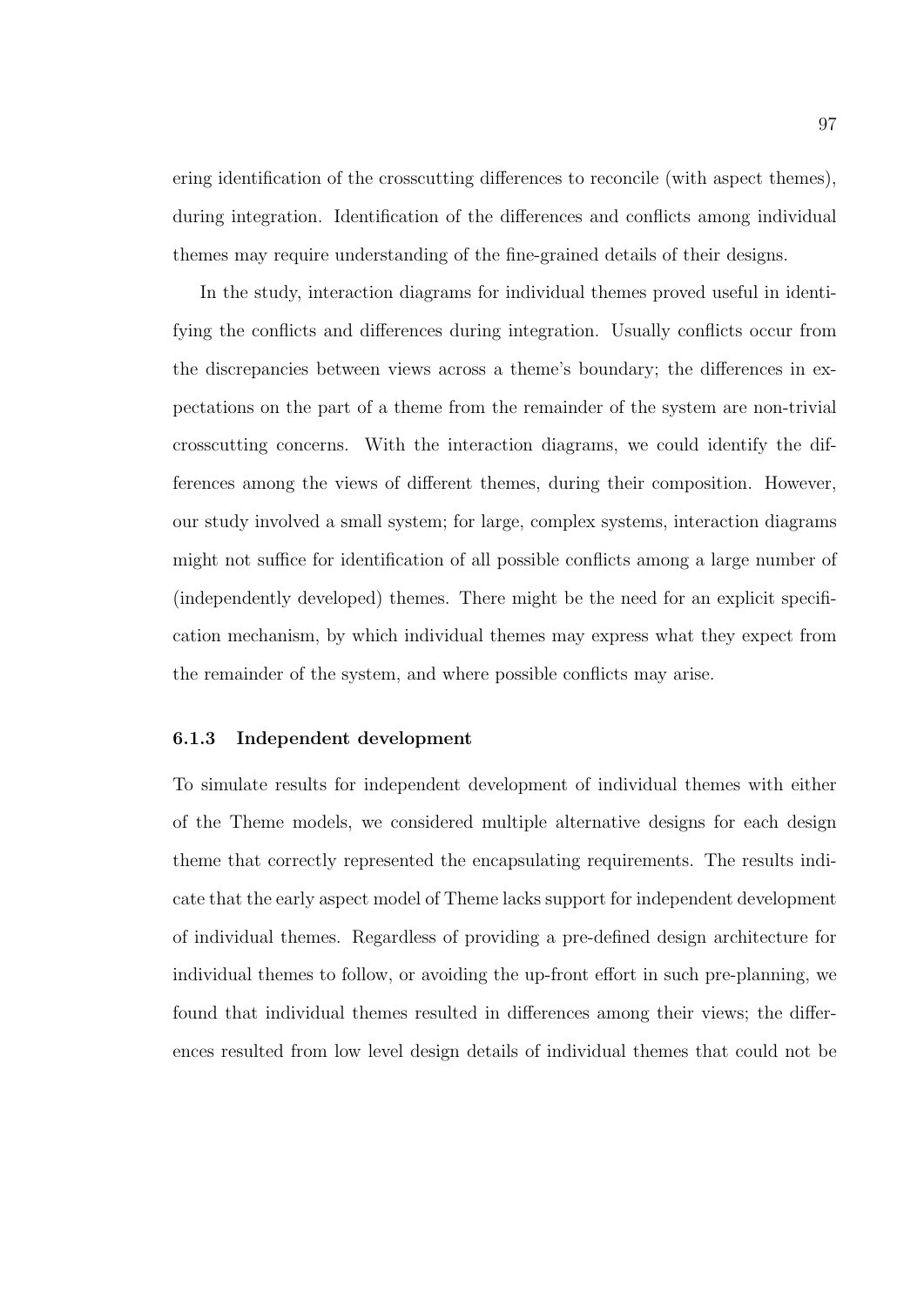foreseen prior to their designs. The differences need to be resolved to result in a complete system, but the early aspect approach does not prescribe any means to address the crosscutting differences resulting after the designs. As a result, the early aspect model of Theme proved insufficient to support independent development.

The late aspect model of Theme, by addressing crosscutting concerns during composition of individual themes, proved successful in supporting integration of independently developed themes into a complete functioning system. We considered two alternative paths in investigating independent development of themes. When considering that individual themes do not follow a pre-defined design architecture, we observed that individual design themes resulted in differences among their communications with one another, as well as conflicts among their individual views on the system. These differences are essentially crosscutting concerns and according to the late aspect approach, are to be addressed during integration. We introduced aspect themes to address the crosscutting differences, and integration of the themes resulted in a complete system.

We also explored a path considering a pre-defined design architecture for individual themes. We observed that communication differences among individual themes could be resolved up-front by providing a common design architecture. As a result, we did not need to address the crosscutting communication protocol during integration; addressing the conflicts among the views of individual design themes (with aspect themes) sufficed for a successful integration into a complete system. However, the results indicate that the path following a pre-defined design architecture would lead towards a less feasible solution, compared to the other path. A specific design architecture can prove problematic for future evolution, as a change to the architec-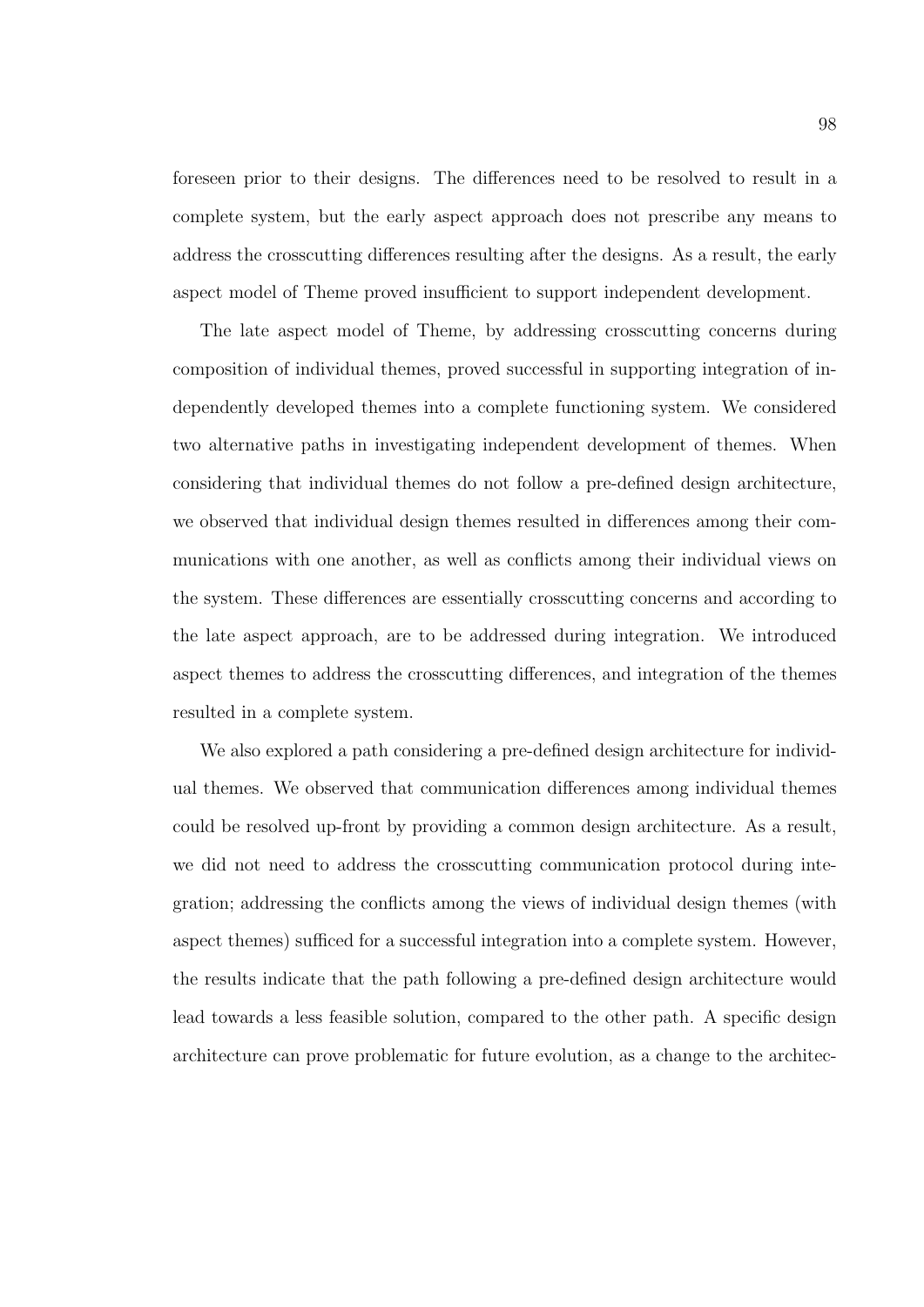ture would require widespread modifications to multiple themes that conformed to it; defining a common design architecture has often been criticized as a less desirable software practice [92]. Moreover, in the study we found that even after developing the base system considering a pre-defined design architecture for individual themes, we had to address the crosscutting communication protocol to integrate a new theme during an evolution step; the design architecture, defined considering the original version of the system, did not suffice to address communication for future changes. As a result, avoidance of the up-front effort in pre-defining a design architecture and leaving the communications among individual themes to be addressed late during the integration, should lead towards a more feasible solution.

#### 6.1.4 Evolvability

To investigate the property of evolvability, we attempted several evolution steps with each of the Theme models. The results demonstrate that the early aspect model of Theme fails to address the software property, while the late aspect model proved feasible to address evolution of software systems.

In applying the early aspect model of Theme, we experienced that an evolution step may introduce concerns that crosscut a number of existing base and aspect themes. In order to maintain an asymmetric separation between the base and crosscutting concerns, we would have to restructure the existing separation and invasively modify different parts of the system. Since this indicates poor evolvability, the early aspect model of Theme avoids consideration of the existing requirements, and suggest for encapsulating the new requirements into new design themes; integration of the new themes with the existing system is expected to accomplish evolution in a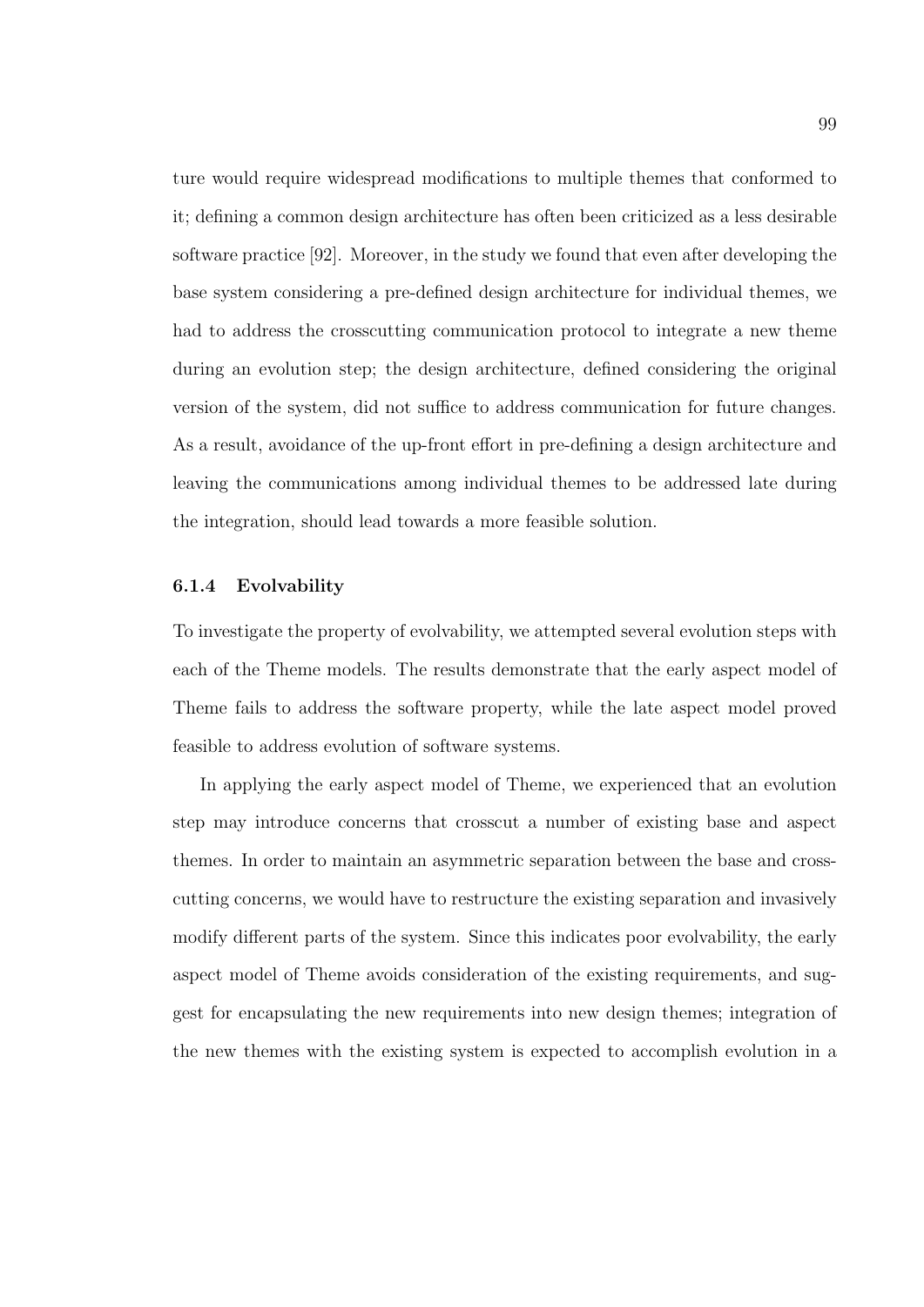non-invasive manner. However, we observed that in following the approach, we had to consider several crosscutting concerns from within new design themes. Implicit consideration of crosscutting concerns breaks the existing asymmetric separation; this is a contradiction to the early aspect approach itself, since the key principle is to maintain an asymmetric separation between the base and crosscutting concerns throughout the software lifecycle. Thus, the early aspect model of theme proved to fail addressing evolvability.

The late aspect model of Theme on the other hand, proved to provide support for non-invasive evolution for the system. We could include new features (that had not been anticipated previously) into the system in an additive manner; changes to the crosscutting behaviour in the existing system could also be incorporated without any invasive modification. Non-invasive evolution of the system indicated support for evolvability on the part of the late aspect model. The additive evolution steps also indicate the model's support for (un)pluggability and reusability of individual system concerns.

Since future changes may not be anticipated in developing a software system, early separation of crosscutting concerns can lead to poor evolution. Avoidance of separation of crosscutting concerns until development of individual design models, and only addressing crosscutting concerns during the integration phase, can provide better support for the software property of evolvability.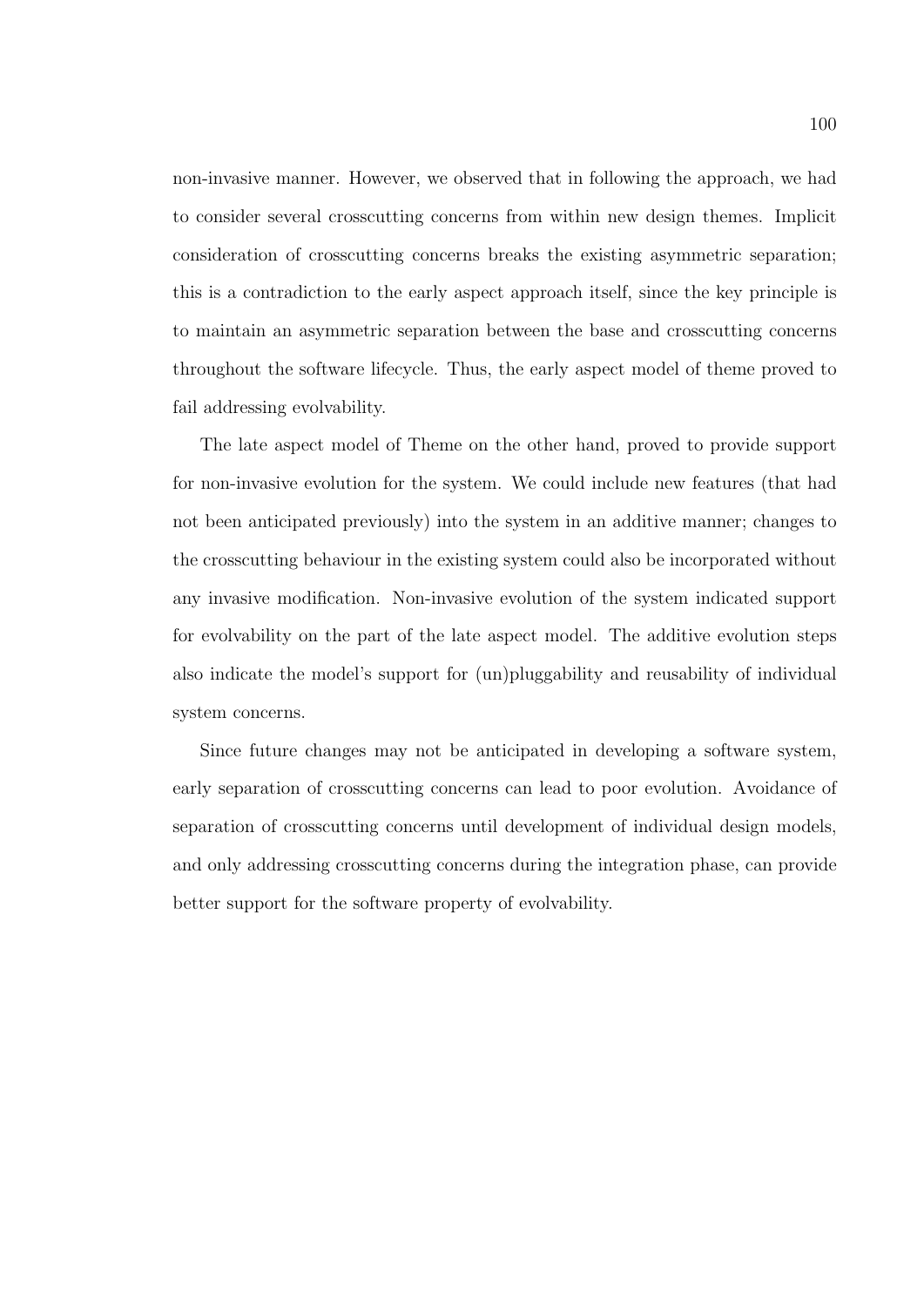## 6.2 Discussion

In this section, we discuss how an evaluation of the Theme models can represent evaluation of early and late aspect approaches in general. We also discuss some key points of the study, its limitations, and directions for future work.

The early aspect model of Theme follows a requirements engineering approach, which, similar to a general AORE approach, identifies and separates out crosscutting concerns from the base system. The results of the study indicate that non-invasive evolution may not be achievable by any early aspect approach, without breaking the asymmetric separation of the system. An evolution step may introduce new crosscutting concerns that were not existent in the existing system. To maintain the asymmetric modelling, an early aspect approach would have to consider modification and restructuring of the base and crosscutting concerns, adversely affecting evolvability. With a view to addressing evolvability, the early aspect model of Theme attempts to incorporate evolution in an additive manner, by encapsulating new requirements into new design models that should be able to avoid any invasive modification to the existing system. However, the results demonstrate that the model fails to provide evolvability, while maintaining an asymmetric separation of the base and crosscutting concerns, which is an essential criteria for an early aspect approach. The results should hold for any early aspect approach in general; in addressing evolvability, any other early aspect approach should fare equally or worse compared to the Theme model.

The late aspect model of Theme is representative of a symmetric decomposition approach, which incorporates the late aspect concept of addressing crosscutting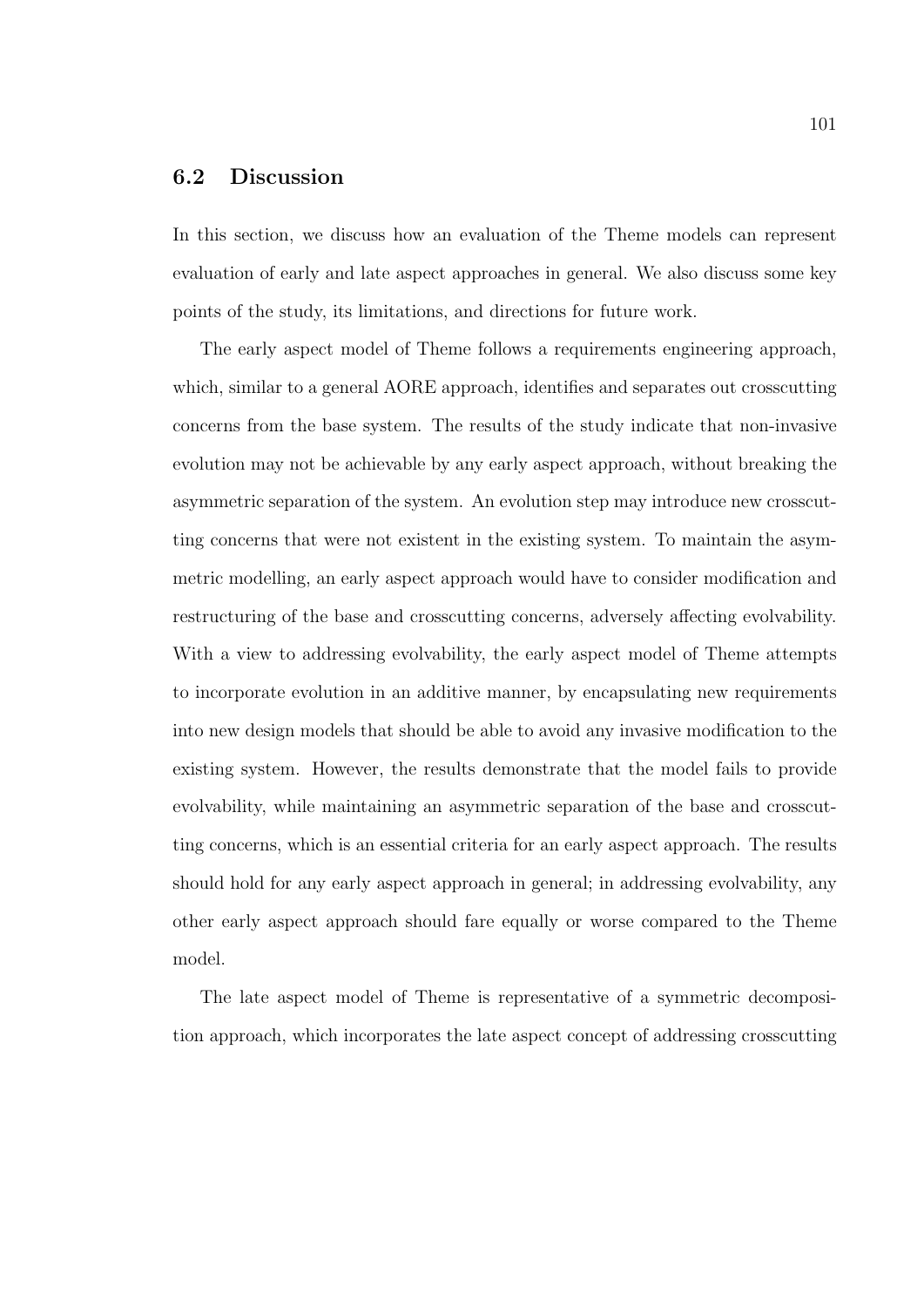concerns during the integration phase. Results for the MC properties in evaluating the late aspect model of Theme should generalize to those for other symmetric AOSD approaches, which consider crosscutting concerns late in the lifecycle. However, evaluation of the late aspect model of Theme for all the MC properties, may not generalize for the late aspect approaches that do not follow a symmetric AOSD.

Evaluation of the two models of Theme can therefore be considered as an initial evaluation of early and late aspects (that follow symmetric AOSD) in general.

We realized several limitations of the study, in evaluating the Theme models. The development process being conducted by a single developer, investigation of the property of independent development was problematic. To overcome this limitation, we considered multiple alternative design decisions for each theme; the possible alternative design decisions were presumed to represent (or simulate) the differences in designs by separate sub-teams. However, this might not be representative of an independent or distributed development environment, in general.

Another key issue was the small-sized system. We considered FTP server as a standard benchmark system to investigate the MC properties; whether the results regarding the MC properties would be similar in case of large and complex systems, might be questioned. However, the results do indicate that problems with the early aspect approach (addressing evolvability and independent development) should be worse for a large, complex system; the results for the late aspect approach indicate that consideration of crosscutting concerns should provide support for evolvability and independent development (along with traceability and comprehensibility), even for large systems. Conversely, identification of crosscutting differences during integration of large systems (especially in distributed development environment) might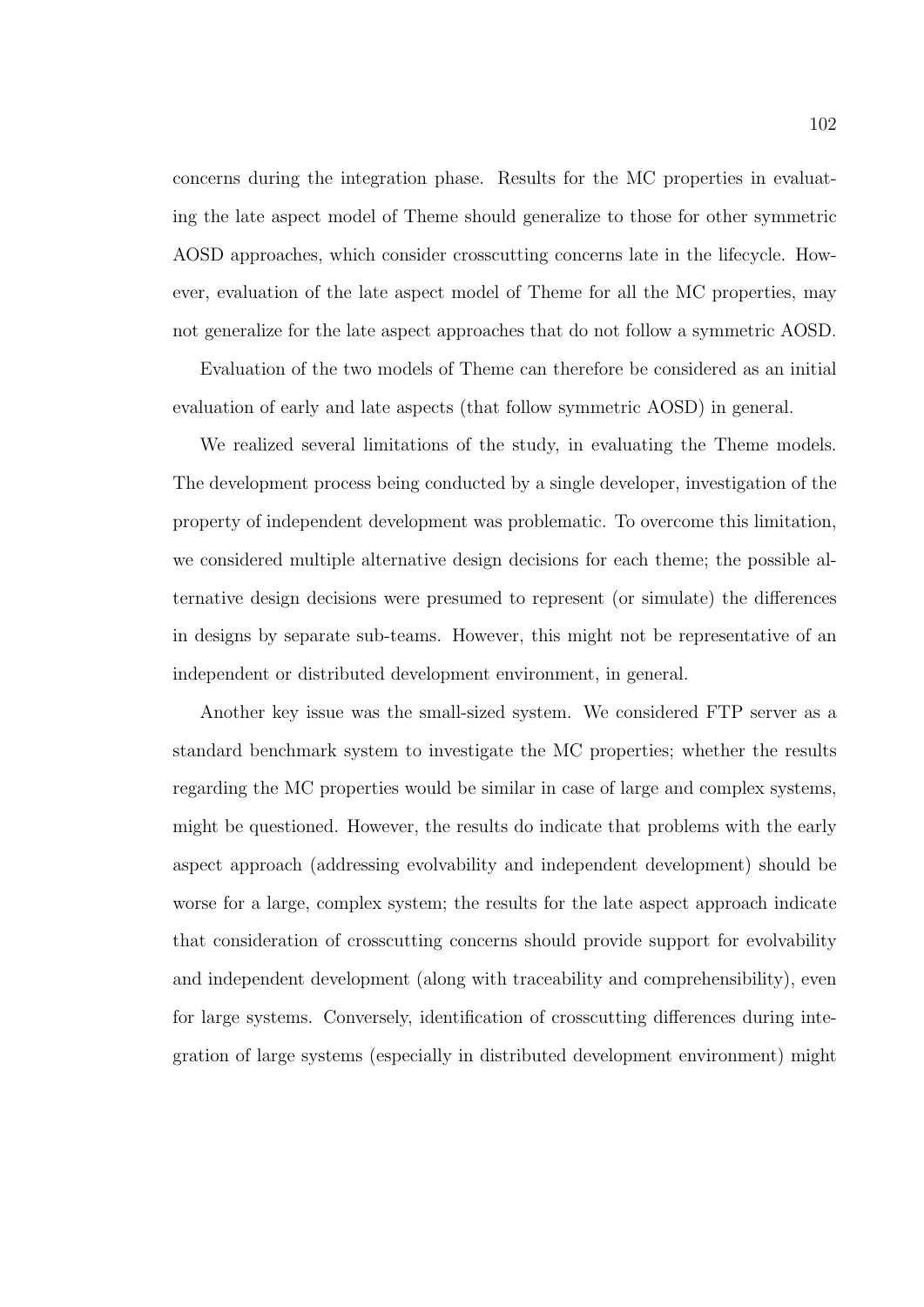prove a lot of work, requiring finer-grained details about individual system parts.

The late aspect approach proved to be more feasible in addressing software evolution. But the study may not provide a generalized evaluation for software systems of all domains. The late aspect approach might be well suited to support systems that are deployed in rapidly changing environments. For fixed-scope, as well as missioncritical systems, the late aspect approach might not prove effective, since support for unanticipated changes may not be the key goal for those systems.

In our evaluation, we did not investigate the performance issues. Integration of individual design themes might result in degraded runtime efficiency, for example. For both the approaches, efficiency of the tool support in integrating individual design models would be important as well. Whether the approaches can support development and evolution of performance critical systems, would be interesting to investigate.

AspectJ proved useful in addressing crosscutting concerns both early and late in the lifecycle. However, in providing the symmetric composition of any two design models according to the Theme/UML mechanism, the use of AspectJ proved more work, as it was not originally intended for the symmetric composition. Use of a tool like Hyper/J for symmetric composition, and use of AspectJ for asymmetric composition, might lead to a more feasible solution.

In our evaluation, the late aspect model of Theme proved to be better and more feasible in addressing the MC properties. However, considering development of themes all at one time, the early aspect model might prove to be less work (e.g., more feasible), than the late aspect one. In the early aspect model, crosscutting concerns are separated out up-front. As a result, individual base themes need not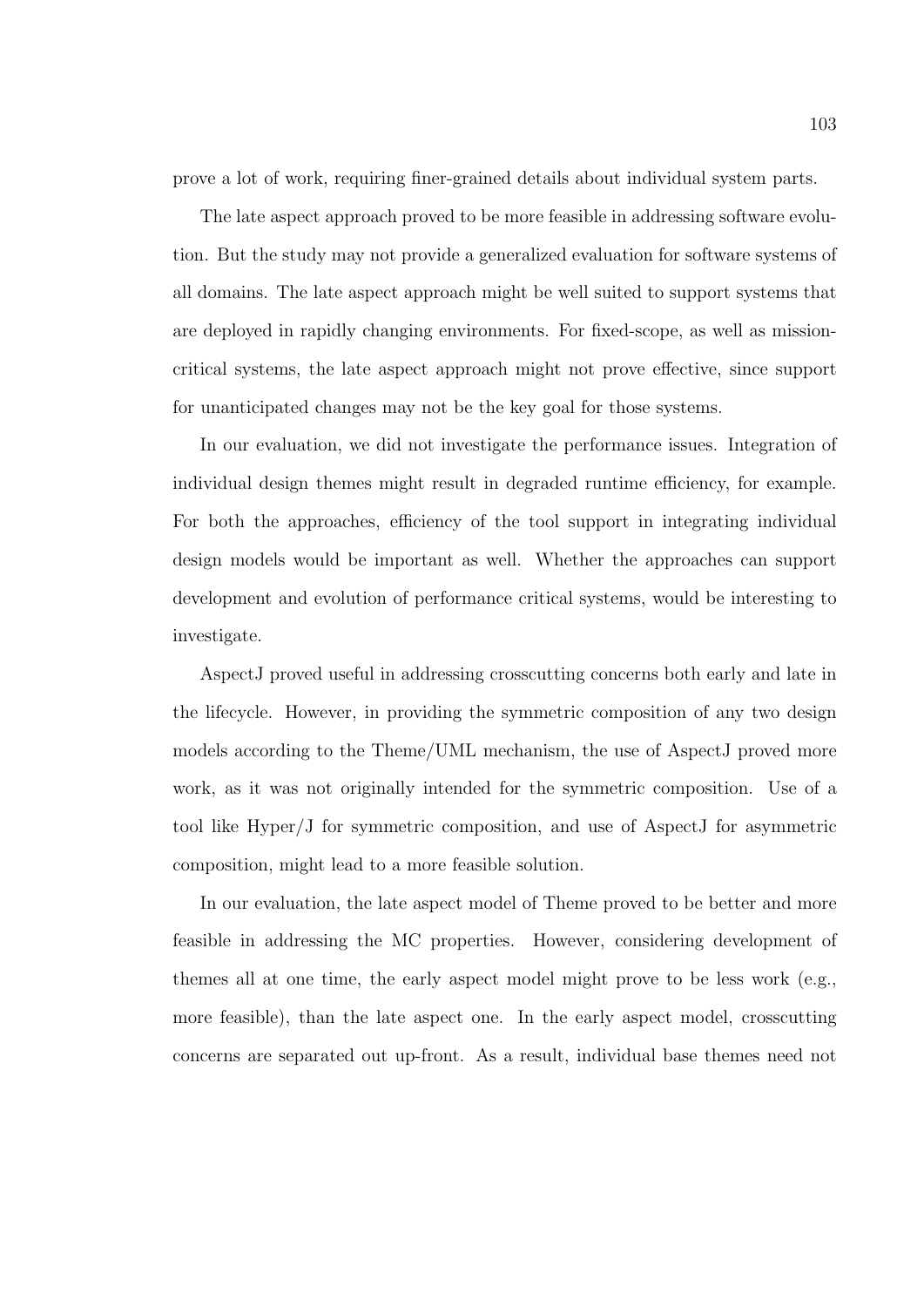consider details of the crosscutting behaviour. But in the late aspect model, each design theme considers crosscutting concerns implicitly. This might lead to overlapping of effort, as well as redundancy of work. In the study, we ran into the issue of determining how many details a theme should possess about a shared concern (crosscutting behaviour). For example, it proved redundant for each design theme (in the late aspect model) to implement behaviour for sending a reply-message to the user. But it was not apparent whether one theme should encapsulate the behaviour and other themes should just refer to it without implementing the details, or should each theme implement the behaviour considering that the conflicts would be reconciled during integration.

## 6.3 Summary

Through applications of the early and the late aspect models of Theme, we have provided an initial evaluation of when crosscutting concerns should be addressed in the software lifecycle in order to provide the MC properties. The initial evaluation demonstrates that crosscutting concerns should be addressed late in the lifecycle; early separation of crosscutting concerns according to the early aspect approach, would lead to failure. The negative results with the early aspect model of Theme should hold for any early aspect approach in general. The positive results with the late aspect model of Theme should generalize to a late aspect approach in general, which considers symmetric modelling of concerns; but the assessments cannot be generalized to the late aspect approaches that do not consider symmetric AOSD. A comparative analysis of late aspect approaches that consider symmetric modelling of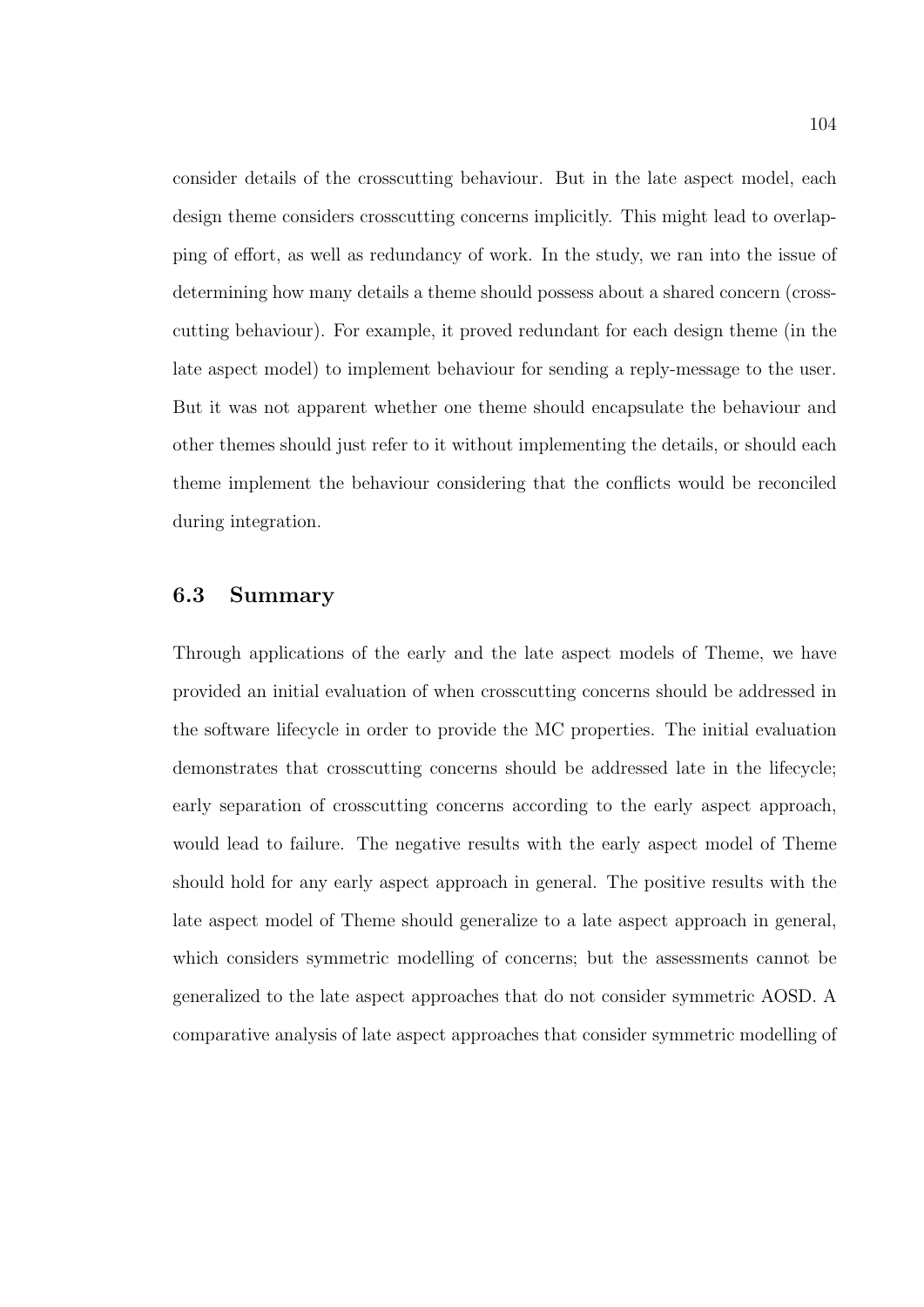concerns, with the ones that do not consider symmetric AOSD, would be interesting; the results would help determining whether symmetric AOSD should be adopted or avoided, in order to better address the MC properties on the part of a late aspect approach.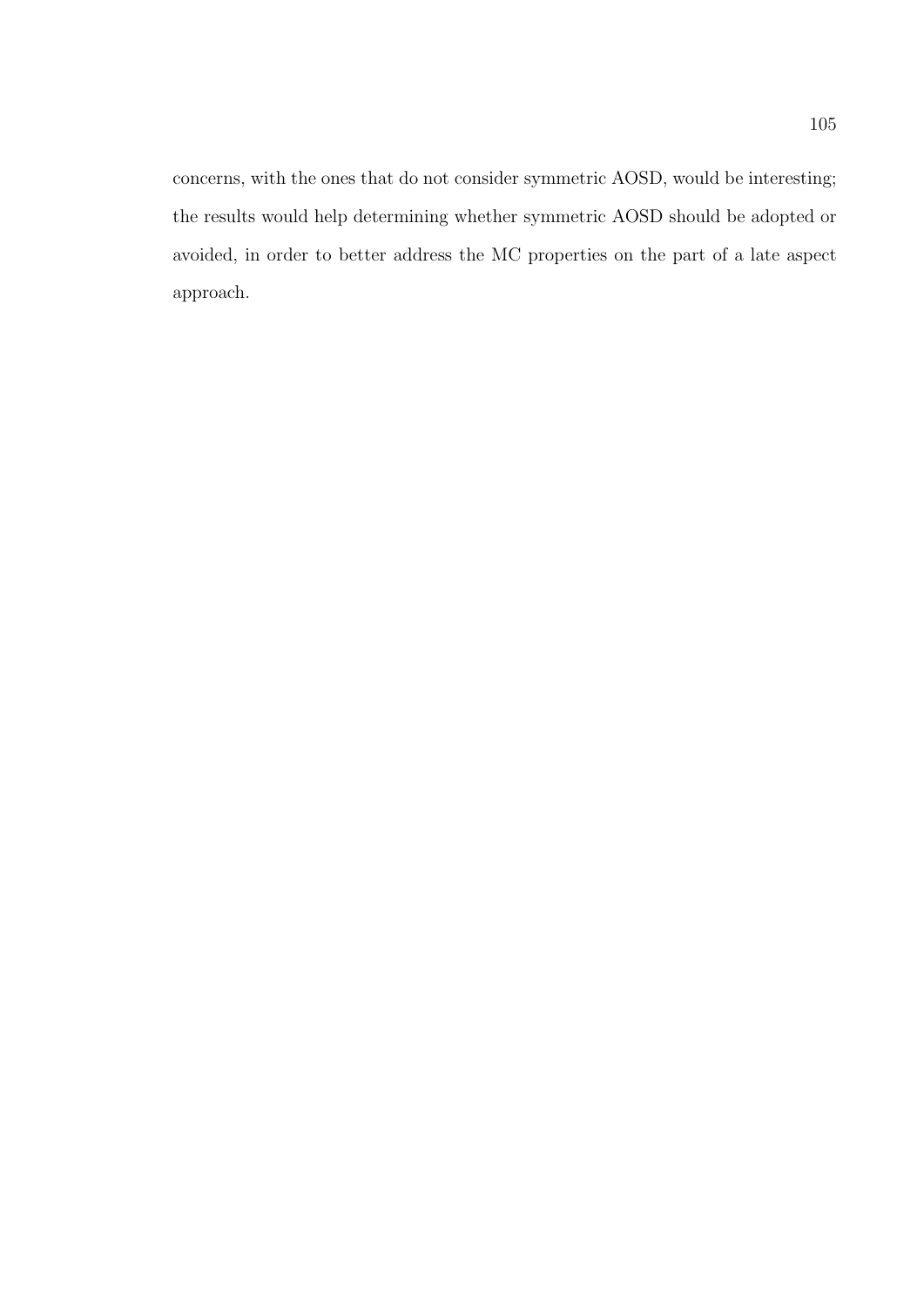# Chapter 7

## Related Work

Different AOSD approaches have been promoted based on either of early or late aspect approaches. But no work to date has addressed the question of whether either approach can provide better support for software evolution. In this chapter, we discuss the related work, categorizing them into three sections: work on early aspects, work on late aspects, and empirical evaluations of different AOSD approaches.

#### 7.1 Early Aspect Approaches

AOSD work on the early aspect approach has focused on means to explicitly separate out crosscutting concerns from the base system, early in the requirements engineering phase. The process to identify and separate out crosscutting concerns from the system requirements is commonly termed as, "aspect-oriented requirements engineering". The different early aspect approaches and work groups can broadly be categorized as: component-based AORE, goal-oriented AOSD, viewpoint-based aspects, use cases and scenario-driven AOSD, architecture-oriented aspects, and aspectual formal specifications, etc. We discuss each of the categories in the remainder of the section.

Work by Grundy [37, 38] on AORE for component-based systems, is one of the initial work that motivated early aspects. The technique is based on separation of crosscutting concerns, especially the non-functional requirements from the system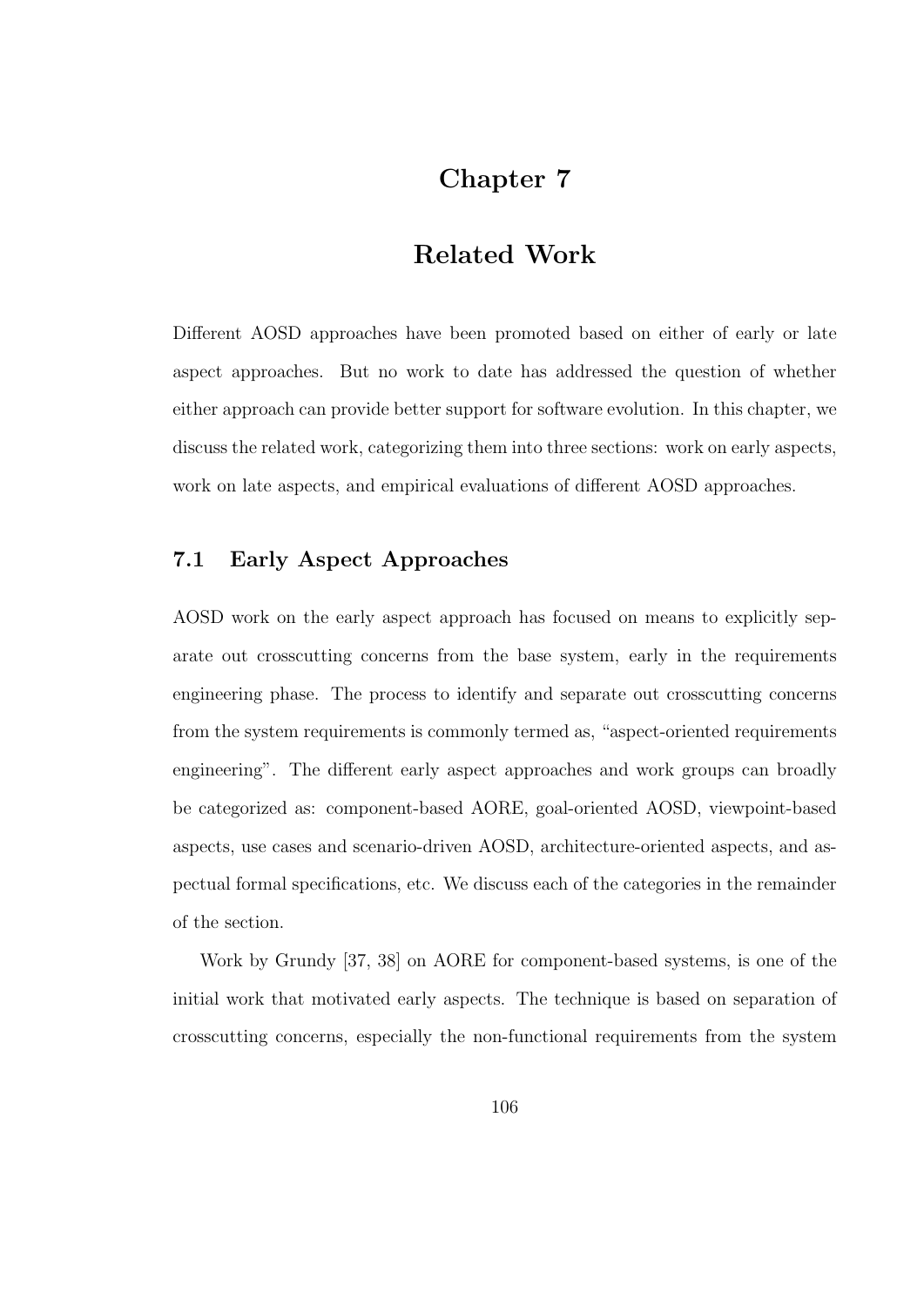components. The process analyzes requirements to identify candidate components, and each component is then analyzed to identify the aspects. Aspects for components and component groups are refined and aggregated, and the derived components and aspects are verified against the systems requirements. The approach, however limits itself to the requirements engineering phase only, not providing any direction for design and integration of the components or the aspects.

The viewpoint-based AOSD approach [72, 6] has been promoted via Arcade [70], which extends the traditional viewpoint based approach of the PREview model [79]. Arcade provides separation of aspectual and non-aspectual requirements as well their composition. It uses XML to represent the artifacts of concerns, views, and requirements that are provided as inputs to the PROBE framework [47, 48]. PROBE establishes mapping of aspectual requirements throughout the next stages of the lifecycle, providing traceability of requirements from the requirements documents to the design and implementation. Later work [75] on the approach has focused on improvement of the requirements engineering process for better identification and separation of the aspectual requirements from the non-aspectual ones. The viewpoint-based approach provides a platform for separation of the crosscutting concerns from the requirements. It aims at providing traceability, as well as composability of the aspects and the non aspects. But the approach does not address issues regarding evolution. It is unclear whether one would need to start from scratch or proceed differently, to incorporate new requirements or to modify the existing ones, either of which may alter the structures of the aspects and the non-aspects.

There has been initial work [99] on goal-oriented requirements analysis considering the early aspects. The approach uses a number of processes to identify and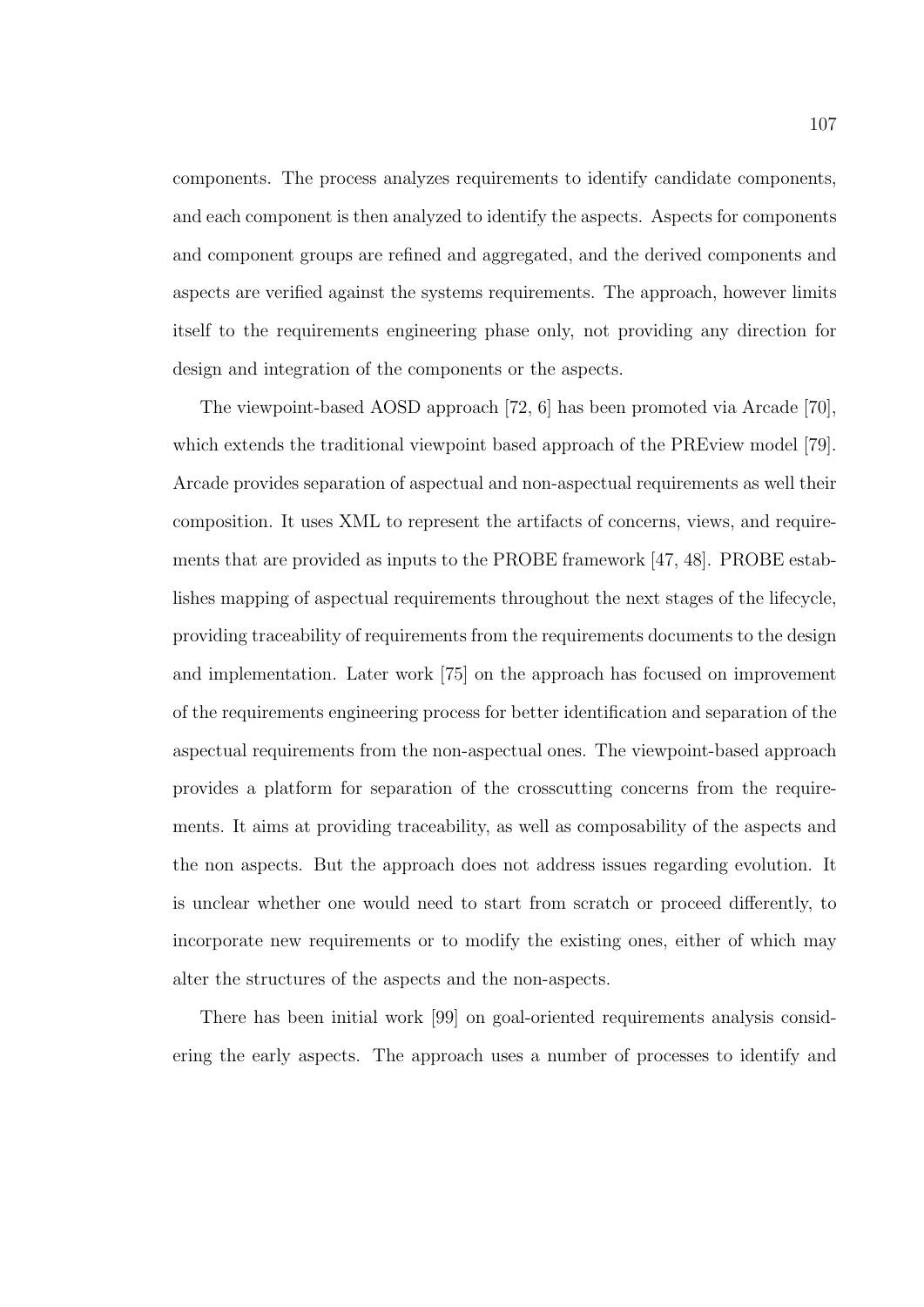separate out aspects from the functional and non-functional (soft) system goals. The decompose process decomposes the initial set of system goals and softgoals into subgoals, sub-softgoals, and their operationalizations, the correlate process relates the initial goals with the decompositions, the resolve conflicts process reconciles conflicts among goals/subgoals, and finally the *aspect finder* process identifies and separates out the aspects from the goals. The work is still in its initial stage, focussing on the requirements engineering phase only to identify the early aspects; the issues regarding the next stages of development are yet to be addressed.

Moreira et al. [60] propose use case driven requirements engineering approach to provide explicit separation of the quality attributes, as aspects. Functional requirements are represented using use cases, and the quality attributes are identified and described using special templates. A set of models represent integration of the crosscutting quality attributes with the functional requirements. Their later work [5] extends this approach to provide a more comprehensive identification and separation of aspects from the base requirements. The proposed model uses the common Use Case approach [45] to identify the system functionalities. These use cases are then refined to externalize the crosscutting functionalities with include and extend use cases. Non-functional requirements are identified and represented as templates. An extension of the use case model provides integration of the templates with the functional use cases. In the process, the model identifies candidate aspect use cases and determines the set of aspects from them. Similar work on early aspects have been promoted by Whittle and Araujo [96, 7] via scenario-based aspect modelling. The approach relies on use cases to capture both the functional and the non-functional requirements, and the crosscutting scenarios are identified from them. It uses a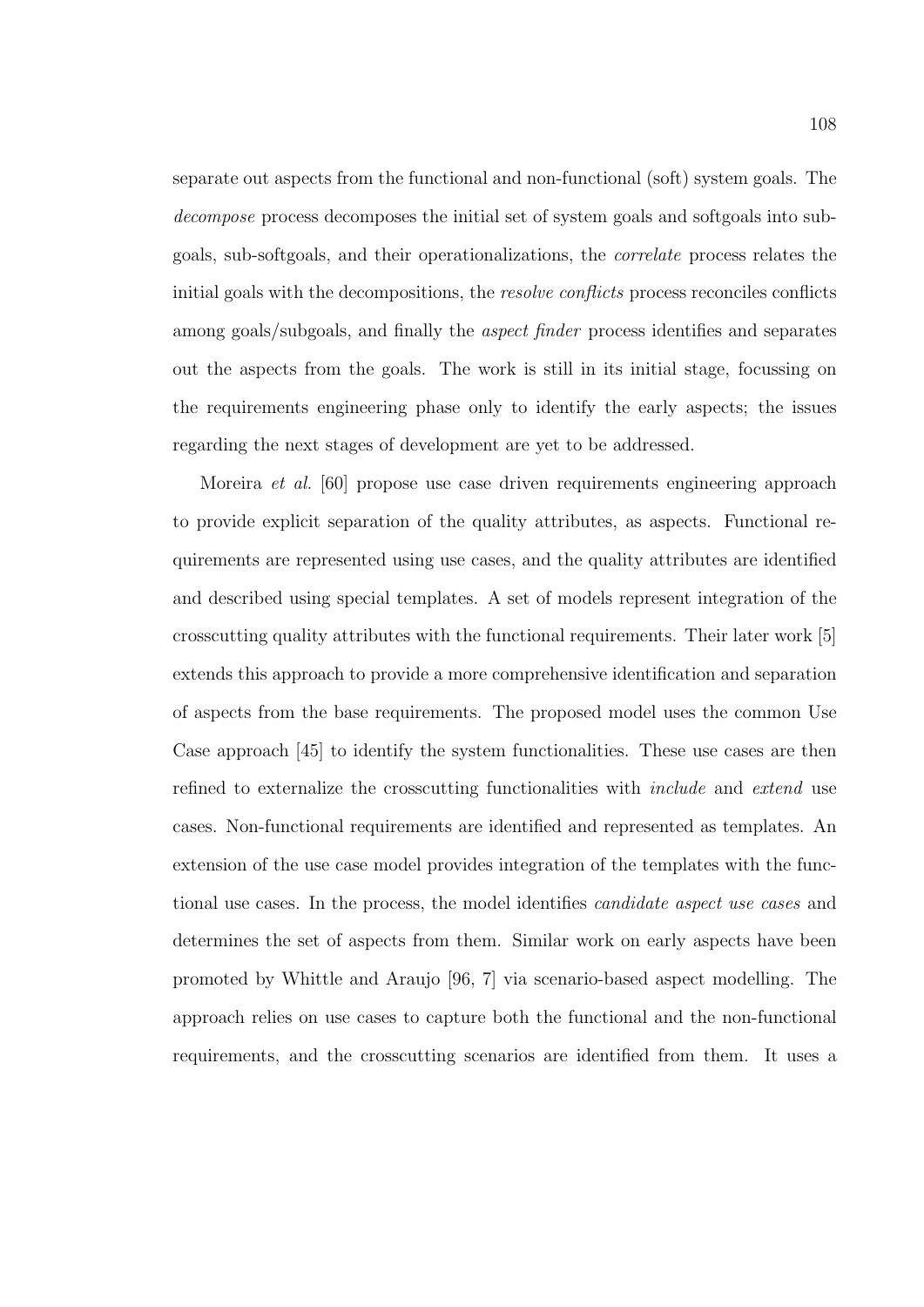state machine synthesis algorithm [97] to convert the non aspectual and the aspectual scenarios into respective finite state machines. A binding specification provides composition of the state machines. The approaches aim at providing comprehensive means to identify crosscutting requirements early in the lifecycle. Comprehensive modularization of aspects should be able to better address software evolution.

There has been some work on architectural aspects [58, 98] that focus on separate modelling of crosscutting architectural views from the non-crosscutting ones. A study by Xu et al. [98] extends C2 architecture [86] to demonstrate how the crosscutting concerns can be identified early in the lifecycle, and be modelled at the architecture level, separate from the base functionality of the system. The work in this field is still not matured and has so far considered only a number of non-functional requirements as probable aspects. Moreover, the work has not addressed whether (or how) such explicitly defined architectures can help independent development, provide reuse of components, or support unanticipated changes.

Mousavi et al. [61] have proposed an aspect-oriented formal specification framework for distributed real-time systems. The framework extends Gamma [9], a formalism based on multi-set rewriting on a shared data-space, intended to provide support for parallel/distributed architectures. The work focuses on separating out concerns of computation, coordination, distribution, timing, fault-tolerance, and persistence; the concerns are specified formally with a view to facilitating formal verification for specification-driven design and development. The work also provides a weaving mechanism to provide composition of functional and crosscutting concerns into a single semantic framework.

Some AOSD work has attempted to evaluate different AORE approaches. Chitchyan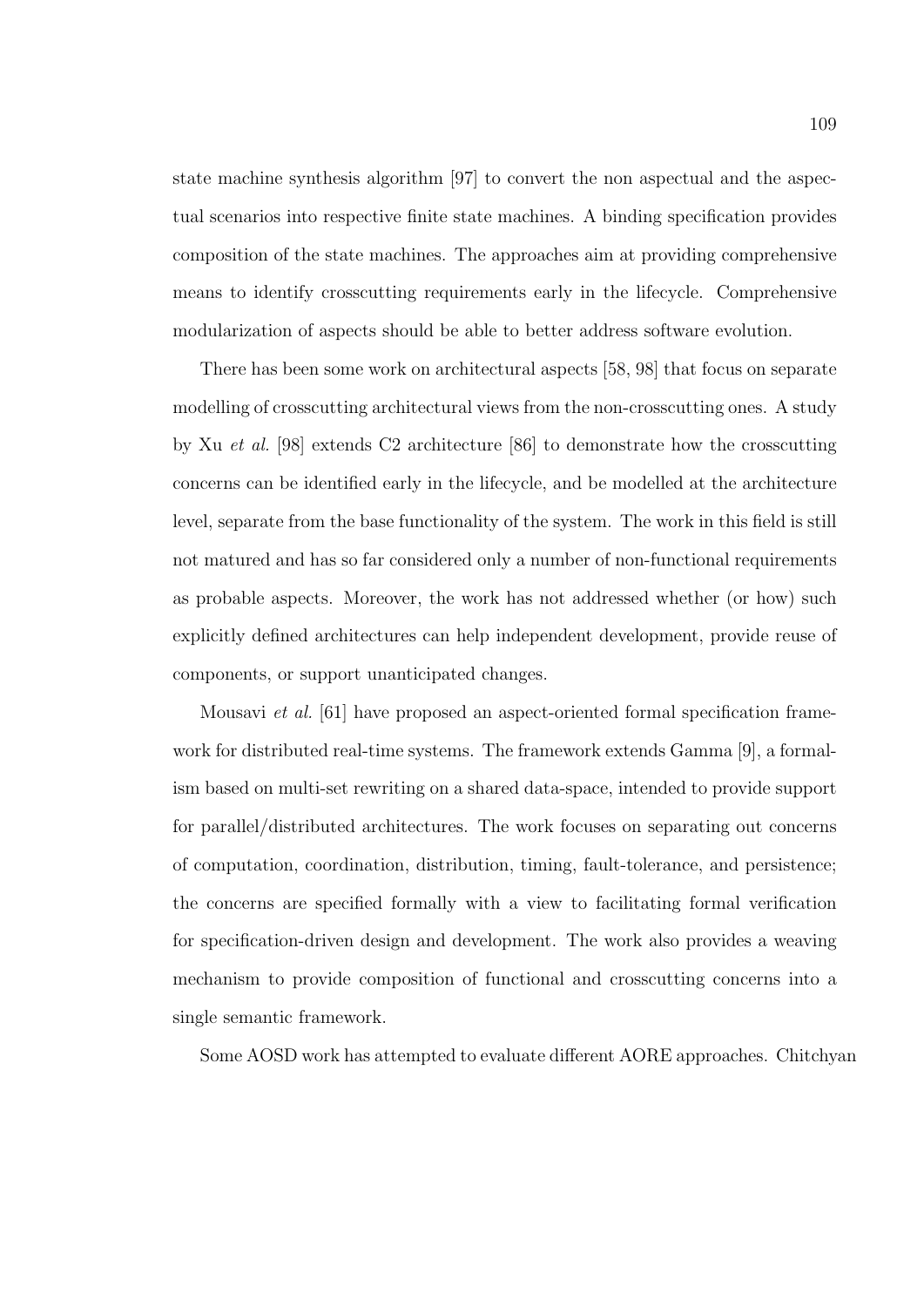et al. [20] provides a comparative analysis between traditional requirements engineering approaches and different AORE ones. The analysis mostly focuses on identification and separation of aspects from functional and non-functional requirements on part of the approaches, and comparison on how each approach fares with regard to the traceability of the requirements. The study also argues for or against the approaches regarding their respective scalability and evolvability. Bakker et al. [8] also provides a comparison among different AORE approaches evaluating properties like identification of aspects at the domain and the requirements analysis phases, modelling of system concerns, traceability, and tool support. The results of such evaluation attempts are argumentative since there has not been any empirical assessment or practical application in the evaluation process. Moreover, the analysis mainly focussing on how well an approach can identify the crosscutting concerns, issues regarding evolution of the system in the long run, has not been addressed.

## 7.2 Late Aspect Approaches

The late aspect approach has been motivated mostly through the work on symmetric AOSD. The symmetric approach is based on different decomposition techniques that aim at breaking the tyranny of the dominant decomposition (of OO) [34]. It is expected that symmetric design models would result in crosscutting differences; addressing of crosscutting concerns late in the lifecyle (via late aspects), is expected to provide better support for software evolution. The late aspect approach has also been promoted by different work that do not consider the symmetric AOSD, but address the crosscutting concerns late in the lifecycle. In this section, we first dis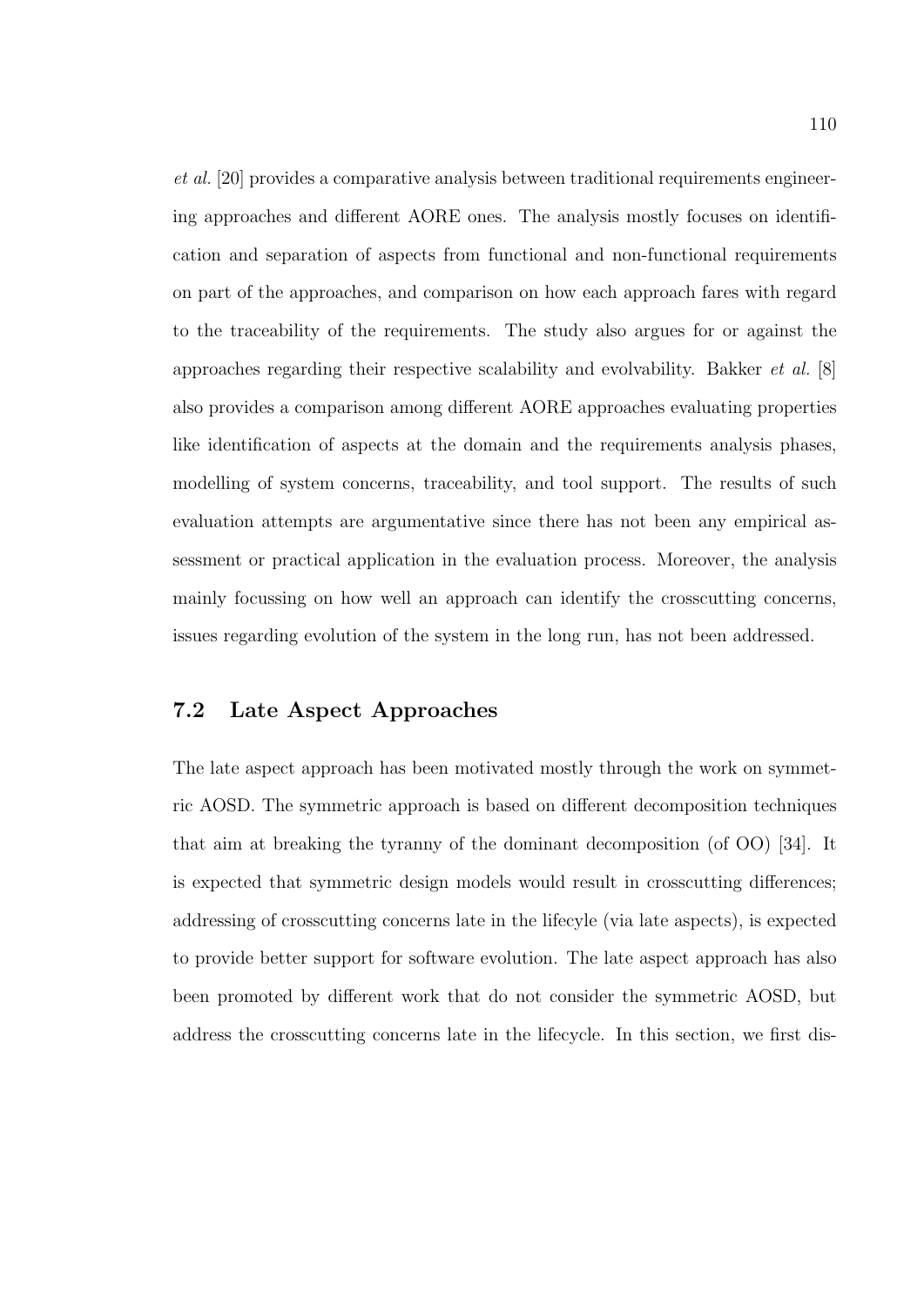cuss different symmetric AOSD techniques that motivate the late aspect approach. Then we discuss other AOSD techniques that address crosscutting concerns late in the lifecycle, without considering the symmetric modelling of concerns.

Work by Shilling and Sweeney [76] on "views" can be considered as one of the initial work on symmetric modelling. The approach considers decomposition of a system based on conceptual slices or *views* of the user or the developer. A single object can participate in multiple view classes, which are defined as sets of ordered pairs of the form (object class, interface). Different views would typically overlap; the object class specifies how view instances interact by its rules for sharing and accessing instance variables. Composition of the objects is done by joining of each object instance to the view instance. The work however, does not elaborate on, or specify interactions among different views; how the crosscutting overlaps among individual views should be addressed during their composition, has not been specified either.

Contemporary work on Contracts [43, 44] has promoted the symmetric approach through interaction-oriented decomposition of the system. A system is considered to be decomposed into "contracts", where a contract defines a set of communicating participants and their contractual obligations. A contract also defines preconditions on participants required to establish the contract, and the invariant to be maintained by the participants. The specification of how a particular class implementation meets a participating object's obligation is declared via a conformance declaration. With the operations of refinement and inclusion, contracts provide means to create and reuse large grain abstractions based on behaviour. Refinement allows specialization of contractual obligations and invariant of constraints through extension of the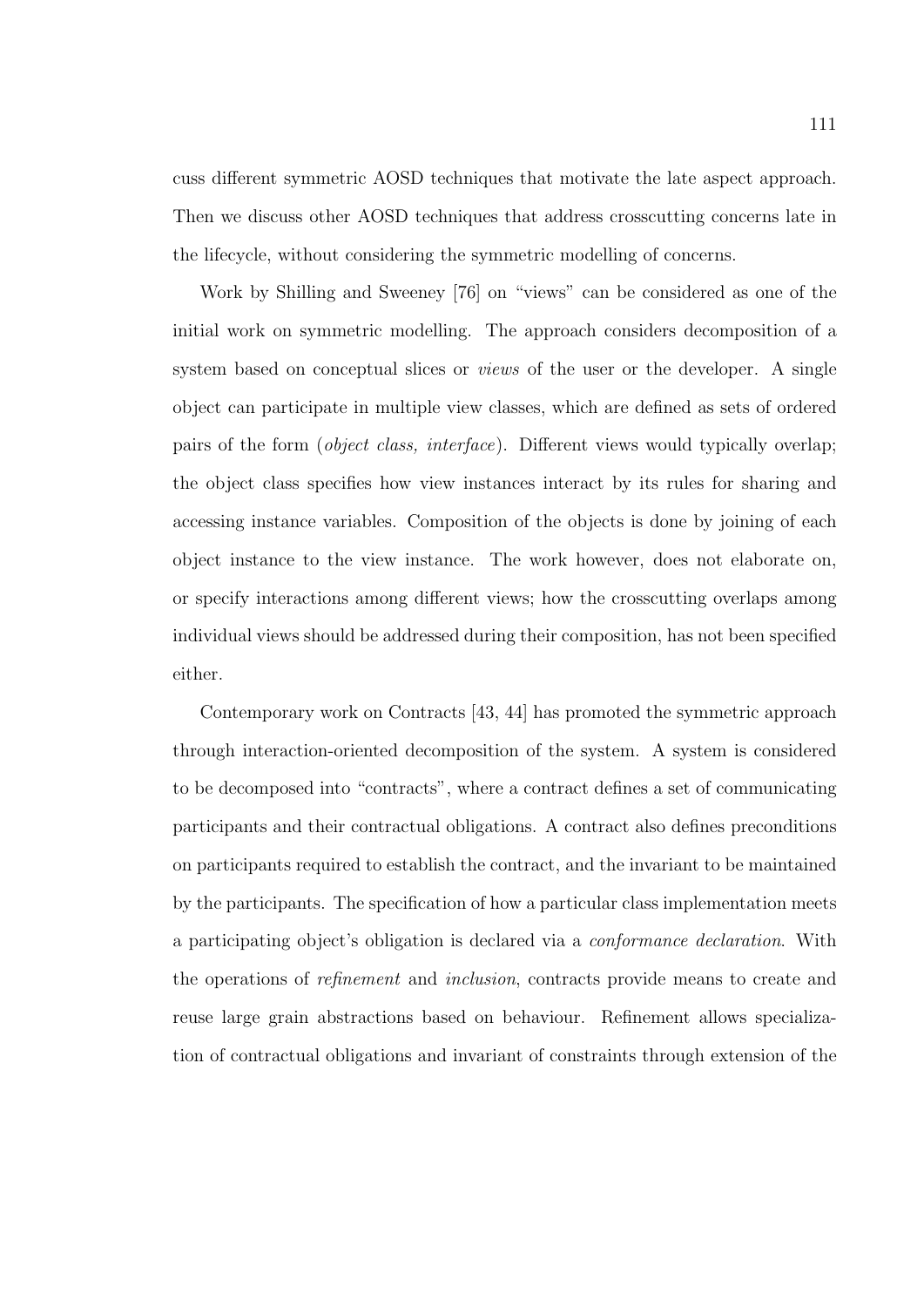basic contracts, and inclusion allows contracts to be composed from simpler subcontracts. Behavioural compositions of objects that participate collaboratively, are done through instantiation of the contracts.

Feature engineering [90, 89] also provides a symmetric decomposition of the system. The approach considers "features" as first-class constructs, where a feature is defined as [90]: "a clustering of individual requirements that describes a cohesive, identifiable unit of functionality". The approach is based on the perspective of identification and abstraction of features throughout the lifecycle, from requirements engineering to maintenance. Such modularization is presumed to provide better understanding and handling of architectural design, traceability, testing, reverse engineering, and configuration management. But the issues regarding interactions among features, and the composability or the resolution of non-composable features have not been addressed comprehensively in the work.

OORam [73], proposed by Reenskaug et al., introduces role modelling through decomposition of a system into a number of distinct models. The models represent separate tasks or activities, supported by the different roles objects play in separate models. Integration of different roles into a complete system is performed via synthesis of the base models into a derived model. To ensure dynamic correctness of the derived model, safe synthesis through activity superposition and activity aggregation have been proposed. Superposition ensures that a base model activity is retained unchanged in the derived model, and aggregation allows changes to a base model activity to include interactions with other base model activities in the derived model. Catalysis [32] provides a UML based approach to role modelling. A system is considered to be composed of vertical and horizontal slices, where vertical slices represent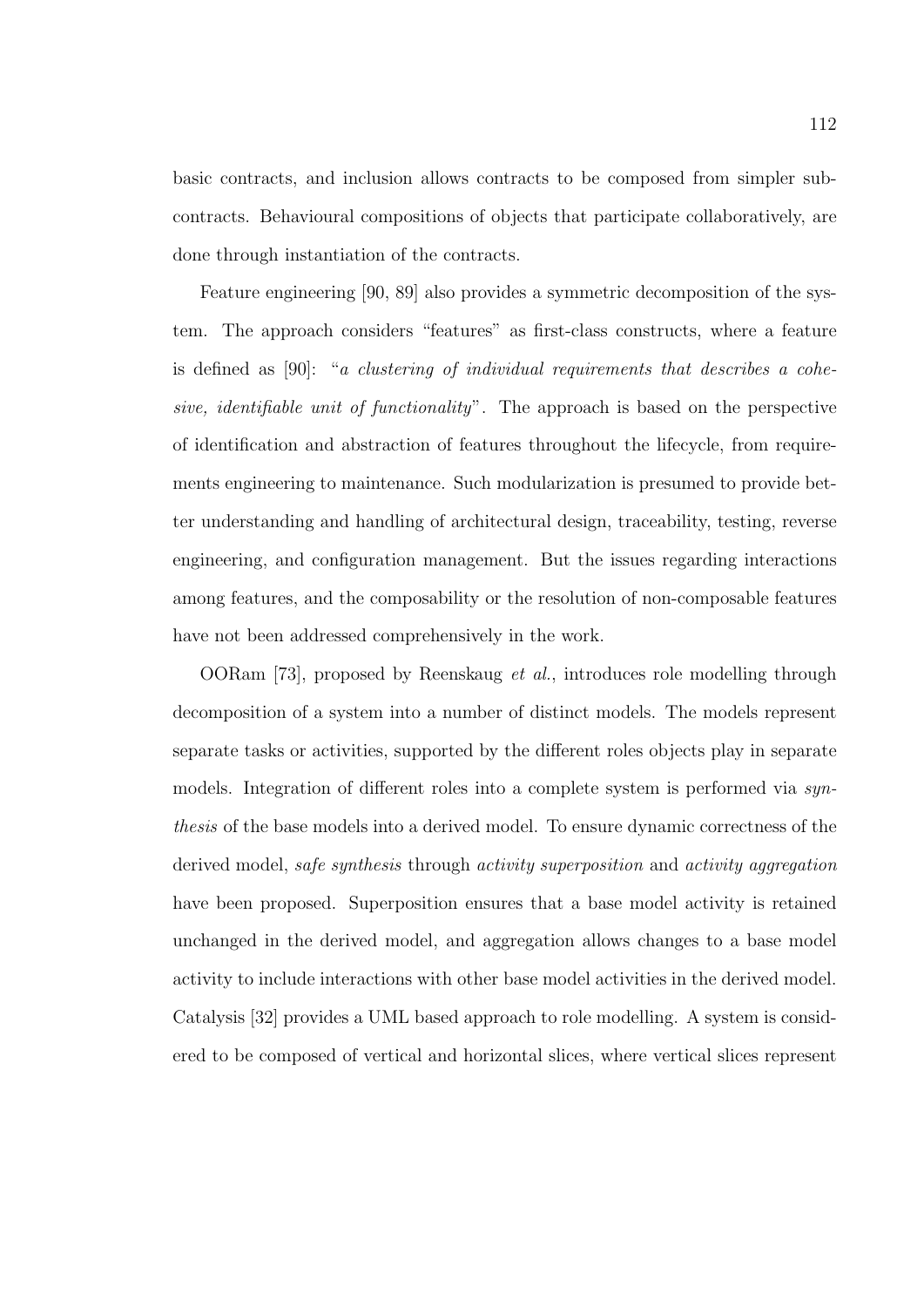the views of different categories of users, and horizontal slices represent communication protocols and technical infrastructures. A system is thus decomposed along vertical and horizontal slices into separate role models. Integration of the role models are based on a UML import relationship, named join. The joining of package specifications is based on matching by the same name, or joining through explicit invariants. Individual role models are expected to result in crosscutting differences in practical applications. The differences would need to be addressed during integration. However the model does not specify any late aspect mechanism to address crosscutting concerns.

Subject-oriented programming (SOP) [40] represents a concept of decomposing a system into modules, that can be developed separate from one another, to be composed later into a complete system. The system can be decomposed from any perspective into separate implementation modules, called subjects. A subject defines some of the state and behaviour of objects in many classes; different subjects separately define and operate upon shared objects without needing to know the details associated with those objects by other subjects. A *subject compositor* tool is supposed to combine different subjects through some integration rules, to result in a fully functioning system. A symmetric composition of individual subjects is expected to suffice for a successful integration into a complete system. Whether difficulties arise in practice, or would a symmetric composition suffice in practice, has not been evaluated. SOP has been extended through various AOSD approaches like multi-dimensional separation of concerns [85], Theme [25], concern modelling of Cosmos [82], and tools like Hyper/J [84] and concern manipulation environment (CME) [41] tool suite of Concern Explorer for Eclipse, Concern Modeller, Hyper/J2,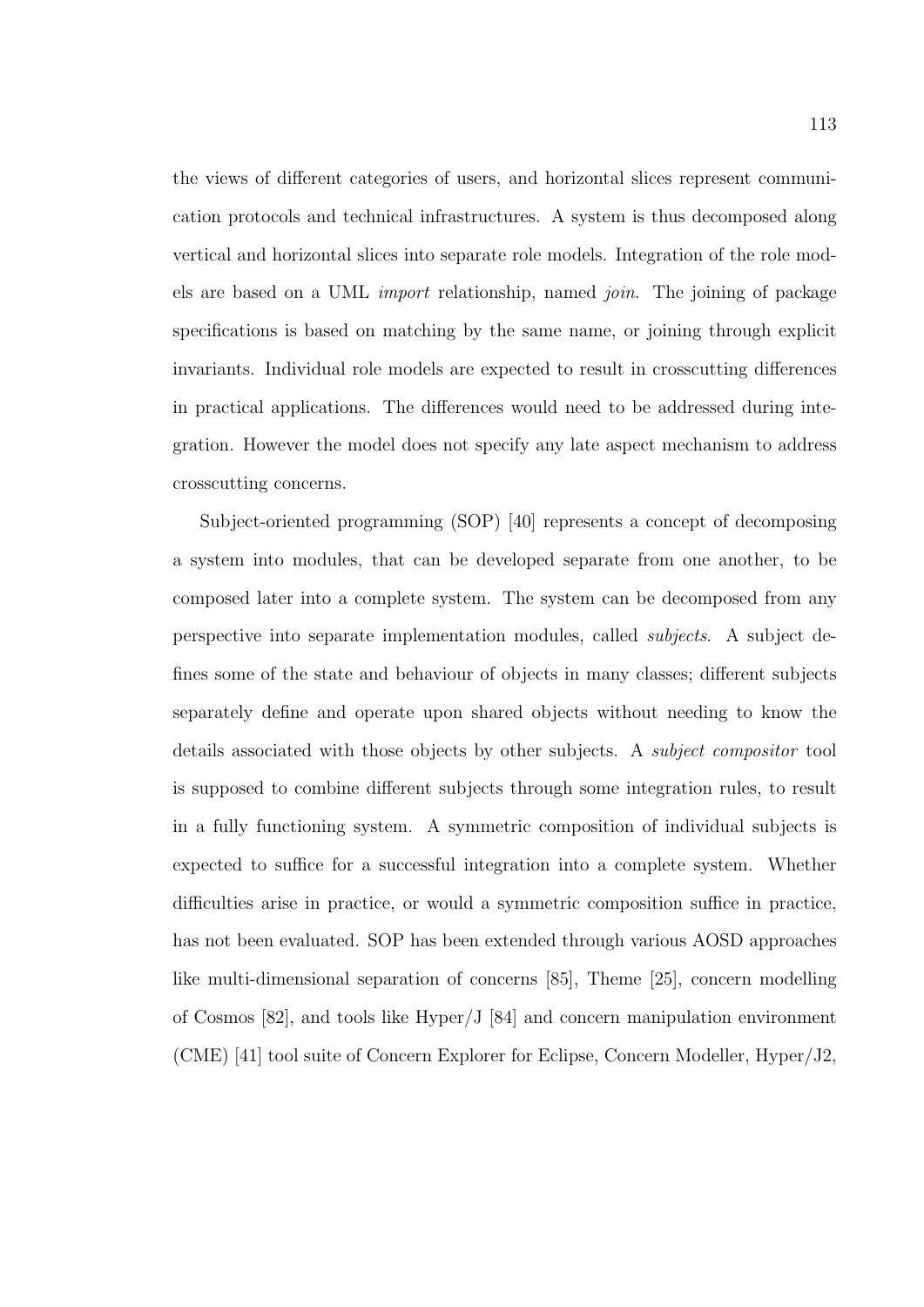HyperProbe etc.

The approach of multi-dimensional separation of concerns [85] extends SOP, through proposing a decomposition process based on separate dimensional concerns that are non-orthogonal to one another. Each concern is encapsulated into a separate hyperslice that contains modules with only those entities that pertain to the encapsulated concern. Separate hyperslices are composed, according to a set of rules into a hypermodule, which can be considered as a single hyperslice. A final hypermodule, through integration of all different hyperslices, can thus represent the complete system. The composition technique identifies matching units in different hyperslices, reconciles differences, and integrates all the units to produce a unified whole. However, the approach does not prescribe any specific decomposition technique to derive the hyperslices, and neither does it specify any formalism to define the composition technique.

Concern-space modelling schema, Cosmos [83] complements the concept of SOP, to provide advanced separation of concerns across the lifecycle work-products. Cosmos represents concern spaces in terms of concerns, relationships, and predicates. Concerns are categorized as logical, representing conceptual considerations; and physical, representing the actual elements of software systems. A study by Sutton and Rouvellou [82] shows application of the Cosmos model in conjunction with Hyper/J [84] to provide a uniform separation of concerns across the software lifecycle. The model can be treated as complementary to a symmetric modelling approach like multi-dimensional separation of concerns, to provide explicit mapping and correlation of concerns across different stages of the lifecycle; however, development and integration of concerns have not been prescribed explicitly.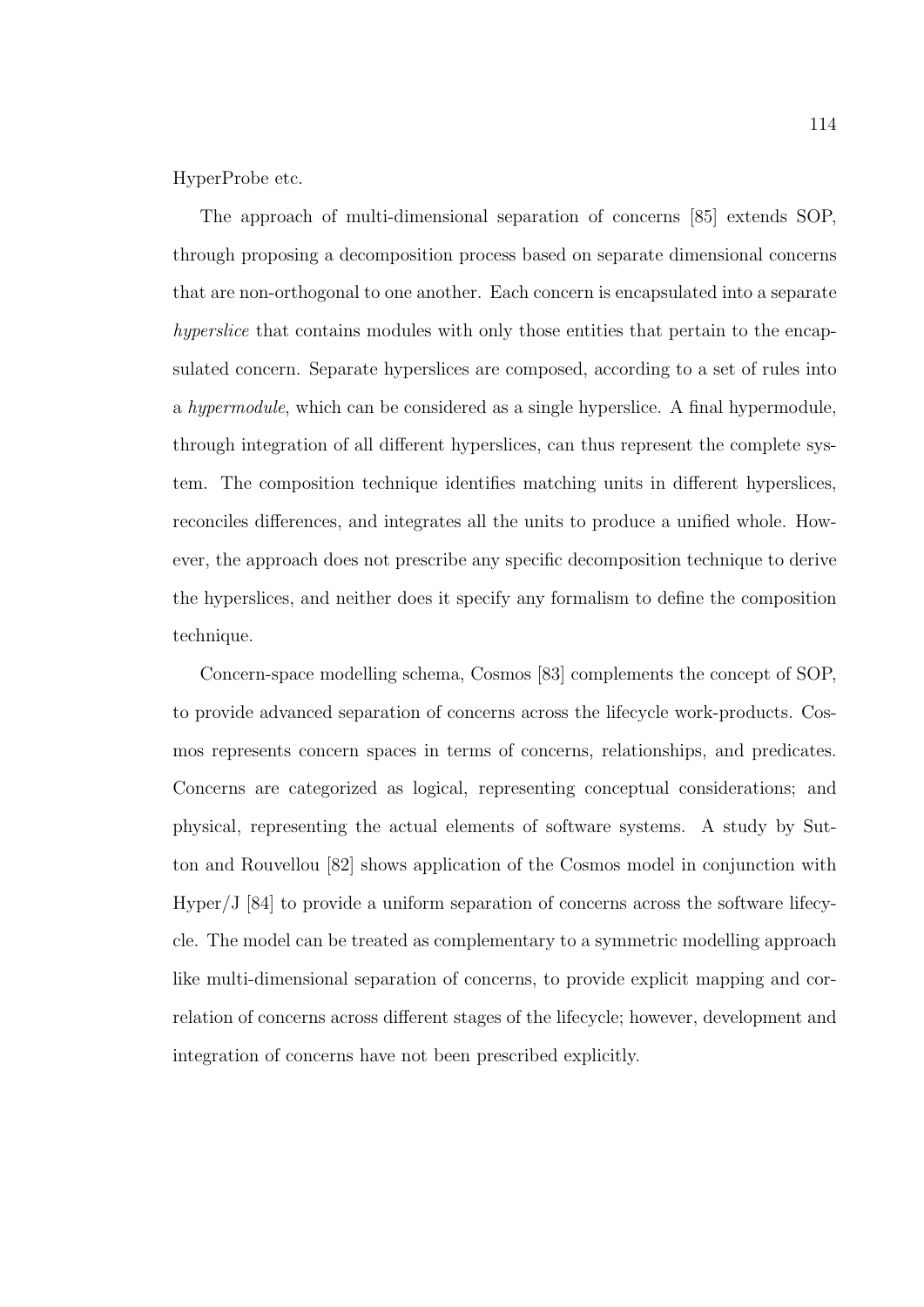The different AOSD work based on the symmetric approach, have promoted different means for decomposing a system that can provide better "separation of concerns" compared to OO technique. It is expected that the separate design model encapsulating individual concerns, would differ among their respective perspectives on the system. These differences are ideally crosscutting concerns that need to be reconciled to integrate the individual design models into a complete system. Most of the symmetric AOSD models have partially or incompletely addressed the explicit mechanism to address crosscutting concerns late in the lifecycle (during integration).

Some AOSD work, not following the symmetric modelling of concerns, have also promoted the late aspect approach. Work on implicit context by Walker and Murphy [93, 92], proposes an alternative means to support separation of concerns, not following the typical symmetric AOSD. The approach considers a decomposition of the system into components; each component can possess a localized, inconsistent view of its context of operation, avoiding any extraneous knowledge (of the outside world). Differences of the local and global perspectives are resolved by addressing the crosscutting differences during integration (through "contextual dispatch") of the components into a complete system.

Work by Rajan and Sullivan [68, 69] addresses separation of integration concerns as aspects. Component interactions during integration are reconciled by aspects that act as mediators. The proposed tool Eos, also provides a rich join point model to address the complex interactions during integration. Work by Kande and Strohmeier [46] proposes an extension to UML, to model software architecture with a connector that encapsulates complex component interactions. Each component considers the different architectural perspectives on the connector; this aims at pro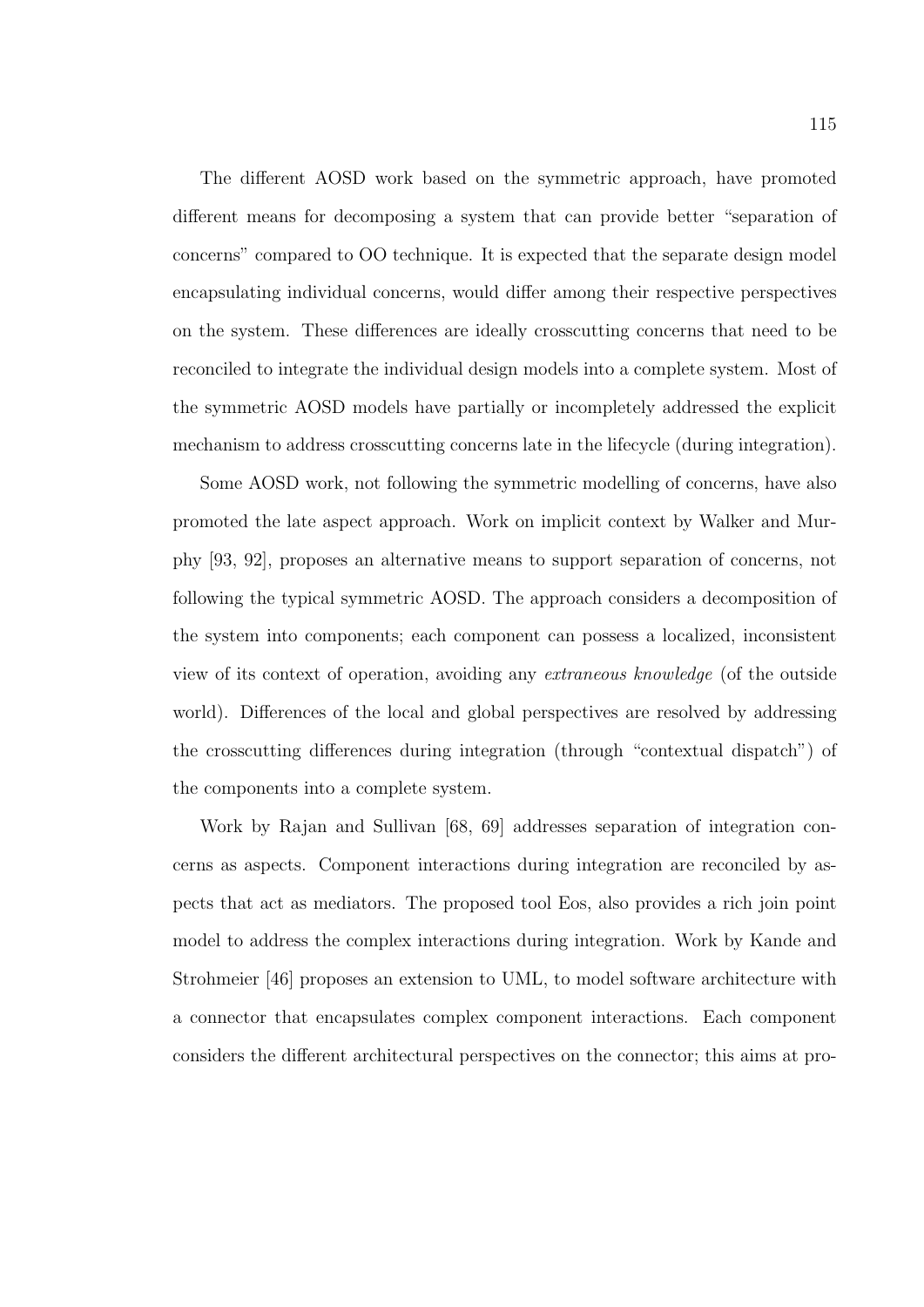viding improved separation of concerns. The crosscutting interactions among different system components are reconciled by the connector (during integration); each component has to adhere to the architecture of the connector. Implication of such architectural dependency on software evolution, is yet to be addressed.

#### 7.3 Empirical Evaluations of AOSD

There has been some work to evaluate a number of AOSD models and tools. This section discusses some of the notable ones.

Walker and colleagues [94] performed two semi-controlled experiments that considered whether the effects of explicit separation of crosscutting concerns were beneficial or harmful in working on two common programming tasks: debugging and change. The results of the experiments were mixed. One demonstrated that adoption of separation of aspects helped the participants completing debugging tasks faster, compared to the participants using traditional OO technique; the other one demonstrated that the participants adopting separation of the crosscutting concerns, required relatively more time in incorporating changes. Baniassad and colleagues [12] performed similar studies later in an industrial context evaluating complexity of identifying and changing tasks involving crosscutting concerns. The results show that non-separated crosscutting concerns represent an impediment to software evolution tasks in practice. Murphy and colleagues [62] provide some initial evaluation of the abilities of AspectJ and Hyper/J tools to refactor crosscutting concerns in existing systems; the symmetric modelling of the crosscutting concerns in Hyper/J was found to be more beneficial under some circumstances. Unfortunately, the Hyper/J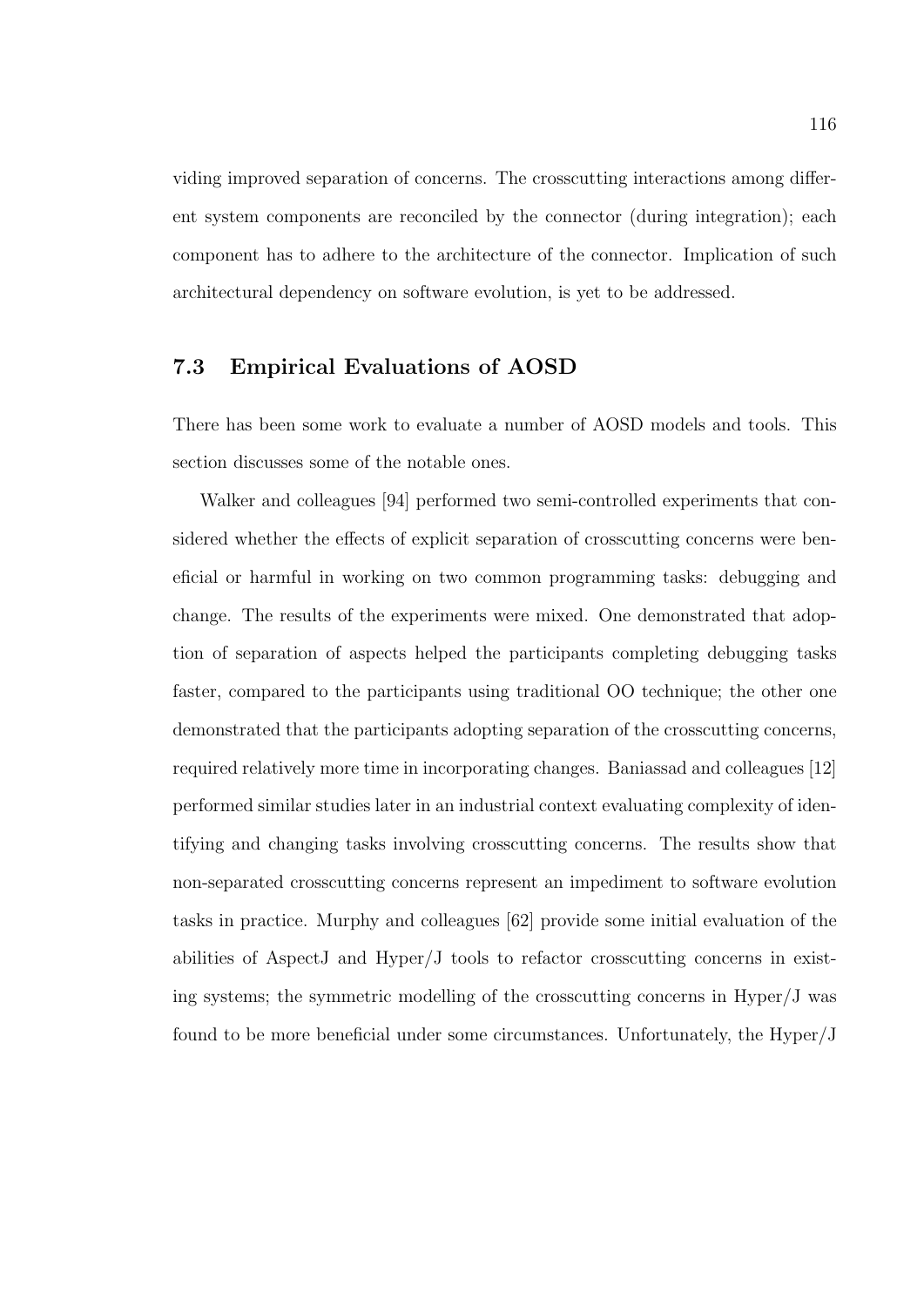tool remained a partially realized, proof-of-concept implementation unsuitable for industrial use. Thang and Katayama also considered Hyper/J to be beneficial for implementing collaboration-based designs relative to Java and C++-templates [87].

Various case studies have been conducted in the aspect-oriented implementation of systems (e.g., Kersten and Murphy [49]). Hannemann and Kiczales [39] demonstrate how the implementations of certain design patterns can be separated via AspectJ. Kienzle and Guerraoui [52] argue that separation of crosscutting concerns can be harmful under some situations, reinforcing earlier findings. Coady and Kiczales [29] have investigated AspectJ-style separation of some crosscutting concerns in an operating system, and analyzed the effects of this separation on the re-visited evolution history of that system. The study considered evolution of specific concerns only, not considering complete successive versions of the system; the results indicate improvement of modularity, and extensibility for the separated out aspects. Siadat and Walker [77] investigated the effects of separation of optimization features for a network simulator, as explicit crosscutting concerns. The study shows that explicit separation of the crosscutting features provides modularization without degrading performance. The study also indicates concerns regarding comprehensibility of the system as the aspects required fine-grained details of the base. Tsang and colleagues [88] evaluated usefulness of separation of concerns based on C&K metric suite [19], by applying aspect-oriented programming with AspectJ in development of real-time systems. The key metrics that were used to compare between aspect-oriented and object-oriented versions were: depth of inheritance tree, weighted methods per class, coupling between objects, and lack of cohesion among methods. Their results suggest that separation of concerns can improve modularity,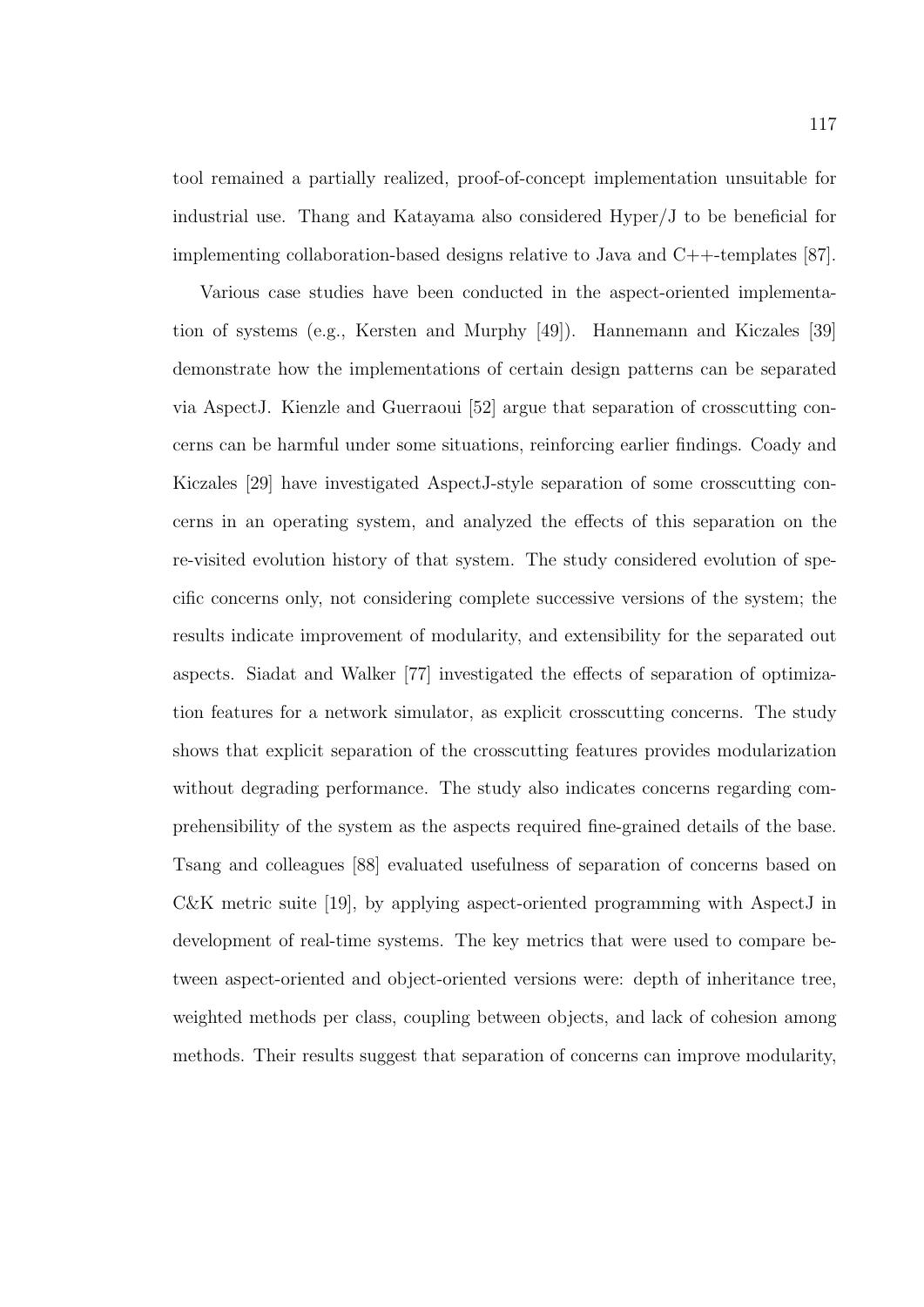and understandability.

## 7.4 Summary

Based on the positive evidences in applying asymmetric AOSD, early aspect approaches assume that the early separation of crosscutting concerns should be able to better address software development and evolution. Similarly, a number of AOSD techniques have promoted the late aspect concept, expecting that the late treatment of crosscutting concerns can better address software evolution. However, whether either approach can provide a better solution to address software development and evolution in practice, remains unexplored.

Harrison et al. [42] provides a comparative analysis between symmetric and asymmetric approaches, where they argue that asymmetric modelling can be useful for co-evolving crosscutting concerns, while symmetric modelling can provide better support to component reuse and evolution. Arguably, early aspect approaches should further improve the results for asymmetric AOSD, and late aspect approaches should be able to provide better support to symmetric AOSD. Although it has been realized that crosscutting concerns need to be addressed to provide support for software evolution, it is yet to be determined, when in the lifecycle crosscutting concerns should be treated. An evaluation of early and late aspect approaches should be valuable in addressing this question.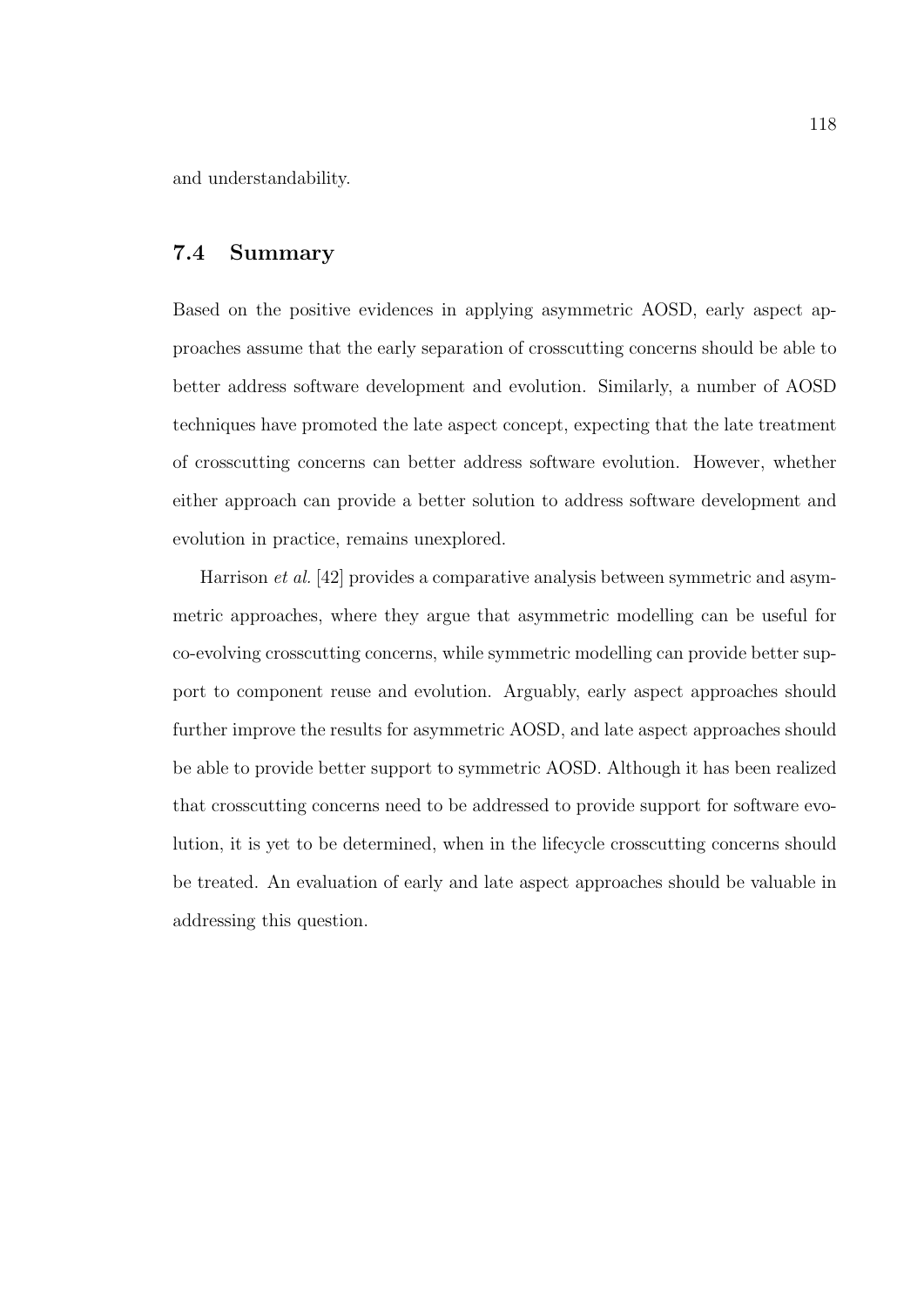# Chapter 8

## Conclusion

Non-modularity of crosscutting concerns has been identified as a key impediment for object-oriented technology to address software evolution. Aspect-oriented technologies, by addressing crosscutting concerns, aim at providing support for the MC properties (traceability, comprehensibility, independent development, and evolvability), important to address evolution. Two key ideals for addressing crosscutting concerns across the software development lifecycle, the early and the late aspect approach, have been promoted through different AOSD work. Early aspect approaches, based on asymmetric AOSD, consider identification and separation of crosscutting concerns from the base early in the lifecycle; modularization of crosscutting concerns throughout the lifecycle is expected to provide support for the MC properties and thereby, address software evolution. Late aspect approaches do not consider separation of crosscutting concerns from the base until the design, rather crosscutting concerns are only addressed during the integration phase; late treatment of crosscutting concerns is expected to be useful in addressing the software properties, important to evolution.

Evolution is considered an essential aspect of software systems, as all systems evolve through their life-times; if achievable in a feasible means, the software properties important to evolution are valuable to software engineering. Different AOSD techniques, introduced based on either of the concepts of early and late aspects, claim to address the important properties to support software evolution. However,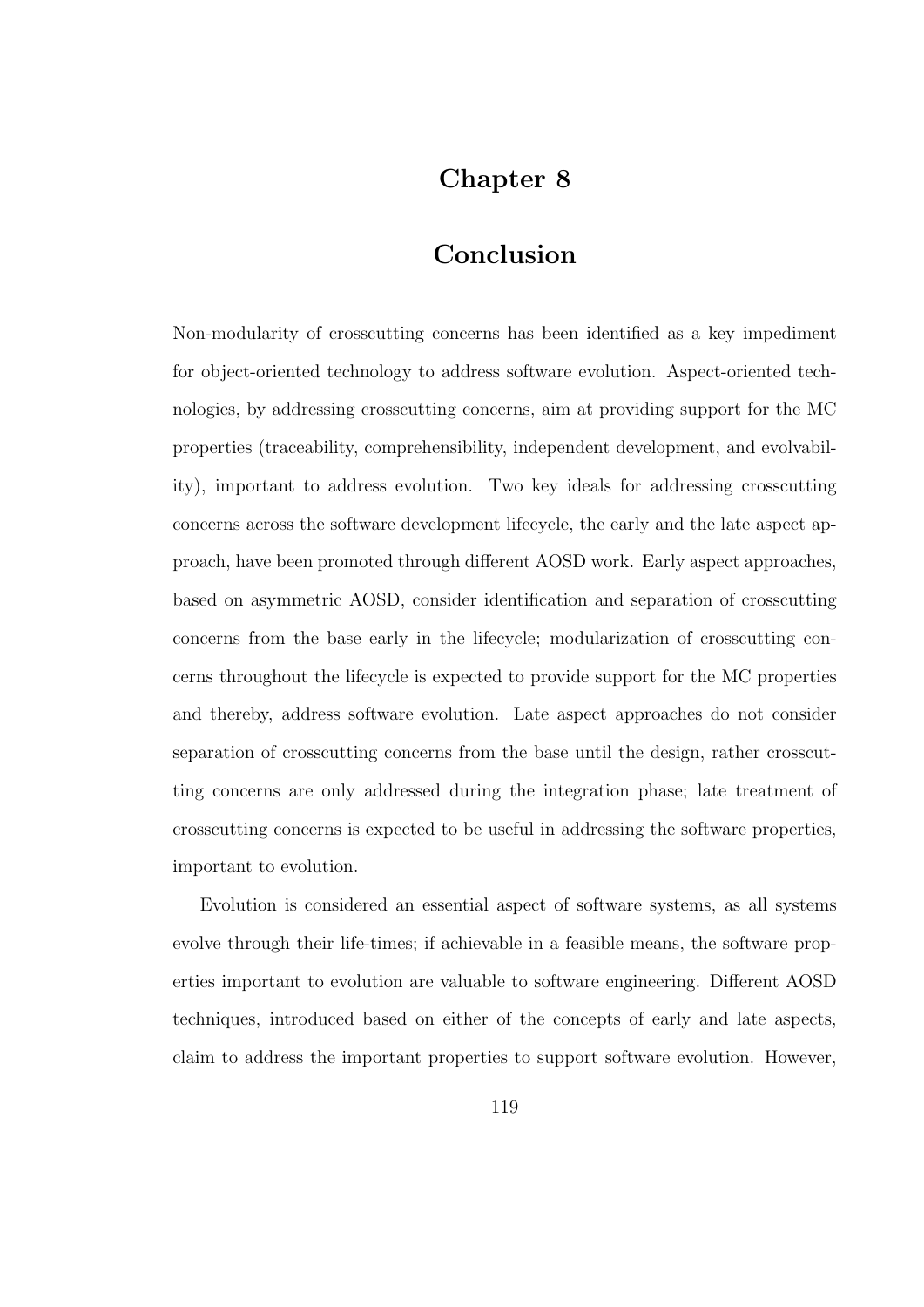with most AOSD research focussing on means to apply the early or the late aspect approach, the key questions of whether either (or both) of the concepts can provide a solution to address the valuable software properties (related to evolution) in practice, would one be better or more feasible over the other, or should one be preferred over the other in certain situations, remain unaddressed. An evaluation of early and late aspect approaches with respect to the MC properties, can address the key issues and hence, can be significant to address the general question of, when in the lifecycle crosscutting concerns should be addressed.

In this thesis, we provide an initial evaluation of early and late aspect approaches by evaluating an AOSD model, Theme, which has been promoted via both the approaches. The early aspect model of Theme can be considered as one of the better early aspect approaches to address software evolution; most early aspect approaches fail to address evolution, focussing only on means to identify crosscutting concerns. The late aspect model of Theme can be considered as a representative late aspect approach for symmetric AOSD. Evaluation of the two models of Theme is presumed to represent an evaluation of the underlying approaches of early and late aspects.

We applied both the Theme models in the development and evolution of a benchmark system. We selected FTP server as the benchmark system, as it proved to be of reasonable size and complexity to investigate the MC properties. We applied both the models on the identical setting and developed a base system. We investigated the MC properties of traceability, comprehensibility, and independent development along the development process. We then applied several evolution steps on the base system to investigate the evolvability property. Each version was developed without consideration of the future changes, in order to investigate how the models fared to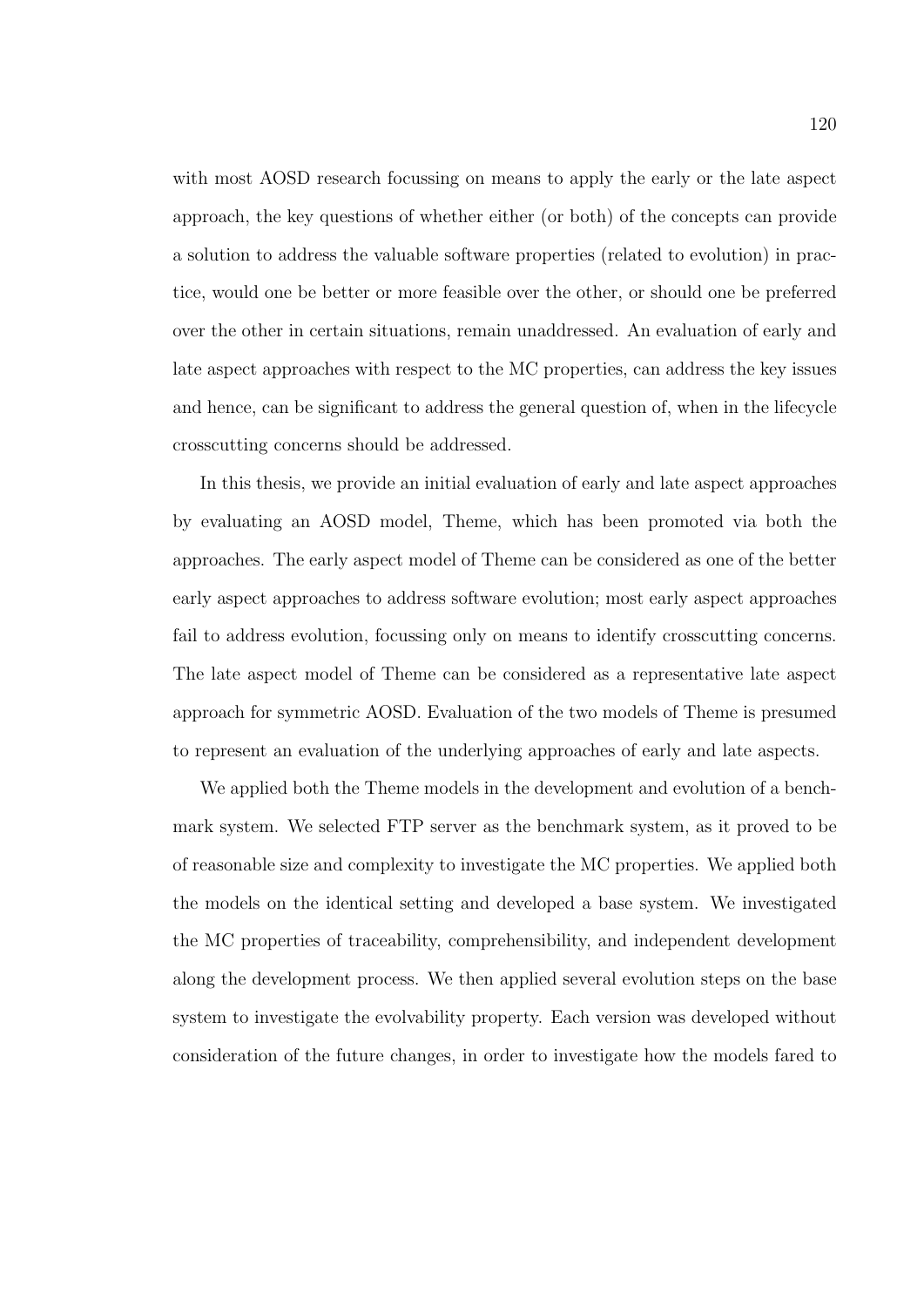support unanticipated evolution.

The results of the study demonstrate that the early aspect model of Theme fails to address independent development and evolvability. The early separation of crosscutting concerns did not suffice for a successful integration of independent design models into a complete system; as a result, independent development of the system cannot be supported by the early aspect model of Theme. With an evolution step introducing new crosscutting concerns, we found that non-invasive evolution with the early aspect model could only be ensured at the cost of breaking the asymmetric separation of the system. Since a key principle of the early aspect approach is to maintain the clean asymmetric separation between the base and crosscutting concerns, evolvability cannot be addressed on the part of the early aspect model. The late aspect model of Theme on the other hand, proved to provide support for both independent development and evolvability, through addressing crosscutting concerns during integration. Late addressing of crosscutting concerns sufficed for successful integration of independent design models; new design models, encapsulating new requirements, could also be incorporated into the existing system in an additive manner.

Both the Theme models proved to support traceability for the system requirements, from the specification document to the design and implementation artifacts. However, if the early aspect model does not consider processing of all the system requirements during an evolution step (in order to preserve asymmetric modelling), traceability of crosscutting requirements may not hold; to ensure traceability for a crosscutting requirement, an asymmetric separation between the base and the crosscutting concerns needs to be maintained throughout the lifecycle. Comprehen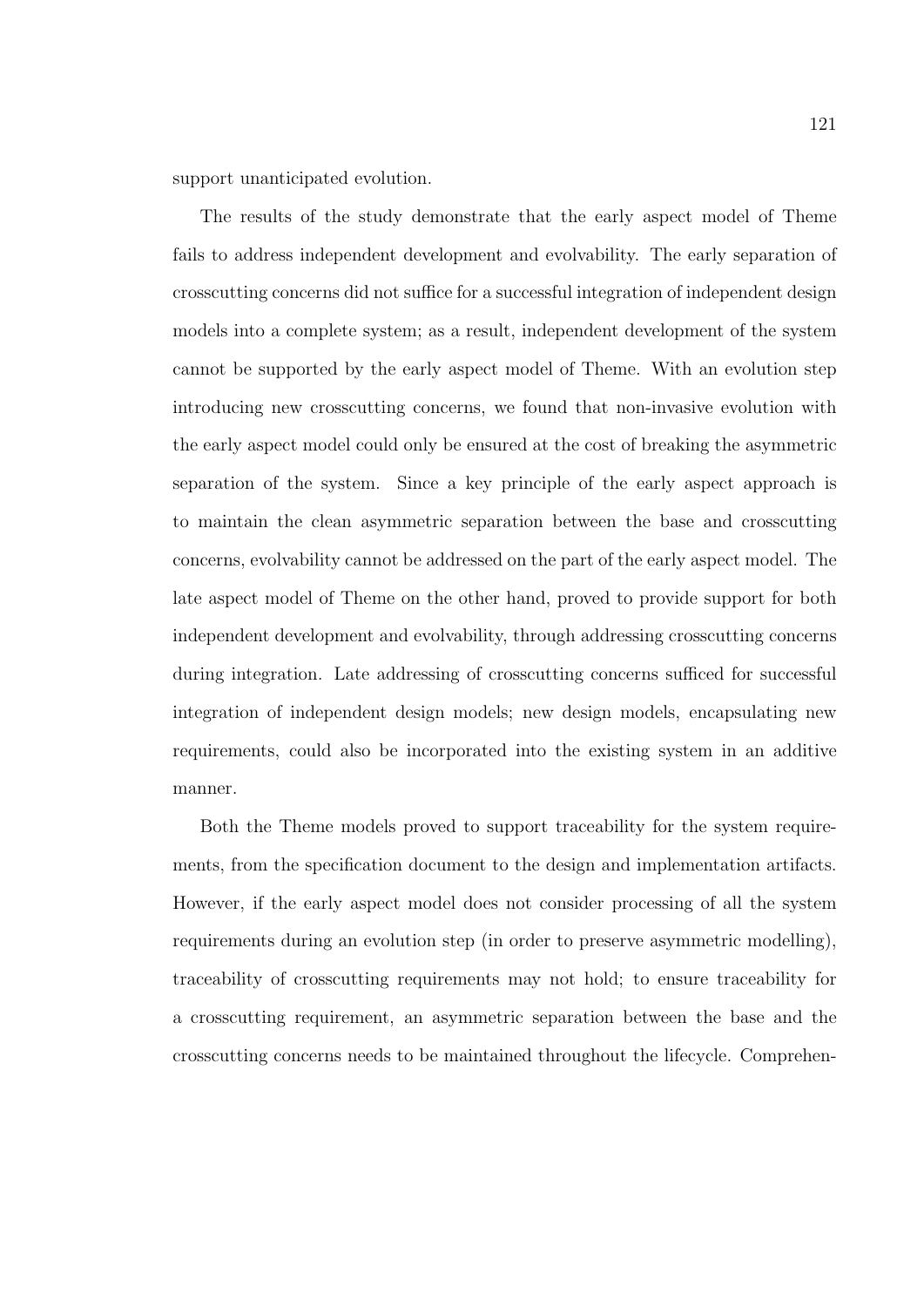sibility proved to be elusive with either of the Theme models. Considering that a maintenance team would only have to deal with one design model for a particular evolution task, improved comprehensibility should be ensured in case of both the models. However, design for an aspect theme (in the early aspect model) can get complex as it requires detailed knowledge about multiple design themes. Identification of the crosscutting differences during integration, on the part of the late aspect model, can also require detailed understanding of individual design themes, affecting comprehensibility.

The study provides an initial evaluation of early and late aspect approaches in general, with respect to the properties important to software evolution. The early aspect model of Theme can be considered as one of the better early aspect approaches that it addresses software evolution explicitly. Most early aspect approaches fail to address non-invasive evolution. The results from applying the early aspect model of Theme in evolution of the system, indicates that the problem lies in the early aspect concept (of asymmetric separation of crosscutting concerns early in the lifecycle) itself; work towards improved means to identify, or represent crosscutting concerns (on the part of an early aspect approach), can at best provide a better modularized means for developing the base system; but the issues with evolution of the system would remain unresolved. The late aspect model of Theme represents a late aspect approach to support a symmetric AOSD model. The results of the study indicate that consideration of crosscutting concerns during the integration phase, can lead symmetric AOSD towards addressing software evolution in a non-invasive manner. The study however, does not represent evaluation of late aspect approaches (with respect to the MC properties) that do not consider symmetric AOSD.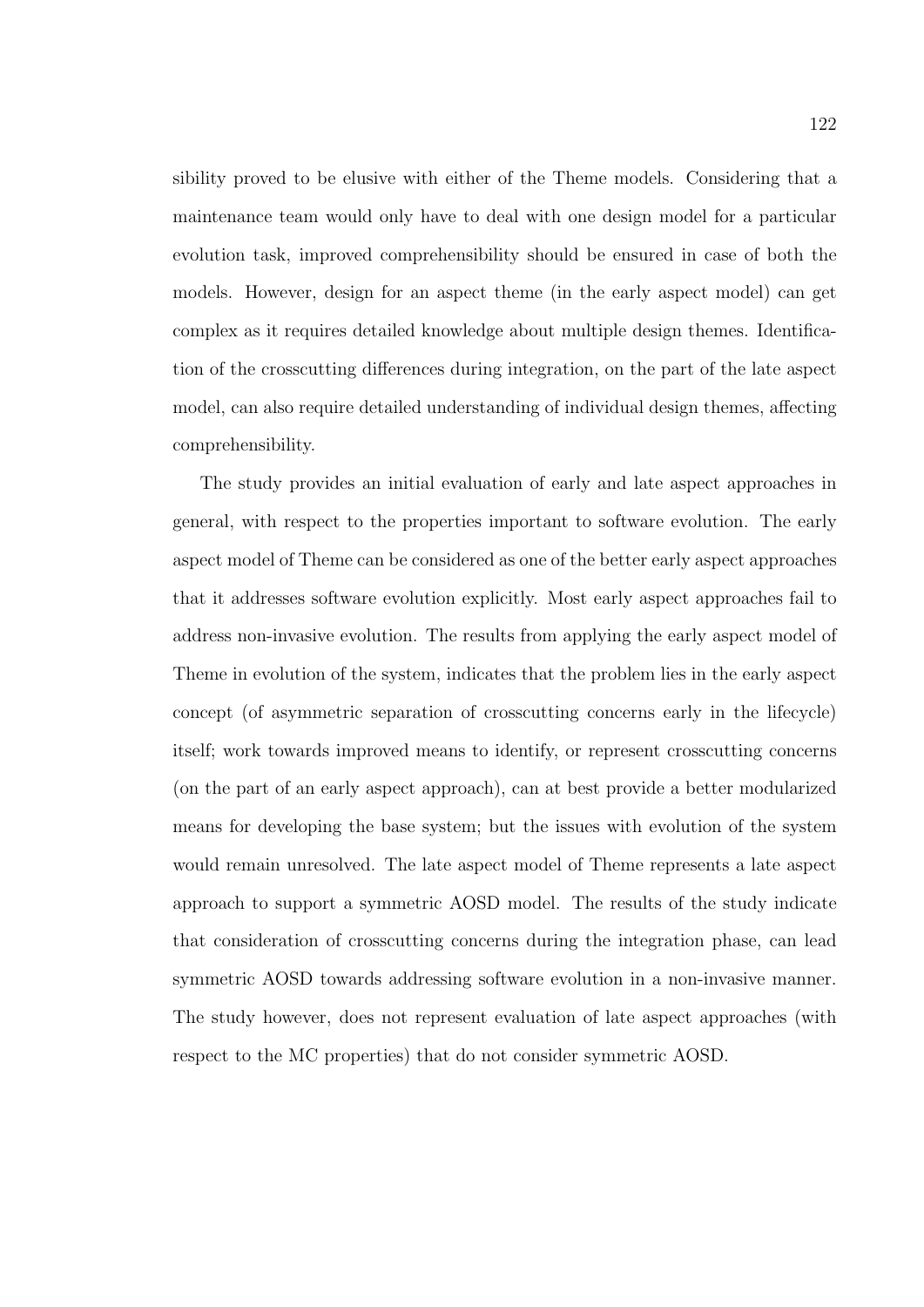The main contribution of the thesis is providing an evaluation of two AOSD approaches with respect to software evolution. The evaluation provides an initial assessment of a significant software engineering question, when we should address crosscutting concerns in the lifecycle. The evaluation process also explores the lifecycle issues of an AOSD model, Theme, determining the feasible means for applying the model in the development and evolution of software systems.

Results of the study indicate that crosscutting concerns should be addressed late in the lifecycle to support software evolution. This initial evaluation should motivate future work on evaluating late aspect approaches, through their applications on large scale industrial systems; future evaluations should also consider late aspect approaches that do not consider symmetric AOSD, to provide comprehensive comparative analysis of late aspects.

Evaluation of late aspect approaches, in addressing reuse of sub-systems (or features) among unrelated software systems, should also be interesting future work; the initial evaluation indicates that the late consideration of crosscutting concerns may address unanticipated software reuse. The work should also motivate future research on addressing crosscutting concerns during integration, in a more comprehensive manner. It is not clear with current late aspect approaches, how much work it would be to identify and address crosscutting differences among the parts of a large, complex system, developed independently.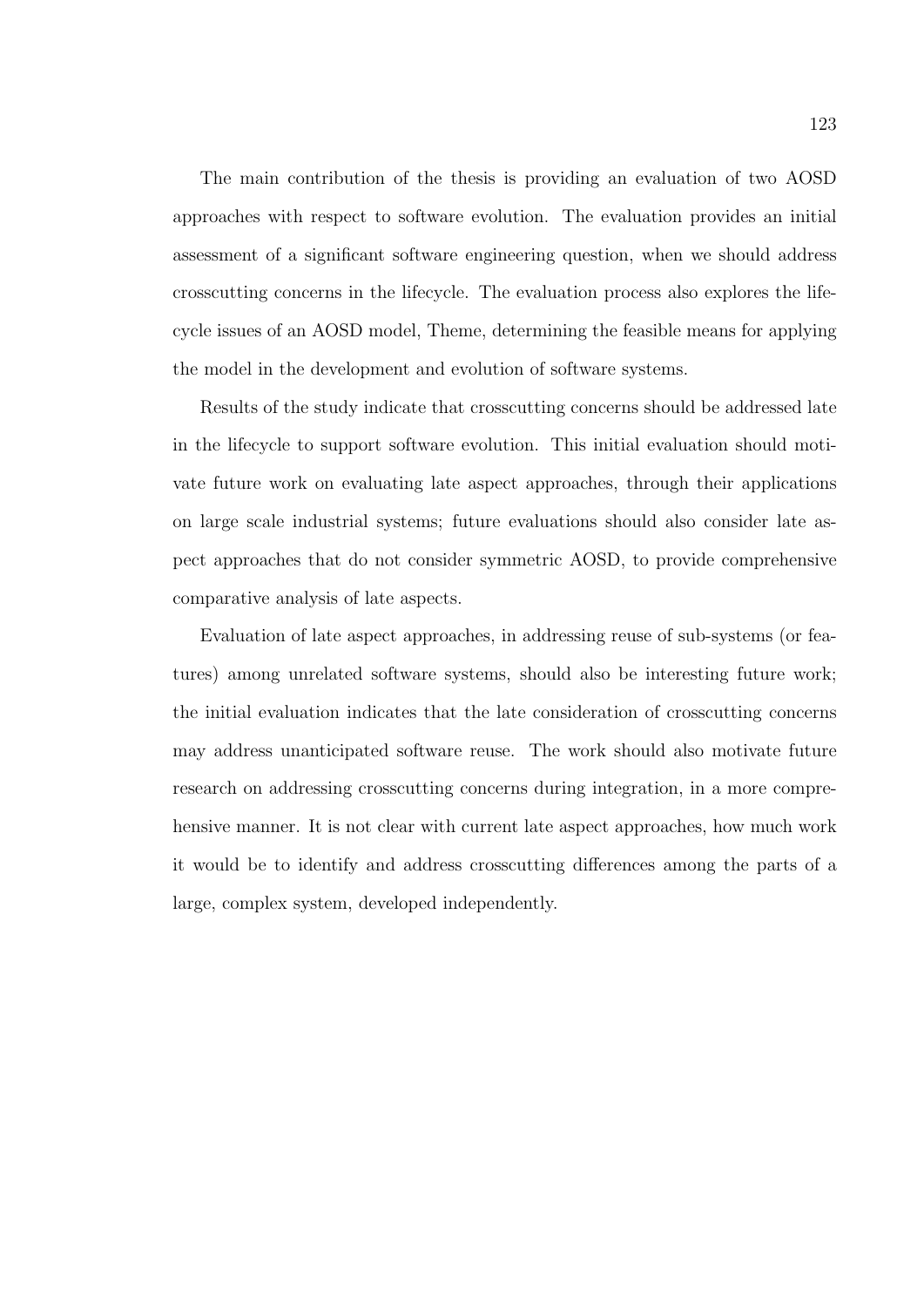## Bibliography

- [1] P. Abrahamsson, O. Salo, J. Ronkainen, and J. Warsta. Agile software development methods. In e-ICOLC, 2002.
- [2] M. Aksit, K. Wakita, J. Bosch, L. Bergmans, and A. Yonezawa. Abstracting object interactions using composition filters. In Workshop on Object-Based Distributed Programming ECOOP'93, 1994.
- [3] S. W. Ambler. Agile Modeling. John Wiley & Sons, 1st edition, May 2002.
- [4] J. Araujo and P. Coutinho. Identifying aspectual use cases using a viewpointoriented requirements method. In Early Aspects: Aspect-Oriented Requirements Engineering and Architecture Design, 2003.
- [5] J. Araujo and A. Moreira. An aspectual use case driven approach. In VIII Jornadas de Ingeniera de Software Bases de Datos (JISBD), 2003.
- [6] J. Araujo, A. Moreira, I. Brito, and R. Rashid. Aspect-oriented requirements with uml. In Workshop on Aspect-Oriented Modelling with UML. UML'02, 2002.
- [7] J. Araujo, J. Whittle, and K. Dae-Kyoo. Modeling and composing scenariobased requirements with aspects. In International Conference on Requirements Engineering, 2004.
- [8] J. Bakker, B. Tekinerdoan, and A. Aksit. Characterization of early aspects approaches. In Early Aspects 2005: Aspect-Oriented Requirements Engineering and Architecture Design, 2005.
- [9] J. Banatre and D. Metayer. Programming by multiset transformation. Communications of ACM,  $36(1)$ , 1993.
- [10] E.L.A. Baniassad and S. Clarke. Finding aspects in requirements with theme/doc. In Early Aspects Workshop, AOSD'04, 2004.
- [11] E.L.A. Baniassad and S. Clarke. Theme: An approach for aspect-oriented analysis and design. In International Conference on Software Engineering, 2004.
- [12] E.L.A. Baniassad, G.C. Murphy, C. Schwanninger, and M. Kircher. Managing crosscutting concerns during software evolution tasks: an inquisitive study. In Internation Conference on Aspect-Oriented Software Development, 2002.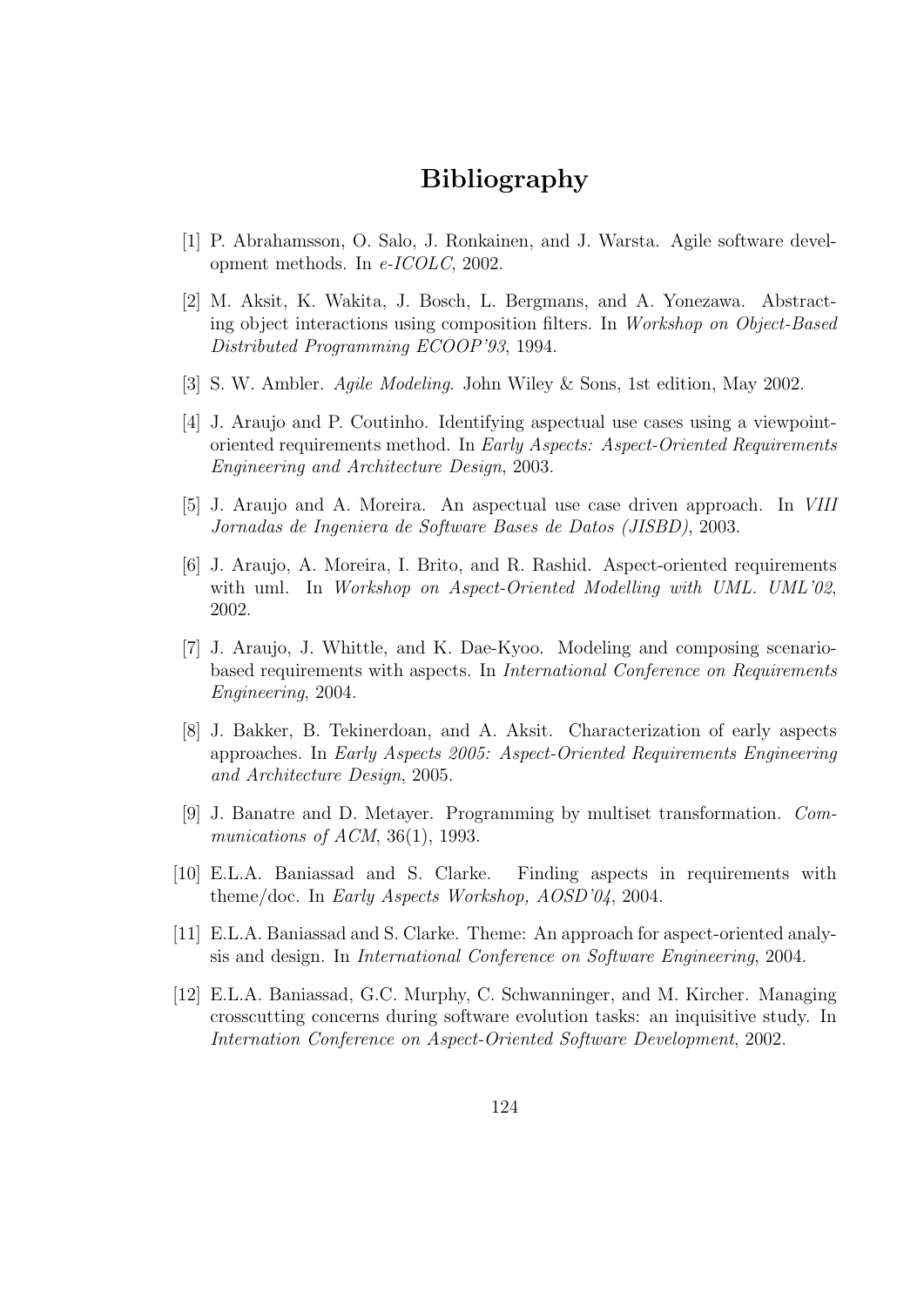- [13] D. Barritt. Dsdm in real-time process control application. IEE Computing and Control, pages 94–100, April 2002.
- [14] K. Beck. Embracing change with extreme programming. Computer, pages 70– 77, October 1999.
- [15] K. Beck. Extreme Programming Explained: Embrace Change. Addison-Wesley, 1999.
- [16] L. Belady and M. Lehman. A model of large program development. IBM Systems, 15(3), 1973.
- [17] B. Boehm. A spiral model for software development and enhancement. IEEE Computer, pages 61–72, May 1988.
- [18] F. Brooke. Mythical Man-Month, The: Essays on Software Engineering. Addison-Wesley, 1957.
- [19] S. Chidamber and C. Kemerer. A metrics suite for object-oriented design. IEEE Trans. Soft. Eng., 1994.
- [20] R. Chitchyan, A. Rashid, and P. Sawyer. Comparing requirements engineering approaches for handling crosscutting concerns. In Workshop on Requirements Engineering, CAiSE, 2005.
- [21] S. Ciraci and P. Broek. Evolvability as a quality attribute of software architectures. In International ERCIM Workshop on Software Evolution'06., 2006.
- [22] S. Clarke. Composition of object-oriented software design models. PhD thesis, Dublin City University, 2001.
- [23] S. Clarke. Extending standard UML with model composition semantics. Science of Computer Programming, 2002.
- [24] S. Clarke and E. Baniasad. Aspect-oriented Analysis and Design: The Theme Approach. Object Technology. Addision-Wesley, first edition, March 2005.
- [25] S. Clarke, W. Harrison, H. Ossher, and P. Tarr. Subject-oriented design. In ACM Conferemce on Object-Oriented Programming, Language, Systement, and Applications, 1999.
- [26] S. Clarke and R. Walker. Towards a standard design language for AOSD. In International Conference on Aspect-Oriented Software Development, 2002.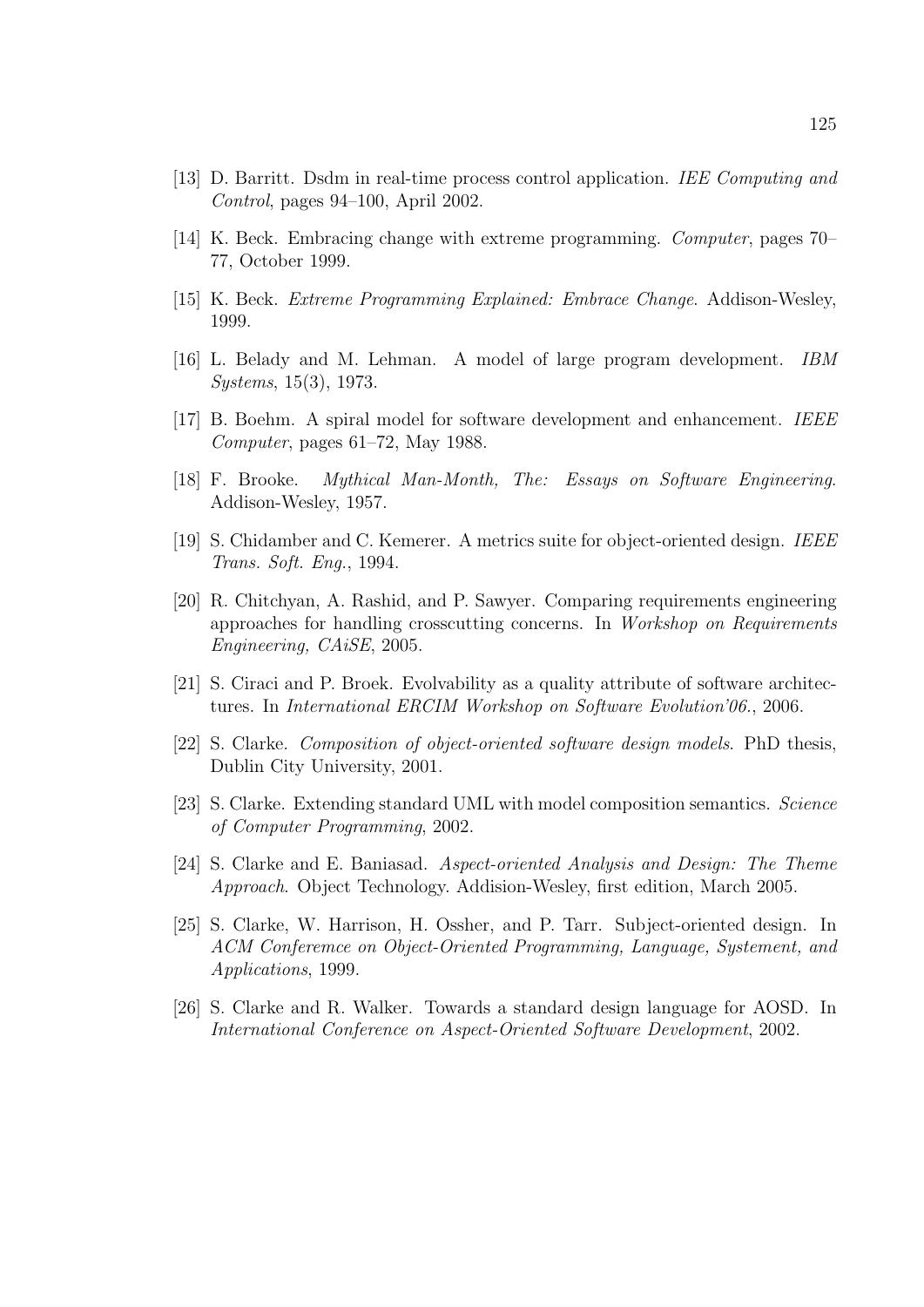- [27] S. Clarke and R.J. Walker. Composition patterns: An approach to designing reusable aspects. In International Conference on Software Engineering, 2001.
- [28] S. Clarke and R.J. Walker. Generic aspect-oriented design with Theme/UML. In R. Filman et al., editors, *Aspect-Oriented Software Development*. Addison-Wesley, 2004.
- [29] Y. Coady and G. Kiczales. A retroactive study of aspect evolution in operating system code. In International Conference on Aspect-Oriented Software Development, 2003.
- [30] S. Demeyer, T. Mens, and M. Wermelinger. Towards a software evolution benchmark. In International Workshop on Principles of Software Evolution, 2001.
- [31] E.W. Dijkstra. A Discipline of Programming. Prentice Hall, 1976.
- [32] D. D'Souza and A. Wills. Modeling components and frameworks with uml. Communications of ACM, 42(10), 2000.
- [33] C. Duan, C. Cleland-Huang, R. Settimi, and X. Zou. Decision making support for early aspects identification based on probabilistic trace retrieval. In Early Aspects: Aspect-Oriented Requirements Engineering and Architecture Design, 2005.
- [34] T. Elrad, M. Aksit, G. Kiczales, C. Lieberherr, and H. Ossher. Discussing aspects of aop. Communications of ACM, 44(10), 2001.
- [35] B. Gaines and M. Shaw. Webgrid: Knowledge modeling and inference through the world wide web. Technical report, Knowledge Science Institute, University of Calgary,, 1993.
- [36] E. Gamma, R. Helm, R. Johnson, and J. Vlissides. Design Patterns: Elements of Reusable Object-Oriented Software. Addison–Wesley, 1994.
- [37] J. Grundy. Aspect-oriented requirements engineering for component-based software systems. In International Conference on Requirements Engineering, 1999.
- [38] J. Grundy. Supporting aspect-oriented component based systems engineering. In International Coference on Software Engineering and Knowledge Engineering, 1999.
- [39] J. Hannemann and G. Kiczales. Design pattern implementations in Java and AspectJ. In ACM SIGPLAN Conference on Object-Oriented Programming, Systems, Language, and Applications, 2002.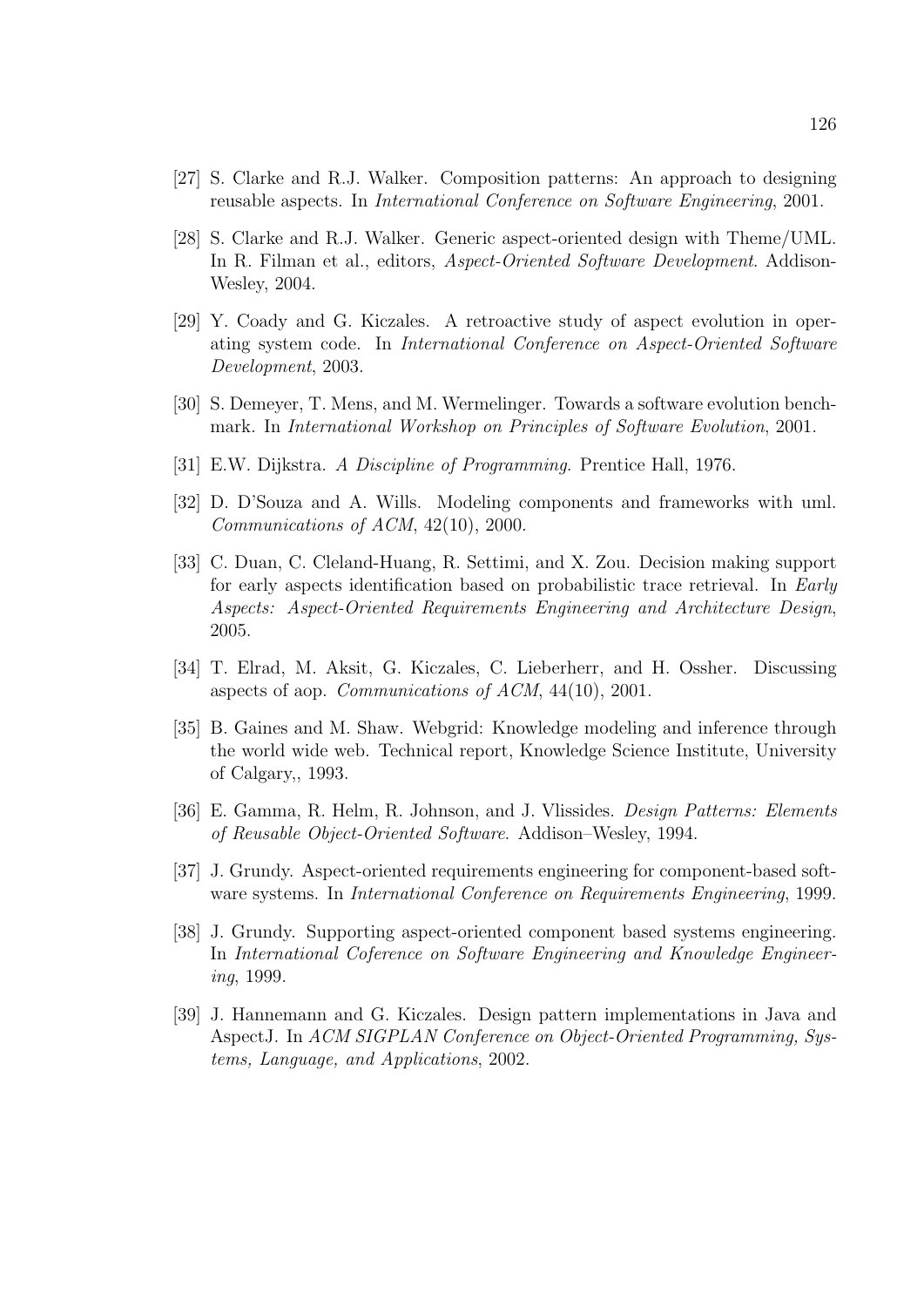- [40] W. Harrison and H. Ossher. Subject-oriented programming (a critique of pure objects). In ACM Conference on Object-Oriented Programming, Systems, Language, and Applications, 1993.
- [41] W. Harrison, H. Ossher, S. Sutton, and P. Tarr. Supporting aspect-oriented software development with the concern manipulation environment. IBM Systems, 44(2), 2005.
- [42] W.H. Harrison, H.L. Ossher, and P.L. Tarr. Asymmetrically vs. symmetrically organized paradigms for software composition. Technical report, IBM T.J. Watson Research Center, 2002.
- [43] R. Helm, I. Holland, and D. Gangopadhay. Contracts: Specifying behavioral composition in object-oriented systems. In OOPSLA, 1990.
- [44] I. Holland. Specifying reusable components using contracts. In European Conference on Object-Oriented Programming (ECOOP), 1992.
- [45] I. Jacobson, I. Chirsterson, P. Jonsson, and G. Overgaard. Object-Oriented Software Engineering: A Use Case Driven Approach. Addison-Wesley, 1992.
- [46] M. M. Kande and A. Strohmeier. Modeling crosscutting concerns using software connectors. In OOPSLA'2001 Workshop on Advanced Separation of Concerns, 2001.
- [47] S. Katz and R. Rashid. From aspectual requirements to proof obligations for aspect-oriented systems. In International Conference on Requirements Engineering, 2004.
- [48] S. Katz and R. Rashid. Probe: From requirements and design to proof obligations for aspect-oriented systems. Technical report, Computing Department, Lancaster University, Lancaster, 2004.
- [49] M. Kersten and G. Murphy. Atlas: A case study. In ACM Conference on Object-Oriented Programming, Systems, Language, and Applications, 1999.
- [50] Des Rivires J. Bobrow D. Kiczales, G. The art of the meta-object protocol. MIT Press, 1991.
- [51] G. Kiczales, J. Lamping, A. Mendhekar, C. Maeda, C. Lopes, J.-M. Loingtier, and J. Irwin. Aspect-oriented programming. In European Conference on Object-Oriented Programming, 1997. LNCS 1241.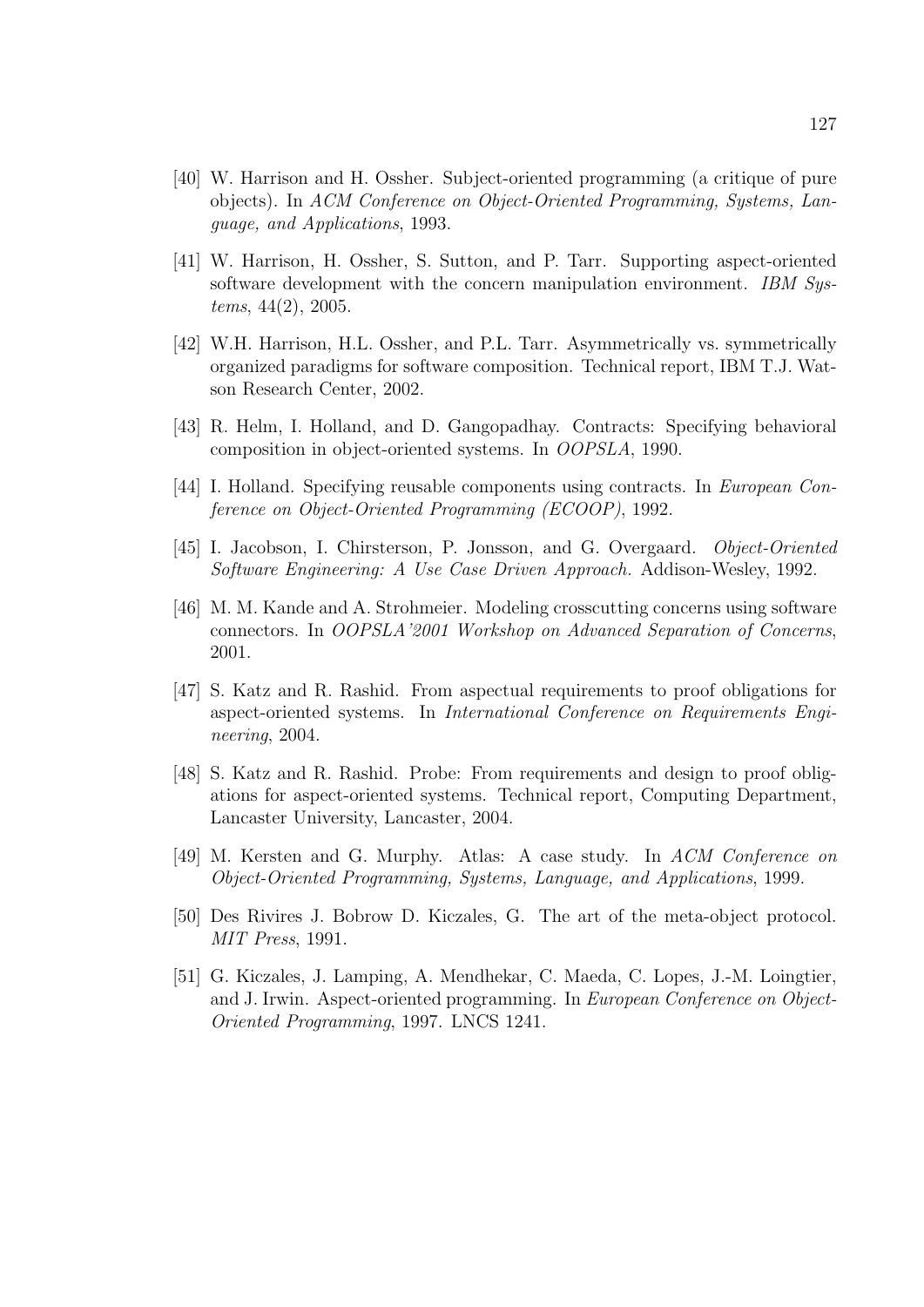- [52] J. Kienzle and R. Guerraoui. AOP: Does it make sense? The case of concurrency and failures. In European Conference on Object-Oriented Programming, 2002.
- [53] G. Kotonya and I. Sommerville. Requirements Engineering. John Wiley & Sons, 2002.
- [54] B. Kristensen. Subject composition by roles. In Object-Oriented Information Systems (OOIS), 1997.
- [55] K. Lieberherr, I. Silva-Lepe, and C. Xiao. Adaptive object-oriented programming using graph-based customization. Commun. ACM, 37(5), 1994.
- [56] C. Lott. Breathing new life into the waterfall model. IEEE Software, pages 103–105, September 1997.
- [57] R. Medachy. A software project dynamics model for process cost, schedule and risk assessment. PhD thesis, University of Southern California,, 1994.
- [58] K. Mens. Architectural aspects. In Early Aspects: Aspect-Oriented Requirements Engineering and Architecture Design, 2002.
- [59] S. Miller, R. DeCarlo, and A. Mathur. Modeling and control of the incremental software test process. In Computer Software and Applications Conference, COMSAQ'04, 2004.
- [60] A. Moreira, J. Araujo, and I. Britto. Crosscutting quality attributes of requirements engineering. In Early Aspects: Aspect-Oriented Requirements Engineering and Architecture Design, 2002.
- [61] M. Mousavi, G. Russelo, M. Chaudron, M. Raniers, T. Basten, A. Corsaro, S Shukla, R. Gupta, and D. Schmidth. Aspects + gamms = aspectgamma: A formal framework for aspect-oriented specification. In Early Aspects: Aspect-Oriented Requirements Engineering and Architecture Design, 2002.
- [62] G.C. Murphy, A. Lai, R.J. Walker, and M.P. Robillard. Separating features in source code: An exploratory study. In International Conference on Software Engineering, 2001.
- [63] H. Ossher et al. Specifying subject-oriented composition. Theor. Pract. Object Syst., 2(3), 1996.
- [64] D. Parnas. On the criteria for decomposing systems into modules. Commun. ACM, 15(12), 1972.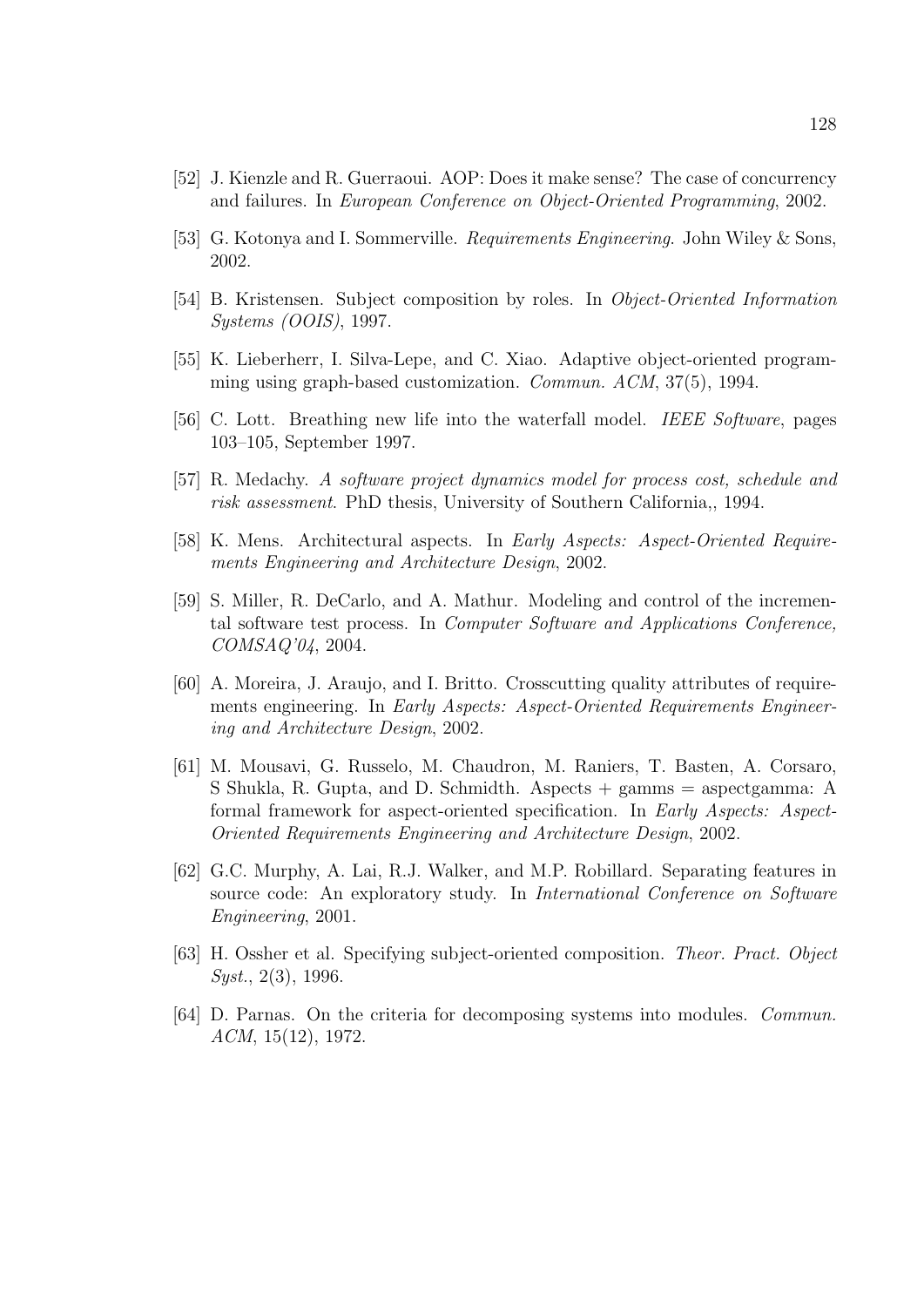- [65] David Parnas. Software aging. In International Conference on Software Engineering, 1994.
- [66] J. Postel and J. Reynolds. File Transfer Protocol (FTP). Request for Comments 959, Internet Engineering Task Force, 1985.
- [67] R. Pressman. Software Engineering: A Practitioner's Approach, volume 1. McGraw-Hill Series in Software Engineering and Technology, 1955.
- [68] H. Rajan. One more step in the direction of modularized integration concerns. In International Conference on Software Engineering, 2005.
- [69] H. Rajan and K. Sullivan. Classpects: Unifying aspect- and object-oriented language design. In International Conference on Software Engineering, 2005.
- [70] R. Rashid, A. Moreira, and J. Arajo. Modularisation and composition of aspectual requirements. In International Conference on Aspect-Oriented Software Development, 2003.
- [71] R. Rashid, A. Moreira, J. Arajo, and A. Sampaio. A multi-dimensional, modeldriven approach to concern identification and traceability.
- [72] R. Rashid, P. Sawyer, A. Moreira, and J. Arajo. Early aspects: a model for aspect-oriented requirements engineering. In Joint International Conference on Requirements Engineering, 2002.
- [73] T. Reenskaug, P. Wold, and O. Lehne. Working with objects. The OOram Software Engineering Method. Manning Publications Co., 1995.
- [74] D. Reifer, F. Maurer, and H. Erdogmus. Scaling agile methods. IEEE Software, pages 12–14, July 2004.
- [75] A. Sampaio, N. Loughran, A. Rashid, and P. Rayson. Mining aspects in requirements. In Workshop on Early Aspects, AOSD'05, 2005.
- [76] J. Shilling and P. Sweeny. Three steps to views: Extending the object-oriented paradigm. In OOPSLA, 1989.
- [77] J. Siadat, R. Walker, and C. Kiddle. Optimization aspects in network simulation. Technical report, Dept. of Computer Science. University of Calgary, 2005.
- [78] J. Sidoran, C. Burns, S. Maethner, D. Spencer, and H. Bond. A case study on rapid systems prototyping and its impact on system evolution. In IEEE International Workshop on Rapid Prototyping, 1995.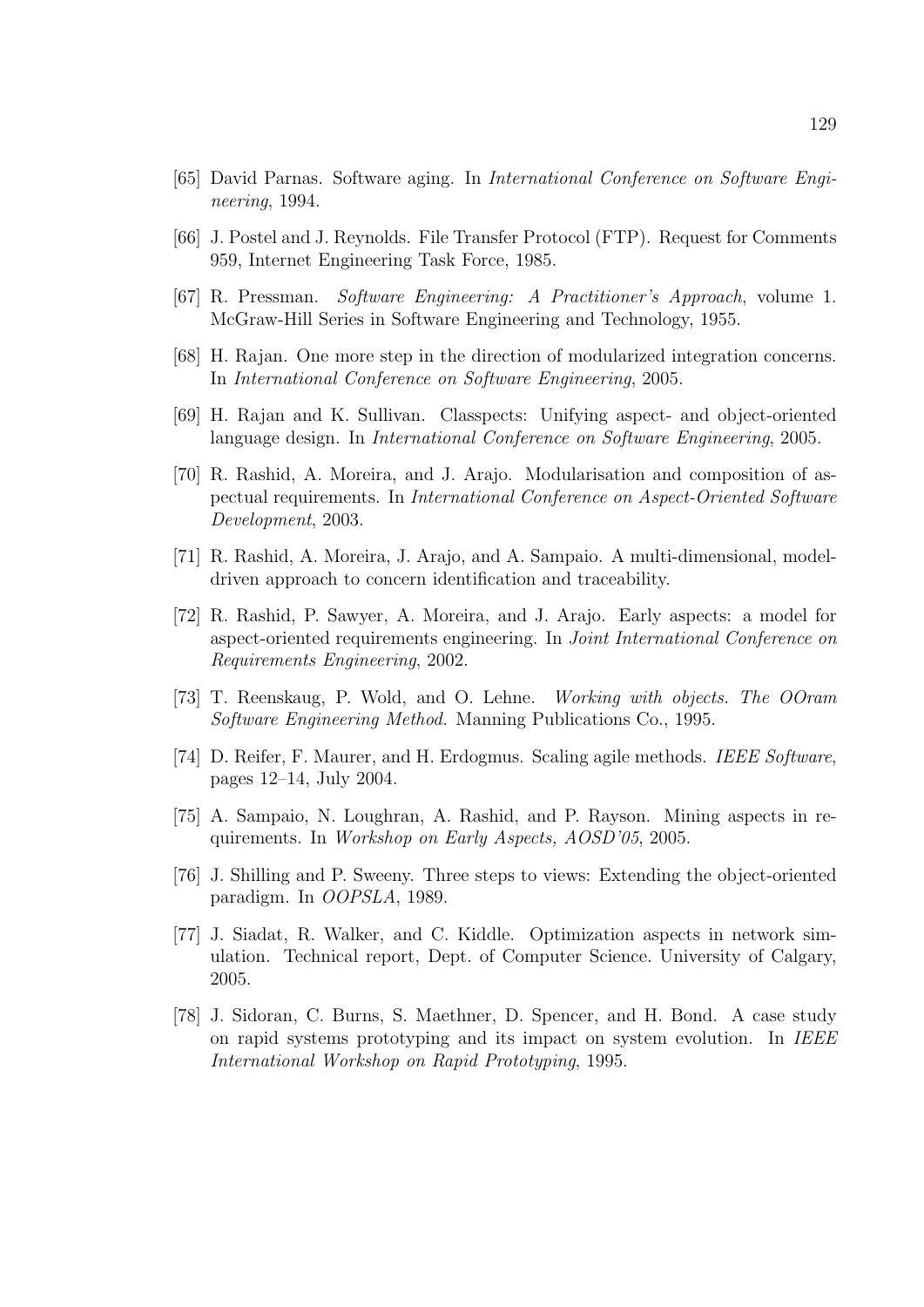- [79] I. Sommerville and P. Sawyer. Preview viewpoints for process and requirements analysis. Technical report, Lancaster University, Lancaster, 1996.
- [80] A. Steed and J. McDonnell. Experiences with repertory grid analysis for investigating effectiveness of virtual environments. Technical report, Department of Computer Science, University College London, UK,, 2003.
- [81] K. Sullivan, L. Gu, and Y. Cai. Non-modularity in aspect-oriented languages: Integration as a crosscutting concern for aspectj. In International. Conference on Aspect-Oriented Software Development, 2002.
- [82] S. Sutton and R. Isabelle. Advanced separation of concerns for component evolution. In ACM SIGPLAN Conference on Object-Oriented Programming, Systems, Language, and Applications, 2001.
- [83] S. Sutton and P. Tarr. Early-stage concern modeling in general. In International Conference on Aspect-Oriented Software Development, 2002.
- [84] P. Tarr and H. Ossher. Hyper/J user and installation manual. Technical report, IBM T.J. Watson Research Center, 2000.
- [85] P. Tarr, H. Ossher, W. Harrison, and S.M. Sutton. N degrees of separation: Multi-dimensional separation of concerns. In International Conference on Software Engineering, 1999.
- [86] R. Taylor, N. Medvidvovic, K. Anderson, Whitehead J., J. Robbins, K. Nies, P. Oreizy, and D. Dubrow. A component- and message-based architectural style for gui software. IEEE Trans. Soft., 22(6), 1996.
- [87] N.T. Thang and T. Katayama. Collaboration-based evolvable software implementations: Java and Hyper/J vs.  $C++$ -templates composition. In *Interna*tional Workshop on Principles of Software Evolution, 2002.
- [88] S. Tsang and E. Clarke, S. amd Baniassad. An evaluation of aspect-oriented programming for java-based real-time systems development. Technical report, Department of Computer Science, Trinity College Dublin,, 2003.
- [89] C. Turner. Feature Engineering of Software Systems. PhD thesis, Dept. of Computer Science. University of Colorado., 1999.
- [90] C. Turner, A. Fuggeta, L. Lavazza, and A. Wolf. A comceptual basis for feature engineering. Systems and Software, 1999.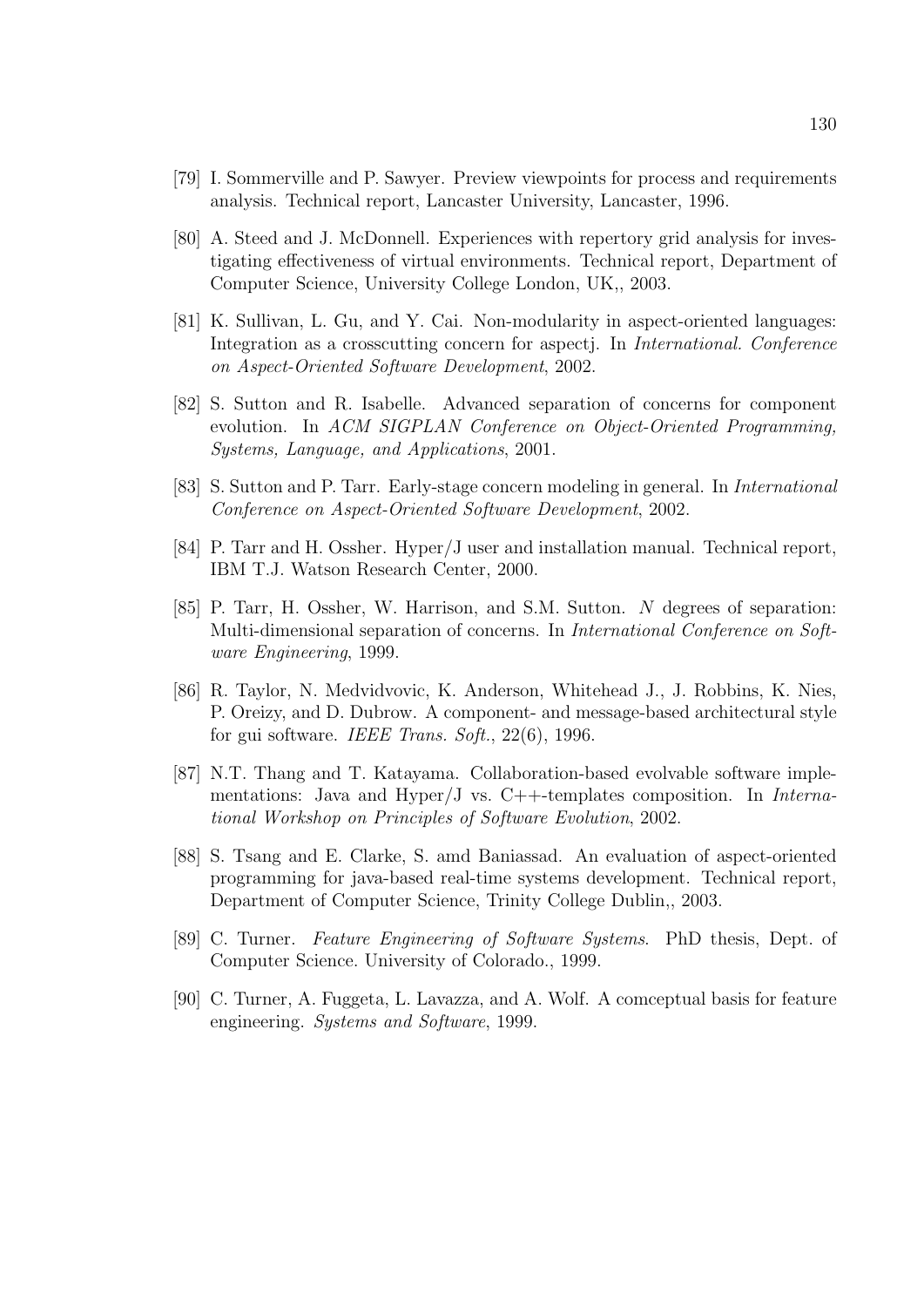- [91] D. Wagelaar. A concept-based approach for early aspect modelling. In Early Aspects: Aspect-Oriented Requirements Engineering and Architecture Design, 2003.
- [92] R. Walker. Supporting inconsistent world views. In International Conference on Aspect-Oriented Softare Development, 2003.
- [93] R. Walker and G. Murphy. Implicit con text: Easing software evolution and reuse. In Proceedings of the ACM SIGSOFT. FSE-8, 2000.
- [94] R.J. Walker, E.L.A. Baniassad, and G.C. Murphy. An initial assessment of aspect-oriented programming. In International Conference on Software Engineering, 1999.
- [95] R.J. Walker and K. Viggers. Implementing protocols via declarative event patterns. In ACM SIGSOFT International Symposium on Foundations of Software Engineering, 2004. To appear.
- [96] J. Whittle and J. Araujo. Scenario modeling with aspects. IEE Proceedings-Software, 151, 2004.
- [97] J. Whittle and J. Schumann. Generating statechart designs from scenarios. In International Conference on Software Engineering, 2000.
- [98] L Xu, H. Ziv, and D. Richardson. Towards modeling non-functional requirements in software architecture. In Early Aspects: Aspect-Oriented Requirements Engineering and Architecture Design, 2005.
- [99] Y. Yu, J. Leite, and J. Mylopoulos. From goals to aspects: Discovering aspects from requirements goal models. In International Conference on Requirements Engineering, 2004.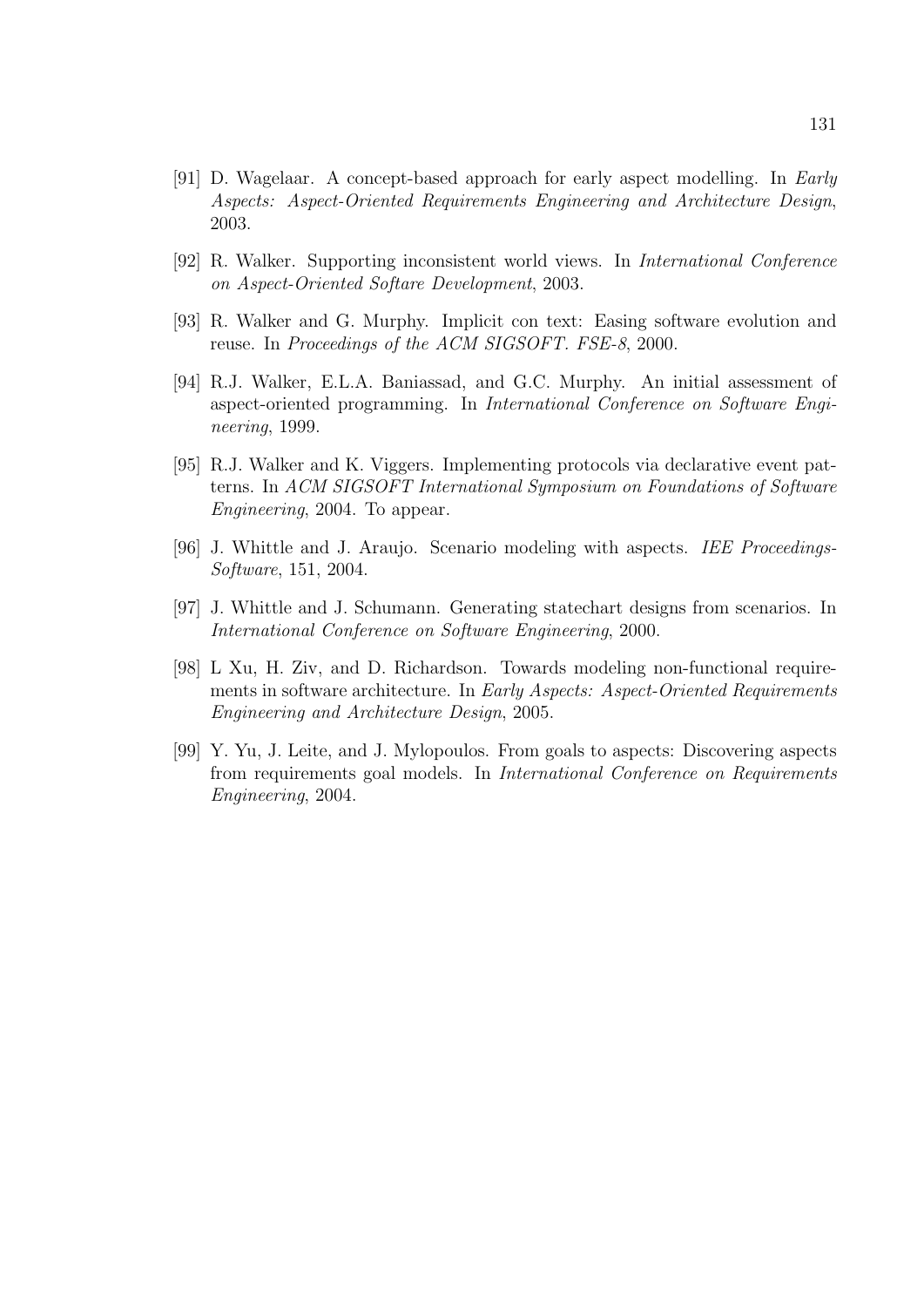## Appendix A

# A discussion on the structured requirements specification

In this appendix, we present the structured requirements specification, we derived in applying the early aspect model of Theme, and also discuss a sample repertory grid we used to validate the structured set of requirements. Next, we present the new set of requirements to evolve the base FTP system into Version 2, and discuss mapping among the new set of requirements and the themes with the Theme/Doc process.

#### A.1 Requirements for minimum implementation of FTP Server

- R1 The server shall listen at port L.
- R2 The server shall open a control connection at the request of Client process.
- R3 Upon opening connection with a user, the server shall send the following Reply Message:
	- $220 + corresponding message$
- R4 The system shall interpret a user request and send either of the following Reply Messages:

421 + corresponding message  $500 + corresponding message$ User Name (user)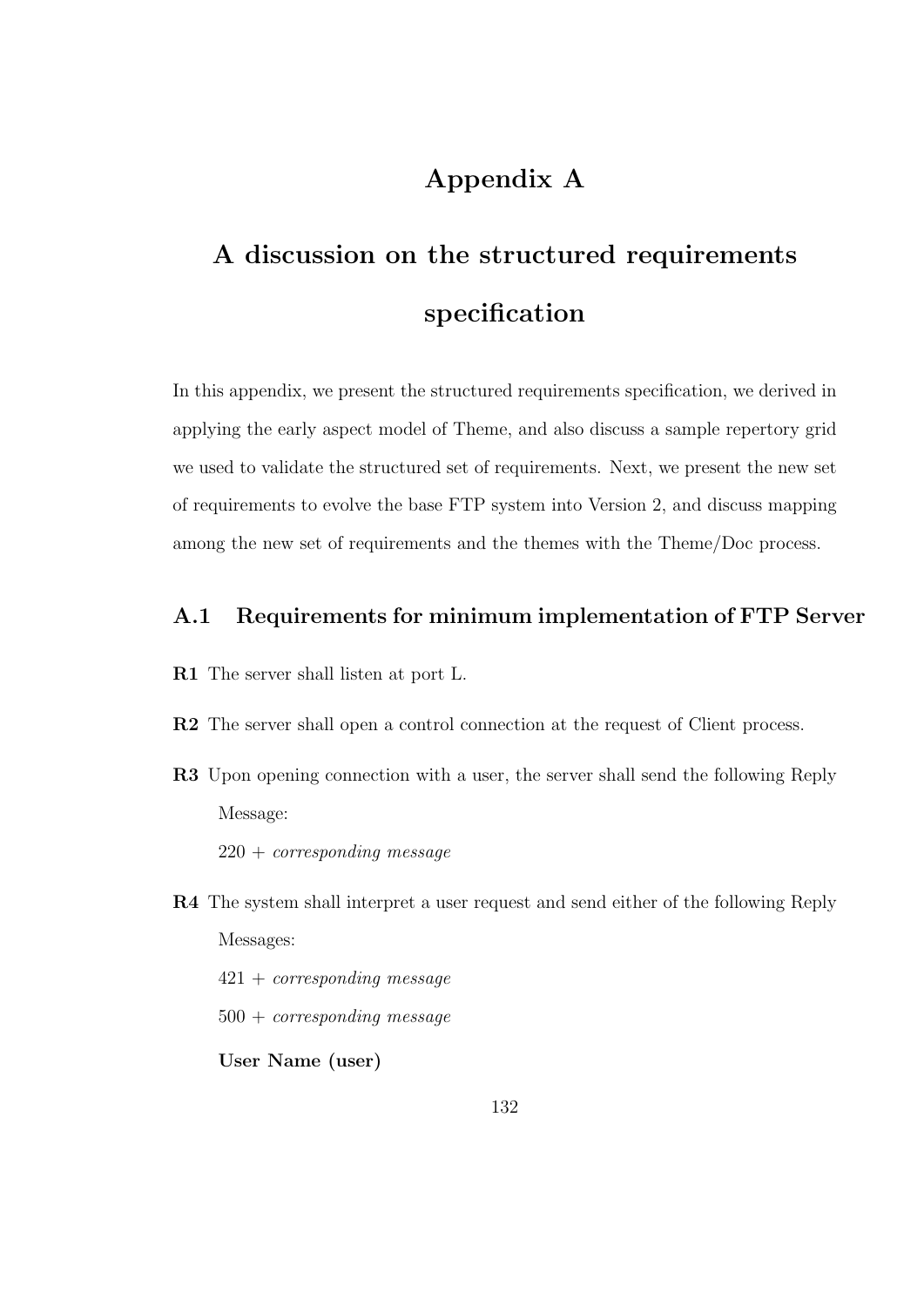- R5 The argument field is a Telnet string identifying the user.
- R6 Server may allow a new USER command to be entered at any point in order to change the access control and/or accounting information. This has the effect of flushing any user information.
- R7 According to the action performed, the system shall send the following associated reply messages:

 $230 + corresponding message$ 

500 + corresponding message

Logout (quit)

- R8 This command terminates a USER and if file transfer is not in progress, the server closes the control connection.
- R9 If file transfer is in progress, the connection will remain open for result response and the server will then close it.
- R10 Before closing Control Connection the system shall send the following Associated reply messages:

 $221 + corresponding message$ 

R12 If file transfer in progress with the user then the system shall send the following reply message:

426 + corresponding message

Data Port (port)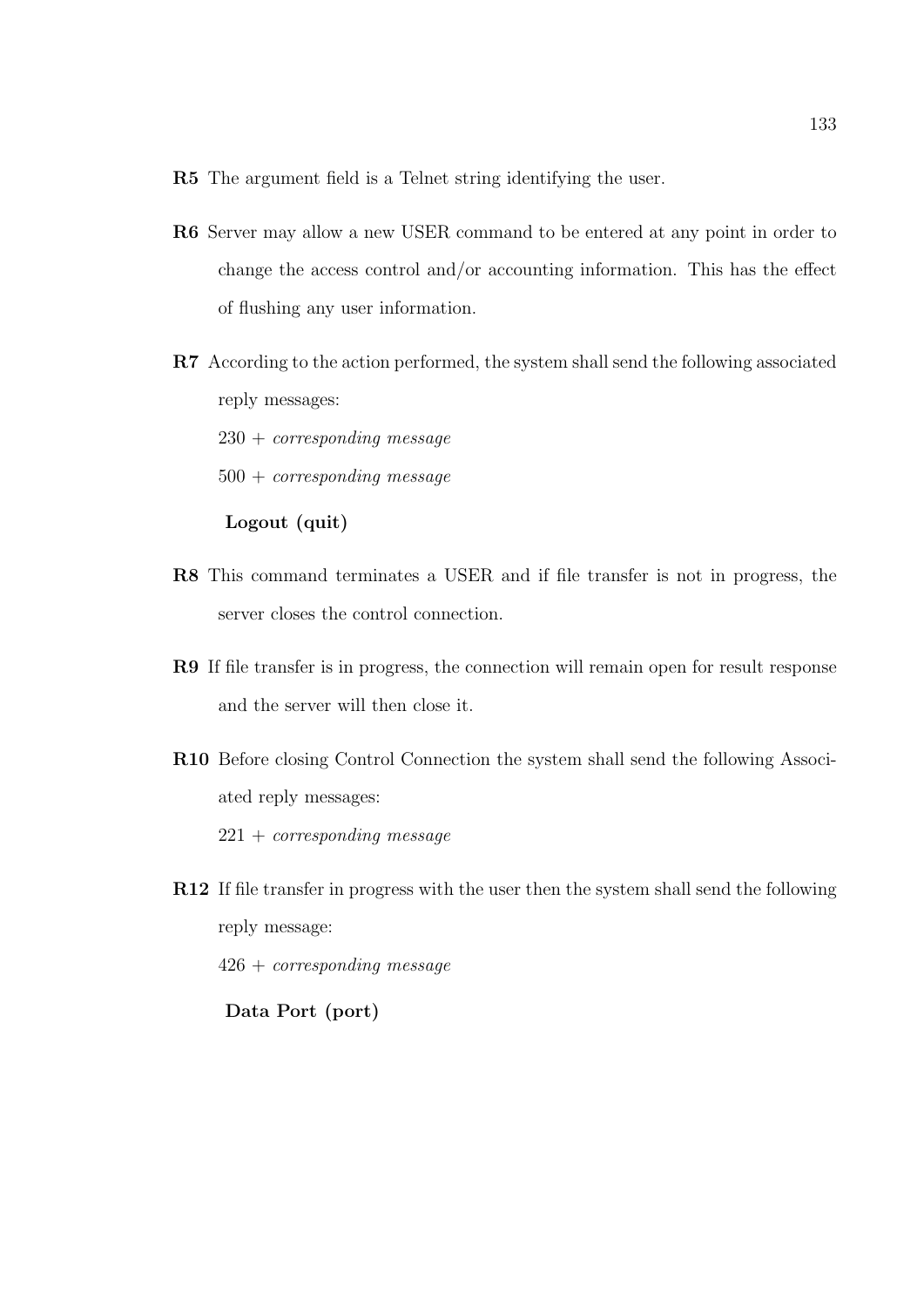- R11 The argument is a HOST-PORT specification for the data port to be used in data connection.
- R12 There are defaults for both the user and server data ports, and under normal circumstances this command and its reply are not needed.
- R13 If this command is used, the argument is the concatenation of a 32-bit internet host address and a 16-bit TCP port address. This address information is broken into 8-bit fields and the value of each field is transmitted as a decimal number (in character string representation). The fields are separated by commas. A port command would be:

port h1,h2,h3,h4,p1,p2

where h1 is the high order 8 bits of the internet host address.

- R14 If the argument has a valid data port syntax then the system store the user's port and send the following reply message:  $200 + corresponding message$
- R15 If the argument is not a valid port syntax then the system shall send either of the following reply messages:

 $500 + corresponding message$ 

 $501 + corresponding message$ 

#### Representation Type (type)

- R16 The argument specifies the representation type.
- R17 Several types take a second parameter. The first parameter is denoted by a single Telnet character, as is the second Format parameter for ASCII and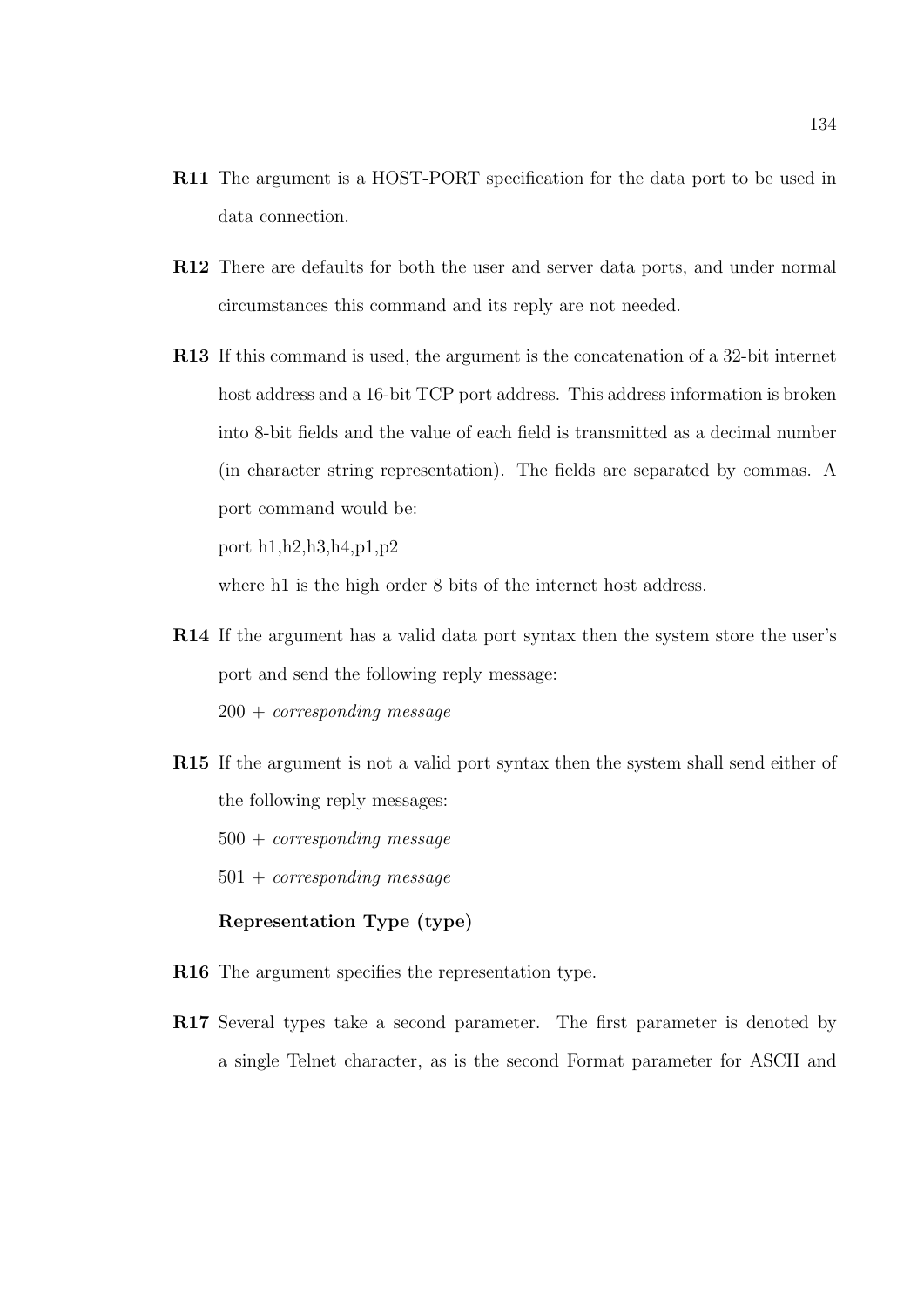EBCDIC; the second parameter for local byte is a decimal integer to indicate Bytesize. The parameters are separated by a  $\langle SP \rangle$  (Space, ASCII code 32). The following codes are for type are supported by the "minimum implementation of FTP":

 $A - ASCII + N - Non-print$ 

- R17 The default representation type is ASCII Non-print. If the Format parameter is changed, and later just the first argument is changed, Format then returns to the Non-print default.
- R18 If the argument is supported by the system's "minimum implementation version", it shall set the type and send the following reply message:  $200 + corresponding message$
- R19 If the argument field is not supported by the version then the system shall send the following reply message: 504 + corresponding message

R20 If the argument field is not valid then the system shall send either of the following reply messages: 500 LineTooLongReply\*

501 ArgumentSyntaxErrorReply

### Transfer Mode (mode)

R21 The argument is a single Telnet character code specifying the data transfer modes.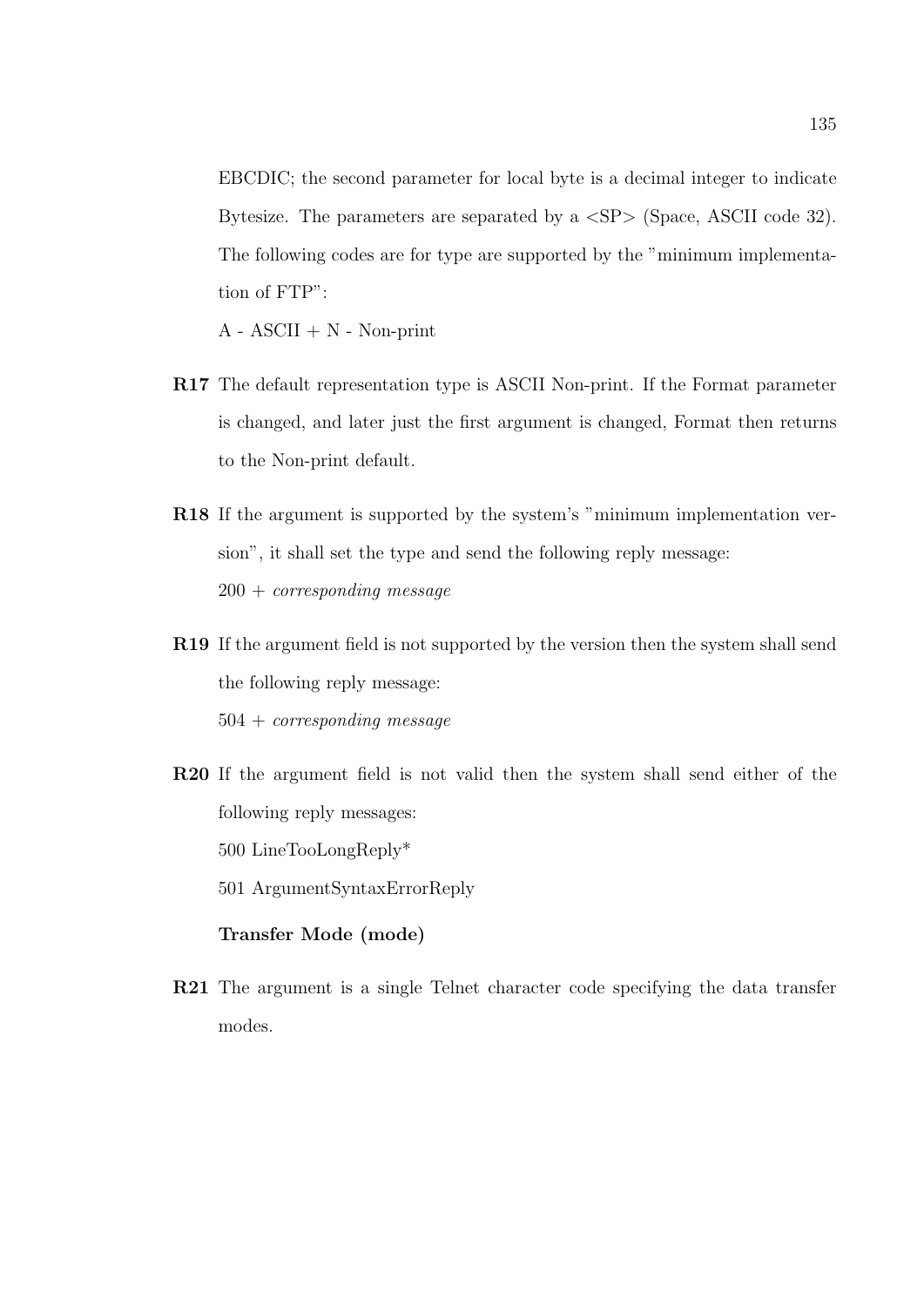R22 The following codes are assigned for transfer modes:

- S Stream
- B Block
- C Compressed

R23 The system shall support Stream as The default transfer mode.

R24 If the argument field is not valid then the system shall send either of the following reply messages:

 $500 + corresponding message$ 

- $501 + corresponding message$
- R25 If the argument is supported by the system's "minimum implementation version", it shall set the type and send the following reply message:  $200 + corresponding message$
- R26 If the argument field is not supported by the version then the system shall send the following reply message: 504 + corresponding message

#### File Structure (stru)

- R27 The argument is a single Telnet character code specifying file structure.
- R28 The following codes are assigned for structure:
	- F File (no record structure)
	- R Record structure
	- P Page structure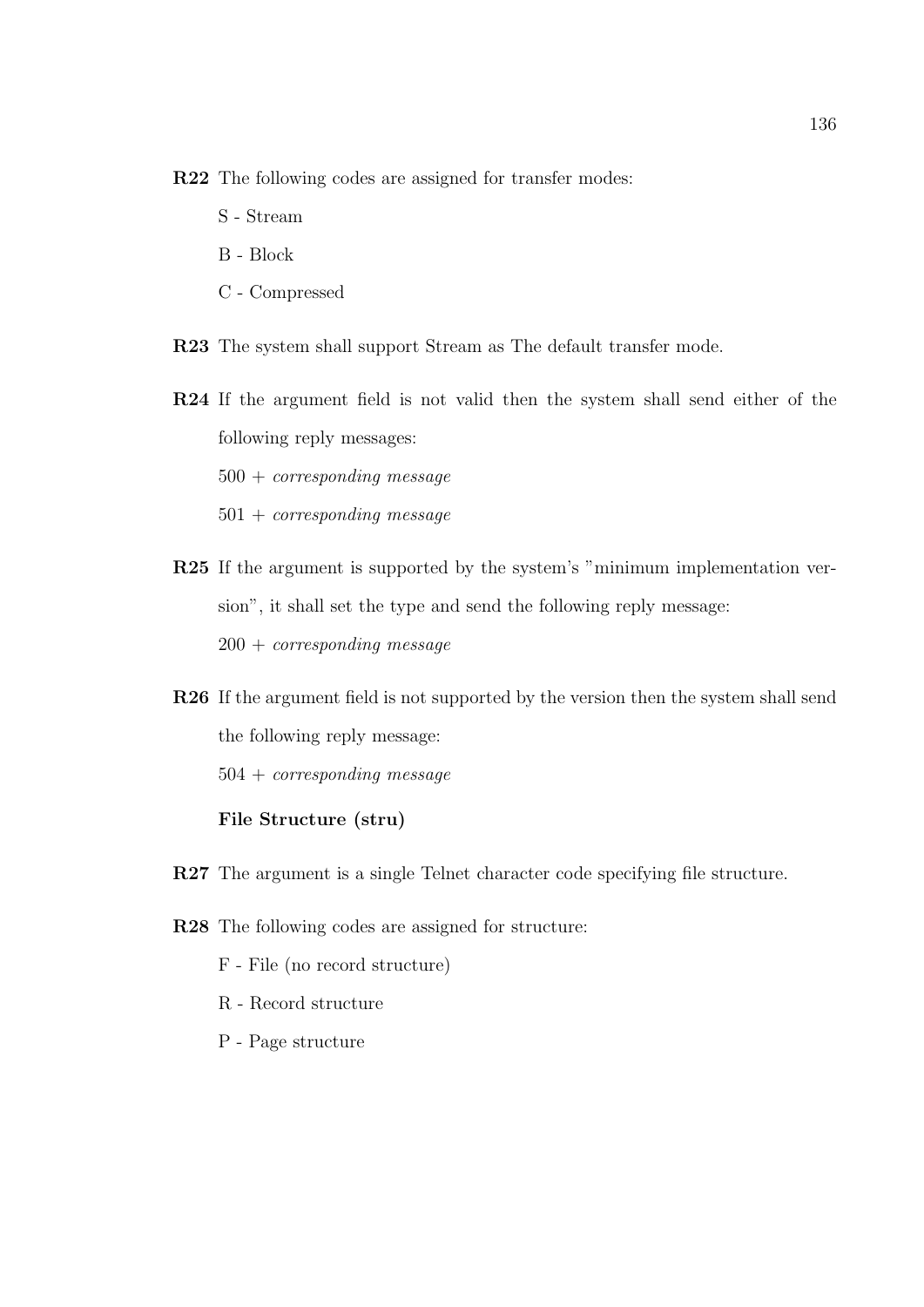R29 The system shall support File as the default structure.

- R30 If the argument field is not valid then the system shall send either of the following reply messages:  $500 + corresponding message$  $501 + corresponding message$
- R31 If the argument is supported by the system's "minimum implementation version", it shall set the type and send the following reply message:  $200 + corresponding message$

R32 If the argument field is not supported by the version then the system shall send the following reply message  $504 + corresponding message$ No operation (noop)

R33 This command does not affect any parameters or previously entered commands. It specifies no action other than that the server send reply message:  $200 + corresponding message$ 

### Send file (retr)

- R34 This command causes the server-DTP to transfer a copy of the file, specified in the pathname, to the server- or user-DTP at the other end of the data connection. The status and contents of the file at the server site shall be unaffected.
- R35 The system shall send the following reply message and open a Data Connection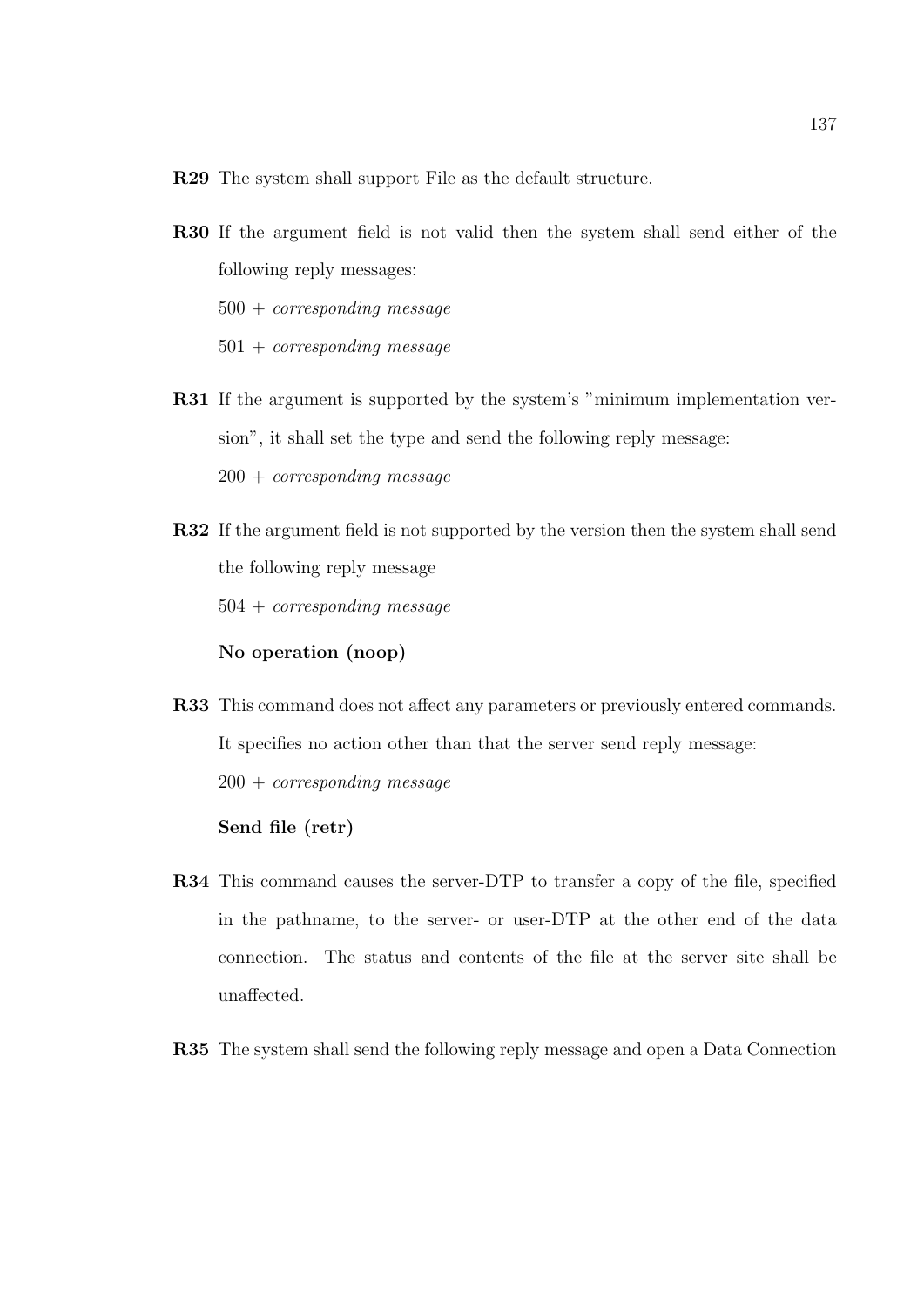with the user:

 $150 + corresponding message$ 

R36 If Data Connection is already open with the user then the system shall send the following reply message:

 $125 + corresponding message$ 

R37 In case of failure to establish a Data Connection, the system shall send the following reply message:

425 + corresponding message

R38 If the argument field is invalid then the system shall send the following reply message:

500 LineTooLongReply\*

501 + corresponding message

- R39 If the file named according to the argument passed is not found then the system shall send either of the following reply messages:
	- $450 + corresponding message$
	- $550 + corresponding message$
- R40 After transferring file the system shall send the following reply messages:
	- $250 + corresponding message$
	- $226 + corresponding message$
- R41 Failure to complete file transfer will result in the following reply message: 451 + corresponding message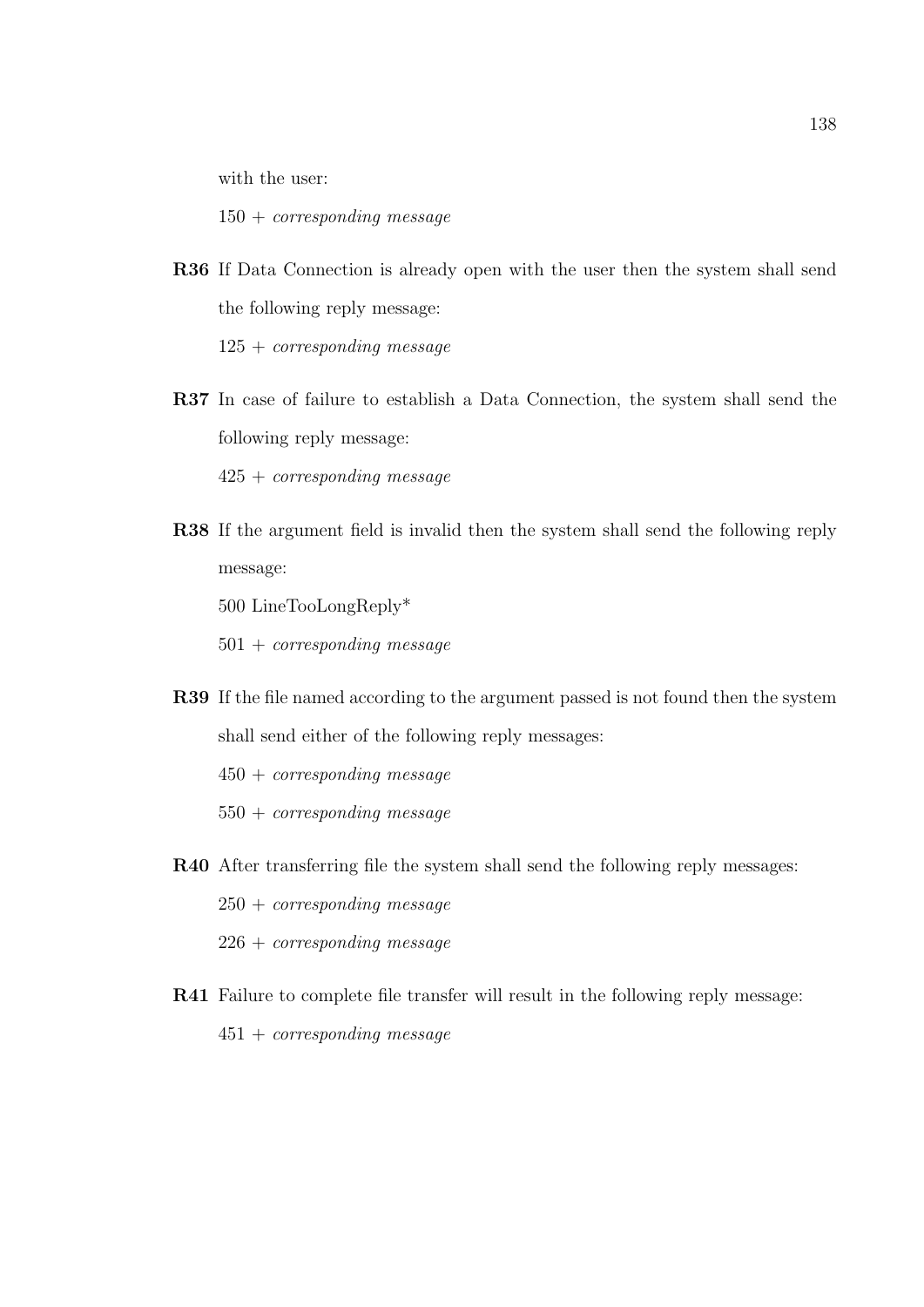### Receive File (stor)

- R42 This command causes the server-DTP to accept the data transferred via the data connection and to store the data as a file at the server site.
- R43 If the file specified in the pathname exists at the server site, then its contents shall be replaced by the data being transferred.
- R44 A new file is created at the server site if the file specified in the pathname does not already exist.
- R45 The system shall send the following reply message and open a Data Connection with the user:  $150 + corresponding message$
- R46 If Data Connection is already open with the user then the system shall send the following reply message: 125+ corresponding message
- R47 In case of failure to establish a Data Connection, the system shall send the following reply message:

425 + corresponding message

- R48 If the argument field is invalid then the system shall send the following reply message:
	- $500 + corresponding message$
	- $501 + corresponding message$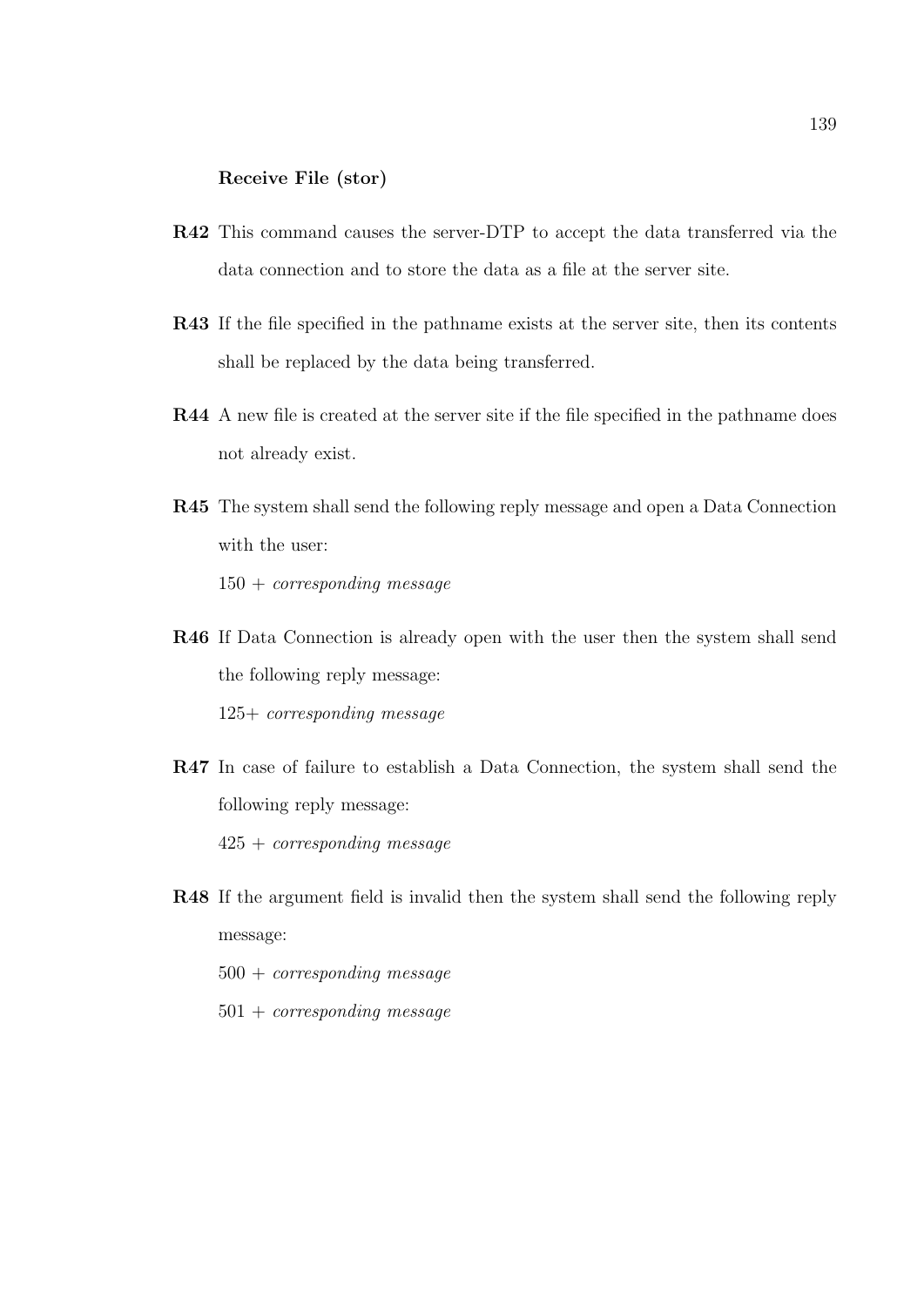- R49 After transferring file the system shall send the following reply messages:  $250 + corresponding message$  $226 + corresponding message$
- R50 Failure to complete file transfer will result in the following reply message:  $451 + corresponding message$
- R51 All commands shall be processed under a separate session. Storing and retrieval off all information related to a particular user shall be processed with respect to a distinct session for the particular connection with that user.

#### Reply messages:

A reply is an acknowledgment (positive or negative) sent to user via the control connection in response to FTP commands. The general form of a reply is a completion code (including error codes) followed by a text string. The codes are for use by programs and the text is usually intended for human users.

- 120 Service ready in nnn minutes.
- 125 Data connection already open; transfer starting.
- 150 File status okay; about to open data connection.
- 200 Command okay.
- 202 Command not implemented, superfluous at this site.
- 211 System status, or system help reply.

214 Help message. On how to use the server or the meaning of a particular nonstandard command. This reply is useful only to the human user. 220 Service ready for new user.

221 Service closing control connection. Logged out if appropriate.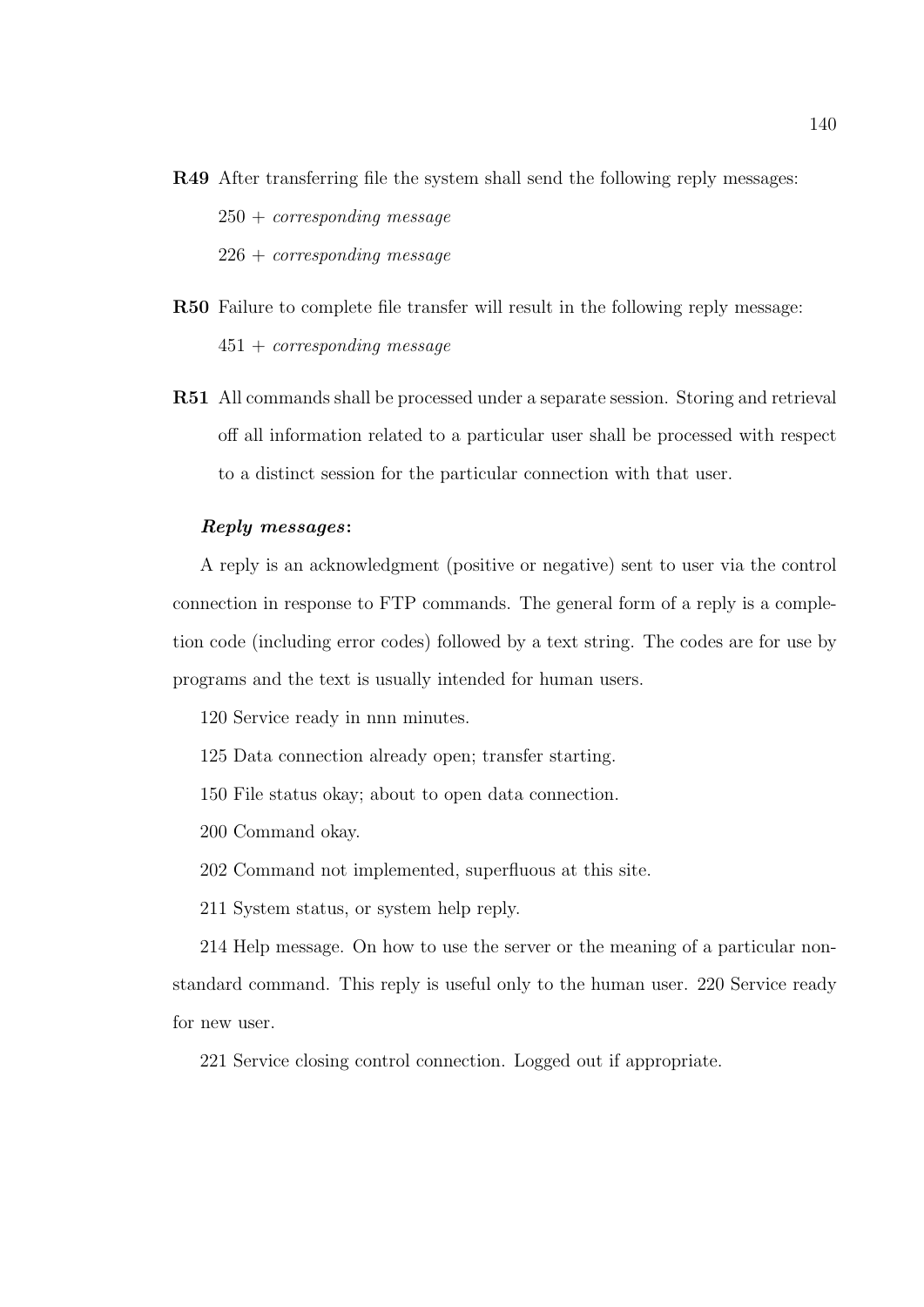225 Data connection open; no transfer in progress.

226 Closing data connection. Requested file action successful (for example, file transfer or file abort).

227 Entering Passive Mode (h1,h2,h3,h4,p1,p2).

230 User logged in, proceed.

250 Requested file action okay, completed.

331 User name okay, need password.

332 Need account for login.

421 Service not available, closing control connection.

425 Can't open data connection.

426 Connection closed; transfer aborted.

450 Requested file action not taken. File unavailable (e.g., file busy).

451 Requested action aborted: local error in processing.

452 Requested action not taken. Insufficient storage space in system. 500 Syntax

error, command unrecognized.

501 Syntax error in parameters or arguments.

502 Command not implemented.

503 Bad sequence of commands.

504 Command not implemented for that parameter.

530 Not logged in.

532 Need account for storing files.

550 Requested action not taken. File unavailable (e.g., file not found, no access).

552 Requested file action aborted.

553 Requested action not taken. File name not allowed.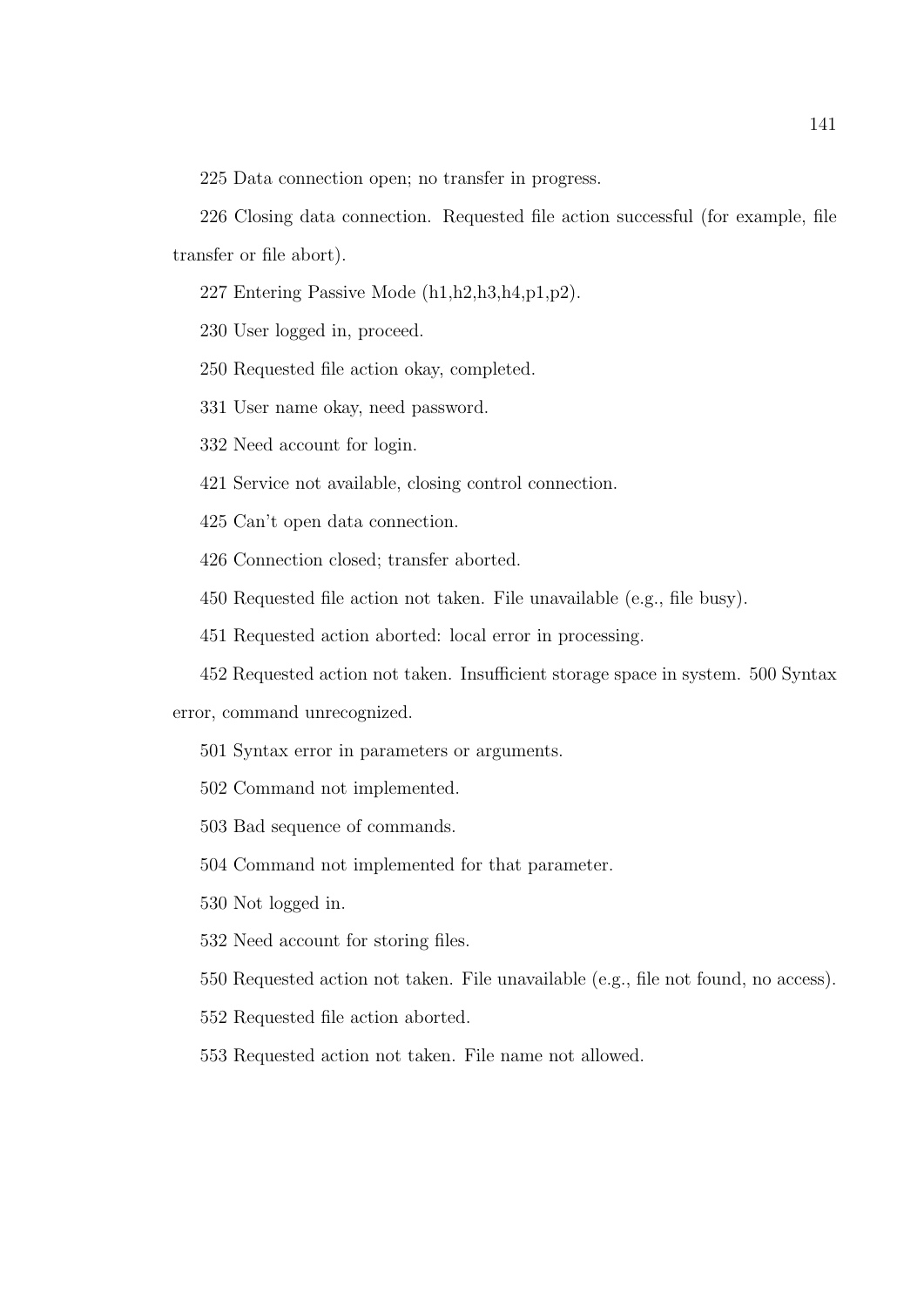#### A.1.1 The repertory grid

To verify whether the structured set of requirements validly represent the description of FTP server specified in RFC 959, we analyzed the requirements with Repertory Grid technique. We derived a set of grids with WebGrid(III) tool and analyzed each of the requirements with the grid properties to see if any requirement contradicts a grid property. The tool takes a set of domain elements and a set of constructs, which compares and relates the elements with a view to providing better understanding about the domain.

Figure A.1 shows a grid (in 'map' format), we used in the study to investigate a number of requirements. The grid relates a number of elements ('user', 'server', 'port', 'request', 'control connection', 'data connection', and 'reply') with multiple constructs. The constructs, 'single/multiple' and 'initialized once per user' relate the elements 'user', 'server', 'control connection', 'request', and 'reply' denoting that a single server would communicate with multiple users; a control connection would be initialized once per user; and, there can be multiple number or replies and requests between a user and the server. The 'listen on' and 'connects to' constructs relate 'user' and 'server' with 'port'. This grid (displayed as a PrinCom map) provides some basic relationships for some domain elements for an FTP server. We verified the requirements that dealt with one or more elements mapped in the grid; we could check whether any requirement contradicted with any of the concepts represented in the map.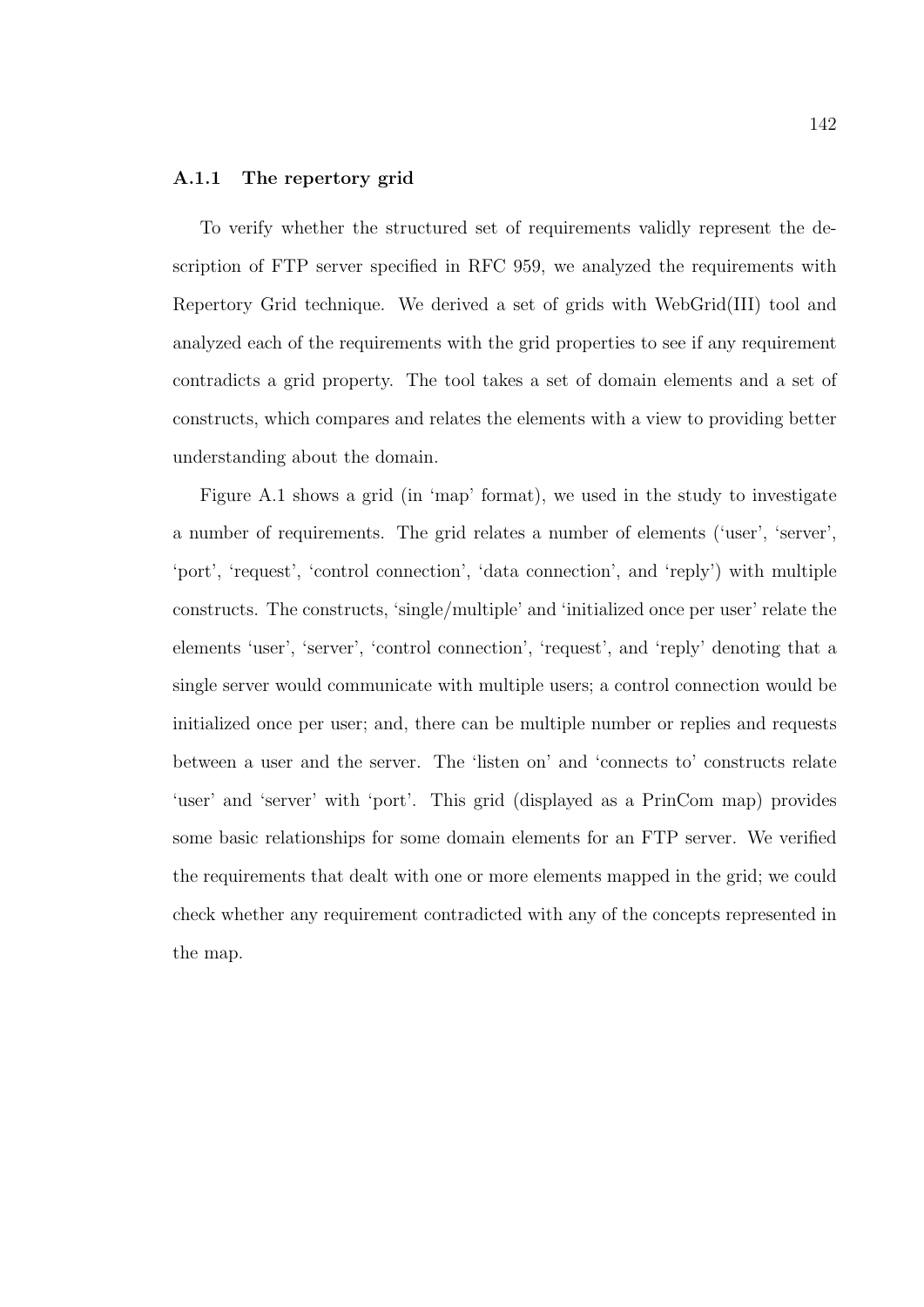

PrinCom Shafquat Mahmud, Domain: FTP Server Context: Requirements Analysis, 7 elements, 6 constructs

Figure A.1: A sample repertory grid showing relationship among FTP domain elements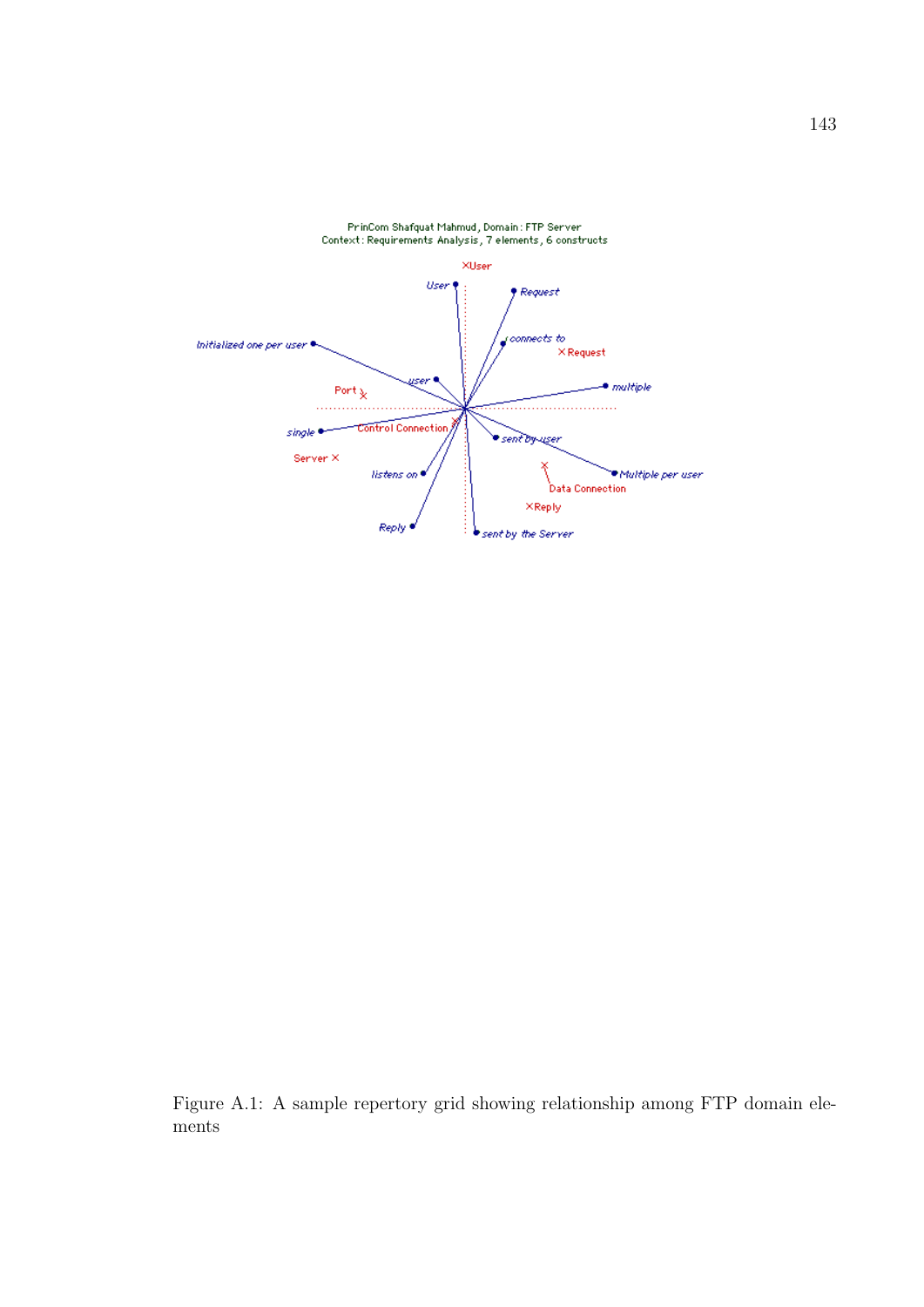## A.2 Requirements for FTP Version 2

In this section, we first describe the structured set of requirements, that denote the new feature for Version 2 of the system. Next, we present the Theme/Doc mapping of the requirements with the initial themes, the refined (processed) set of requirements, and the final mapping of the requirements and the themes.

#### A.2.1 Initial set of new requirements

The following structured set of requirements represent the "user-password authentication" feature, we considered for the first evolution step.

#### User Name (user)

- R53 The argument field is a Telnet string identifying the user.
- R54 Server may allow a new USER command to be entered at any point in order to change the user information. This has the effect of flushing the name to store new user name, and beginning the login sequence again.
- R55 According to the action performed, the system shall send the following Associated reply messages:  $230 + corresponding message 241 + corresponding message$ Password(pass)
- R56 The argument field is a Telnet string specifying the user's password.
- R57 This command must be immediately preceded by the user name command.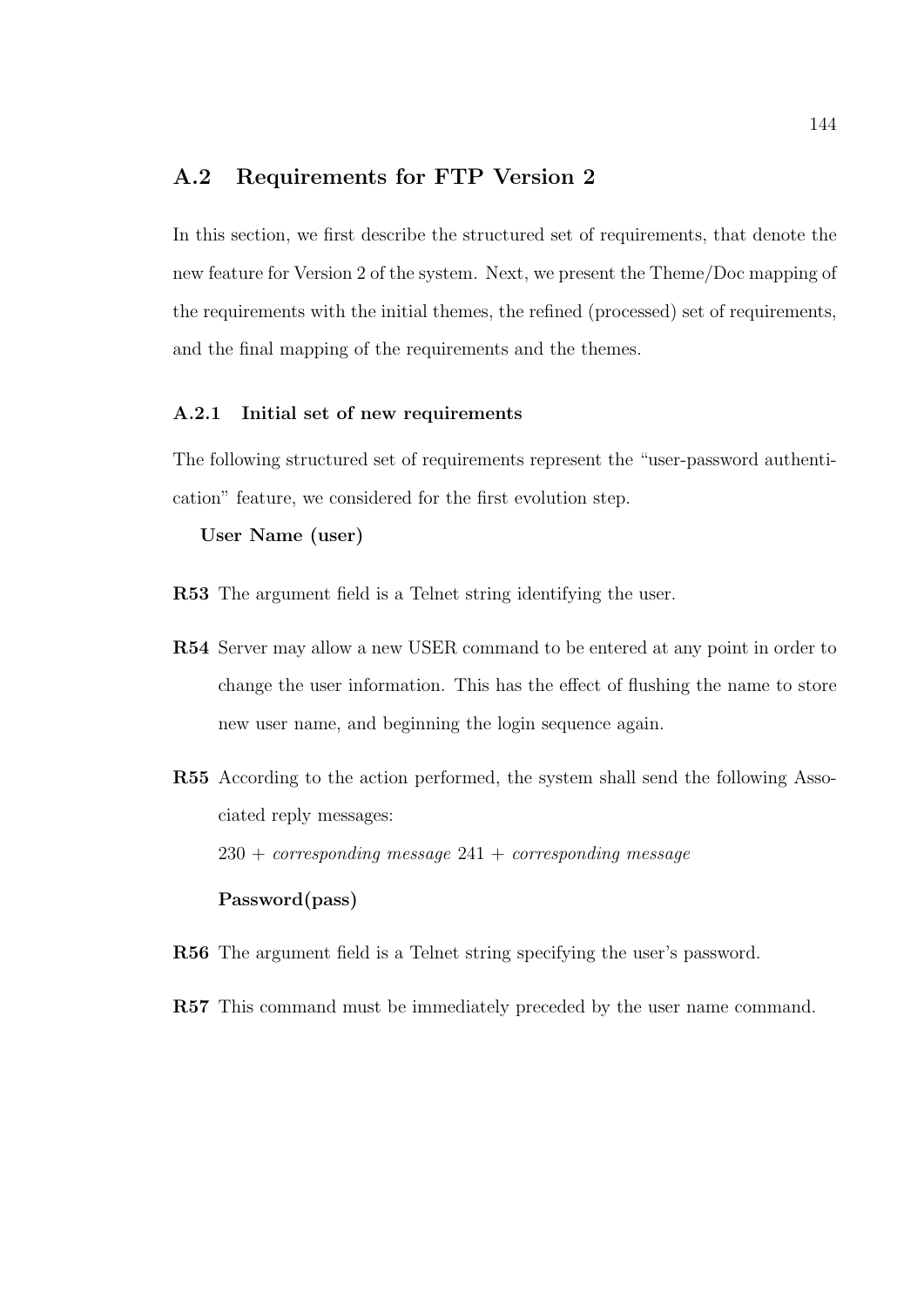R58 If the argument supplied matches the corresponding user name, the system shall send the following reply message:

 $230 + corresponding message$ 

R59 If the argument does not match the user-password, the system shall flush the current user name and send the following reply message:

 $241 + corresponding message$ 

#### Verify Authentication

R60 The system shall verify authentication for certain FTP commands. If a user is not logged in with corresponding password (pass command), then the system shall not allow the FTP-commands from the client other than user, quit, and noop. Any unauthorized command request shall result in the following reply message:

 $241 + corresponding message.$ 

#### A.2.2 The mapping among the new requirements and the themes

The initial mapping of the requirements with the themes (with the first two steps of Theme/Doc process), is shown in Figure A.2(a). Each requirement is shared among multiple themes. We next followed the Theme/Doc steps 3 to 7 to reconcile the sharing among the requirements and the themes, to provide a many to one mapping between the requirements and the themes. The final set of requirements after reconciliation, following the Theme/Doc process, is described below.

R53 The argument field is a Telnet string identifying the user.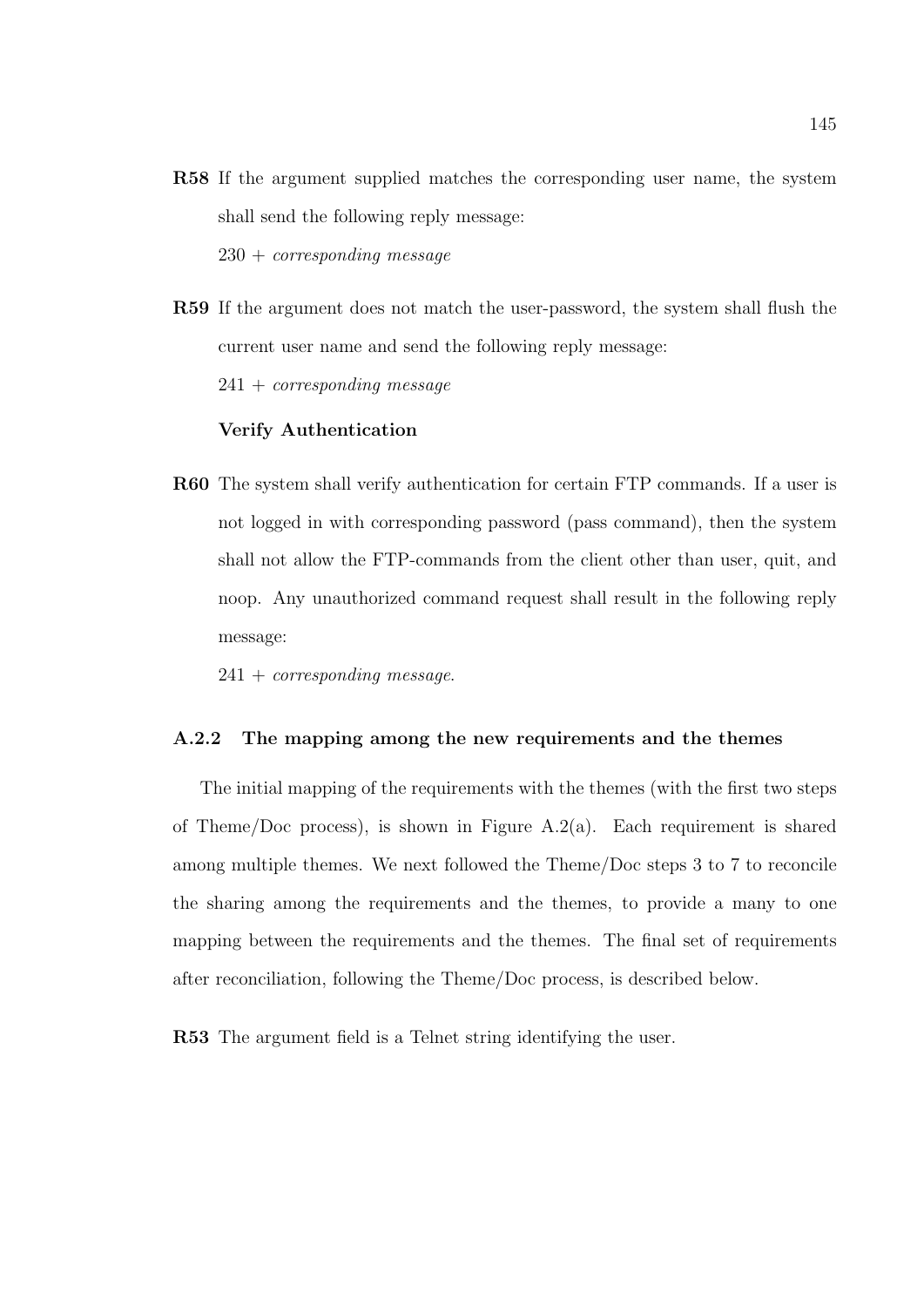

Figure A.2: Mapping among the new requirements and the themes

- R54a Server may allow a new USER command to be entered at any point in order to change the access control and/or accounting information. This will flush any previous name and store name for the new user.
- R54b For a new user, the system shall begin the login sequence again.
- R55a Check validity of the user name.

R55b According to the validity of the user-name, the system shall send the following Associated reply messages:

 $330 + corresponding message 530 + corresponding message$ 

- R56 The argument field is a Telnet string specifying the user's password.
- R57a This command must be immediately preceded by the user name command.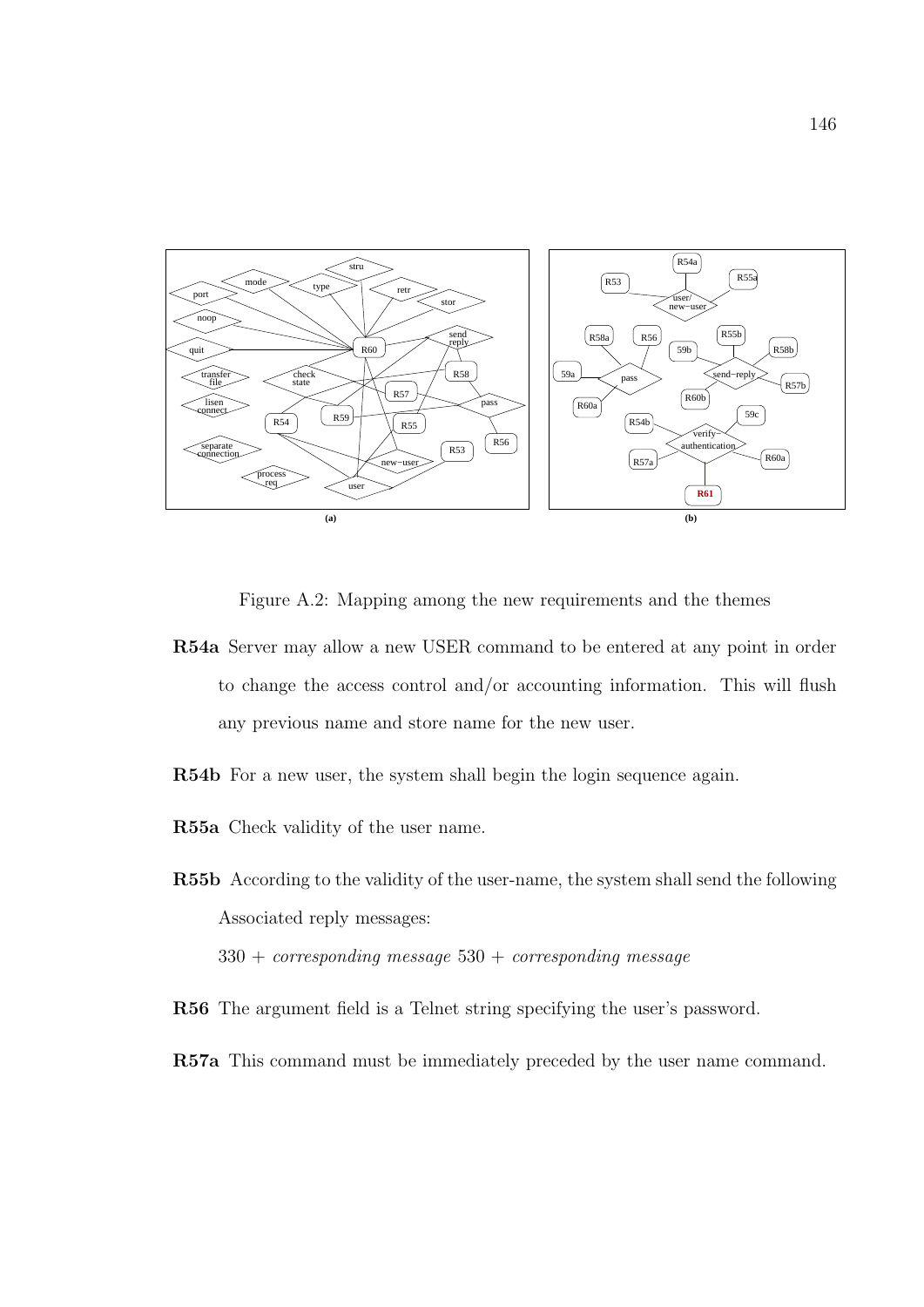- **R57b** For invalid sequence, send the following reply message:  $503 + corresponding$ message
- R58a Check if the argument supplied matches the corresponding user name.
- R58b For a success in matching, the system shall send the following reply message respectively:

 $230 + corresponding message$ 

- R59a If the argument does not match the user-password, the system shall restart the log-in sequence.
- R59b Send the following reply message in case of a "no-match": 530 + corresponding message
- 59c For a correct user-password match, update the machine state.
- R60a The system shall verify authentication for certain FTP commands. If a user is not logged in with corresponding password (pass command), then the system shall not allow any other commands from the client other than user, quit, and noop.
- R60b Any unauthorized command request shall result in the following reply message:

530 + corresponding message.

The following requirement went missing by the analysis process with Theme/Doc.

## Added requirement: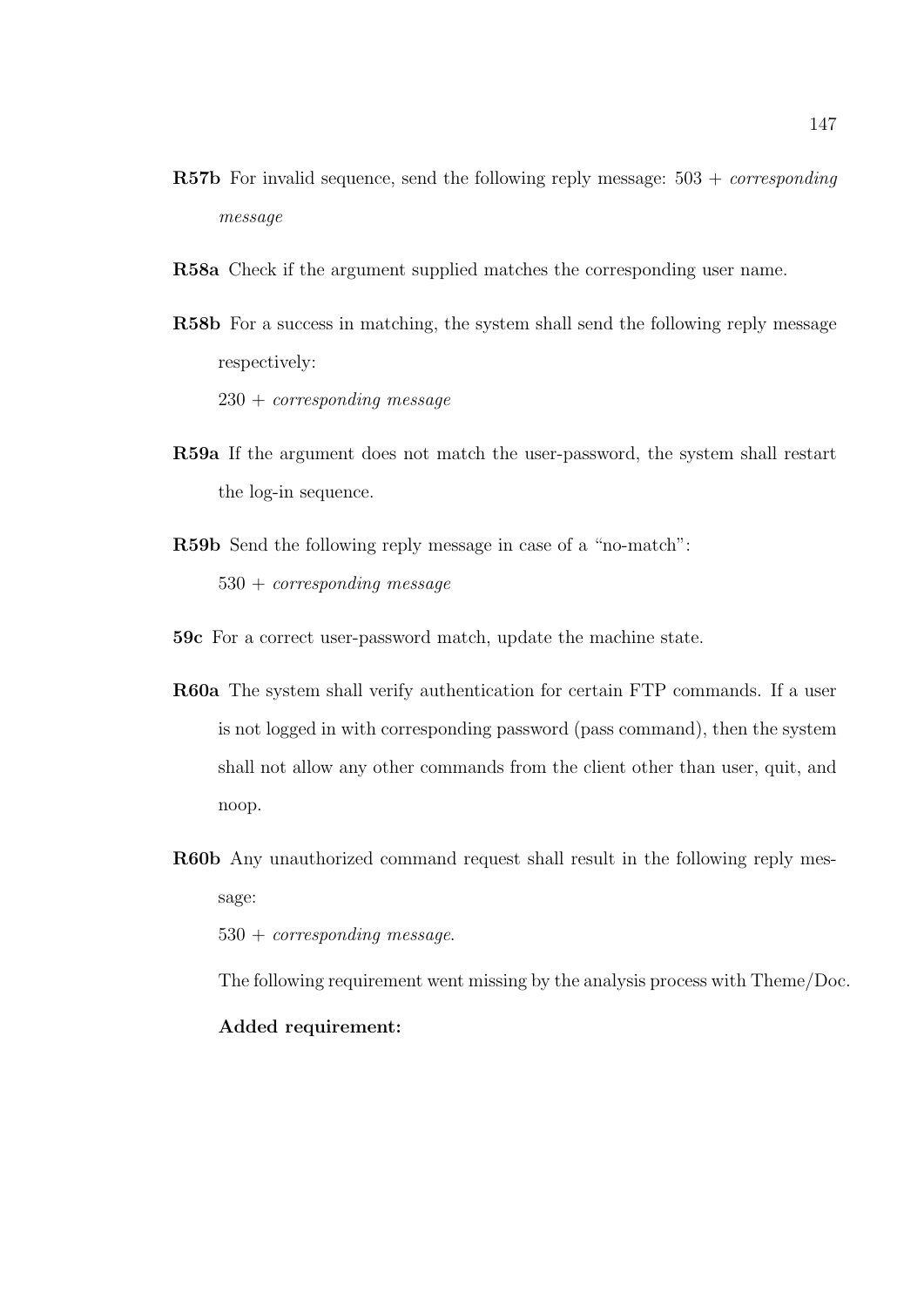[R61] Authentication verification for FTP-commands requested from a user, should be processed with respect to the specific connection between that user and the server.

Figure A.2(b) shows the mapping of the final set of requirements and the themes. No requirement is shared among two themes. The two new themes, pass and new\_user qualified as base themes, and the theme, verify\_authentication qualified as an aspect theme through the Theme/Doc process.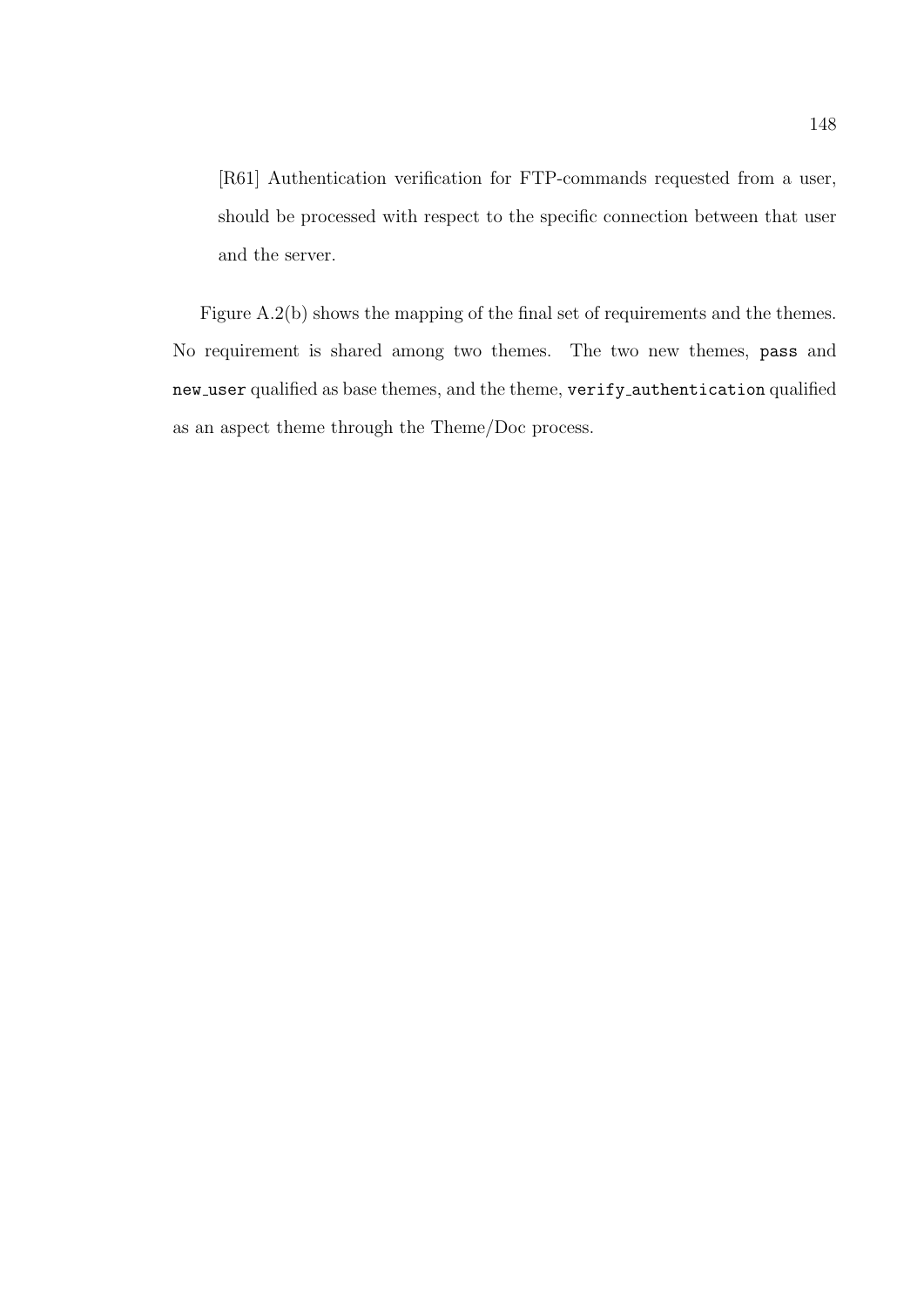# Appendix B

# Design details for a number of themes

This appendix discusses design details for a number of themes and issues with their integration.

## B.1 Themes along Path 1 with the early aspect model

In this section, we provide design details for a number of base and aspect themes (developed with the early aspect model of Theme) considering development of themes all at one time, according to Path 1. It can be expected that the themes developed together would conform to a common design architecture. There would be a uniform (defined) communication protocol whereby different themes can interact with one another, and it should be known to a theme, the specific means by which any particular theme can be triggered.

Figure B.1 shows two base themes, user, and port that encapsulate the features corresponding to the FTP commands, user and port respectively. Each theme was designed similar to Command design pattern [36]; a concrete Command class implements the behaviour corresponding to a particular FTP-command. Since the themes would perform similar behaviour whenever triggered, design principle of Flyweight design pattern [36] was followed to manage the references to the instance of a concrete Command class. As Figure B.1 shows, a theme encapsulating the feature corresponding to an FTP command, only has the view of the Flyweight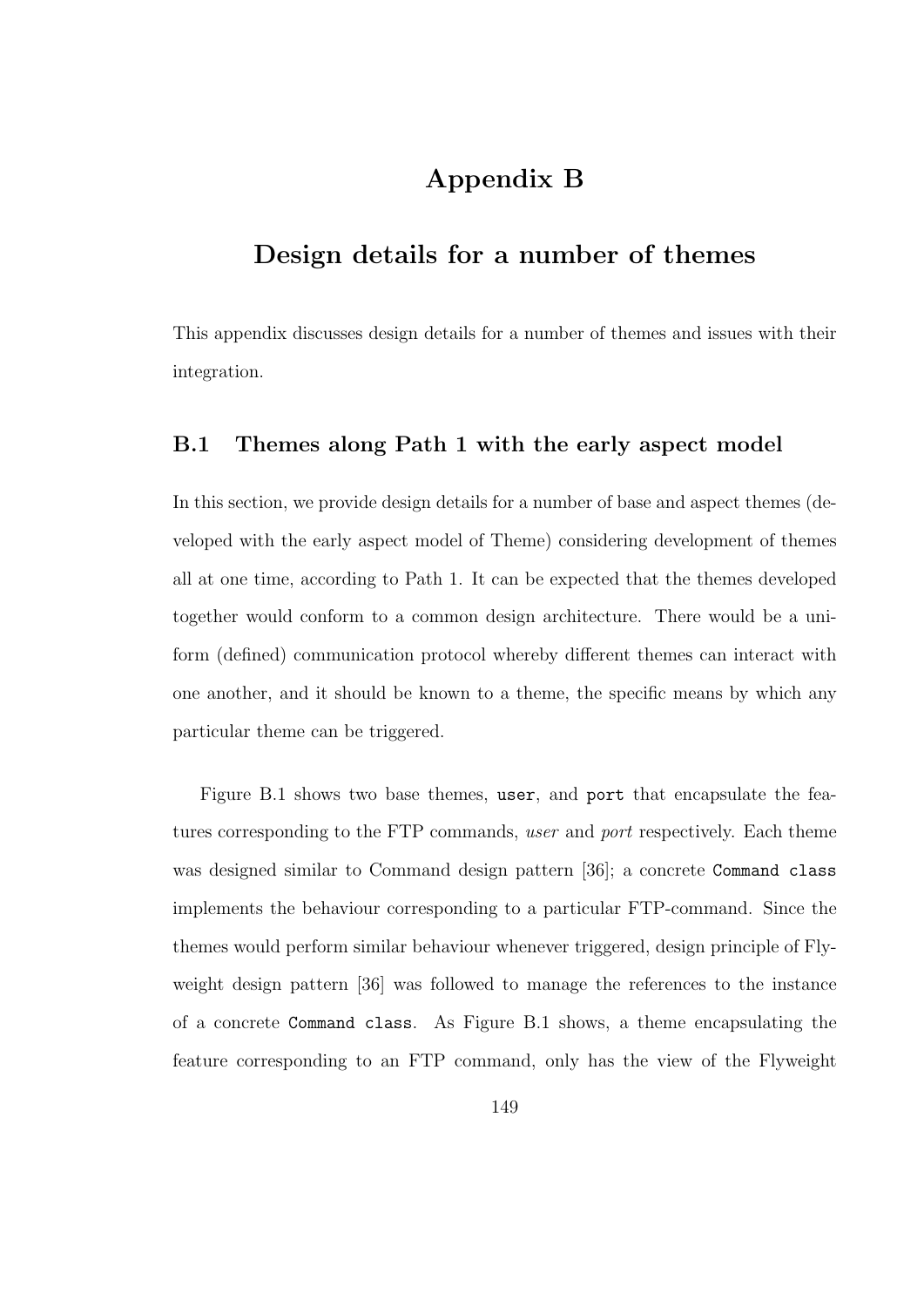

Figure B.1: Design of 2 base themes: "user" and "port"



Figure B.2: Aspect theme: send reply via ControlConnection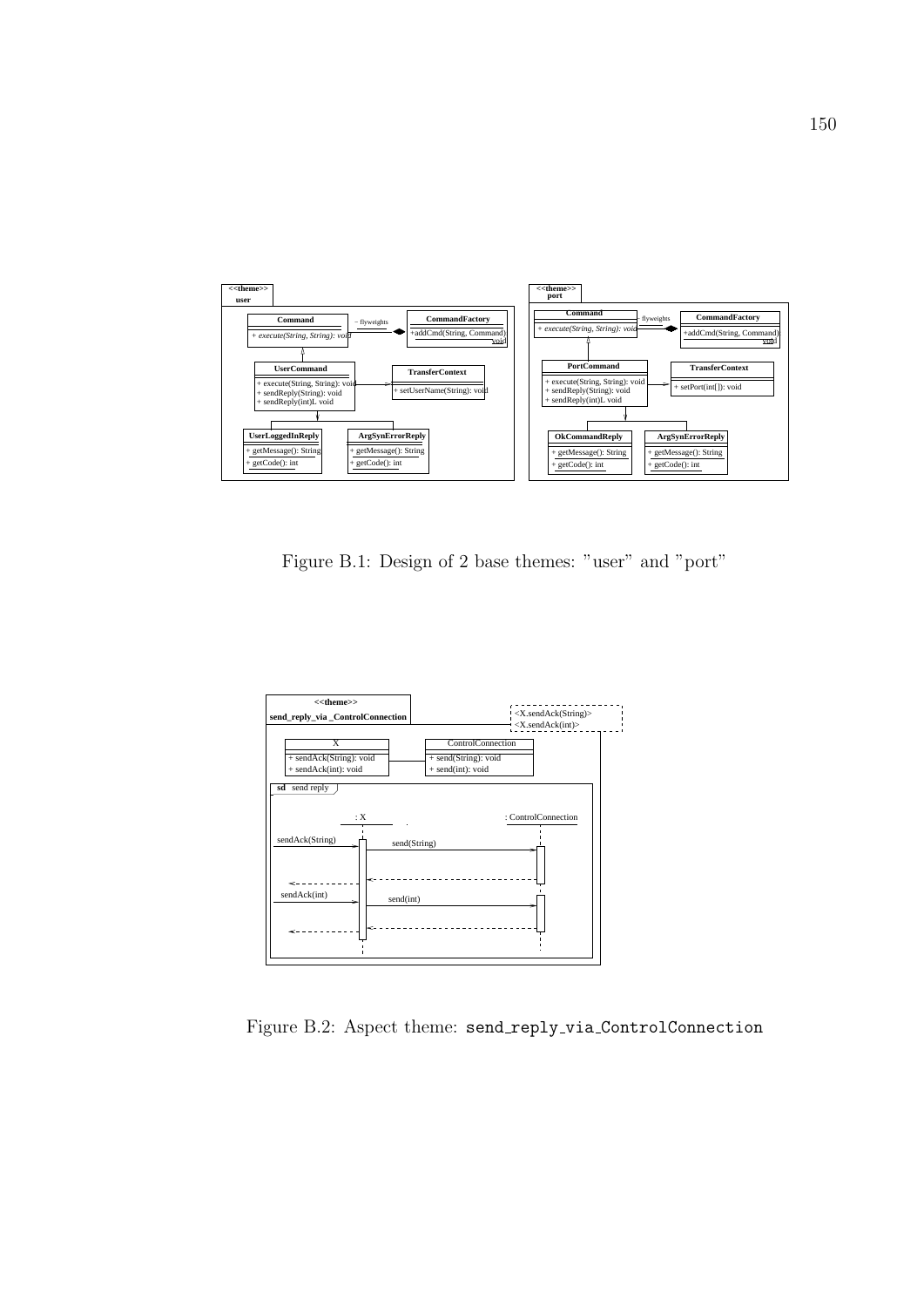Factory (e.g. CommandFactory class) with the Factory.add(..) operation. Any other theme that would need to communicate with the Flyweights, would have the view of the Flyweight Factory with the getter operation (e.g. public Command CommandFacotry.get(String)). The design ensured that each base theme, encapsulating the feature corresponding to an FTP-command, would be triggered in the same manner; the process\_user\_request theme, which was responsible for processing the user request to interpret the corresponding FTP-command, could trigger the corresponding theme in the expected manner. It can also be observed that the base themes do not possess any view of the separated out crosscutting concerns, which are encapsulated into separate aspect themes. For example, references to an operation of an instance of TransferContext class should be specific to the particular connection with a user. But the base themes do no consider the details since, this crosscutting behaviour would be implemented by the corresponding aspect theme. Again, the themes do not consider the details about how a 'send-reply' operation would be performed, as the behaviour has also been separated out as a crosscutting one.

Figure B.2 shows a design for the aspect theme send\_reply\_via\_ControlConnection. The theme is triggered by any request to send a reply-message to the user. As the sequence diagram shows, the request is replaced by a corresponding send operation of the ControlConnection class. Figure B.3 shows a more complex aspect theme, perform under separate connection. The theme encapsulates the crosscutting behaviour of processing a particular user request with respect to a specific (separate) client-server connection. Below, we explain the three sequence diagrams shown in the figure.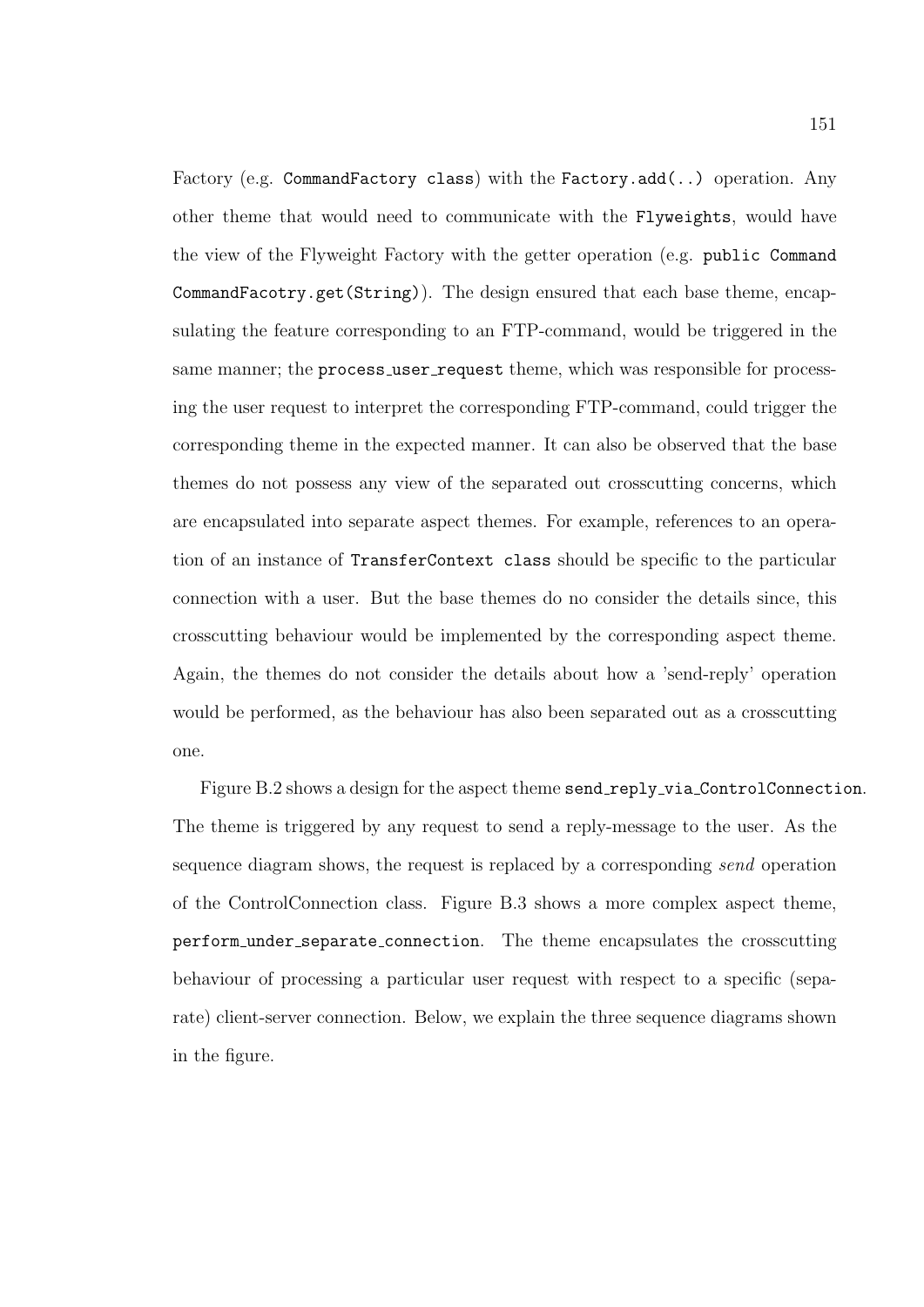The first sequence diagram(sd-accessUserInfo) shows how a getter or setter operation (retrieval or storing) regarding information of a user, referenced from an instance of a concrete Command class, is replaced with the corresponding operation of an instance of TrContext class; the instance should correspond to the specific connection between a user and the server. The second sequence diagram (sd-setConnection) shows how an instance of a concrete Command class is passed the appropriate value of the particular user-connection; the value is captured from the control flow path corresponding to the particular connection (control connection). The third sequence diagram(sd-resolveDataConn), similar to the first one, shows how any call to an operation of a DataConnection class, is replaced with a corresponding call to the appropriate (respective to the particular user-connection) instance of the class.

Figure B.4 shows the third aspect theme, transfer file via DataConnection. The template parameters bind any request to transfer a file, and replace it by the corresponding operation of DataConnection class. It can be observed here that the aspect theme limits its scope within the description of the encapsulating feature, not addressing any other crosscutting behaviour. For example, the theme does not consider establishment, or usage of a 'data connection' with a particular user, since the crosscutting behaviour of, 'a user specific execution', has been implemented by a separate aspect theme (process under separate connection). Transfer file via DataConnection theme, in its execution, triggers the process under separate connection aspect theme for the crosscutting behaviour.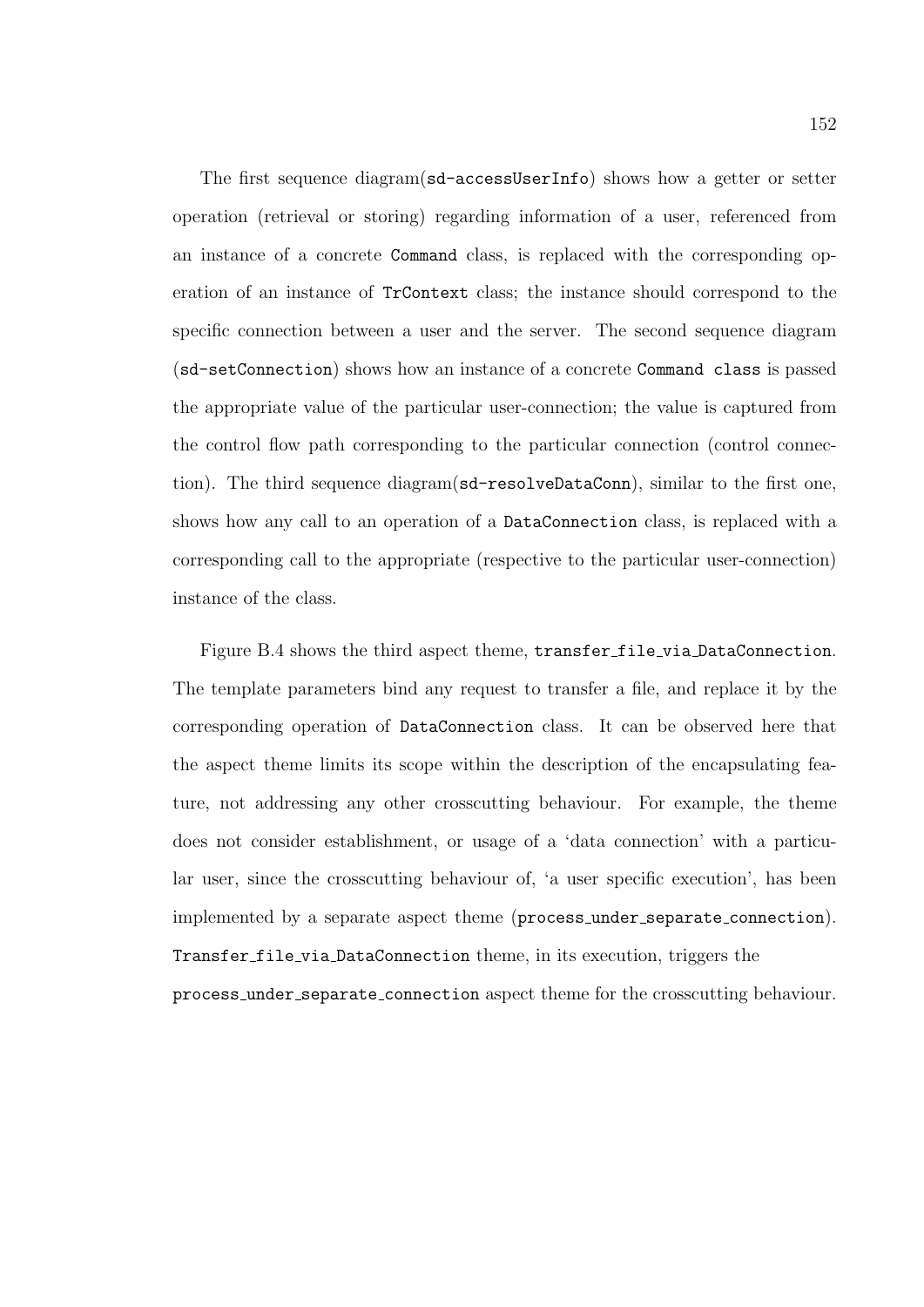

Figure B.3: Aspect theme: process under separate connection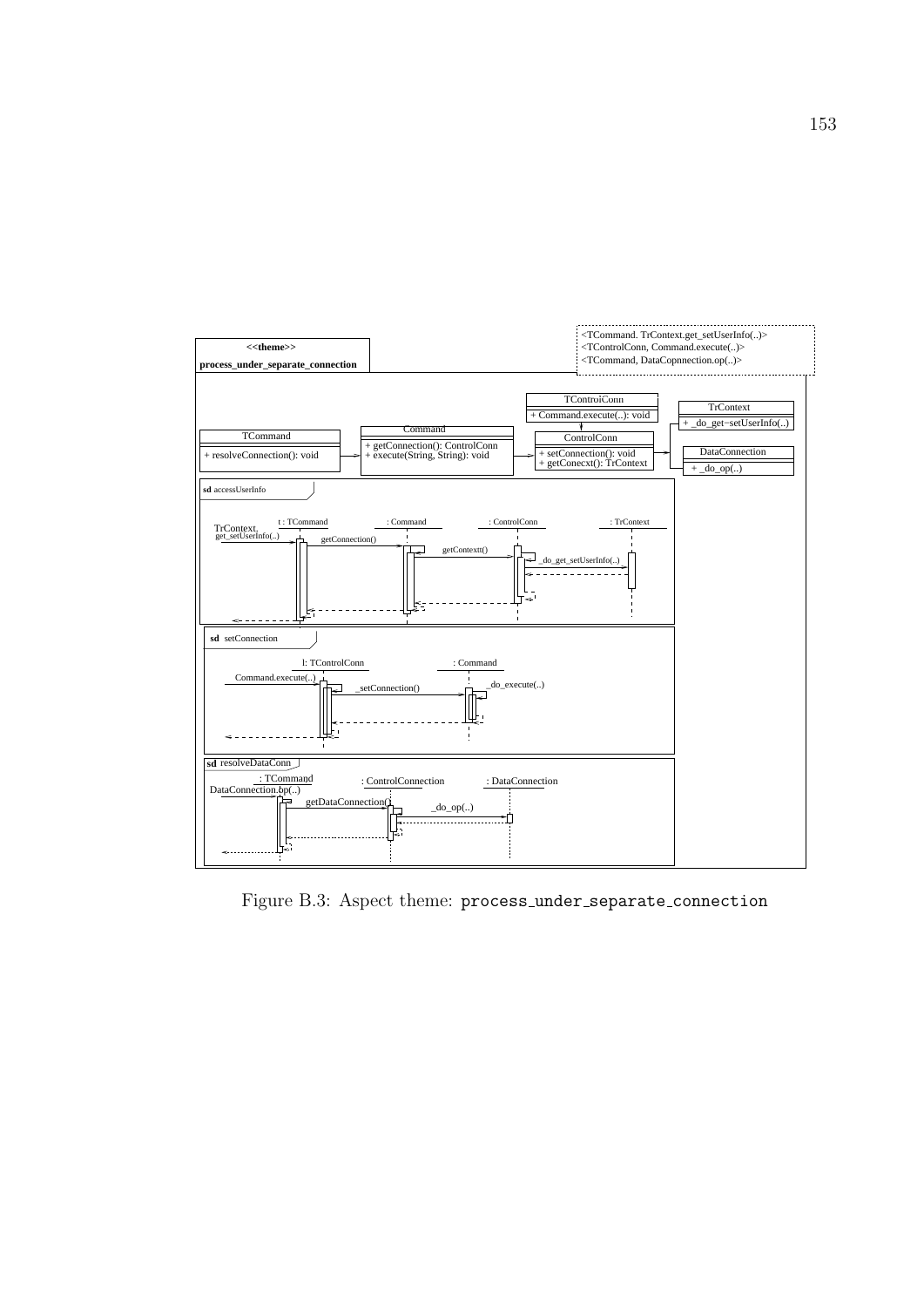

Figure B.4: Aspect theme: transfer file via DataConnection

The themes, considered to be developed all at one time, conformed to a defined communication protocol. As a result, it was ensured that each theme would be triggered in a known manner. With the explicit knowledge about the design details of the base themes, as well as other aspect themes, an aspect theme could implement the crosscutting behaviour that would be triggered by other themes. Hence, integration of the themes did not result in any difference among interactions of different themes. Moreover, no conflicts occurred among the views of different themes, since they were considered to be developed together.

Thus, themes developed along the path, resulted in a successful integration into a complete system (Version 1).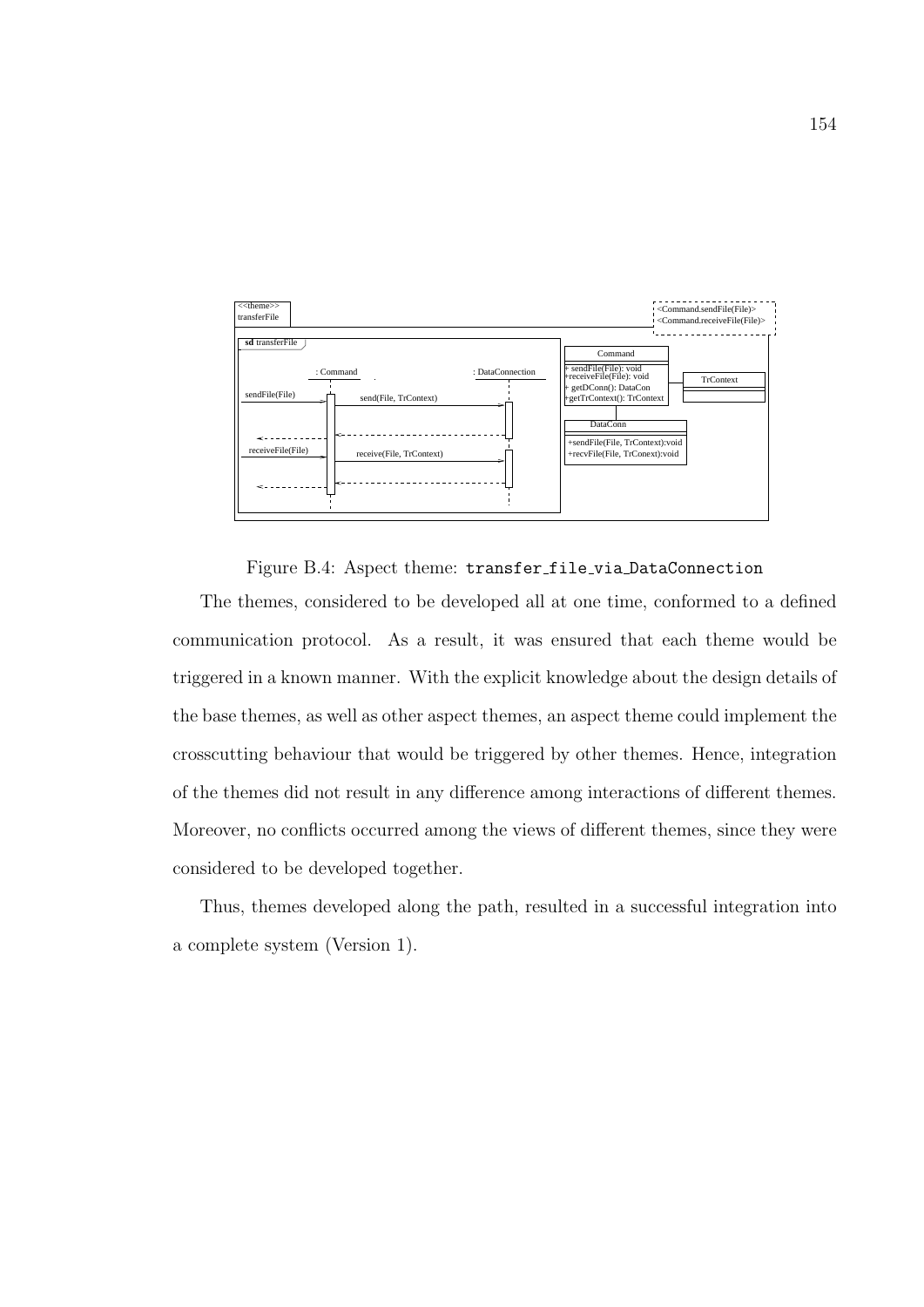

Figure B.5: Process\_user\_requests theme

## B.2 Communication differences with early aspect model (Path 2.1)

This section describes communication differences with early aspect model along Path 2.1, by discussing composition of a number of base themes. Figure B.5 shows a design for process\_user\_requests theme along Path 2.1, with the early aspect model of Theme. RequestProcessor.process(String) method first interprets a user request and invokes AnyCommand.execute(String, String) method for execution of an FTP-command. AnyCommand class here is a representative of any class that would implement an FTP-command behaviour. Its composition with a theme, that encapsulates an FTP-command, is expected to provide a correct correspondence here. Figure B.6 shows designs for a number of themes along this path, as discussed in Chapter 4. Now let us consider integration of process\_user\_requests theme with user theme (in Figure B.6). The user theme, not possessing any view of the RequestProcessor class would result in a communication mismatch. UserCommand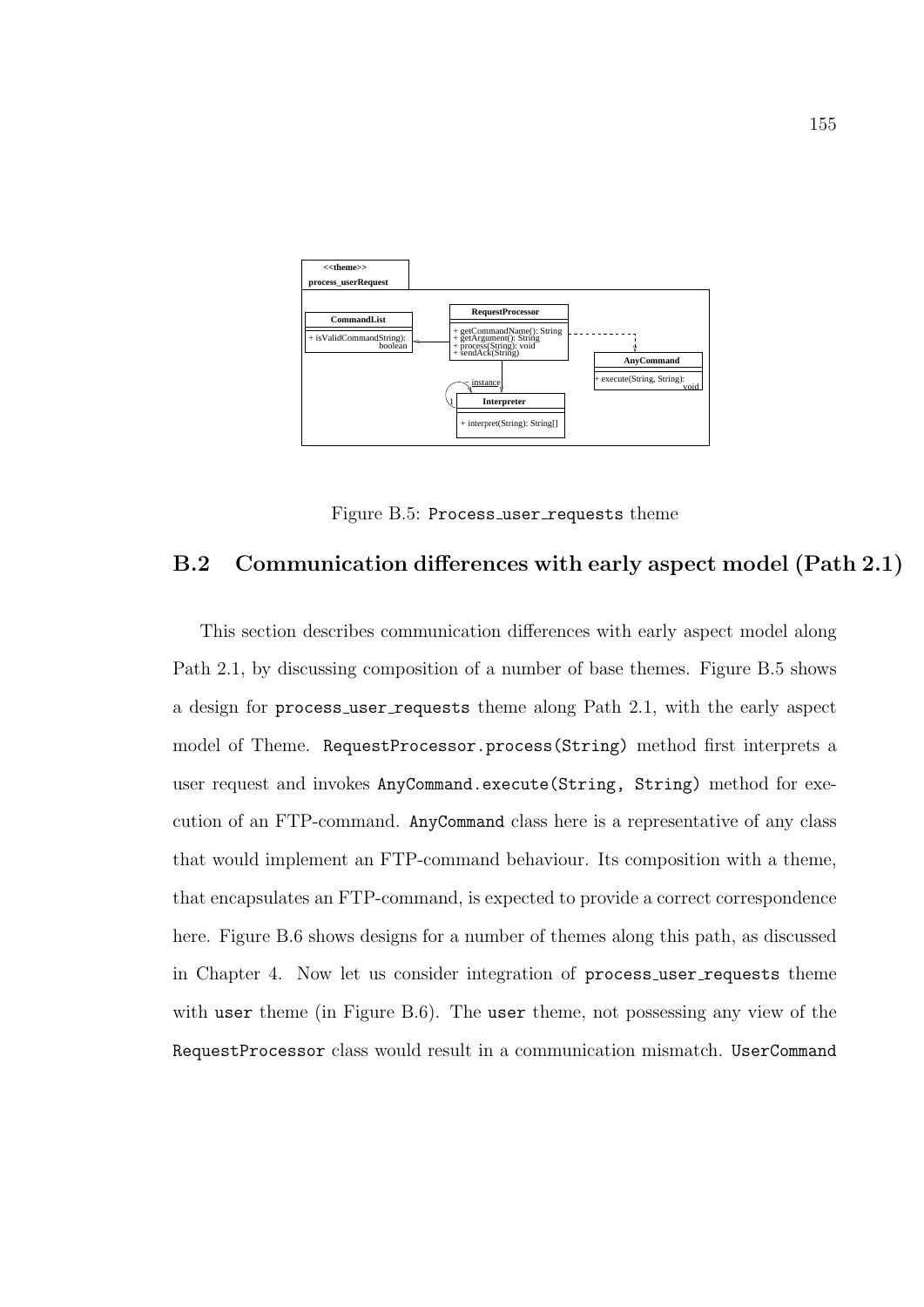

Figure B.6: Alternative designs for the base themes

class can override AnyCommand class during composition, but that would not resolve the communication differences. Without the explicit knowledge about how to communicate with user theme (e.g., by invoking the perform(String) operation of an instance of UserCommand class), design for the process\_user\_requests theme would not suffice for a successful composition.

Port theme in Figure B.6 has a view of RequestProcessor class. But integration of the theme with process user requests would still result in conflicts, as the method signatures do not match between the RequestProcessor classes. Similar problems arise in composing process\_user\_requests theme with noop theme.

We realized that the communication differences among individual themes need to be reconciled, in order to provide a successful integration with the early aspect model. However, the early aspect approach dies not consider reconciliation of crosscutting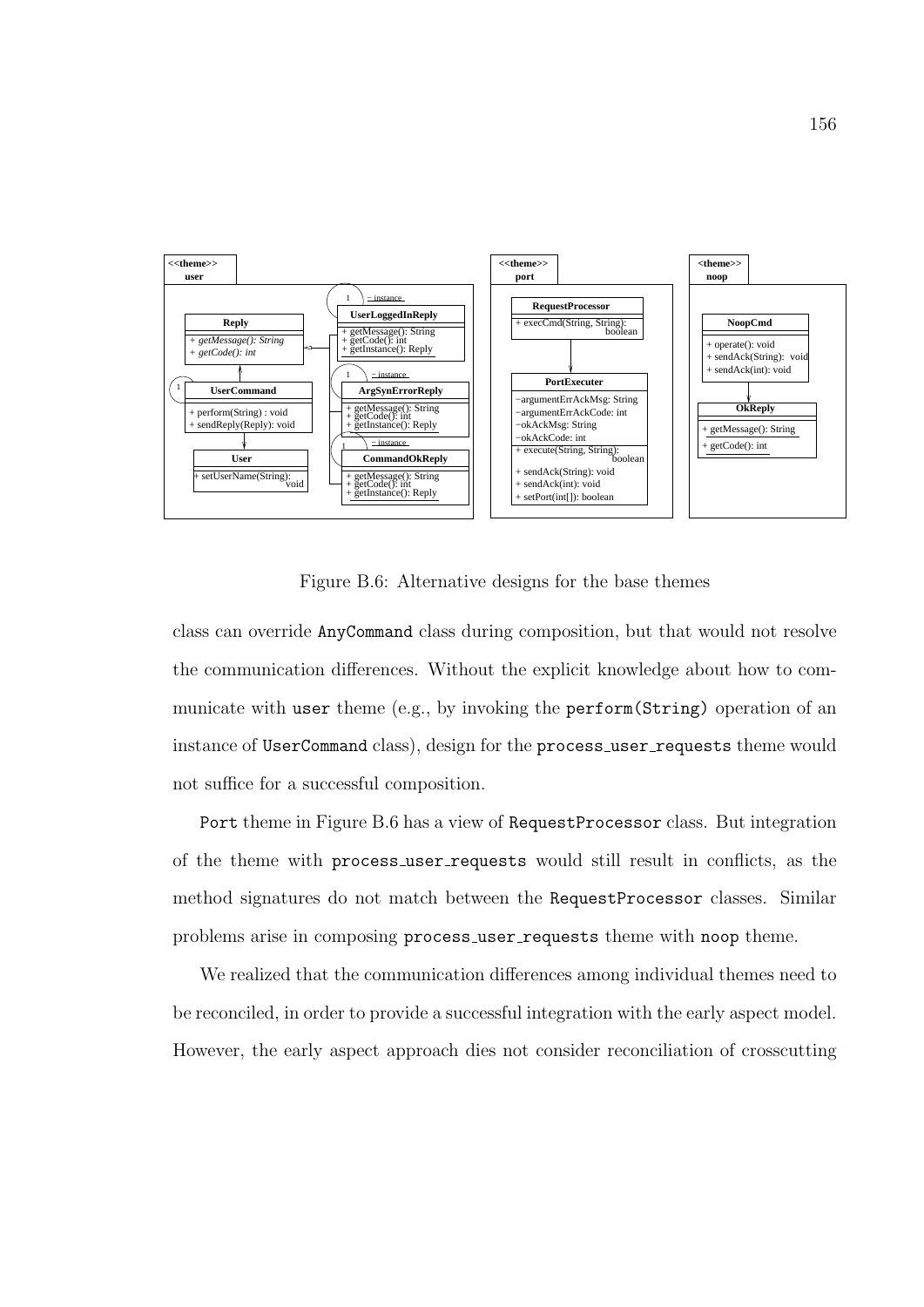differences after design. As a result, the path proved to be an infeasible one to result in a successful integration.

# B.3 Themes along Path 1 with the late aspect model

According to the late aspect model of Theme, crosscutting concerns are not identified or separated out, rather they are considered implicitly from within individual design themes. In following Path 1 with the late aspect model of Theme, we considered design for individual themes conforming to a defined design architecture, with each theme encapsulating the corresponding feature irrespective of whether there was any embedded crosscutting concern or not. In this section, we demonstrate designs of a couple of themes from our study and discuss the feasibility of integration of the design themes along this path.

Figure B.7 shows designs of two themes, user and port along Path 1. The themes, considered to be designed together, followed a common design architecture; it was known to a theme how any particular theme expected to be communicated with. We can also see from the figure that, in encapsulating the corresponding features the themes have implicitly addressed concerns, which would have been identified and separated out as crosscutting ones in the early aspect approach. For example, each theme has a view of the ControlConnection class with respect to sending of replymessages to the user. Each theme also considers processing of a user request with respect to the specific connection (with its view on Session class). Consideration of the shared (crosscutting) system behaviour on part of multiple individual themes, might lead to overlap or redundancy of work. We also had problems regarding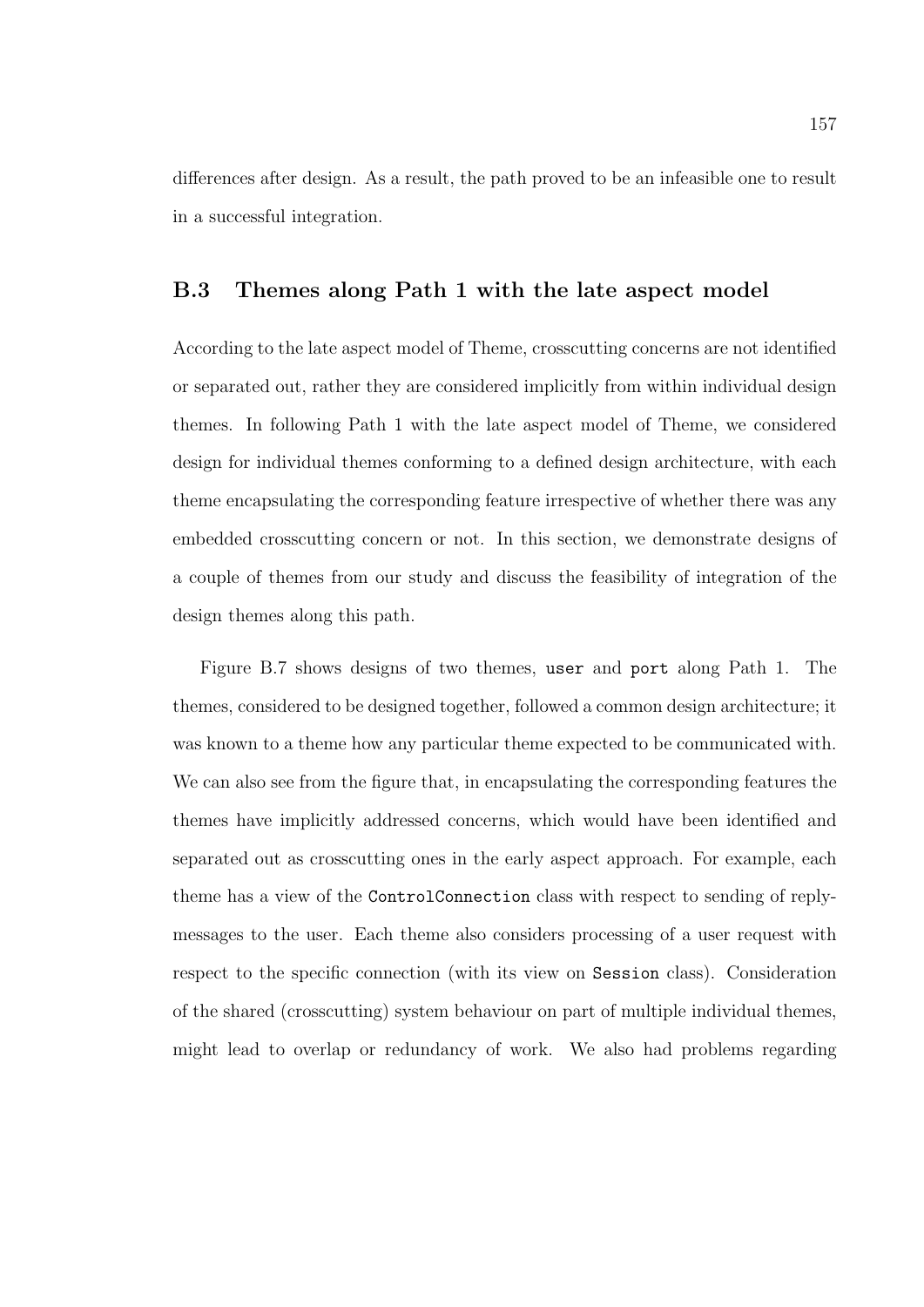

Figure B.7: User and port themes.

the shared concerns; it was not clear whether each theme should implement the shared behaviour, or would only refer to it, considering the shared behaviour is implemented by some theme. We attempted to assign a shared system behaviour to one design theme (to encapsulate), so that other themes only refer to it without implementing the complete details. Deciding up-front about implementation of the shared behaviour, might help addressing overlap of work.

The individual themes being developed together, a uniform communication protocol could be ensured for individual themes to interact among one another. As a result, no differences in interactions among the themes were observed, as we attempted to integrate the themes into a complete system. Moreover, no conflicts or difference among the views of individual themes could arise, since they were consid-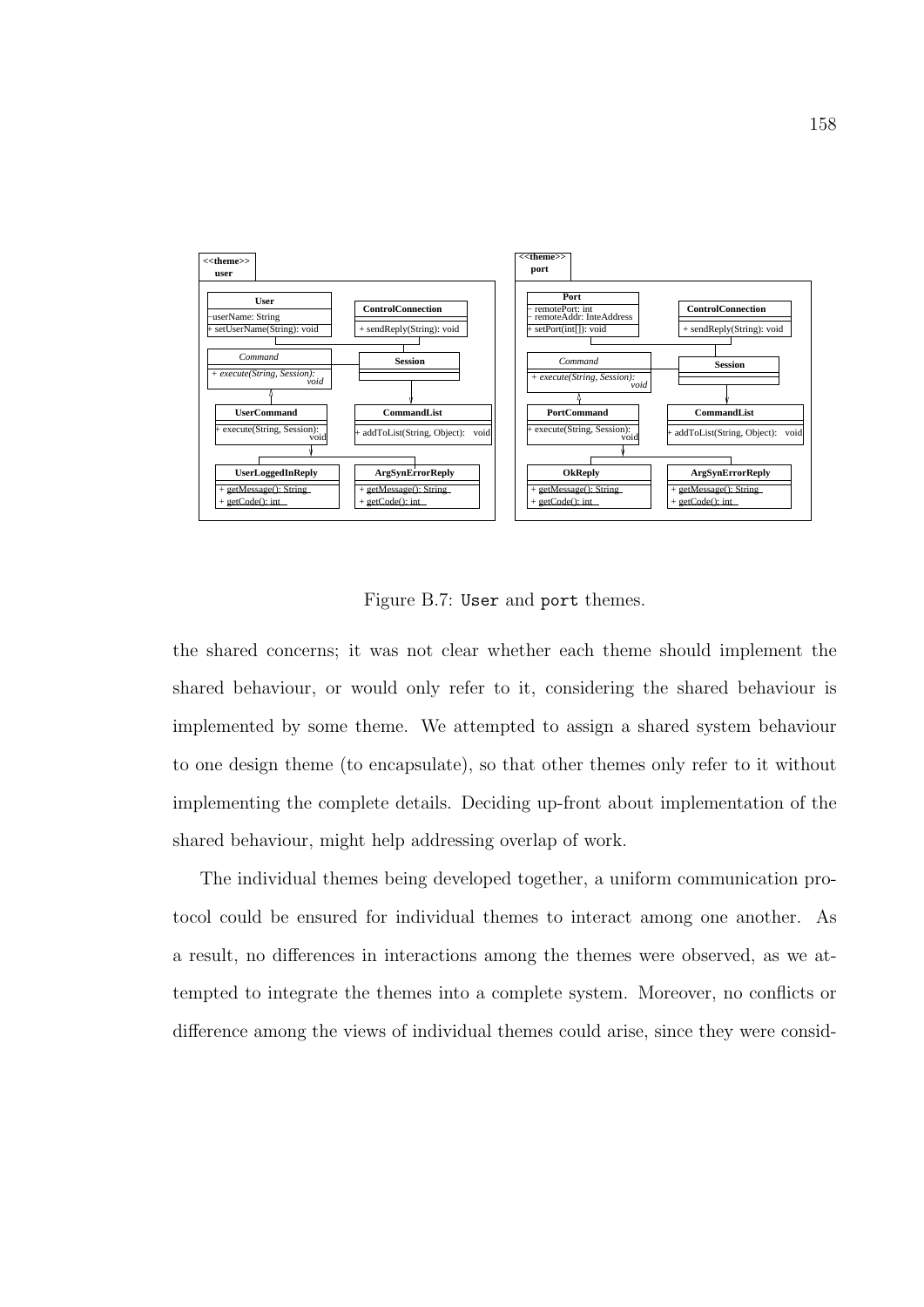

Figure B.8: The themes share a common design architecture.

ered to be developed together. The Theme/UML composition rules of merge and override integrations sufficed for a successful integration of the resulting themes into a complete functioning system (version 1).

# B.4 Communications in the late aspect model (Path 2.2)

In investigating application of the late aspect model of Theme, we observed that by providing a common design architecture for individual themes to conform to, could resolve communications among the themes in the integrated system.

Figure B.8 shows two design themes, process\_user\_request and user, developed considering individual themes share a pre-defined design architecture (along Path 2.2), as discussed in Chapter 4. In process\_user\_request theme, the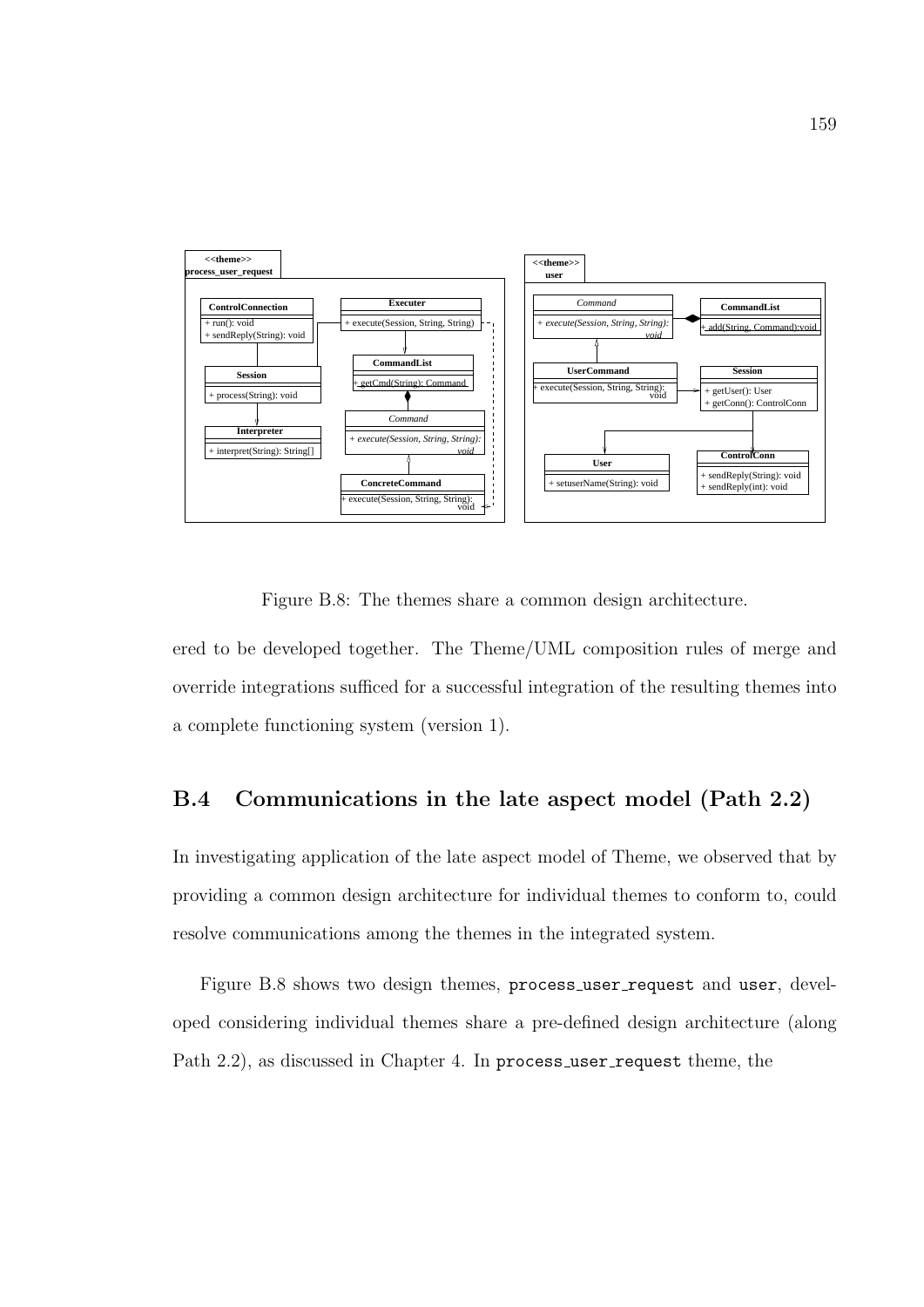Session.process(String) operation, after interpreting a user-request (passed as argument), invokes Executer.execute(..) operation. The following piece of Java code represents the execute(..) operation.

public void execute(Session session, String command, String argument){

FlyweightFacotry.getFlyweight(command).execute(session, command, argument); }

User theme (in Figure B.8) expects to be communicated with by a call to the UserCommand.execute(..) operation; it stores the user-name passed as an argument and sends a corresponding reply-message. The theme also updates the CommandList class, as defined by the pre-planned design.

Composition of the two themes is expected to provide a correct communication, whenever a user sends a request for the FTP-command, user. Let us consider communications between the two themes (in Figure B.8) upon their composition with Theme/UML. Implementation of CommandList class after composition would be as follows (represented as a Java code):

public class CommandList {

}

protected static Hashtable hash  $=$  new Hashtable(); public static void add(String cmdName, Command cmd){ hash.put("user", new UserCommand()); } public static Command getCmd(String cmd) { return (Command)hash.get(cmd.toLowerCase() ); }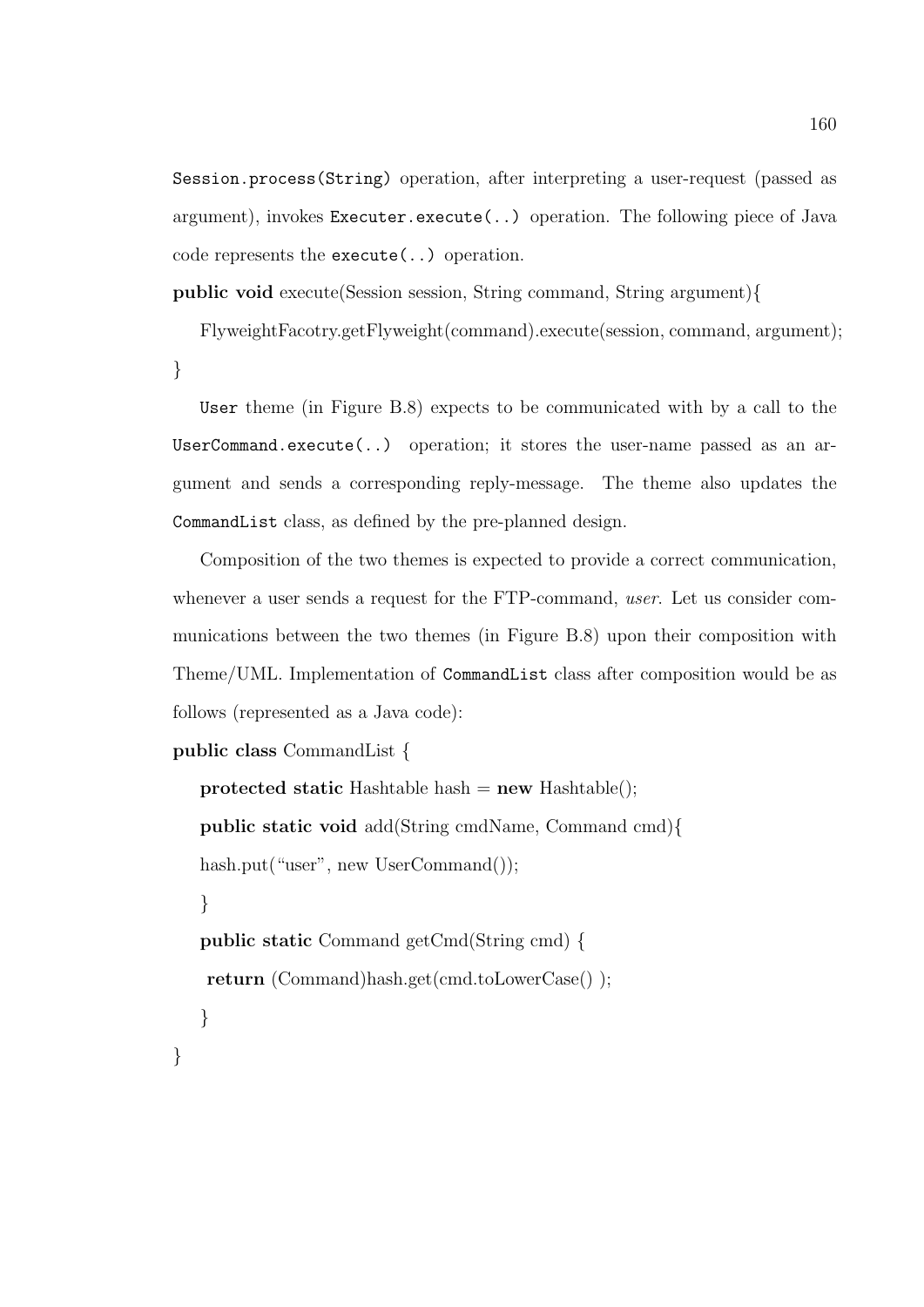

Figure B.9: Rein theme captures details for the command rein.

For a user-request for the FTP-command user, the Executer.execute $(\ldots)$  method would invoke the UserCommand.execute(..) operation, providing a correct communication between the themes. Similarly, communications for other themes could be possible following this common design architecture. The pre-defined design architecture sufficed to address the communications among individual themes.

# B.5 Evolution step-3 with the late aspect model

In this section, we show a design for rein theme, which encapsulates details for the FTP-command, rein (re-initialize user), introduced in the third evolution step. The feature requires to check for any file transfer in progress. If so, the server would wait for the transfer to complete, close the data connection, flush the user information